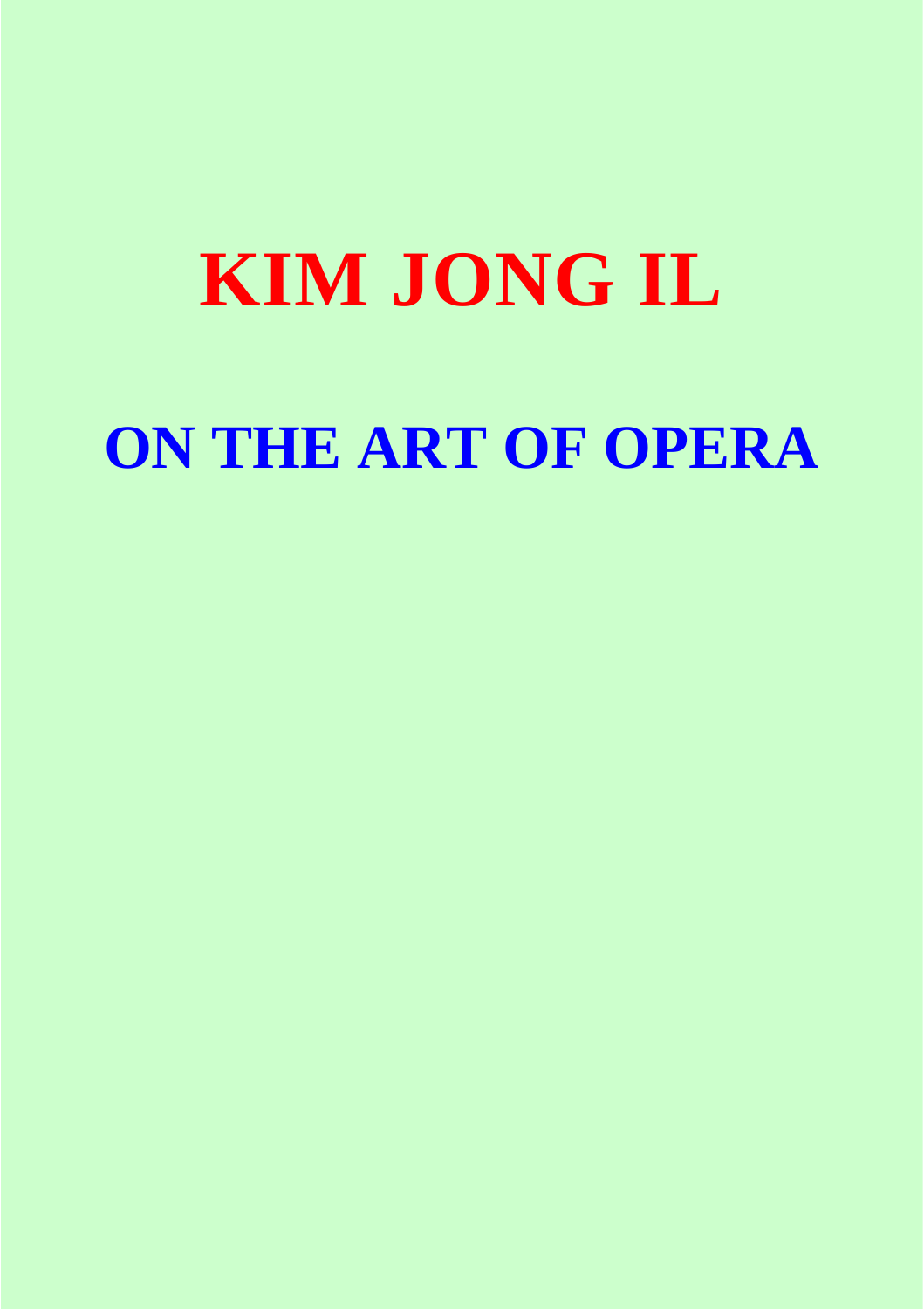WORKING PEOPLE OF THE WHOLE WORLD, UNITE!

# **KIM JONG IL**

# **ON THE ART OF OPERA**

Talk to Creative Workers in the Field of Art and Literature *September 4-6, 1974*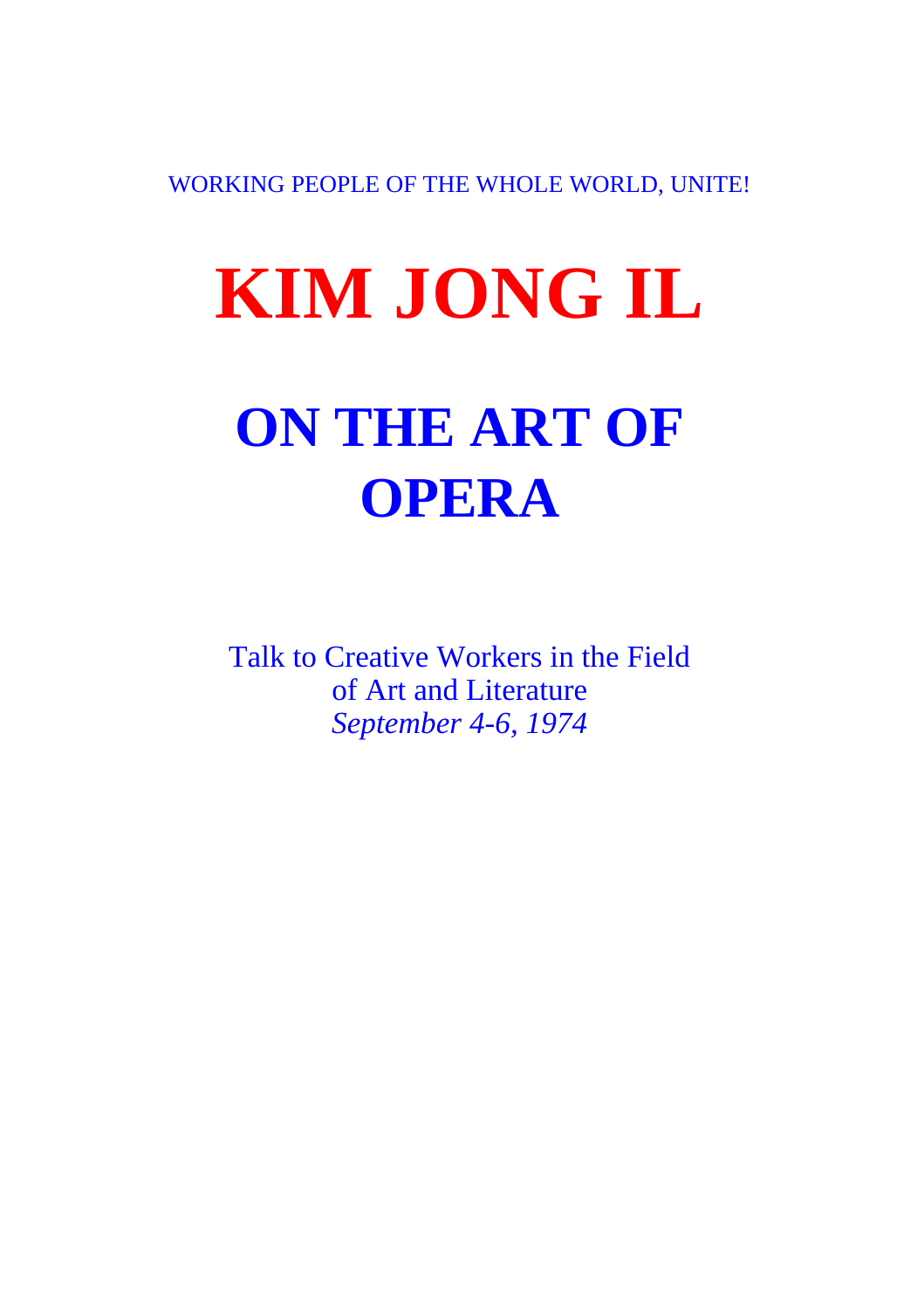Three years have passed since the creation and first performance of the revolutionary opera The Sea of Blood.

I am delighted to be meeting again you, the creative workers in the field of art and literature, who have, by taking an active part in the opera revolution over recent years, made a significant contribution to the development of opera art, and to be talking to you, recollecting the creative work done in those years.

It was in July 1971 that we adapted the classic drama The Sea of Blood, which was created in the flames of the anti-Japanese revolutionary struggle, into a revolutionary opera of our own style, and gave the premiere of it in the presence of the great leader. This was an event of great significance in the development of art and literature in our country.

The creation and public performance of the revolutionary opera The Sea of Blood proclaimed to the world the birth of a new style of opera, the Sea of Blood-style opera, which is fundamentally different from conventional operas. Since then steady progress has been made in the opera revolution in our country. The creation of the revolutionary opera The Sea of Blood was a historic turning point, the breaking of the old pattern that had remained in the field of opera for many years and the ushering in of a new era of revolutionary opera.

In the course of creating the revolutionary opera *The Sea of Blood* we gained valuable experiences and, on the basis of this, staged the revolutionary opera *The Flower Girl* which, in a little over a year, was adapted from the classic drama of the same name; then we created, in succession, the revolutionary operas, *Tell O Forest, A True Daughter of the Party* and *Song of Mt. Kumgang.* For their high ideological and noble artistic qualities, the revolutionary operas created in the course of our opera revolution have aroused the great admiration not only of our people but also of the peoples of many other countries across the world. This is a rich fruit of our Party's policy on the opera revolution. The golden age of opera in our country began in the first half of the 1970s.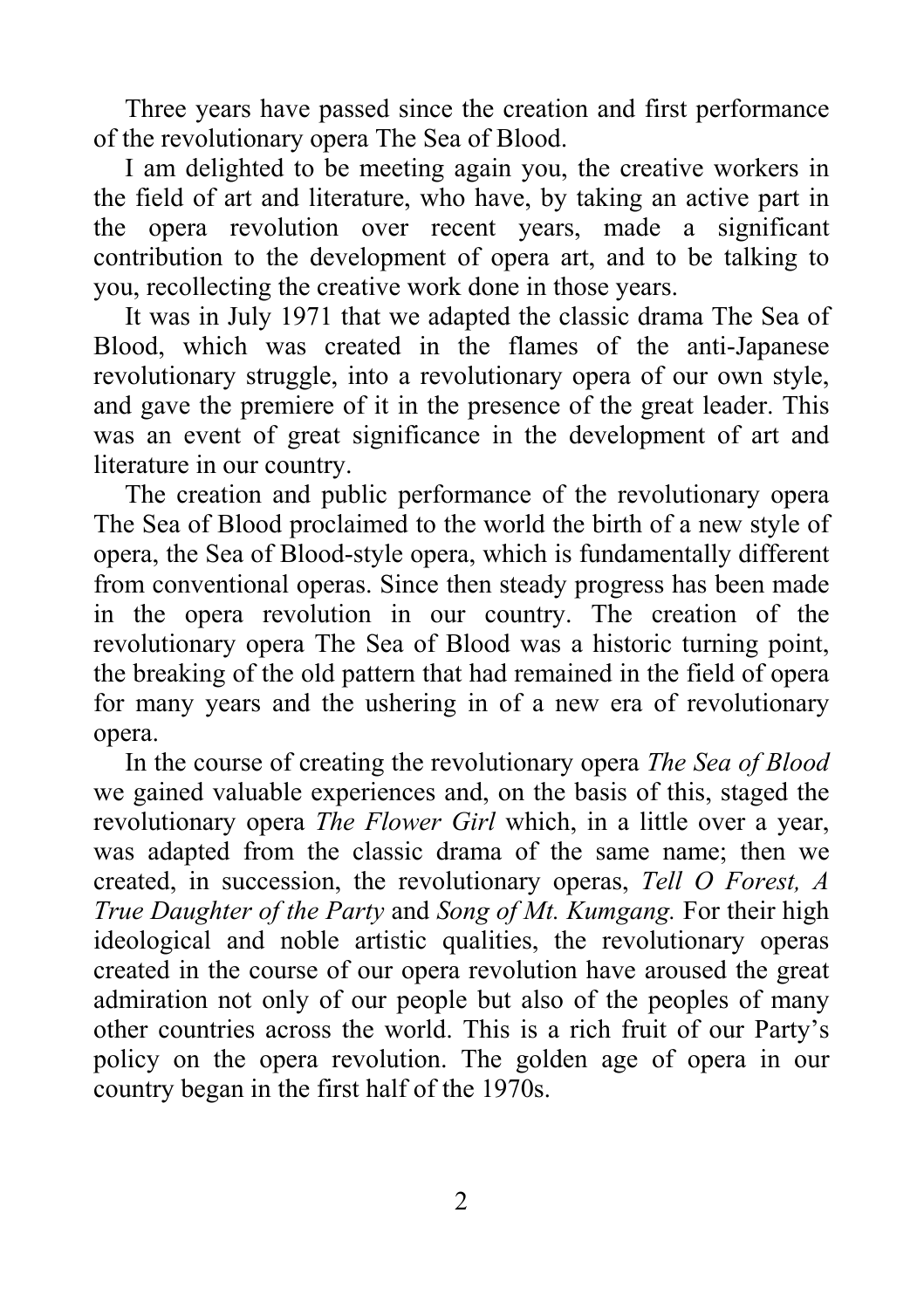Having reviewed the successes and experiences gained in the opera revolution, I will speak about some problems arising in further developing opera art.

# **I. THE TIMES AND OPERA**

# **1) THE OPERA REVOLUTION IS A REQUIREMENT OF THE TIMES**

Opera art reflects the times, and its change and development are governed by the era. The operas of the feudal and capitalist days represented and served those periods.

Ours is a new historical era when the popular masses have emerged as the masters of their destiny and of the world and are making history and shaping their own destiny. This period requires a new type of opera to serve the popular masses.

The operas which were created in the exploitative society contain the socio-historical and ideological and artistic limitations of that age, so they do not accord with the thoughts and feelings of our contemporaries who are building socialism and communism, nor do they cater to their cultural needs. Although a number of changes have been evident in operas in the past, they were essentially mere reforms within the bounds of bourgeois opera. The newly-emergent bourgeoisie was opposed to the operas that had been serving feudal lords, so they advocated "human rights" and "liberty". However, when they themselves became the ruling class, they made opera serve those who were rich. By preaching a longing for the good old days and class cooperation by means of opera, the successive ruling classes used it as a means of pacifying the discontent of the people with the exploitative system. Therefore, opera remained for a long time as a form of entertainment and a means of money-making, and a tool for spreading illusions about emperors, God, power and gold.

From the artistic point of view, the operas of bygone days do not accord with the requirements of the masses of our times. The forms and methods of portrayal of conventional operas, which were made to cater to the tastes of the exploiting classes, contain many aspects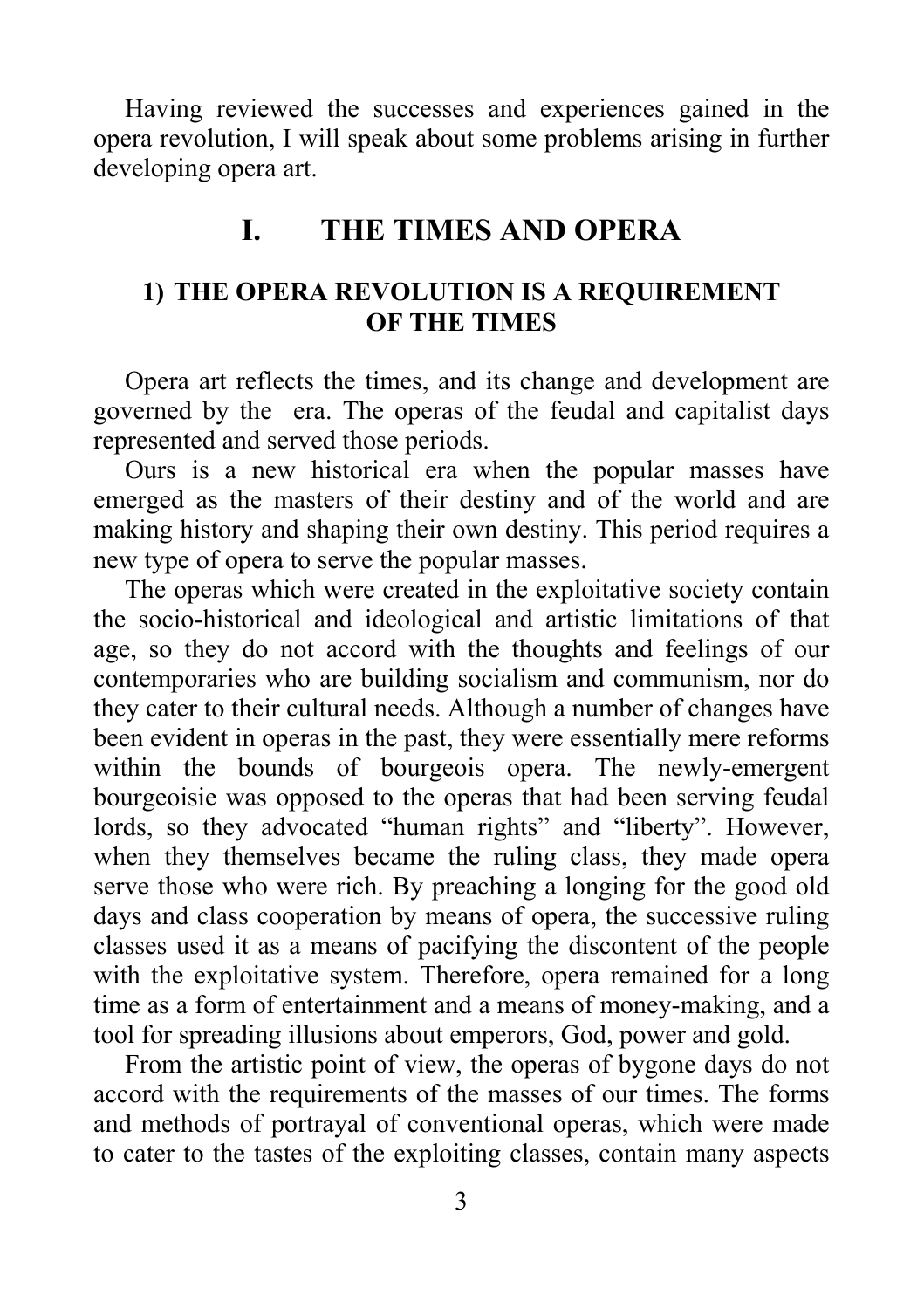that do not appeal to the tastes and feelings of the people of our times. Our people today do not like amorphous lyrics, complicated rhythms, recitatives that are neither songs nor speeches, outmoded stage-settings and other stereotyped methods of portrayal. Without eliminating such outmoded patterns we cannot produce a true opera that reflects the aspirations and needs of the masses. In order to overcome the socio-historical, ideological and artistic limitations of opera art and create an opera of a new style that reflects the aspirations and desires of the people of the Juche age, we must conduct a revolution in all domains of opera—the content and form, the system and method of creation.

Conducting a revolution in opera is also a pressing need for the development of art and literature in our country. Opera is a mixed art that integrates poems, music, dance and fine arts. On the basis of music it presents to the people a beautiful and noble life and teaches them a lot about their life and struggle. That is why everyone likes opera. As a mixed art that incorporates all the forms of theatrical art it constitutes a criterion for evaluating the level of a country's art and has a major effect on developing theatrical art in general.

In accordance with the line of building Juche national culture, strenuous efforts were made in our country after liberation to create a new style of national opera which is national in form and democratic in content and, in the course of this, operas of various forms were created. These operas, being products of their own efforts and talents, were a source of pride for our artists who had not created even one opera worth mentioning before liberation due to the colonial policy of obliterating our national culture pursued by the Japanese imperialists. However, the operas produced during the periods of peaceful, democratic development, the Fatherland Liberation War and postwar reconstruction were based mainly on legends or historical tales, and their forms failed to cater to the tastes and sentiments of our people in many respects.

The reason for the defects revealed in the creation of national operas in the past was that some artists and writers were steeped in outdated ideas. Those who retained the tendency to return to the past, claiming that the national opera should, as a matter of course, be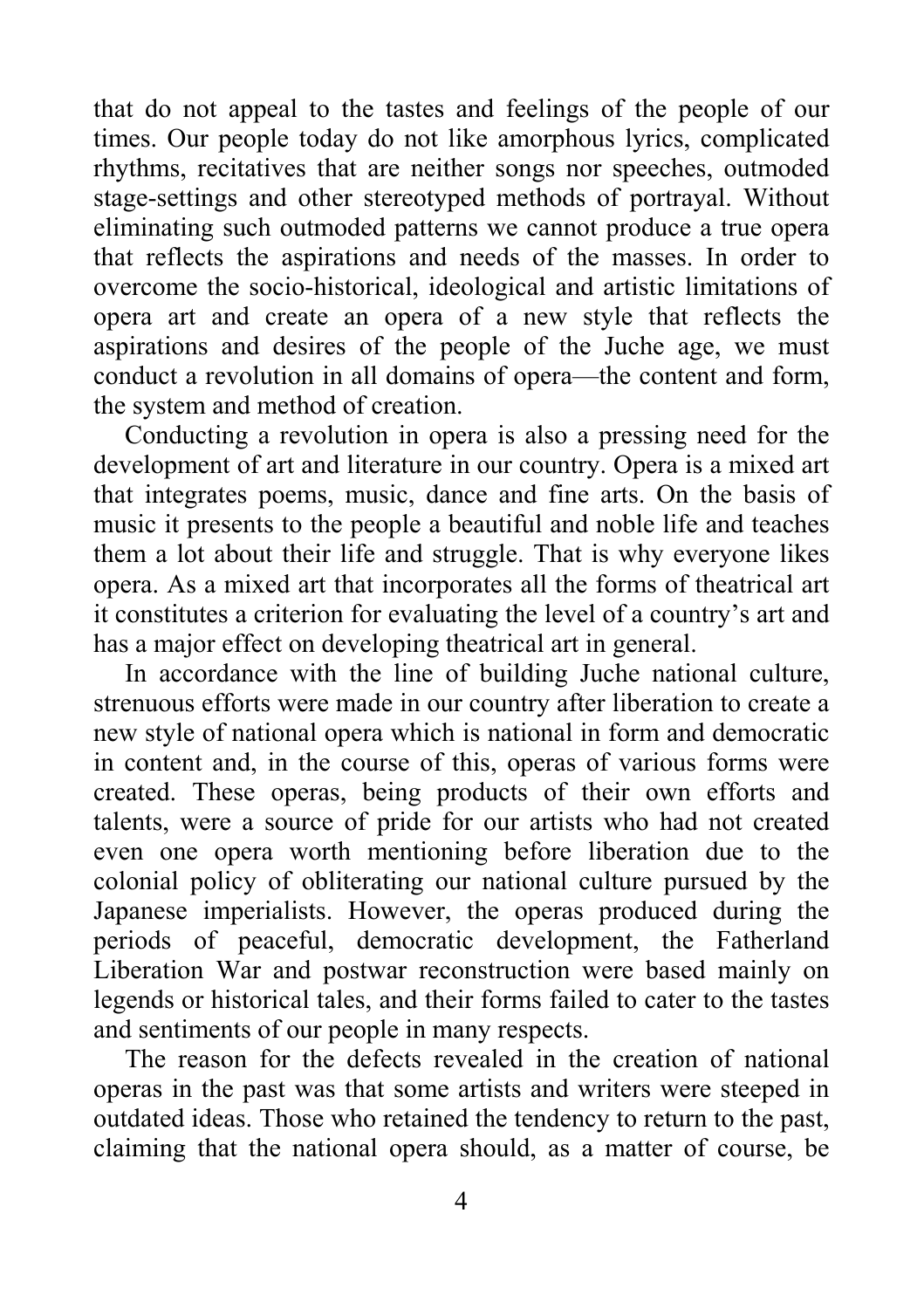ChangGuk (a classical Korean opera—Tr.) consisting of phansori<sup>1</sup>, were opposed to modernizing ChangGuk as required by the period; those who were infected with flunkeyism and dogmatism, claiming that operas should naturally be of a Western style, tried to copy the pattern of Western operas. They did not perceive the magnificent reality of the Chollima age² vibrant with miraculous events and innovations, but tried to produce operas which dealt only with the lives of emperors and princesses of the past or love affairs.

In postwar years when flunkeyism, dogmatism and the tendency to return to the past were rife, our Party launched a powerful struggle to establish Juche in all fields of art and literature, including opera. In the course of this struggle the tendency to deal exclusively with mythical, legendary and historical themes was overcome and operas began to depict the lives of our people who were working for the revolution and socialist construction. The replacement of the anachronistically obsolete themes, that has suited the period when people wore horsehair hats and rode donkeys, with socialist events in operas marked a milestone in the development of art and literature in our country.

However, no such change as took place in the content of opera was evident in its form. Because still then the creative workers considered it impossible to produce operas without arias or recitatives, nobody thought of effecting a radical change in the form of opera. In consequence, although an innovation had been made in the content of opera, its form still remained within the framework of the old pattern. This resulted in a discrepancy between the content and the form. Under the Sunshine, produced by the then State Opera Troupe, for instance, was outmoded in its form in spite of its revolutionary content.

In art the form must undergo continuous change to suit its new content. As the form expresses the content and is determined by it, it should, if it does not agree with the new content, be changed accordingly. Only through the unity of content and form in art can the ideological and artistic qualities be integrated properly. That is why a revolution had to be effected in the form of opera.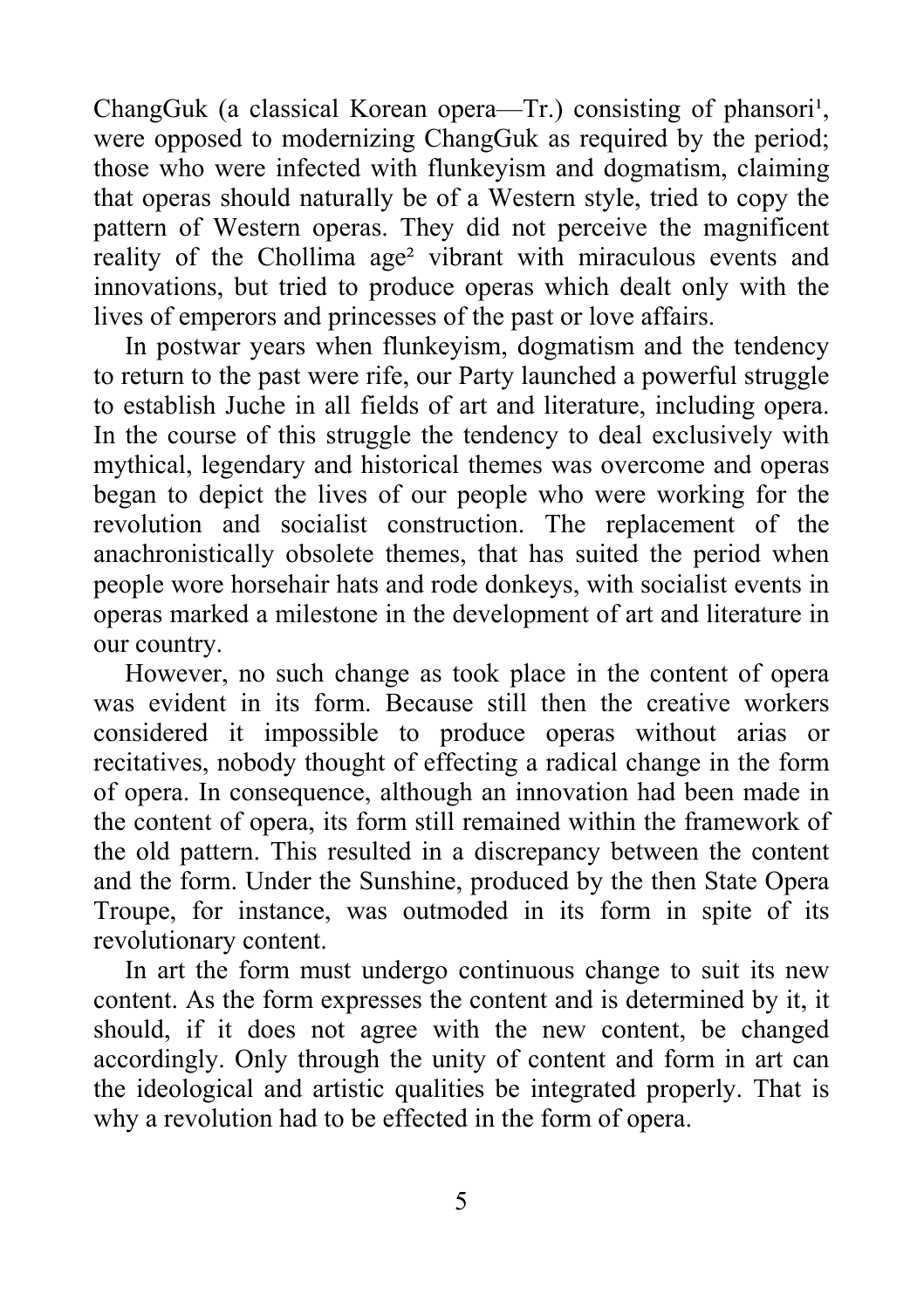An opera revolution to break the old pattern of conventional opera and create a new style of opera was a pressing demand that brooked no further delay. The opera of a new style could only be completed when the old pattern, which had been polished and hardened in a way best suited to the tastes and feelings of the exploiting classes over a long period, was discarded and a new form was created to suit the socialist content.

Our Party put forward the policy of doing away with everything obsolete that suited the interests and tastes of the exploiting classes in all fields of art and literature and of building Juche art and literature which agreed with the requirements of our age and with the nature of the working class, and conducted a revolution firstly in the sphere of the cinema, one of the powerful means of educating the masses, and then in the sphere of the opera.

### **2) PRINCIPLES MUST BE OBSERVED IN THE OPERA REVOLUTION**

Sound principles are necessary in the opera revolution. Although it is a pressing need of the age, the opera revolution cannot be carried out successfully unless it is guided by sound principles. In order to effect a revolution in opera and create operas which really meet the aspirations and needs of the people and age, the undertaking must be guided strictly by revolutionary principles.

Establishing Juche in opera art is a fundamental principle that must always be adhered to in the opera revolution.

Establishing Juche in opera art means solving all the problems relating to the creation of operas to meet the interests of the revolution in one's own country and of one's own people and to suit the specific situation in one's own country and the sentiments of one's nation.

Our opera art must be subordinated to the interests of the Korean revolution and contribute to it. Only opera art which resolutely champions the interests of the revolution and implements Party lines can be loved by the people and become a powerful weapon for encouraging them in the revolution and construction.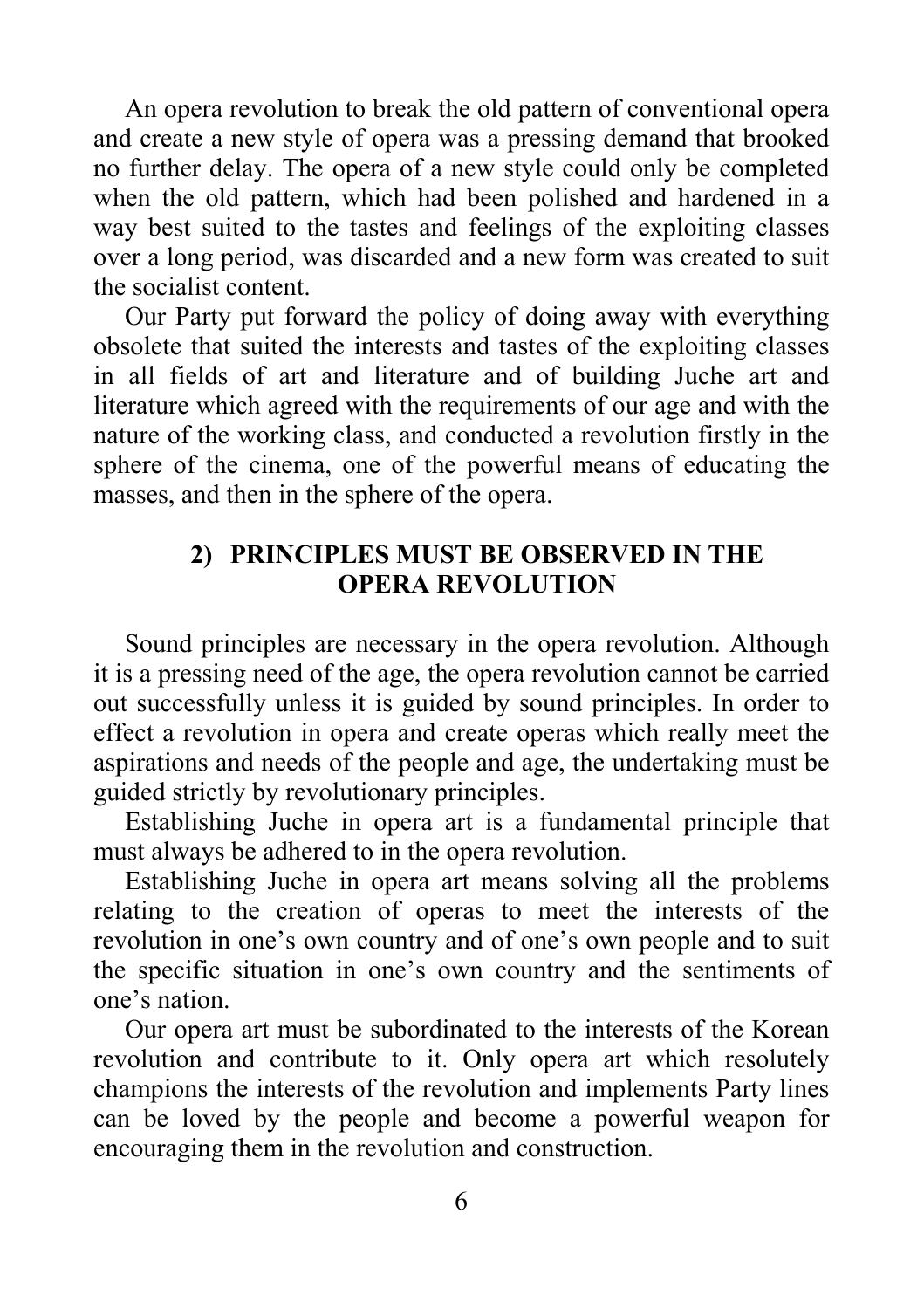Operas must be created to suit the specific situation in one's country and to accord with the feelings of one's people. Sociohistorical conditions vary from country to country and so do the people's feelings and tastes. Those who create operas must have a good knowledge of the specific situation in their country and the sentiments of their nation and depict them accurately. In this way they will truthfully describe the lives of people who are shaping their destiny independently and creatively, in an artistic form that people like and enjoy.

In order to establish Juche in opera, all the problems involved in the creation of opera must be solved creatively on an independent basis.

Art and literature are a creative undertaking to portray independent and creative people and their lives. All problems in the creation of art and literature must be solved independently and creatively to conform with the tastes and feelings of one's people and to serve the interests of the revolution in one's own country and of one's own people. The opera revolution is something no one has ever undertaken before. There was no ready-made theory aspects of which we could adopt for our opera revolution. We had to solve all the problems that arose in the opera revolution in our own way according to our own beliefs and judgement and on an independent and creative basis.

In order to establish Juche in opera art, we must express socialist content in national form. This means changing the content and form of opera as required by the Juche idea. In other words, we must do away with the outmoded, reactionary content and form of the past which catered to the tastes of the exploiting classes and replace them with content which is revolutionary and socialist and deals with the people's struggle to realize their independence. We must also create popular and national forms suited to the tastes and feelings of the people of our age.

The main aspect of the innovation of the content and form of opera is the innovation of the content. The value of an opera is determined by its content. No matter how gorgeous the stage is and no matter how well the singers sing, an opera with poor content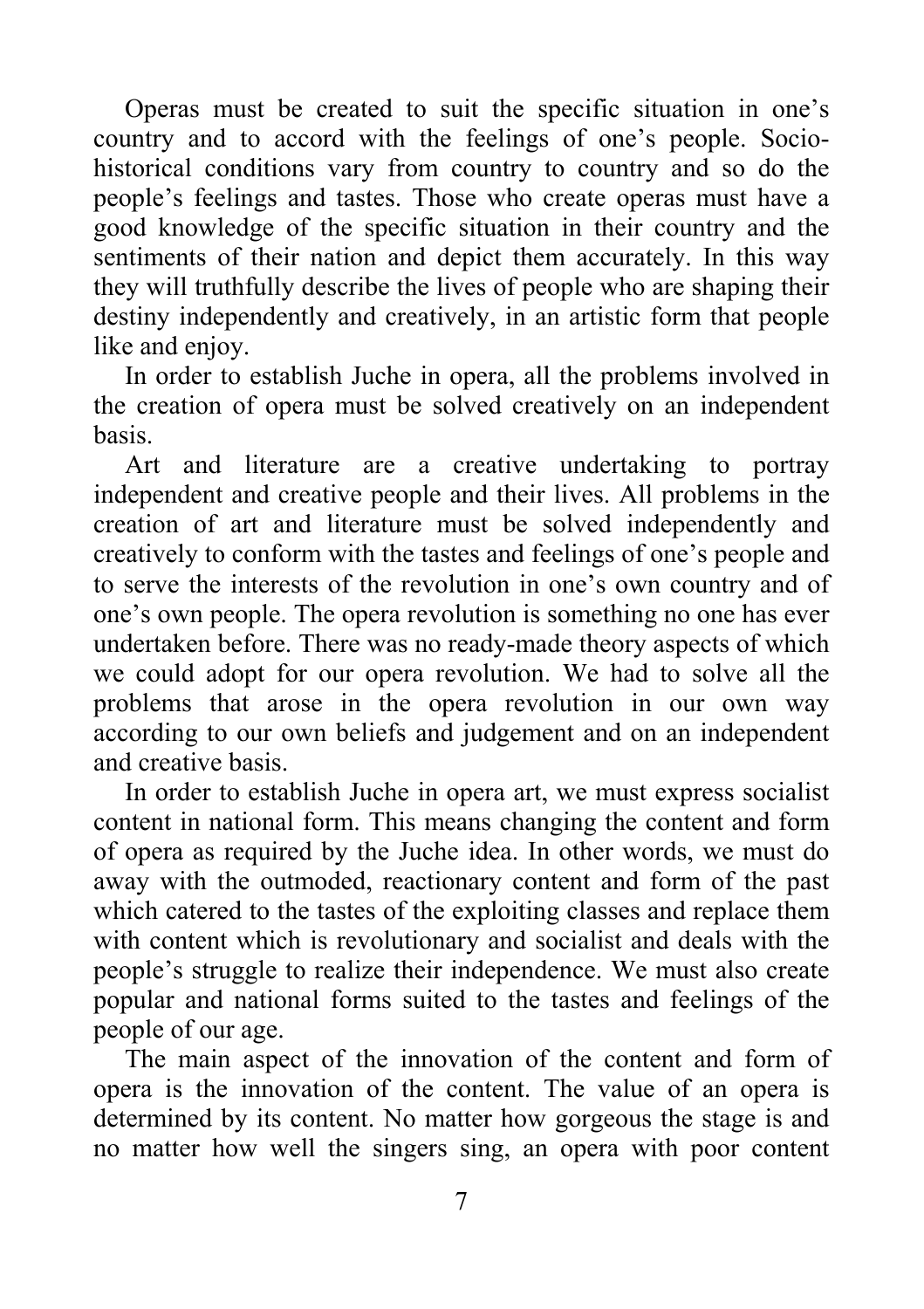cannot win the acclamation of the audience. An opera with sound and noble content alone is entitled to be one for the people and can inspire them to the creation of a new life.

Our opera art has a noble mission to assist in the modelling of the whole society on the Juche idea. In order to perform the noble mission it has assumed before the times and the revolution, above all its content must be revolutionary and popular.

Our people's life and struggle are full of events that should be dealt with by operas. Important problems in our people's struggle for national liberation, class emancipation, man's emancipation and other endeavours to realize independence must be raised and solved in the people's interests. Only then can our operas, as Juche humanics contributing to the accomplishment of the cause of independence for the popular masses, fulfil its duty to the times.

If an opera is to be revolutionary and popular it must meet the requirements of the present era and accord with the thoughts and feelings of the people.

To this end, it must represent the people's lives and struggle properly as an art which is struggling together with the people and advancing with the times.

An opera can deal with a legend or an historical event. Regardless of the life and the period it is based upon, it must contribute to teaching our contemporaries how to live, work and fight.

We must ensure that the content of opera is completely free from outmoded elements which are feudalistic and capitalistic and that it is revolutionary and popular in all aspects so that it contributes to the struggle to realize independence for the popular masses.

The form of opera must also be transformed to suit the aesthetic tastes of the people. A work of progressive and revolutionary art and literature is characterized by perfect unity between a sound content and a refined form that accord with the requirements of the period and the people's aspirations. However excellent its content is, art whose form does not agree with the people's aspirations and desires has no value whatsoever. Only opera in which revolutionary and socialist content is in harmony with elegant, beautiful national form can be opera truly for the people.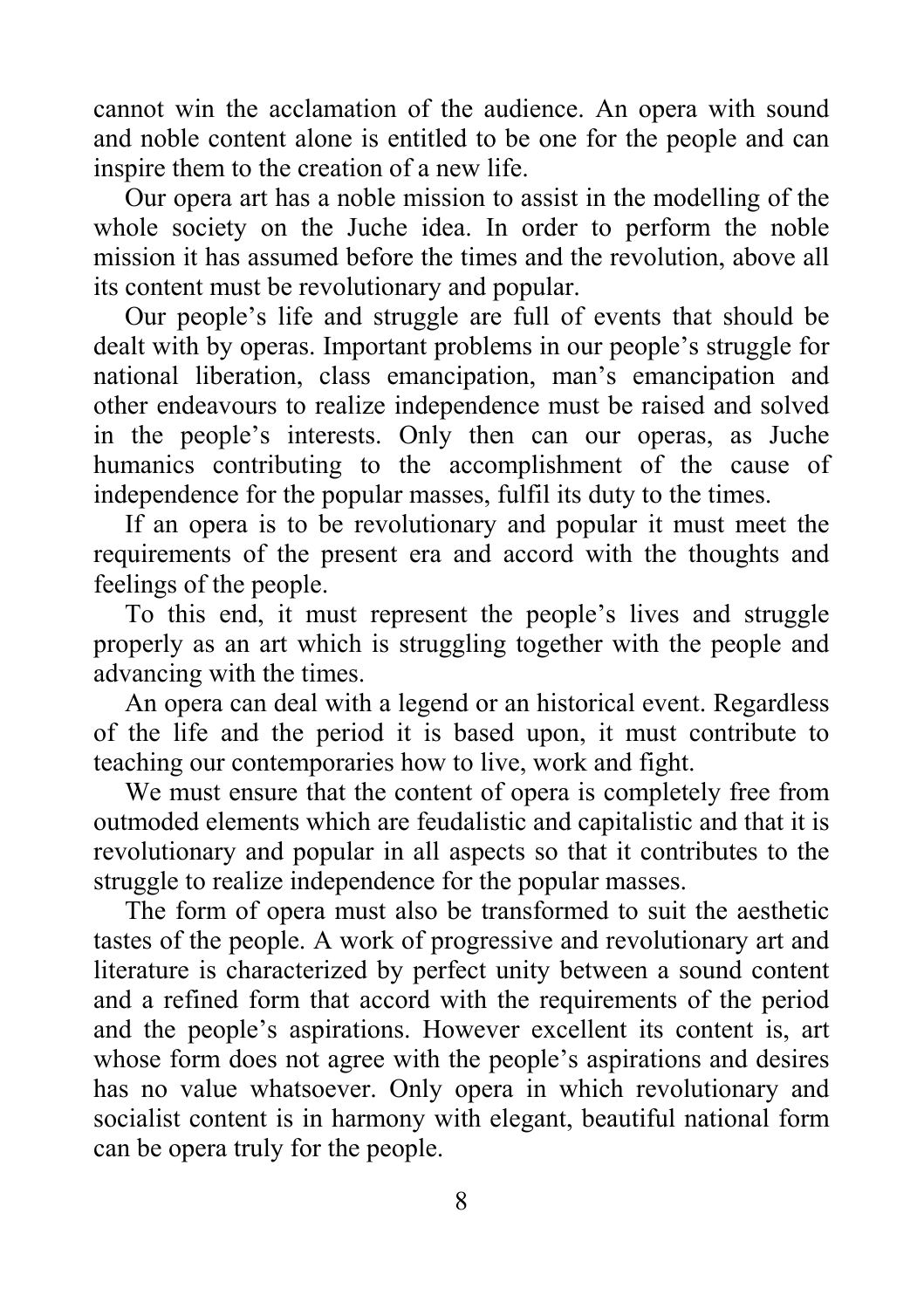Our opera is for the Party, for the working class, and for the people, and serves them. Loyalty to the Party, to the working class and to the people is the lifeblood of our opera. If opera is devoid of this loyalty, it has no lifeblood. In the creation of operas we must steadfastly adhere to the principle of loyalty to the Party, to the working class and to the people.

In order to observe this principle in the creation of operas, we must embody in operas the Party's lines and policies correctly and portray our reality, in which the Party's policies are embodied, truthfully. In addition, we must establish the line of the working class correctly in the creation of operas. If not, it would be impossible to produce works that represent the interests and aspirations of the working class. Whatever themes we may deal with in the operas we produce, we must hold fast to the principle of loyalty to the Party and to the working class.

Adhering to the principle of loyalty to the people is an important guarantee for ensuring that an opera truly serves the people. In order to hold fast to this principle in the creation of operas, the lives of people who aspire to independence should be portrayed realistically and profoundly in a form they can understand easily and accept willingly. However excellent its content is, an opera the form of which is outdated, complicated and incomprehensible to the people cannot be loved by them. The operas of the past were not loved by the people both because their content was anti-popular and particularly because they took the form of arias or recitatives which were unattractive and incomprehensible to our people.

For an opera to be popular, arias and recitatives must be replaced by popular songs and orchestral music which are comprehensible to everyone and capable of being sung by everyone.

Some people say that popular songs and orchestral music reduce the artistic quality of operas. Such people are opposed to art for the people. Being opposed to popular songs allegedly for the sake of artistic quality is an expression of the tendency towards art for art's sake. Genuine art is popular art. Only an opera that has noble content harmonized with a popular form of music, such as stanzaic songs, can be understood easily and loved by the people.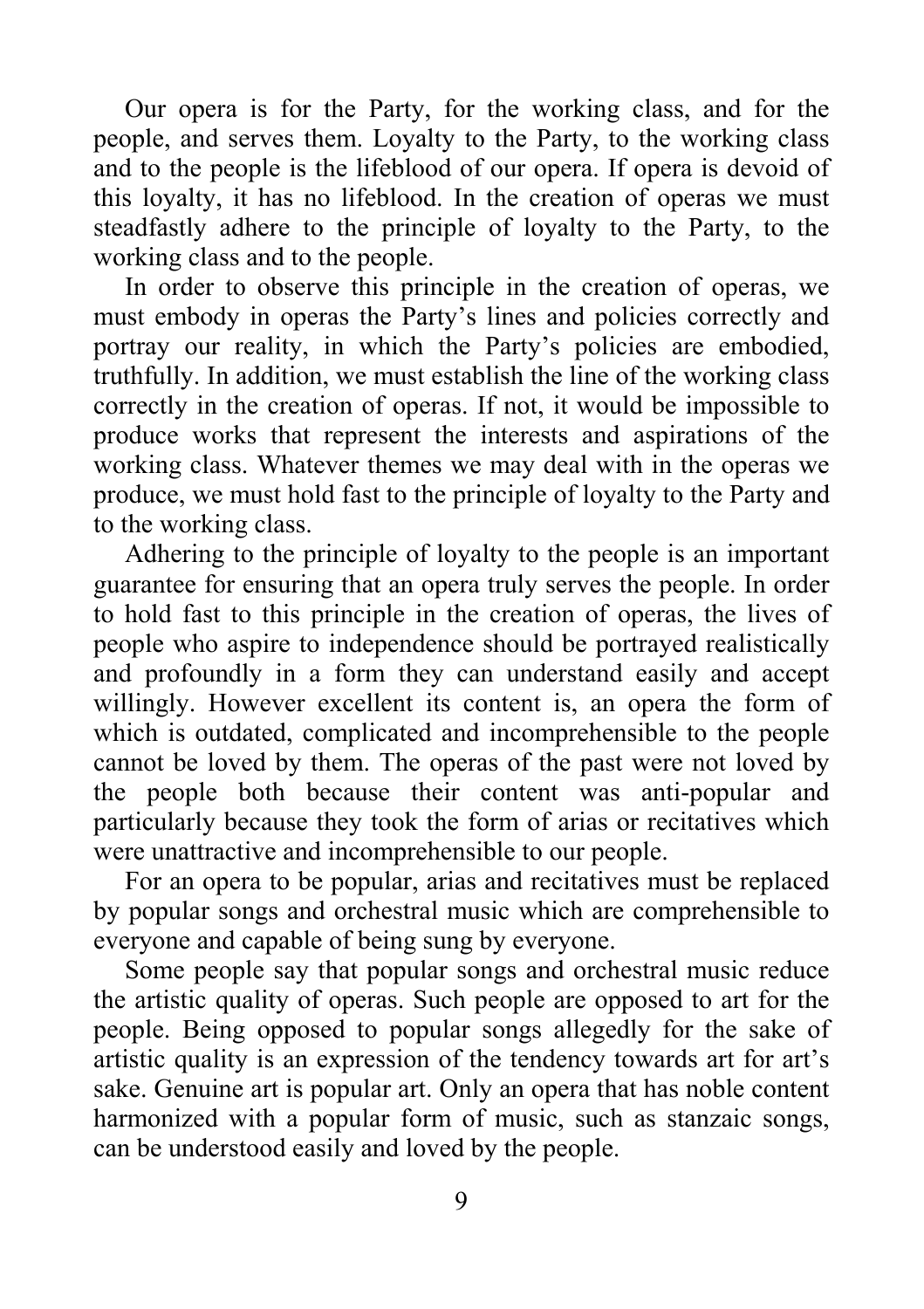If an opera is to accord with the emotions and aesthetic tastes of the popular masses, it must accurately reflect national characteristics. The characteristics of different nations are based on their differences in thoughts and feelings, way of life, culture and customs. For that reason, for art and literature to portray life realistically they must reflect national characteristics, and these find peculiar expression in the life of the people of that country.

Depicting our people's life and the national feelings truthfully is a basic method of reflecting our national characteristics. In order to give proper operatic expression to our national characteristics, we must sustain our people's national life and feelings evolved over a long historical course and realistically describe our people's beautiful and noble mental and moral traits and worthwhile life that are being formed in the course of conducting the revolution and construction. Along with this, we must discover and make the best use of the melodies of folk songs and the movement patterns of folk dance created and refined by our people over the ages, develop our national musical instruments and further perfect singing and the playing of instruments in our own style. In the field of stage art, too, we must introduce the latest achievements of modern science and technology while preserving our national stage art, and thus present a fresh operatic stage.

Combining ideological quality and artistic quality is an important principle in the creation of operas. Opera art, whose mission is to educate people in a revolutionary way, should be not only high in ideological quality but also high in artistic quality. An opera with high ideological quality but low artistic quality or vice versa cannot fulfil its function of cognition and education. While conducting the opera revolution, we boldly smashed the outdated pattern of conventional operas and created operas of a new type, Sea of Bloodstyle operas in which the ideological and artistic qualities are in perfect harmony.

In the creation of operas the principles of the speed campaign<sup>3</sup> and collectivism must be rigidly maintained.

It is only when creative workers and artists, in support of the policy of the speed campaign set by the Party, give priority to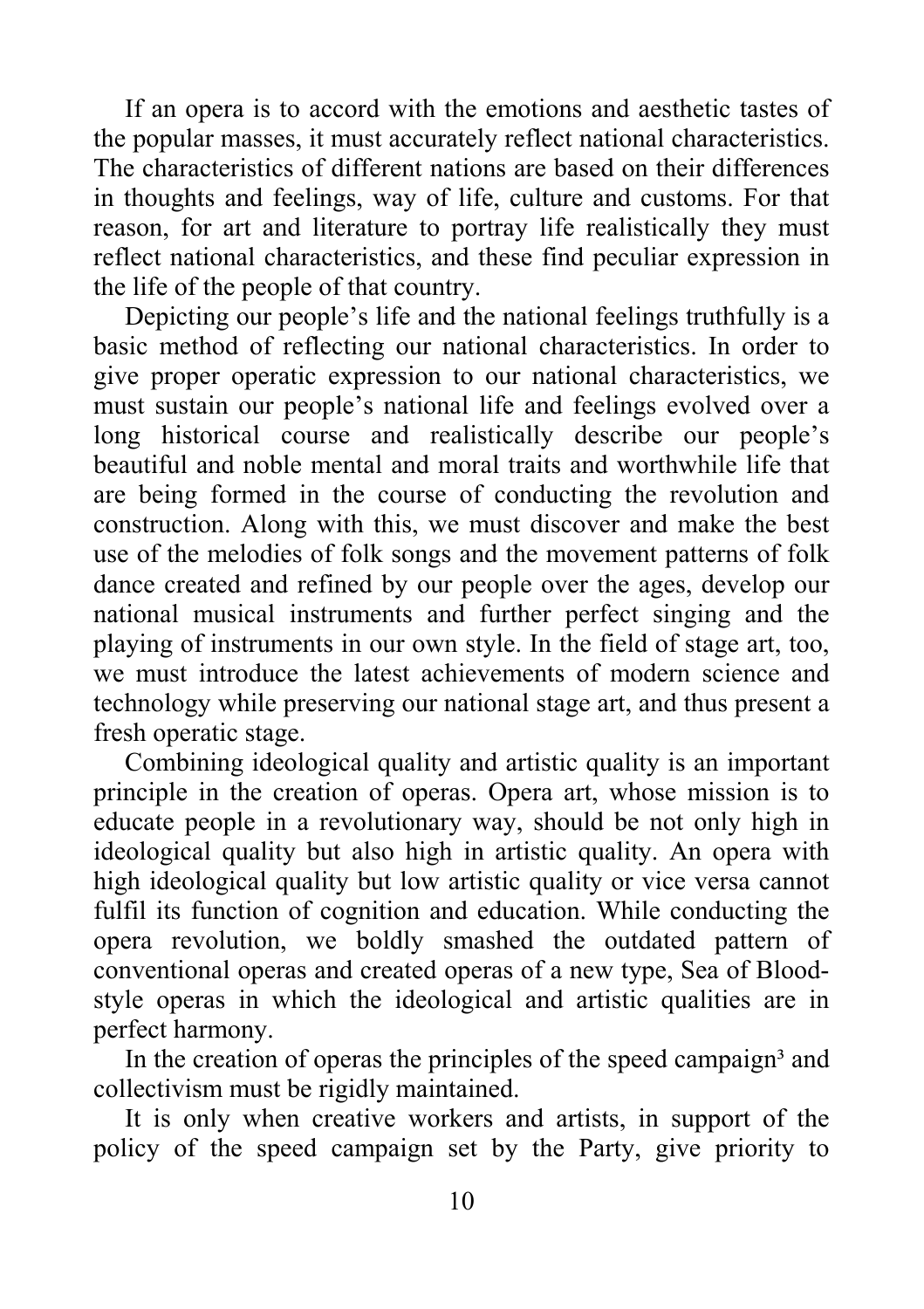political work at each stage of their creative work and launch a lightning operation<sup>4</sup> and employ finish-one-by-one tactics, that they can produce perfect operas in a short time. Our practical experience in the opera revolution tells us clearly that conducting the speed campaign is a revolutionary principle of doing creative work which ensures the highest level of ideological and artistic qualities of works of art and literature and an extremely rapid development of art and literature, as the situation demands.

The principle of collectivism ensures that the collective carries out all tasks, however difficult, by its own efforts, helping and leading one another forward under the communist slogan of "One for all and all for one!" and that the people undergo steady, revolutionary training in the course of this. By applying the principle of collectivism in the creation of operas, creative workers and artists must strengthen the ideological unity and cohesion of the collective, transform themselves into revolutionaries and assimilate themselves to the working class.

# **3) THE SEA OF BLOOD-STYLE OPERA IS AN OPERA OF A NEW STYLE**

There is a variety of operatic styles. Operatic style is the manner and form in which songs and orchestra and various other means of portrayal are employed in creating an opera. Different operatic styles are determined according to which means of portrayal is employed and how it is used.

Operatic styles have changed according to the times and nation. Within the limitations of ideology and the standard of music and art of the period, they have been influenced by the cultural traditions, sentiments and aesthetic tastes of nations. ChangGuk that was produced in our country in the past was different from the Beijing opera and Western opera. The style of creation of art and literature and national characteristics are different matters, but they are closely related. Even the same style of art is adopted and employed in different ways by different nations.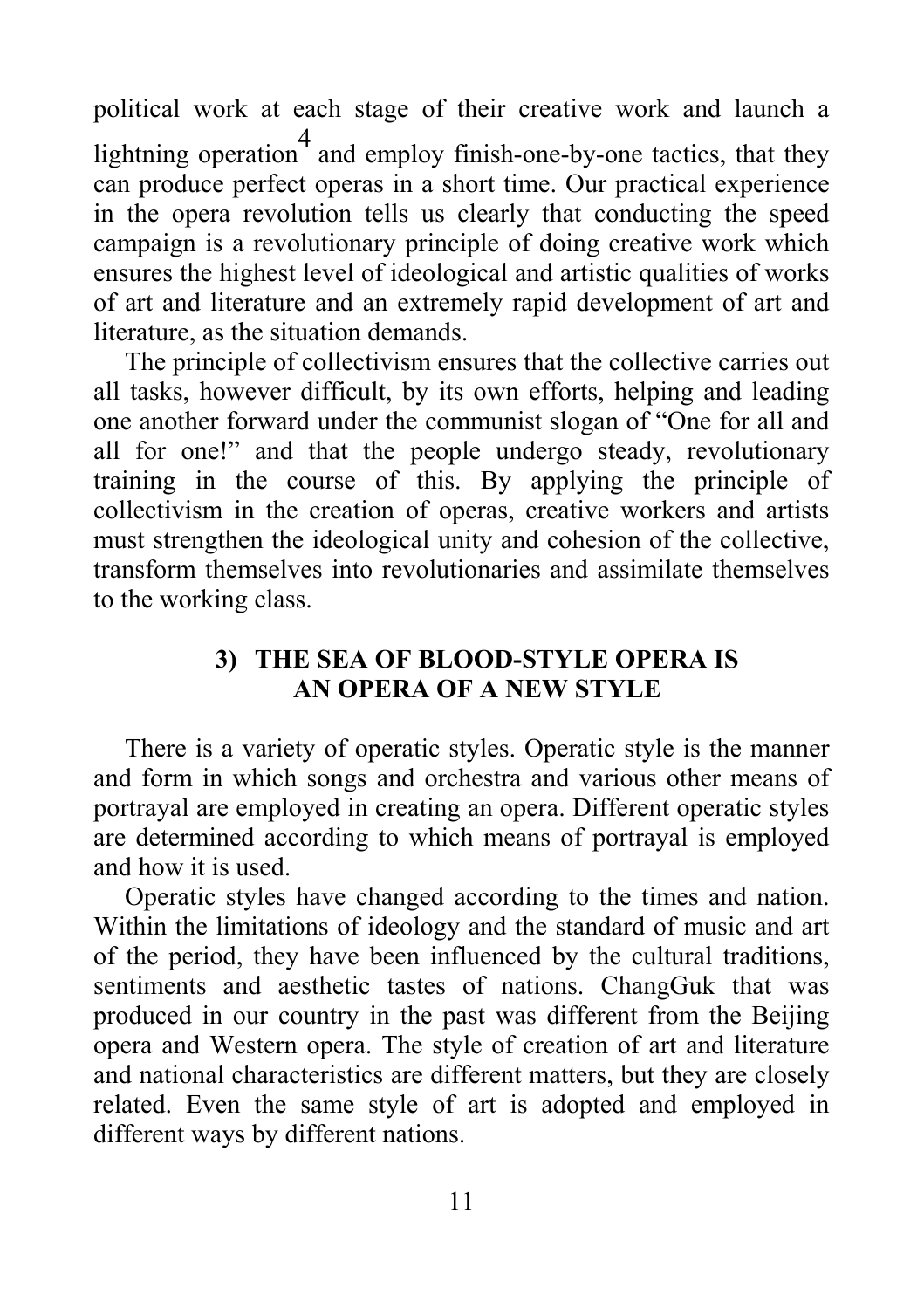Different social classes also have different effects on the characteristics of the style of opera. Just as different classes have different attitudes towards life and different views on it, so their manners and forms of representing life by means of art are different.

Since the operatic style is governed by the period, assumes national characteristics and follows the requirements of classes, we should naturally create a new style of opera which conforms with the requirements of our times, our people's aspirations and the intrinsic nature of the working class. The operatic style of feudalism or capitalism cannot serve the creation of operas for the working class who are now building socialism and communism, nor can the imitation of foreign things help in producing operas that cater to the aesthetic tastes and feelings of our people.

We must transform and develop opera art in our own way as we do when solving the problems that arise in the other fields of the revolution and construction.

In order to develop opera in our own fashion, we must free ourselves from the Western style of opera and create a new style which accords with the characteristics of our nation and suits the aesthetic tastes of our people today.

By setting the policy of conducting the opera revolution and working hard to create operas of our own style, we have produced a perfect revolutionary opera, The Sea of Blood, an adaptation of the classic, dramatic masterpiece of the same name. This new revolutionary opera, which has been produced in our own fashion and form, is evoking a positive response from our people and the peoples of many other countries.

All the songs in Sea of Blood-style operas are composed in stanzas. The sweeping introduction of the stanzaic form was the turning point in eliminating the outmoded, anti-popular elements of the operas of the past and creating original operas in our own way. The stanzaic composition of all opera songs provides the possibility of portraying the ideological content in great depth and breadth through a succinct structure and making the songs beautiful and easy to sing. In conventional operas arias and recitatives were regarded as a basic means of portrayal, and it was considered impossible, without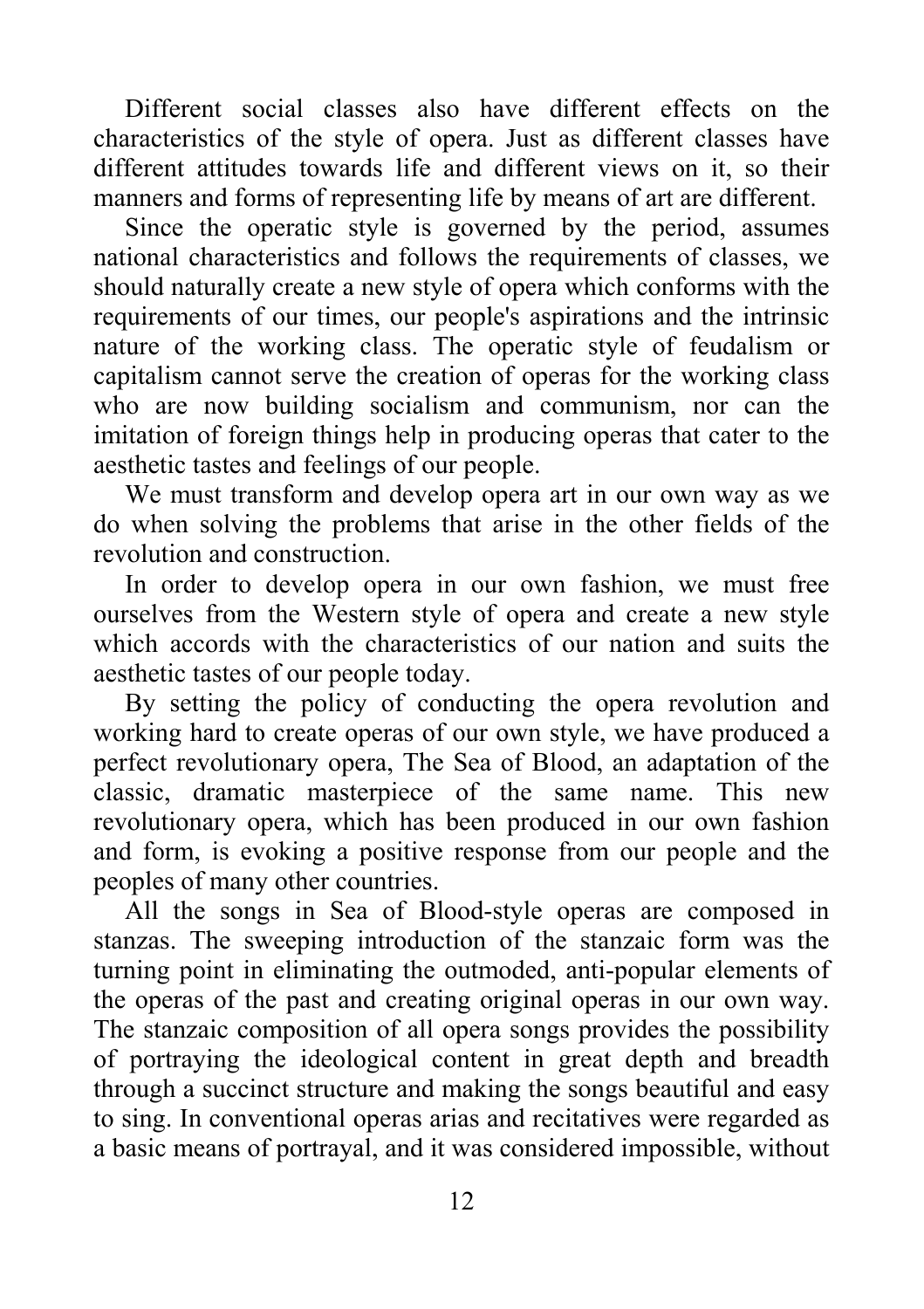arias and recitatives, to link the music and the drama and create beautiful and refined operas.

Although opera is an art which combines music and drama, songs play a fundamental role in making opera art a beautiful and noble art. However, establishing the relations between characters and weaving the drama with recitatives, which are difficult to sing and awkward to listen to, does not conform with our people's tastes and feelings.

Songs must always serve the people, and they should be composed in such a way that anybody can understand and sing them. Art for art's sake is pointless. In order to make opera art a truly popular art, we must discard the recitative and make all operatic songs stanzaic. In Sea of Blood-style operas not only the recitatives but also the arias and all other songs have been replaced by stanzaic songs.

Introducing stanzaic songs is important in improving the ideological and artistic qualities of an opera. Opera music is valuable in that it expresses noble content in beautiful melodies and touches the people's heartstrings. Because a stanzaic song integrates poetic words and beautiful melodies, it can express the characters' thoughts and feelings intensively in a simpler structure than an aria or a recitative. A stanzaic song can express the characters' thoughts, feelings and psychological state delicately, ensure the effective depiction of the situation that surrounds them, and provide freedom of interaction between characters. As you can see, stanzaic songs can improve the ideological and artistic qualities of a work by fulfilling functions which were beyond the capability of the vocal music of conventional operas.

The introduction of stanzaic songs into opera music is of great significance in enhancing the popular character of operas, in that these songs are simple and comprehensible to the people. In our new operas, all the songs are composed in stanzas which are beautiful, gentle and overflowing with national sentiments, so everyone enjoys singing these songs.

In Sea of Blood-style operas the pangchang (off-stage song—Tr.) has been introduced as an important means of operatic portrayal. The introduction of the pangchang is another change in the development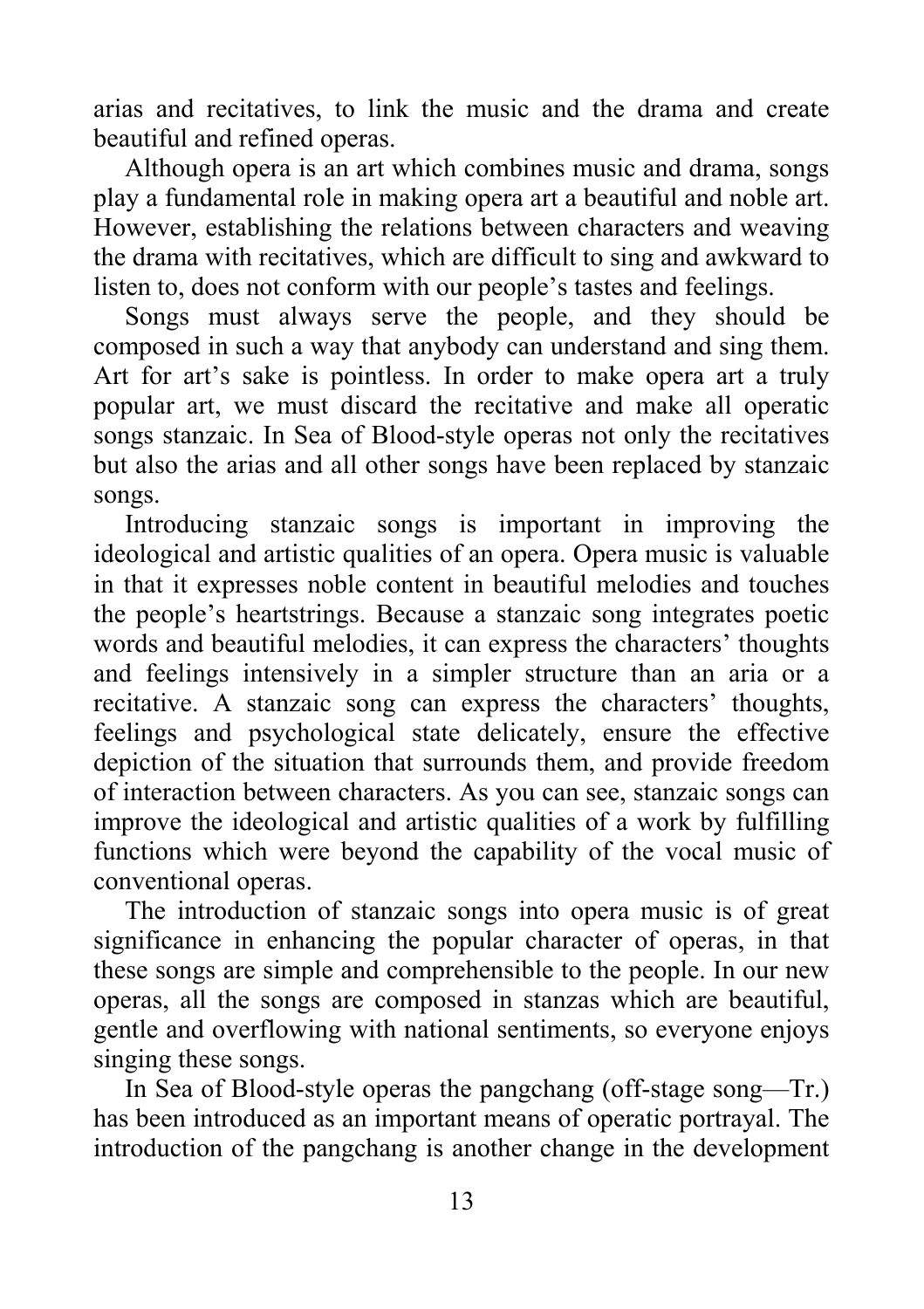of operas. The pangchang plays an important role in depicting the events taking place on the stage and the characters' thoughts and feelings. It was a rule in conventional operas to organize and develop the drama only through songs sung by the characters and orchestral music. The newly-created pangchang describes the times, situation and the inmost world and actions of the characters in an objective way, conveys the inmost thoughts and feelings of the characters, provides links between the stage and the audience, and helps the characters to perform well. In addition it forms a grand chorus with the song of the character on the stage, and in some cases the members of the pangchang group appear on the stage and take an active part in the drama. The introduction of the pangchang has provided our operas with a powerful means of portrayal not present in the operas of the past and has broadened the scope of operatic portrayal beyond measure.

Dance is an indispensable means of portrayal in Sea of Bloodstyle operas. Although there were dances in the operas of the past, they were not interwoven closely with the storyline but appeared on the stage, as incidental to a scene. So they were not used as an indispensable means of portrayal. In our new operas, however, dance, as an essential element of portrayal which is interwoven closely with the storyline, has become a powerful means of portrayal that describes the background of the times, the thoughts and feelings of the principal character and all the characters' aspirations and desires.

In Sea of Blood-style operas, the role of stage art has also changed. Our new stage art combining sides, lighting and setting has broken the old pattern of stage setting that had been hardened over a long period of time. In the past it was considered possible to produce operas only with stage settings which described life through a few stereotyped acts and scenes. That was why, although they admitted the need for realistic settings portraying the environment of the characters, creative workers portrayed the surroundings in static state only through the back part of the stage and the background and made it a rule that breaks must occur between acts, thus interrupting the drama. Sea of Blood-style operas have smashed the previous idea of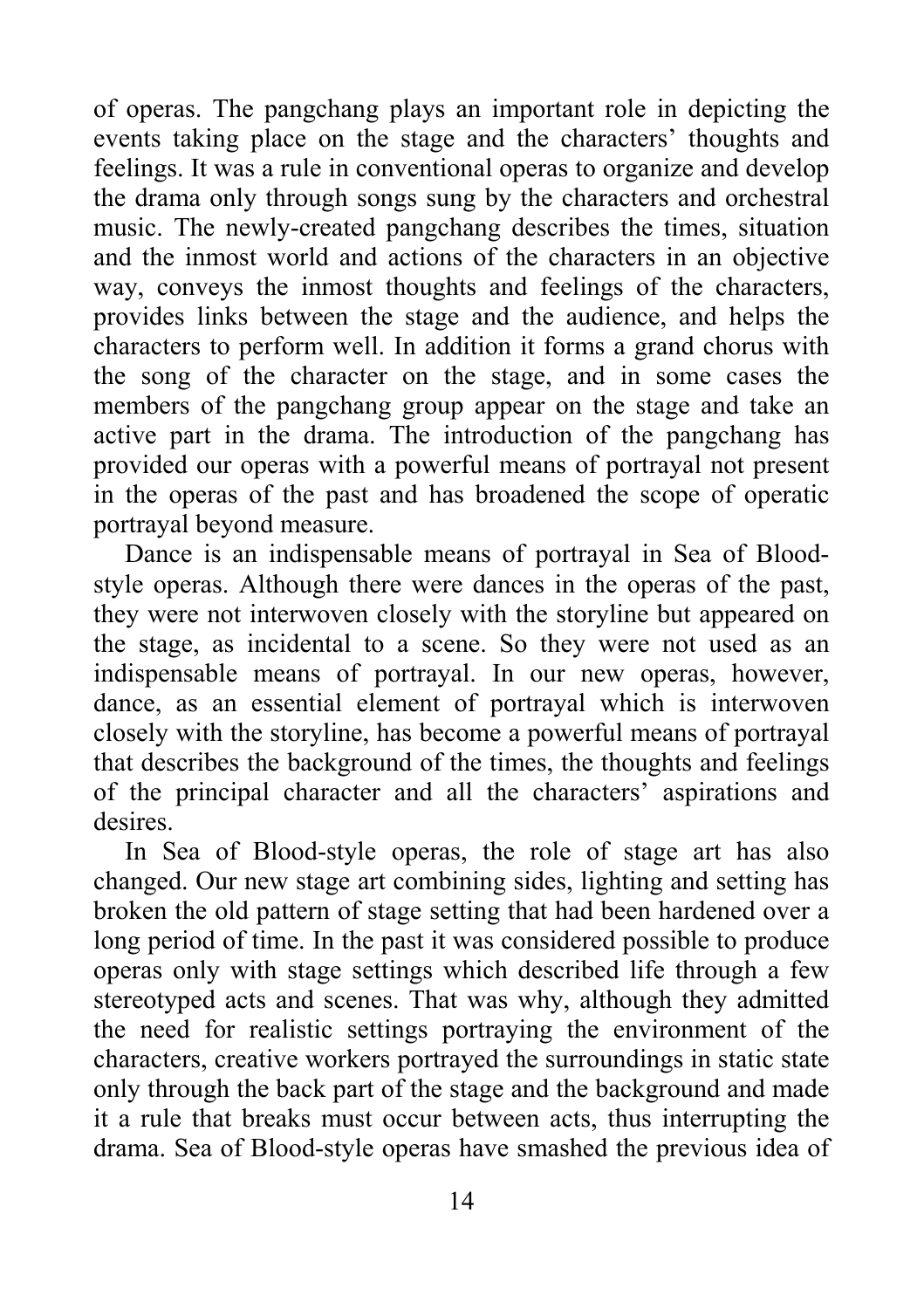fixed stage settings and depict the environment realistically in three dimensions, unfolding the flow of the change of environment without interruption and organizing the drama in such a way as to give the audience the impression of real life.

Sea of Blood-style operas have also opened up a new phase in dramaturgy. The new operas employ stanzaic songs, capable of admirably expressing the characters' thoughts and feelings in a complete musical image, as the main means of musical dramaturgy, and these not only help to describe characters but also make it easy for the audience to understand the story, the relations between the characters and the flow of the drama. Moreover the music, acting, dance, stage art and all the other means of portrayal are subordinated to describing the characters in conformity with the logic of life, and their functions and roles are enhanced considerably, so that the level of artistic quality of operas can be raised still higher. This shows that Sea of Blood-style operas are totally different from the operas of the past which, regarding the recitative as a means of musical dramaturgy, gave prominence to the dramatic development of the music, which depended on leitmotiv.

In our new operas all the means of portrayal are combined and harmonized on the basis of stanzaic songs. Because the lyrics in the librettos of the new style of operas are all composed in a fixed form of verse, all the music is stanzaic. Consequently, the acting of the characters as well as the dance is tuned to the music, and the stage settings and the backgrounds change with the flow of the songs. The unity of orchestra, dance and stage settings on the basis of stanzaic songs, and the development of the drama accompanied by dancing and the change of the scenes on the basis of stanzaic songs, represent precisely the Sea of Blood-style of opera. The Sea of Blood-style of opera consisting of stanzaic songs and the pangchang of our own fashion, and dancing and stage art of our own style constitutes a completely new style of opera never seen before in the history of opera.

We must consolidate the successes achieved in the creation of new operas, Sea of Blood-style operas, and continue to develop them.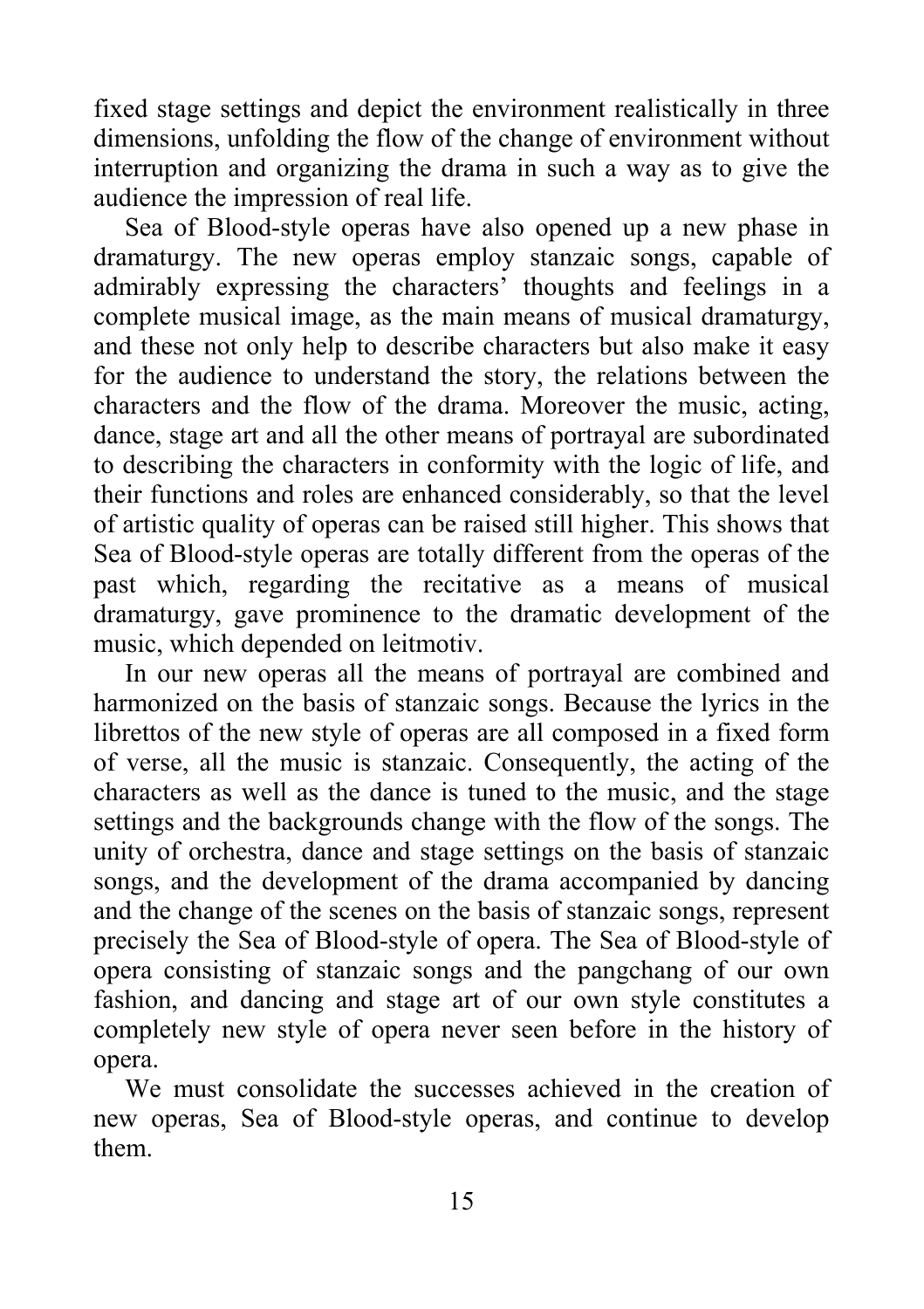# **2. THE LIBRETTO**

### **1) THE LIBRETTO IS THE IDEOLOGICAL AND ARTISTIC BASIS OF AN OPERA**

An excellent libretto is essential for the creation of an opera which touches the people's heartstrings.

The seed and theme of an opera, and its characters and storyline, are all indicated in the libretto; the music, dance and stage art, too, are determined by the libretto. Only when a valuable subject is dealt with in a libretto and portrayed skilfully in a way best suited to the characteristics of opera can, on this basis, an opera of high ideological and artistic qualities be created. You must not rely solely on the music and neglect the libretto simply because opera is an art based on music. It was a wrong tendency of the era when opera was regarded as a means of pleasure to give prominence to a few pieces of music while neglecting the libretto.

Writers must have a correct understanding of the importance of the libretto in the creation of opera and concentrate their efforts on writing good librettos.

Operas make an active contribution to the ideological and aesthetic education of people. Therefore, librettos must be deep and rich in their content. Only such librettos can provide the soil for creative thinking and imagination as well as the basis of wonderful songs, orchestral music, dances and stage art.

In order to create a libretto with deep and rich ideological content, the seed of the work must be well selected.

As the nucleus of a work, the seed guarantees its ideological and artistic value. The depth of the ideological content and the educational value of a libretto depend on the seed. In creative work, therefore, the main attention must always be paid to the selection of the right seed. If a librettist starts to write without selecting a proper seed, mixing up the seed and the theme, he cannot produce a good libretto.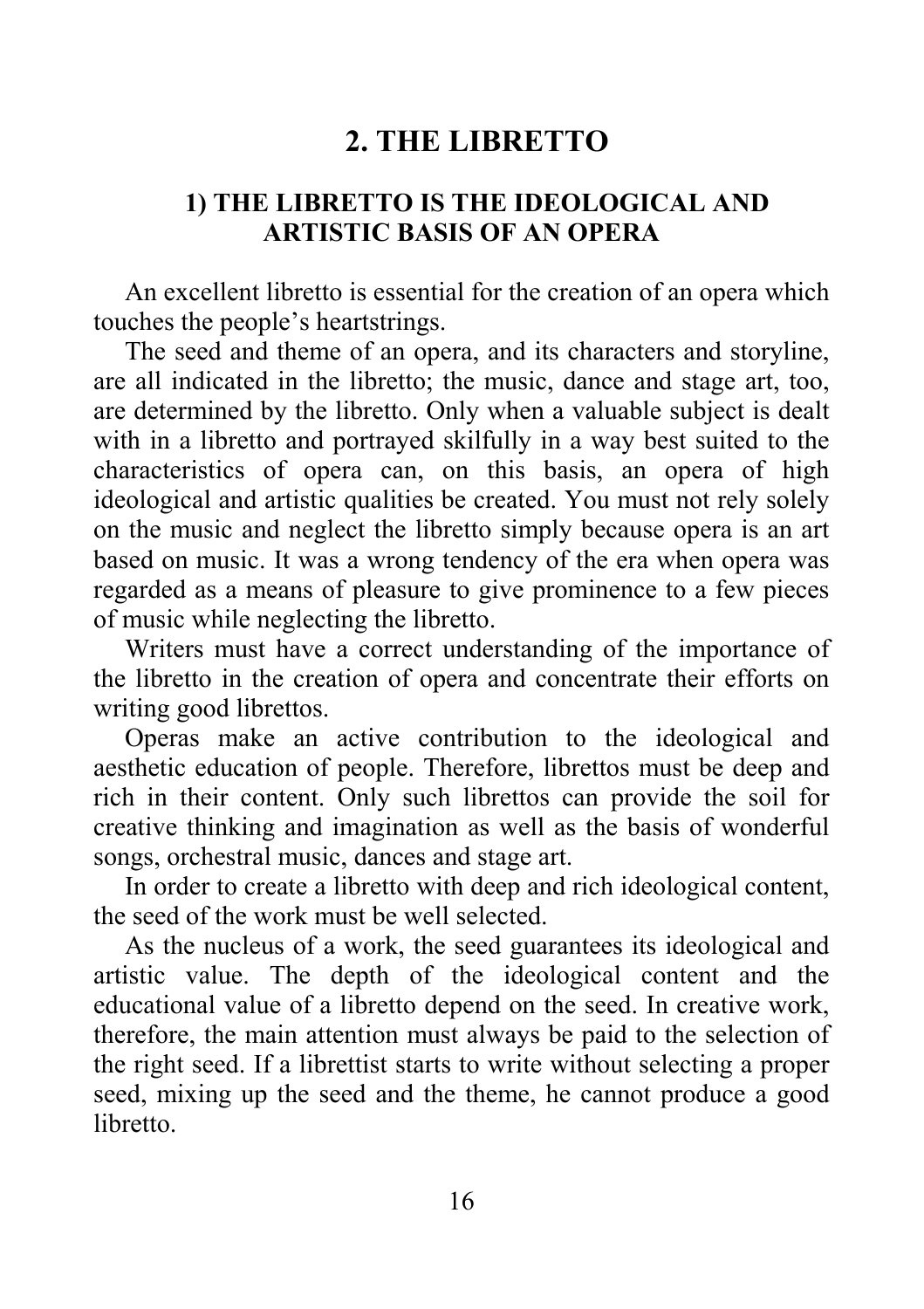The seed of a work in itself is not a theme or a thought but the ideological kernel which underlies and determines them. Only through his study and analysis of life from his class position and his aesthetic point of view can a writer grasp an ideological kernel of life which inspires him to creation: that is the seed. If the writer, failing to grasp the ideological kernel of life, regards a sphere of life or some event in life as his theme and starts writing on the basis of that, he cannot produce a work with a proper seed.

Writers must eliminate the practice of identifying the seed with the theme or of writing after selecting an unworthy seed. They must develop their creative work in depth only when they have chosen a meaningful seed and fully grasped its meaning.

The struggle and life of our people, who are working for the revolution and construction, contain a lot of meaningful seeds that deserve operatic depiction. Many seeds for the creation of operas of high ideological and artistic qualities can be found in the heroic struggle of the anti-Japanese revolutionary fighters, who waged an arduous struggle for many years for the liberation of the fatherland, the heroic struggle of the valiant soldiers of our People's Army and our people who, having inherited the brilliant revolutionary traditions of the anti-Japanese struggle, fought bravely during the Fatherland Liberation War, and in today's magnificent reality of advancing in the spirit of Chollima spurred on by the speed campaign and in our people's worthwhile life. Writers must penetrate the reality and select seeds for operas that can provide the people with revolutionary education.

In selecting seeds it is important on which stand and with what attitude a writer views life and how he studies it. He must not neglect the life of an ordinary man or a small event in selecting a meaningful seed, while paying attention only to the life of a famous man or a major event. Valuable seeds can be found not only in the life of a famous man or a major event but also in the life of an ordinary man or in a small event. If the life of an ordinary man reflects the needs of the period and the people's aspirations, it is sure to contain the meaningful ideological kernel of life.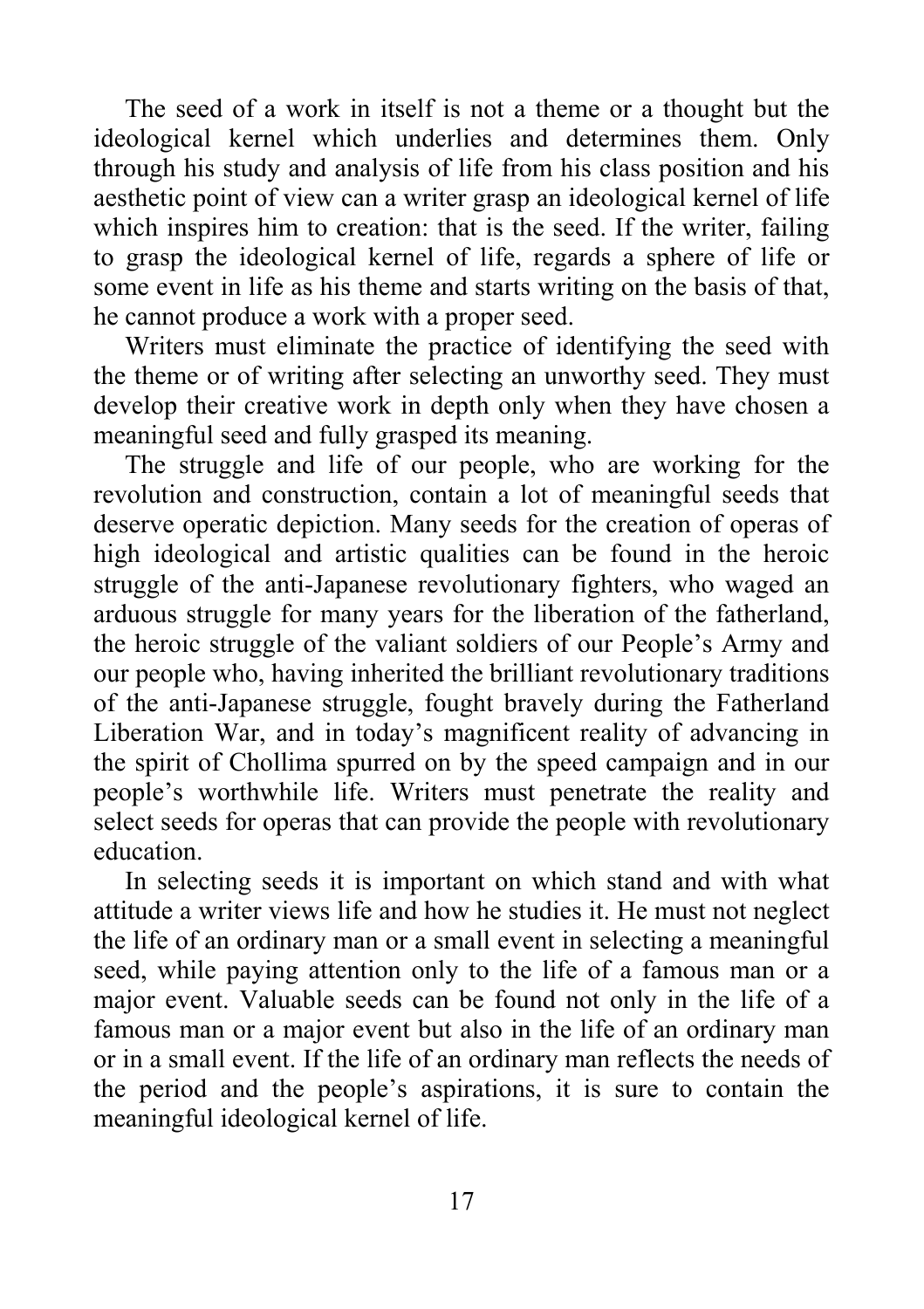The revolutionary opera The Flower Girl exposes the contradictions of the exploitative society through the life of Kkotpun and her family, who are forced to live the life of servants for generations on account of two mal of foxtail millet which they owe to a landlord. The opera is implanted with a profound seed that her flower basket of sorrow and filial duty becomes the flower basket of struggle and revolution. Precisely from this seed is derived the theme of the destiny of a nation that has lost its sovereignty and is living in misery. The development of this theme clarifies the idea that revolution is the only way to liberate one's nation and oneself. As you see, the seed of the revolutionary opera The Flower Girl is meaningful and profound, but the life which elucidates the seed is commonplace. It could be found everywhere in our country's rural areas before liberation.

Experience tells us that you must not try to find seeds only in important lives or major events simply because the seeds of works should be of great social significance.

Works of art and literature can and must portray gigantic historical events and the lives of well-known men. Even in that case, a philosophical seed must be selected from concrete and realistic events and described in depth from various angles. Only then is it possible to reach a momentous conclusion and clarify a profound thought.

Whether the event depicted in an opera is big or small and whether the event is contemporary or historical, the seed must always contain worthy human problems raised in life as well as the aspirations and desires of the people. In other words, the seed of an opera must be capable of providing a solution to the problem of the destiny of the popular masses who are struggling for an independent and creative life and to the problems of national liberation, class emancipation and man's freedom. In all cases only a seed which can give a profound answer to the question of the destiny of an independent man and his political integrity can provide a definite guarantee for the creation of an opera of high ideological quality and noble artistic value.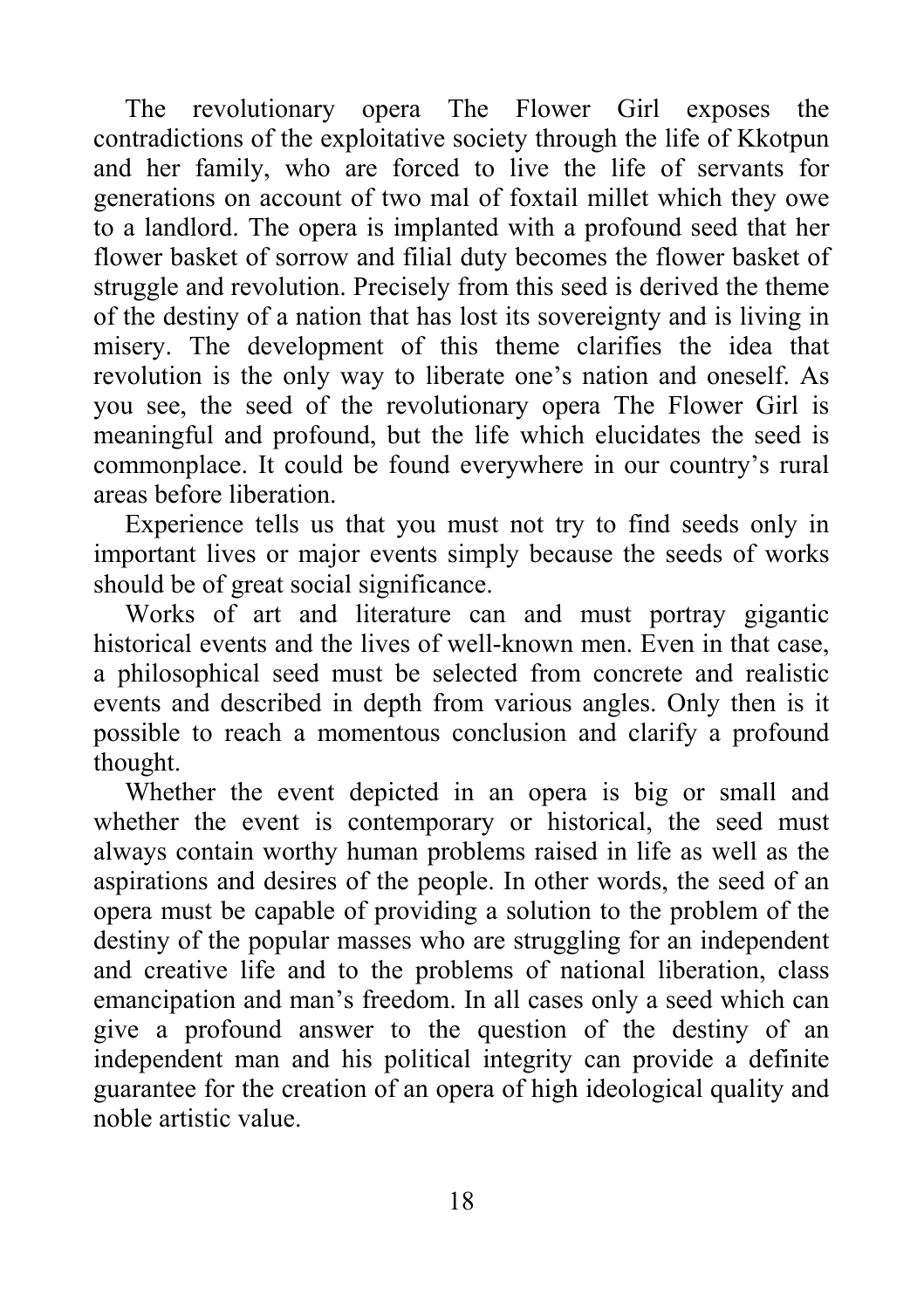In order to write a libretto with profound and rich ideological content, it is essential to depict the personalities of the principal and other characters skilfully.

The personality of a character is fundamental to the development of the seed. All the means of portrayal, such as the event, conflict, storyline and composition, play an important role in the development of the seed but, of all these, the depiction of their personalities, especially the characterization of the hero, is decisive. The principal character is essential for the development of the seed. For that reason, characterization must naturally be focussed on the hero. The seed can come into full bloom only when the relations between the characters are properly established around the hero, when the line of action of all the characters is linked closely with that of the hero, and when their personalities are depicted well in accordance with the logic of life.

A contemporary hero who appears in a work of art or literature must be a typical, independent and creative man who lives and works with an attitude befitting the master of the revolution and construction. The time is gone when the feudal emperors, aristocrats and millionaires were given prominence in operas.

Ours is an era when the popular masses are struggling to defend independence. Operas of our era must raise the question of man's independence and of independent man, and give a full answer to the question of people's political integrity through a typical man who shapes his own destiny independently and creatively.

In order to write a libretto with profound and rich ideological content, you must write it to suit the characteristics of opera.

For this, the storyline must be solid and yet concise.

Each genre of art has its peculiar way of describing life. Like cinema and drama, opera is an art which portrays life dramatically, but the method of weaving the storyline is different.

In an opera it is difficult to establish many storylines and stage a lot of scenes as in a film or in a drama. Certainly, Sea of Blood-style operas employ the pangchang and a new stage art which make it possible to portray many aspects of life in great breadth. But this does not allow a freedom to describe life without the limitations of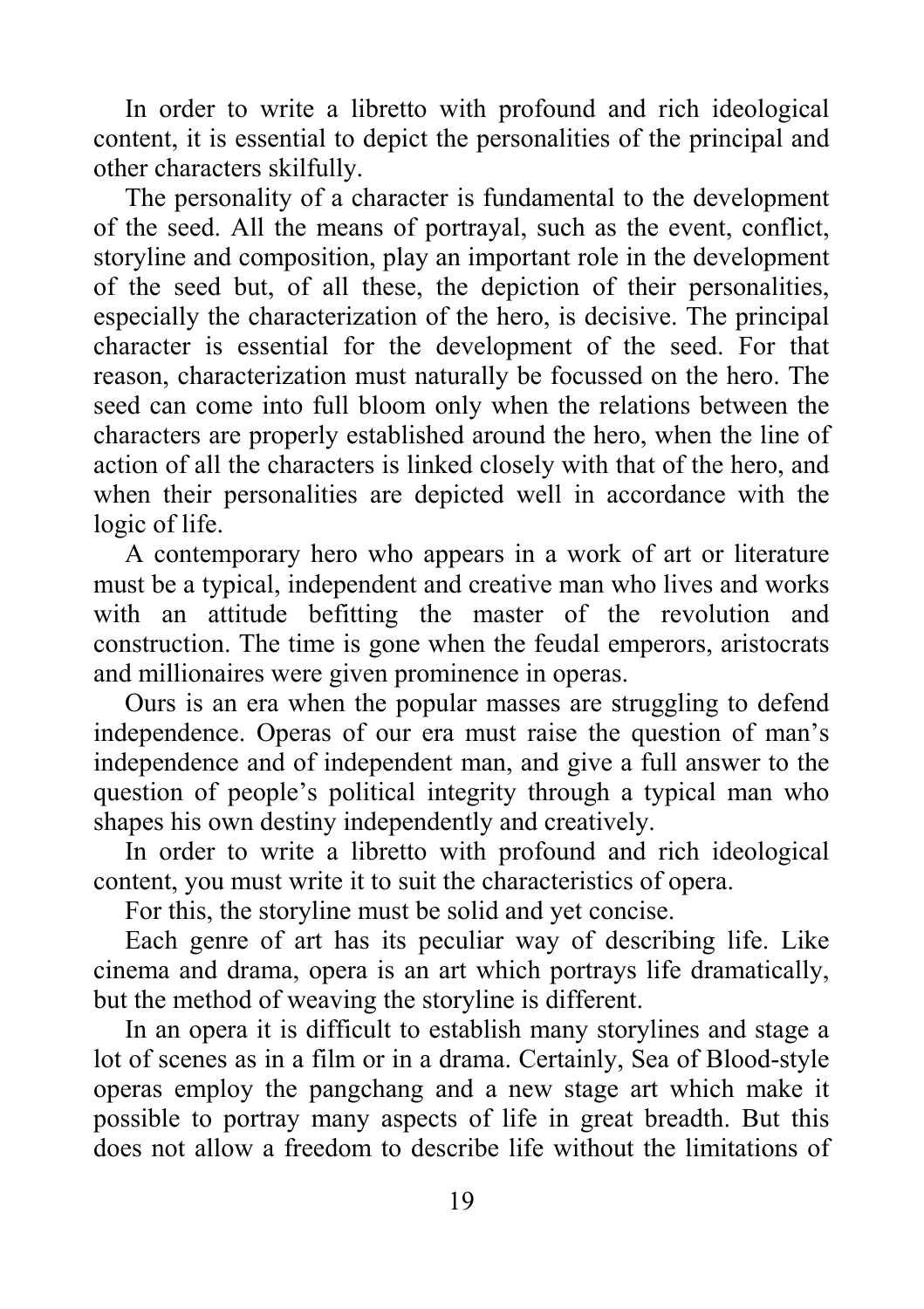time and place as in a film or novel. Since opera is an art which describes life by means of music, the plot must be composed properly and the storyline woven solidly and yet in a concise manner so as to deal with life concisely and intensively.

Weaving a solid and concise storyline means composing the drama in a way that vividly shows the characters' personalities and the process of the development of the relations between them. The storyline is not an array of various aspects of life, nor is it a mere connection of events. It is the process of the inevitable development of the characters' personalities and life. Only when the storyline is solid and concise can the opera express its theme and thought clearly and weave the drama musically. If the storyline lacks solidness and is confused by various aspects of life and events, the drama will be desultory and entangling, and the musical representation will be difficult. Since the clarity of dramatic structure depends on how the storyline is woven, the storyline must be solid and concise, as required by the characteristics of opera.

The storyline must not include every event and episode simply because they are interesting. The plot of an opera must be made up of only such selected events and episodes as essential for elucidating the theme and thought, for describing the characters' personalities and their lives and for describing the relationship between them. This is the way to compose a plot properly.

In order to compose a storyline for an opera, the major event must be selected and combined with other events carefully.

The major event is the basis on which the lines of action of the principal and other characters are linked, the relationship between them established and the conflicts developed. It acts directly on elucidating the theme and thought of a work. Only when the selected events spread from the trunk of the major event like tree branches growing from a single trunk can the storyline be compact. If the plot is a mechanical assembly of different events, then the story is incoherent, and the drama cannot be realistic and dynamic.

In order to weld the major event and other events harmoniously in the storyline, the relations between the characters centring around the major event must be established properly and co-ordinated with the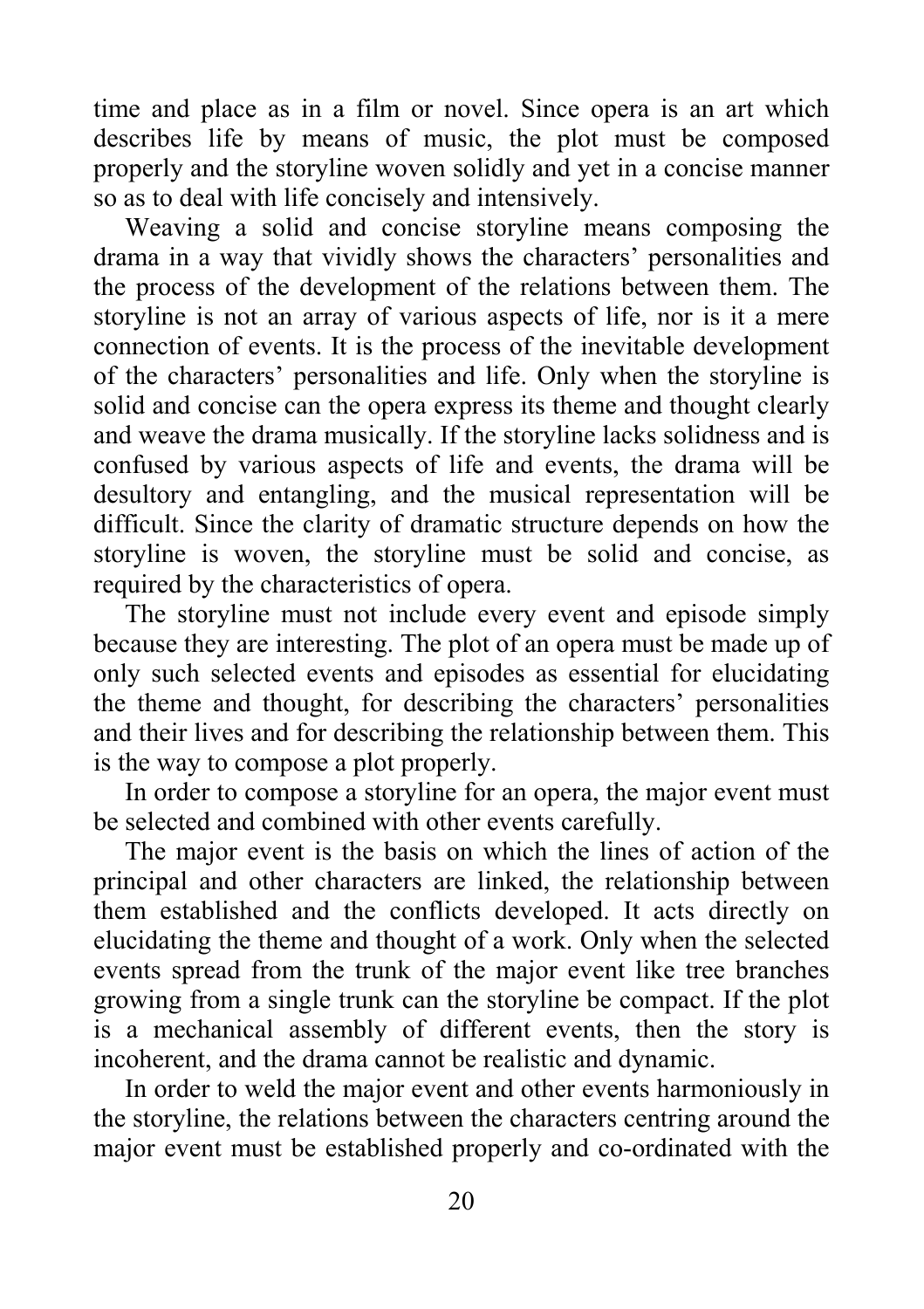relations between the characters around the other events, and then woven to conform with the logic of life. The storyline unfolds with the establishment and development of the relations between the characters in the course of the occurrence and development of events, so the composition should be done in such a way that the relations between the characters and the process of the development of their personalities make up the full storyline.

Confrontation and struggle between the characters who are in contradiction are the motive force developing the storyline.

A proper establishment of the relations between the positive and negative characters and a skilful arrangement of these relations can portray their conflicts and struggle clearly and propel the storyline dynamically and in a tense atmosphere. The stronger the desire of the positive and negative characters to achieve their ends, the more intense their confrontation and struggle can be, and the greater momentum the storyline can gain. Whether or not the confrontation and conflict are sharp depends on the social relations they represent. The confrontation which represents an antagonistic social relationship should be sharp, but the confrontation which represents the lives of the working people in a socialist society should not be extreme. Under certain circumstances strongly dramatic works can be produced even though they do not contain any direct confrontation or clash between positive and negative characters. It is old-fashioned dramaturgy to require sharp antagonism and conflict without considering specific social relations.

The storyline of an opera must be dramatic, elastic and tense. In other words, the dramatic sequence must not distract the audience from the opera.

To this end, the characters must be closely interrelated and their relations tinged with emotions and variety in the course of the dramatic development, until the climax is reached.

The climax is the moment when a qualitative change takes place in the characters' personalities and in the dramatic development; it is the point where the conflicts culminate in an intensive exposition of the theme and thought of the work. When composing a storyline, the writer must calculate accurately where to place the climax and how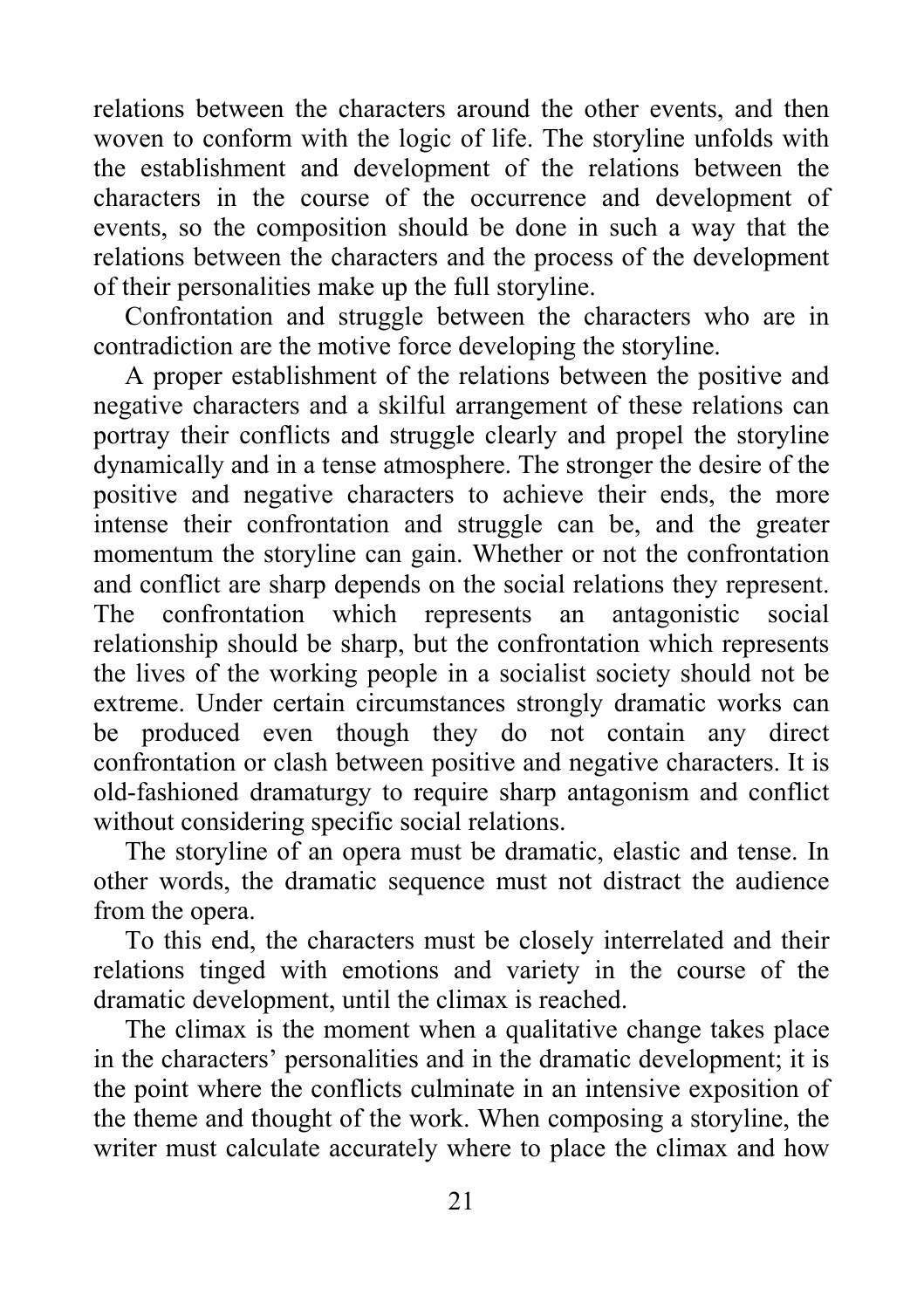to bring the dramatic tension to a head. When the climax coincides with the critical point of the contradiction as an inevitable consequence of the life and events, so far, the storyline will be automatically elastic and tense.

For the storyline to be woven in this way, the emotions must be arranged well.

We cannot think of the organization of the drama apart from the organization of emotions. Particularly in operas events can be shown emotionally only when they develop along the line of the emotions of the characters. No matter how acute the conflicts involved in the events are and how serious the action is, it is difficult to make them impressive unless the characters' emotional experience of the events and the emotions on which the action is based are described delicately. It is only when emotions of various colours that flow out from the experiences of the characters in every scene and at every moment of the development of the drama are represented delicately that the storyline can be elastic and tense and that the organization of the drama can be a delicate organization of emotion.

For the dramatic organization to correspond with the emotional organization, the scenes must be established and developed along the line of the emotions of the characters. Then, the emotions of the songs can be sustained and the emotions of the scenes strengthened. Opera songs can overflow with emotions only when they are based on the accumulation of the characters' emotions; and the scenes can be full of emotions to suit the characteristics of the opera only when they are established and developed along the line of the characters' emotions.

Realistic dramatic composition in line with the developing storyline is an important factor in making dramatic delineation delicate emotional delineation. Dramatism emanates from the acuteness of the conflicts involved in the events and from the depth of the characters' experience of that acuteness. The aim of the realistic composition of drama is always to draw the audience deep into the world of the production so that they can digest the emotional content of the opera still better. However, the tension of the events must not be stepped up artificially, nor the characters' experience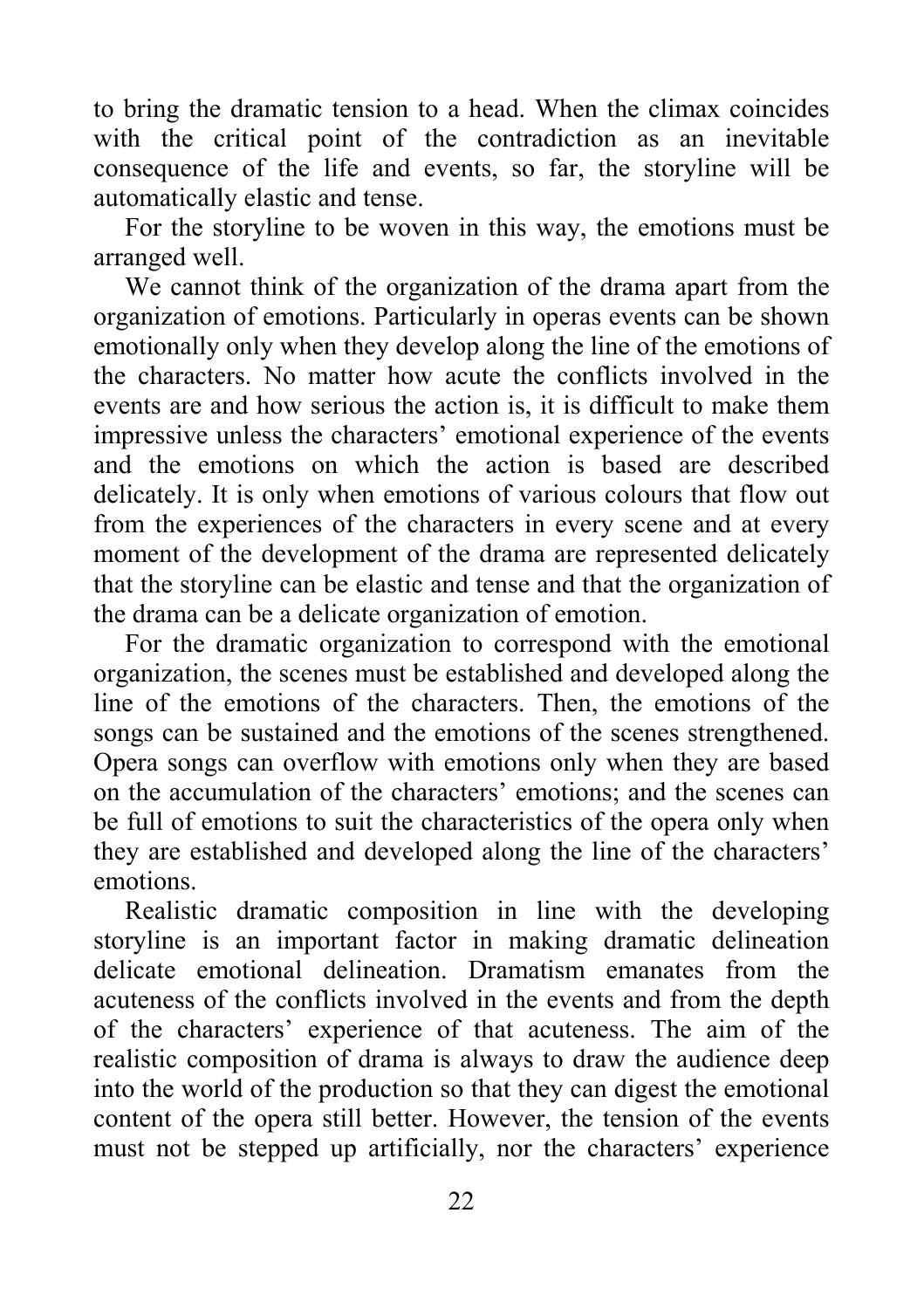emphasized illogically. Artificial tension and seriousness have nothing in common with realistic dramatism. Dramatism must be created in accordance with the logic of life and emotions, and not for its own sake. In order to achieve realistic dramatism, the characters' experience of the events must be depicted in depth.

In an opera the description of life must be delicate and rich, while the storyline should be compact and concise.

The delicate and rich description of life can show the characters' personalities and events in sharp contrast and in a variety of ways so as to strengthen the drama.

Not everything should be depicted in song simply because opera art depicts life musically. Songs emanate from life and they must always depict life. Songs divorced from life are of no significance. Particularly in operatic portrayal, one is liable to lean towards music and neglect the depiction of life. That is why attention must be paid to describing life delicately and richly. The more delicately and richly an opera depicts life, the more deeply and the more broadly it can portray the characters' psychological world and the stronger impression it can make on the audience.

A delicate and rich depiction of life is also needed to give dramatic tension to the storyline. Such a depiction can portray the characters' personalities and events in sharp contrast and from various angles, exposing contradictions more clearly and, accordingly, making the story dramatic. Since a varied and rich life is a prerequisite for a dramatic and interesting storyline, the writer must always strive to depict life in all its delicacy and depth in line with the development of the drama.

A delicate and rich depiction of life is also important in describing historical backgrounds truthfully. Various aspects of life portrayed in all its delicacy and in all its richness can provide vivid and realistic historical backgrounds in all fields of politics, the economy, culture and morality.

The revolutionary opera The Sea of Blood describes the historical background of the 1930s truthfully because the portrayal of the life of the heroine's family is not confined to the bounds of family affairs but covers a broad field of politics, the economy, the military and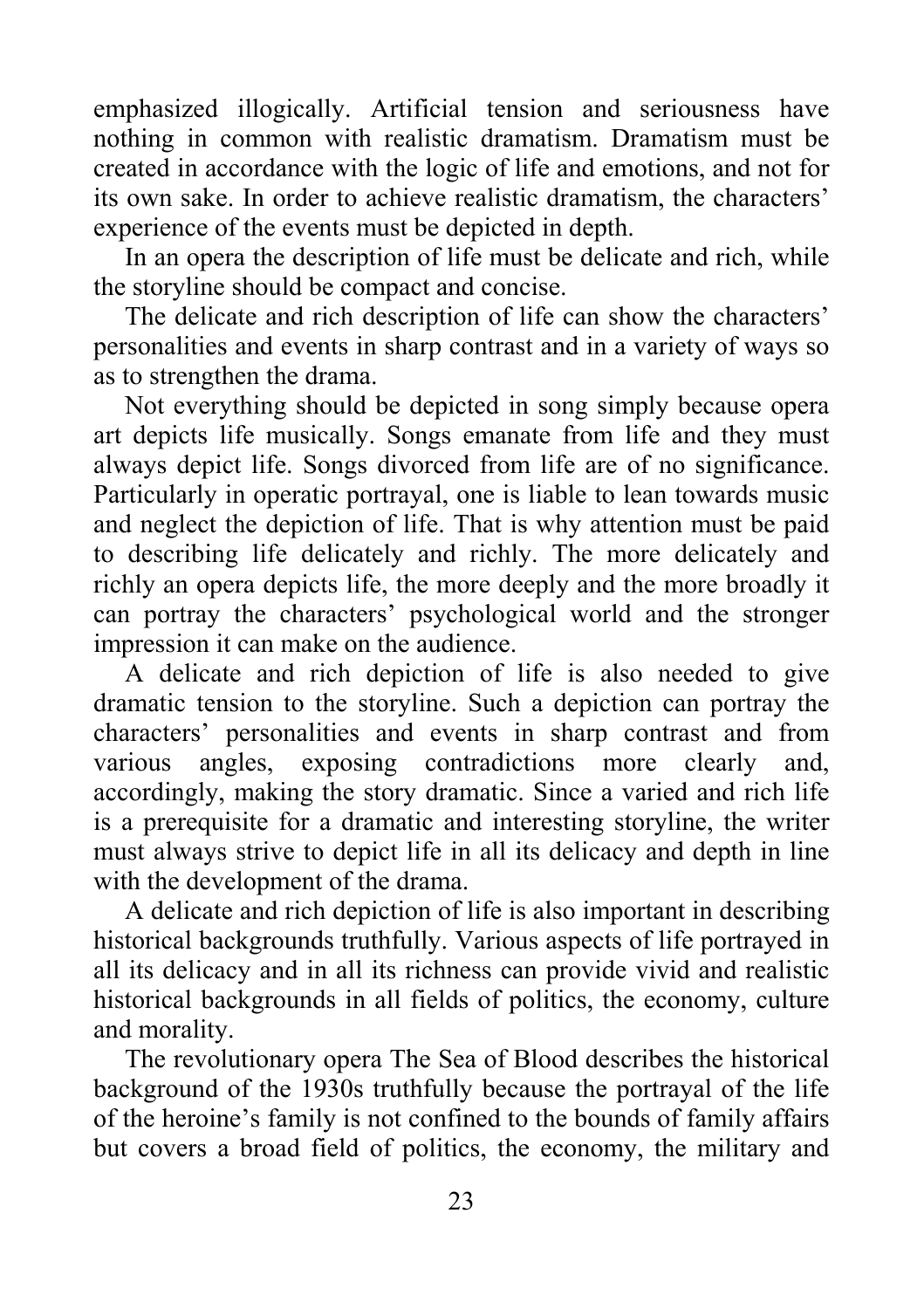culture, while exposing the true nature of society at that time. It is precisely because this opera describes life in this way that it convincingly proves the truth of the revolution that no force can check the might of the people who have risen up in the struggle under the banner of independence. The aim of such a depiction of life is, in the long run, to give the people a correct understanding of life and show them the way to lead a worthwhile life. Therefore, life which is described in an opera must always contain important human affairs and embody a beautiful, noble and progressive ideal.

In order to describe life in all its delicacy and in all its richness it must be portrayed in detail. This means that life is fully explored in various aspects and described delicately. Life comprises political, economic and cultural activities. Various aspects of life economic and cultural activities. Various aspects of life corresponding to the dramatic situation and moments should be explored from various angles and depicted delicately; only then can the opera give people a correct picture of life. If life is shown without details, it is possible neither to represent it in its concrete richness, nor to make the characters animated and provide a broad picture of the historical background and social system.

In portraying the details of life, the actions of characters and the situation surrounding them must interrelate properly. Since an opera depicts life through the characters' actions on the stage, the situation and actions must not be represented separately. In theatrical art, the actions of the characters must always fit in with the situation. This means that in opera the situation should not be explained ahead of the actions, nor should actions that do not accord with the situation be depicted. Dramatic interest is not aroused by the results of the events or actions, but by the life that leads to the results and by the clarification of the characters' destiny in the process of life. If the situation is explained ahead of the actions, the drama showing the characters' destiny will be revealed too early, and the characters' actions related to the situation will naturally be explanatory. If the characters' actions take place out of context, the life depicting the characters' personalities will not be convincing and the development of the drama will creak, with the result that, ultimately, the whole representation will be unrealistic.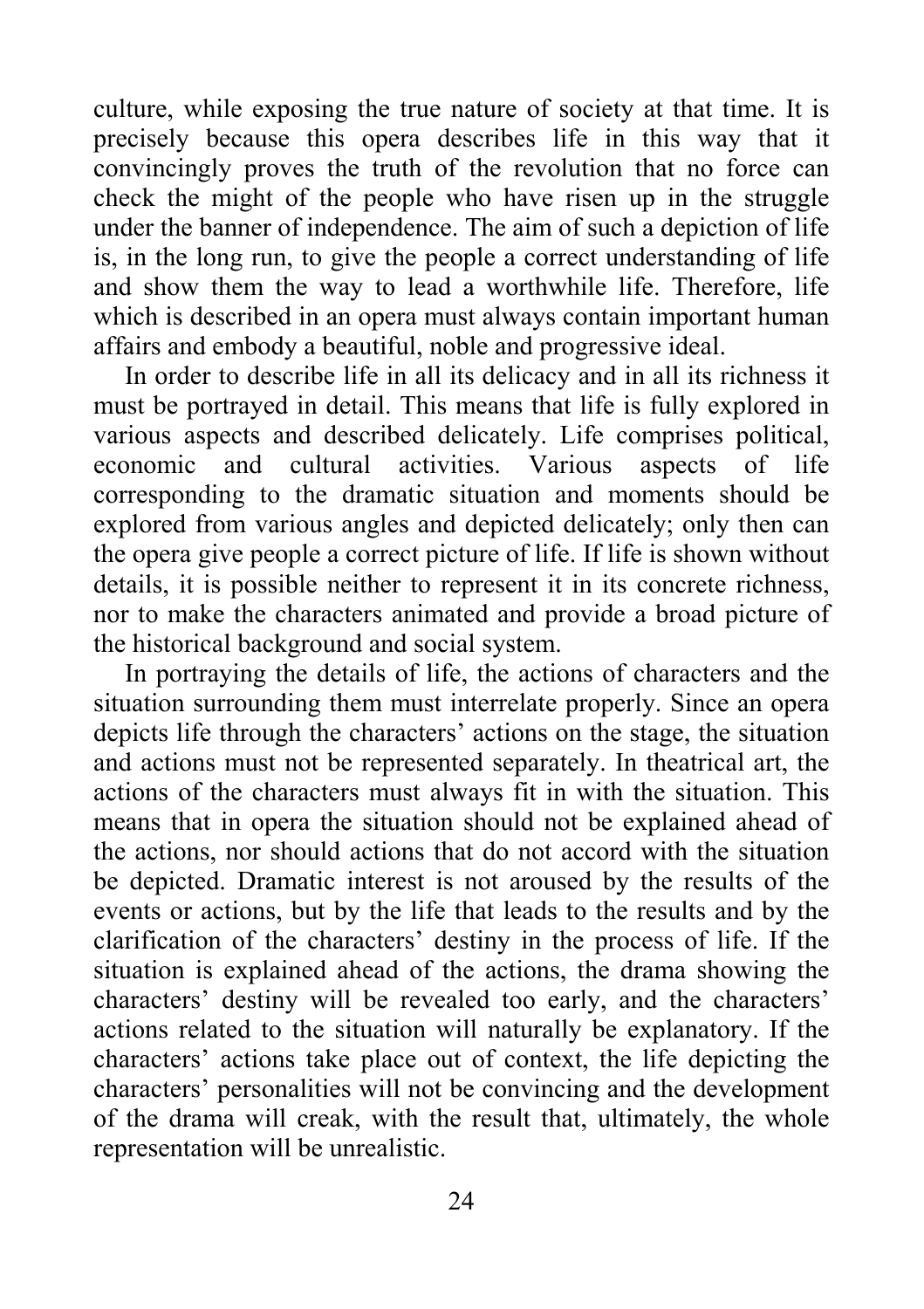In order to write a libretto that conforms with the characteristics of opera, every means of operatic portrayal must be used in such a way that it fully performs its function and role. Writing a libretto in this manner is an important guarantee for improving the ideological and artistic qualities of the opera. Song, speech and dance are important means of operatic portrayal. The writer must compose a libretto which, by means of songs, the basic means of operatic portrayal, depicts the personalities of the hero and other characters and develops the seed in depth. To this end, he must determine the exact content and form of the songs in each scene as well as the way in which the songs can be connected from scene to scene in keeping with the development of the drama.

When composing songs for a libretto, the characters' emotions must be built up carefully while the basis of the life that produces the songs is laid so that the built-up emotions burst out in song in accordance with the logic of the personality and the dramatic situation. If the drama is set with songs monotonously and if the libretto is written in the manner of simply connecting one song to another, then it can be nothing more than a type of variety performance of some solos, vocal ensembles and choruses.

In an opera the songs must be the main element and, at the same time, speeches and dances must be used where necessary. A few spoken words rather than a song can make some scenes realistic, and communicate the meaning more clearly than a song; in some scenes a dance rather than a song or a speech will show the life emotionally and make the dramatic sequence natural. Art can impress the people only when it depicts life truthfully. In a libretto everything must be calculated properly from the beginning and the drama be woven in accordance with the characters' personalities and the logic of life.

A libretto must be perfect from the literary point of view. Only such a libretto can lead the work of the composer and other members of the creative group in the right direction and firmly guarantee the ideological and artistic qualities of the opera. In a libretto the lyrics of songs must be poetic, the speeches meaningful and the words that describe the time and place of the events and the situation and behaviour of characters depictive.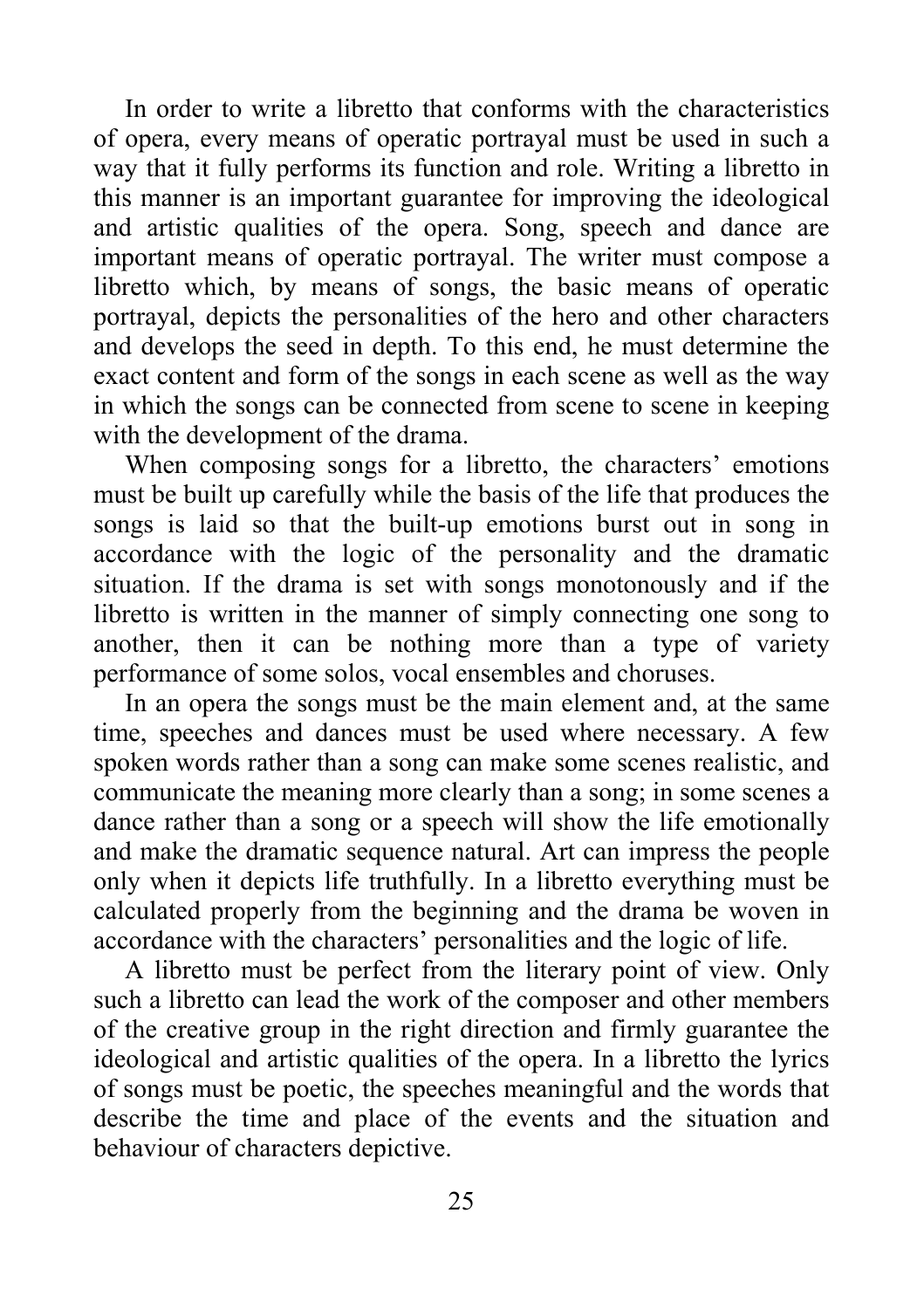# **2) LYRICS MUST BE POETIC**

The lyrics, as the ideological and artistic basis of songs, are a factor determining the ideological content and artistic value of an opera.

In opera, songs are the means of portrayal which directly expresses the characters' thoughts and feelings in detail, describes life and develops the drama. The lyrics are the main element of a song. Songs dealing with the same subject can be good or bad, depending on their lyrics.

Excellent lyrics are a prerequisite for excellent music. Excellent lyrics are those which induce one to deep thought when listening to them, and which become a song when recited because of their profound meaning and fine portrayal. Lyrics should be meaningful, plain and rhythmical so that they can easily be set to music.

Lyrics must be profound in their ideological content.

It is only when the lyrics have deep ideological content that the story of the opera can be unfolded impressively and the characters' spiritual world be elucidated profoundly. The lyrics of opera songs must contain what the characters think and feel in their mutual relations and what they see, hear and feel in the course of their lives. The librettist can only write lyrics with profound meaning when he explores the characters' inmost world revealed in their mutual relations and in the course of their lives. The lyrics must never contain feelings of characters that are simple or what can be understood clearly from their actions.

The lyrics of opera songs may vary with the requirements of the seed, the characters' personalities and the situation in the scenes; but in general they must represent man's aspirations and desire for an independent and creative life, his strong will to achieve it, his hopes, optimism and other significant elements, all on a high poetic level.

Highly poetic portrayal is the main requirement for lyrics. Such portrayal is the librettist's original discovery based on his passion for life and his philosophical contemplation of the period and human beings. A highly poetic portrayal can only be created when a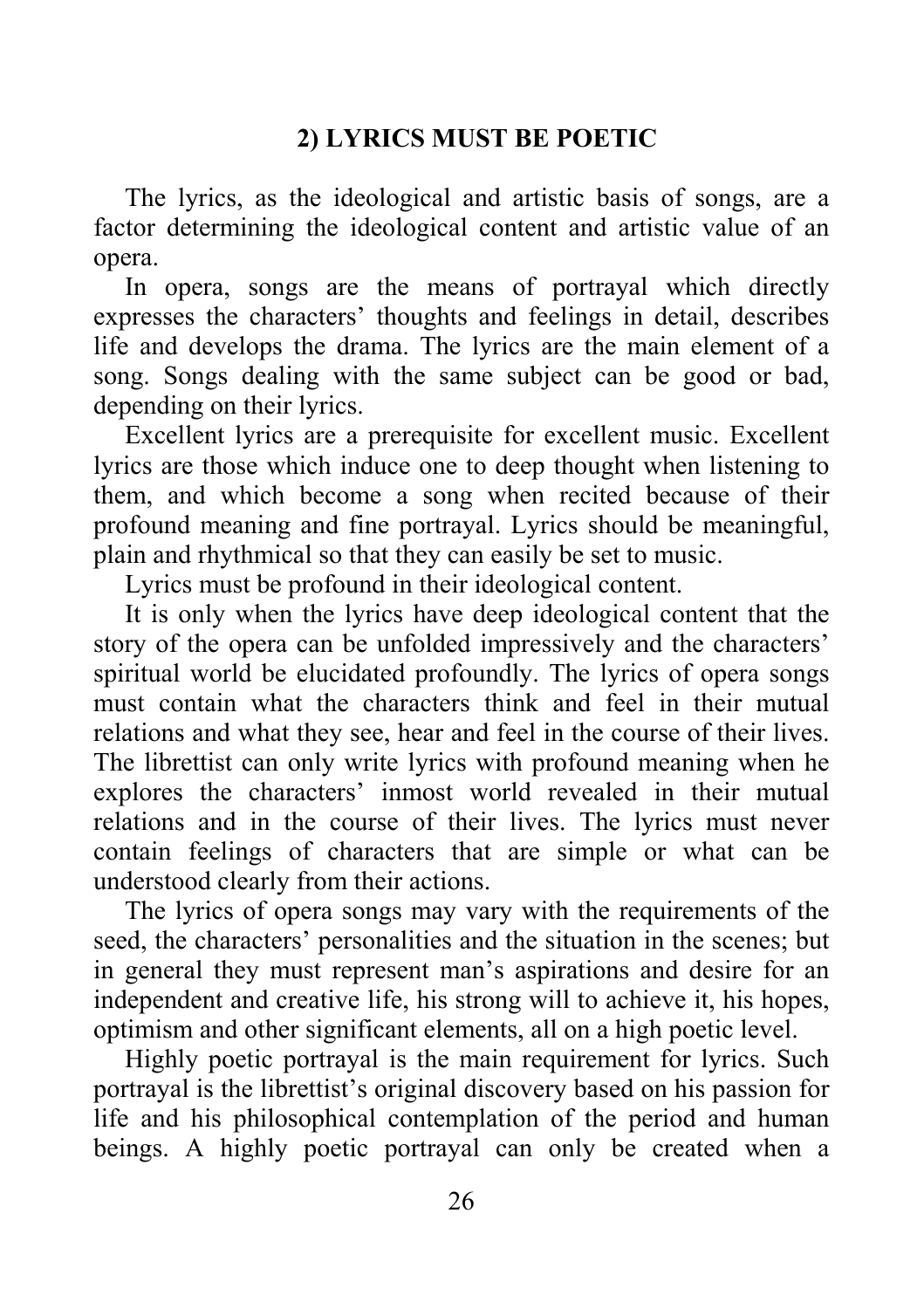profound idea is portrayed with warm passion and rich emotion. Noble thoughts and rich feelings are prerequisites for raising the standard of poetic portrayal of lyrics.

Opera lyrics must contain profound philosophy that elucidates the character and essence of the period and inspires people to deep thought. A production can be philosophical when its subject matter, through profound artistic portrayal, induces people to meditate upon the period and life for a long time. In order to create a philosophical image, it is imperative to select a new and original seed and explore the aspect of life which reflects a pressing question of the period, an issue which is vital to the political integrity of the popular masses who make history as masters of the world. Selecting a new, valuable seed, however, is only the first step towards guaranteeing the philosophical depth of a work. No matter how valuable a seed is in the hands of the librettist, he cannot create a philosophical image unless he develops the seed onto a high artistic level through a sincere study of life and deep thought. The philosophical character of a production emanates from the depth of highly suggestive portrayal. Even a single expression in an opera song must have deep meaning and even a single line of a poem should have broad ideological content; only then can the poetic portrayal be excellent and the philosophical depth be ensured.

The song in the night scene in the revolutionary opera The Flower Girl is excellent because the lyric has great philosophical depth. The words to the effect that, although there is one moon in the sky, different people gaze up at it with different feelings according to their social status poetically express the contradictions of the exploitative society. As you can see, lyrics can touch the people's heartstrings only when they are philosophically poetic.

Since poetry is a genre of literature which lyrically describes the impact of life and thoughts and feelings from a person's own experience, it is important in making lyrics poetic so that they express the subject matter with rich emotions. A poem expresses thoughts through emotions; so, if it lacks emotions, the thoughts expressed will be crude. A poem rich in emotions can inspire the audience with the thoughts it expresses.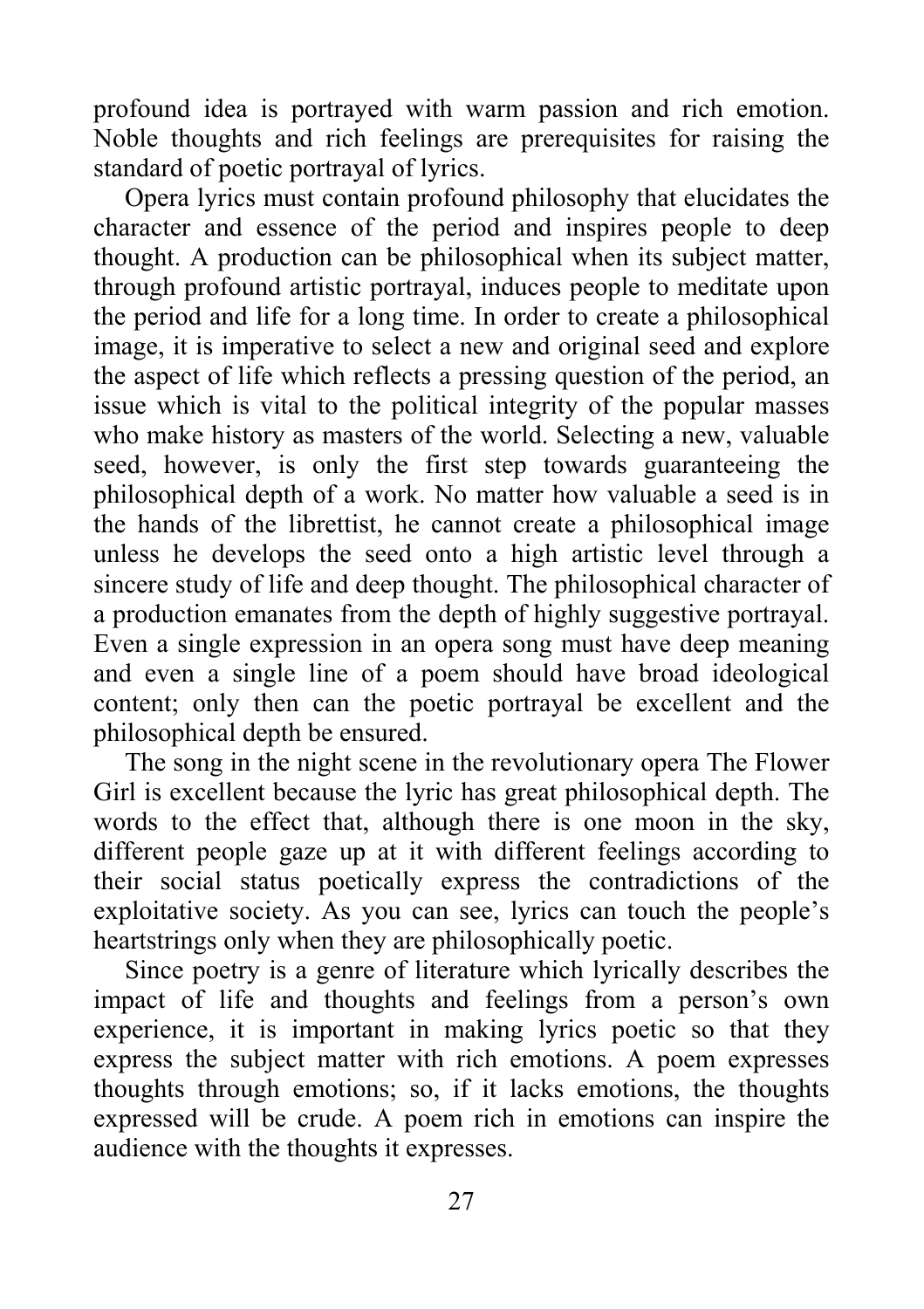Lyrics which are not poetic lack lyricism and descriptive force. This is the case with songs in general, and the lyrics of opera songs in particular, which are based on specific situations and definite aspects of life, cannot impress the audience if they lack lyricism and are unable to inspire the audience to thought, or if they explain the content of scenes or reveal it directly. Direct expression and crude lyrics in opera songs are a fiasco. Such lyrics cannot serve as the basis of beautiful melodies.

The text of a song must be rhythmic and lyrical. If it is composed of spoken words or of lines of prosaic sentences cut into stanzaic form, it cannot evoke a response from the audience. If the text of an opera song is to be rhythmic and lyrical, it must be composed of setform verses as required by the stanzaic song. This can deepen the ideological content of the opera and raise the level of its poetic portrayal as well as the artistic quality of the song. A text in rhythmic verse can be set closely to music. A text in free verse is difficult to set to music, and even when it is set to music the song will not be smooth and easy to sing.

In conventional operas the melodies of songs fluctuate violently and are complicated because the texts of the songs are in the style of free verse or of narrative speech, as required by arias and recitatives. Since stanzaic songs require poetic texts that become songs naturally, even if only chanted, all the lyrics of opera songs must be written in stanzaic form.

In order to compose the text of a song in a stanzaic form, lyrics that take the form of narrative speech must be eliminated. Lyrics in this style are a remnant of the recitative opera. It is impossible to create a highly poetic portrayal or a smooth and simple rhythmic flow from this style of text. All the texts of songs, including those for villainous characters, to say nothing of the hero's songs, must be written in rhyming verse; only then can all the opera songs be stanzaic and a highly artistic portrayal be created.

In order to eliminate narrative speech from operas, it is necessary to choose a kernel of dialogue which expresses the characters' personalities, ideas and emotions in everyday life and to write the lyrics in a poetic form. If the lyrics are a jumble of various things,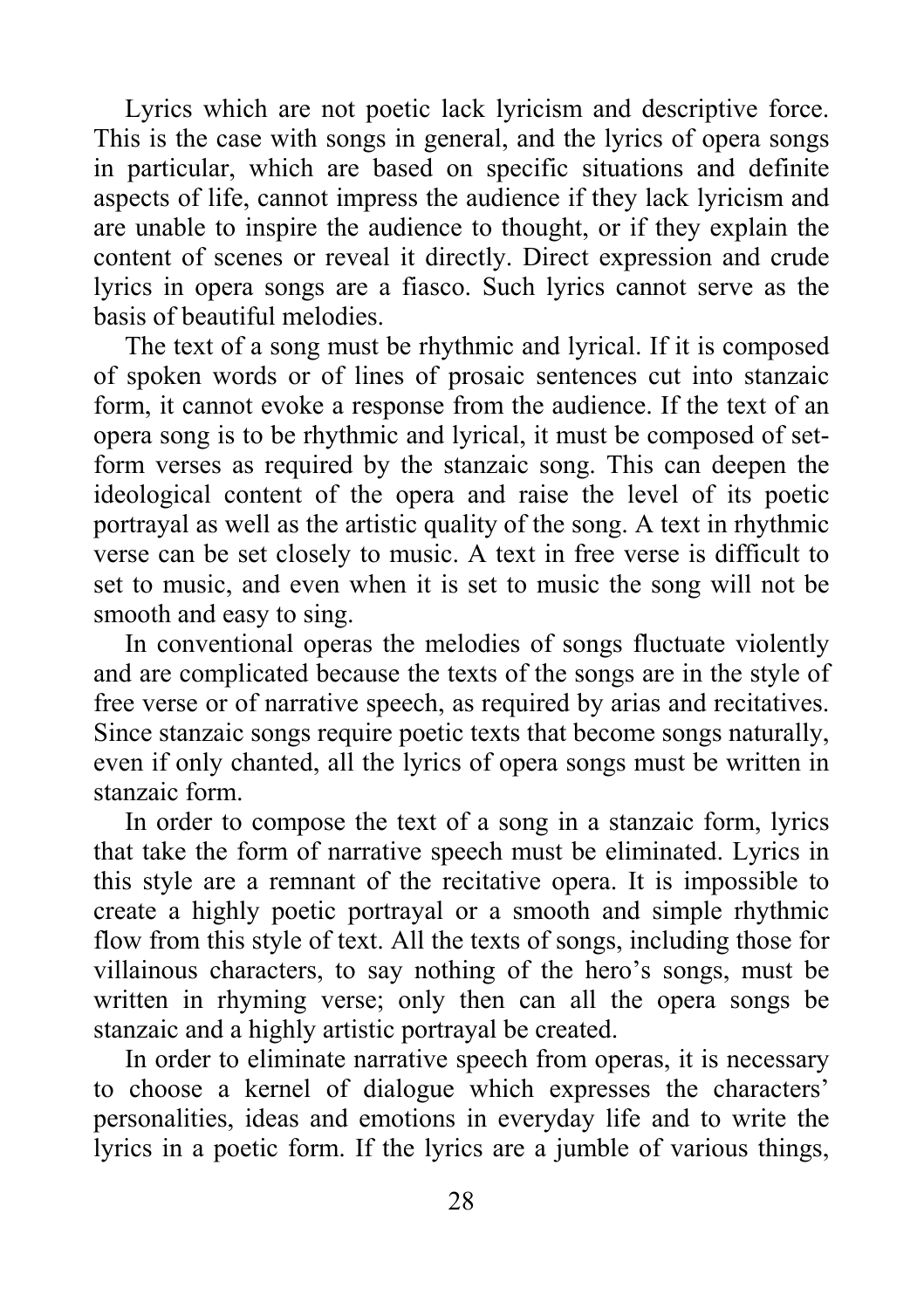with no essence representing the characters' personalities, ideas and emotions, the texts will lack a keynote and will be unable to express the ideological and emotional content of the production profoundly. The librettist must give a poetic form to the essence of the ideas and emotions flowing out from the experience of the principal and other characters.

Song texts must be comprehensible to the popular masses.

If you are to write comprehensible song texts you must express the characters' ideas and emotions in a simple and realistic manner. Only those song texts which are comprehensible to the people and cater to their tastes can be welcomed by them. They will be excellent songs that are easy to sing. Such song texts not only are comprehensible to everybody but also invite him to chant and sing them.

In order to write comprehensible song texts you must also avoid the use of words of Chinese origin and puzzling words and choose, polish and use words used widely by our people. One simple song text in the revolutionary opera The Sea of Blood, to the effect that you may break a bush clover branch with ease, but you cannot break a giant tree, and that women, all united, have the strength to defeat any enemy, clarifies the truth of unity and struggle in plain words. The words of opera songs must be succinct and simple and, at the same time, meaningful.

You must not use vulgar and dull expressions and empty, lengthy phrases simply because you have to write song texts that are comprehensible to everybody.

Although a song text is the smallest form of literature, writing it is not easy. It must be simple in structure, but it must be rich in emotions and deep in the idea it contains. In order to write excellent texts, librettists must acquire deep experience of a diverse, rich life and think at all times. Only when they explore life will new, significant poetic ideas flash into their minds so that they can write excellent song texts.

# **3) ADAPTATION REQUIRES THE PROPER ESTABLISHMENT OF A PLOT**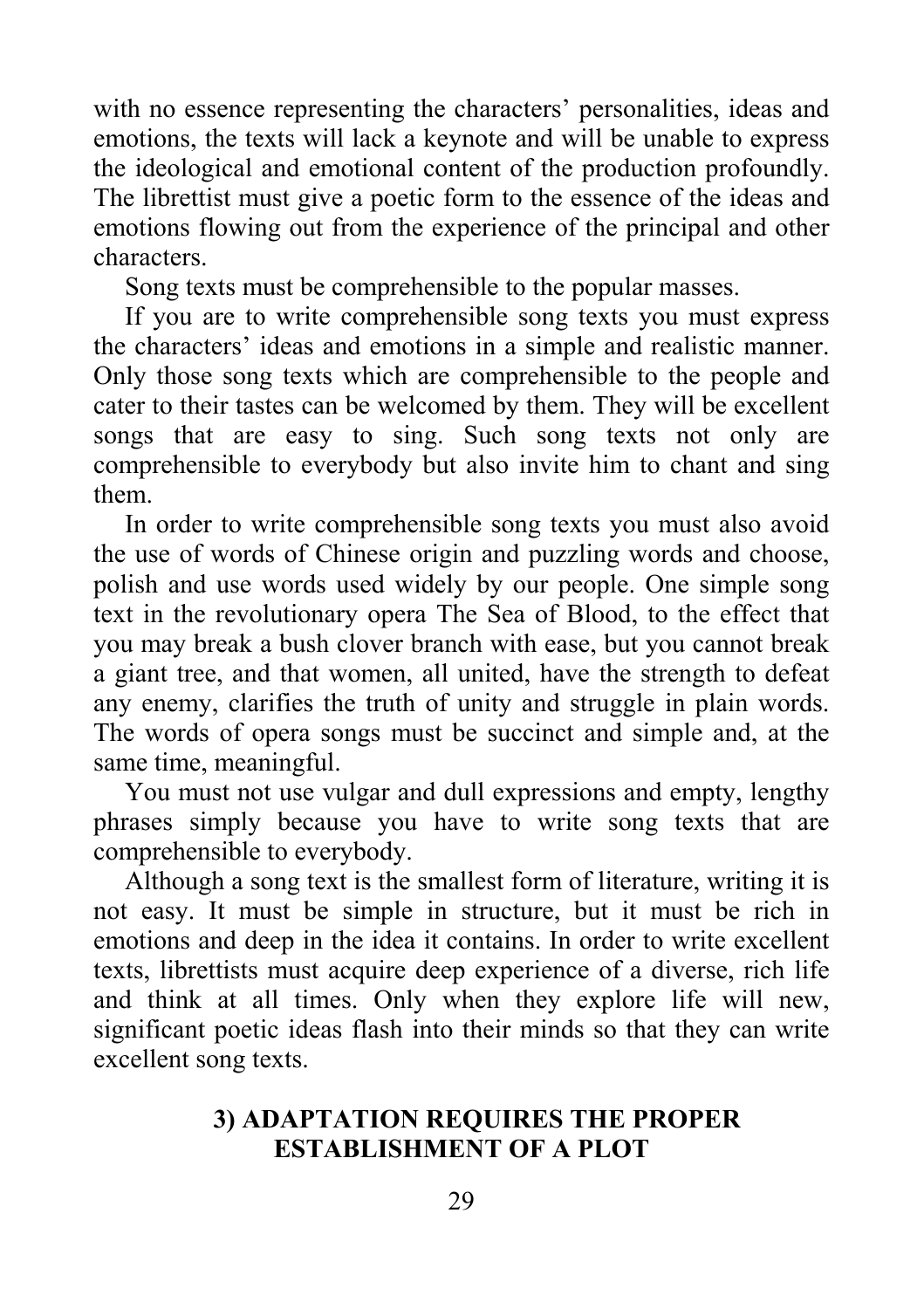Adapting to various genres works of art and literature which are widely known and loved by the people for their cognitive and educational value and excellent portrayal is very important in increasing the cultural wealth of the nation.

Artists and writers must, in addition to creating new works, select works of high ideological and artistic qualities from among novels, films and dramas and adapt them skilfully to various other genres.

Adaptation is a new form of creative work. Adaptation translates the ideological content of one original work into another in conformity with the characteristics of the latter form of art and literature. It requires the re-interpretation of a work in accordance with the characteristic of another form of art and literature on the principle of retaining the ideological content of the original. As the manner of depiction and the means of portrayal of the different forms of art and literature differ from one another, their methods of establishing and developing the plot are not the same. The film has its peculiar manner of depiction and means of portrayal, and the same is the case with the opera. Therefore, when adapting a certain work of art and literature into an opera, it should be reshaped to accord with the characteristics of opera.

The plot of an opera has to be established in the translation of a production of one form of art and literature into an opera.

Establishing the plot in adaptation into an opera means reshaping the composition and plot to suit the characteristics of opera. In adapting a film, for instance, into an opera, the dramatic organization characteristic of films must be dissolved, the human relations and events must be re-established to accord with the characteristics of the opera, and the structure and plot must be revamped.

It is most important in adaptation to have a correct understanding of the seed of the original and to preserve it to suit the characteristics of the genre to which it is being adapted.

A work is adapted into another form because the seed of the original is good. So, if its seed is misunderstood or misrepresented, the purpose of adaptation is not achieved. There are some instances in which more emphasis has been given to translating a few scenes in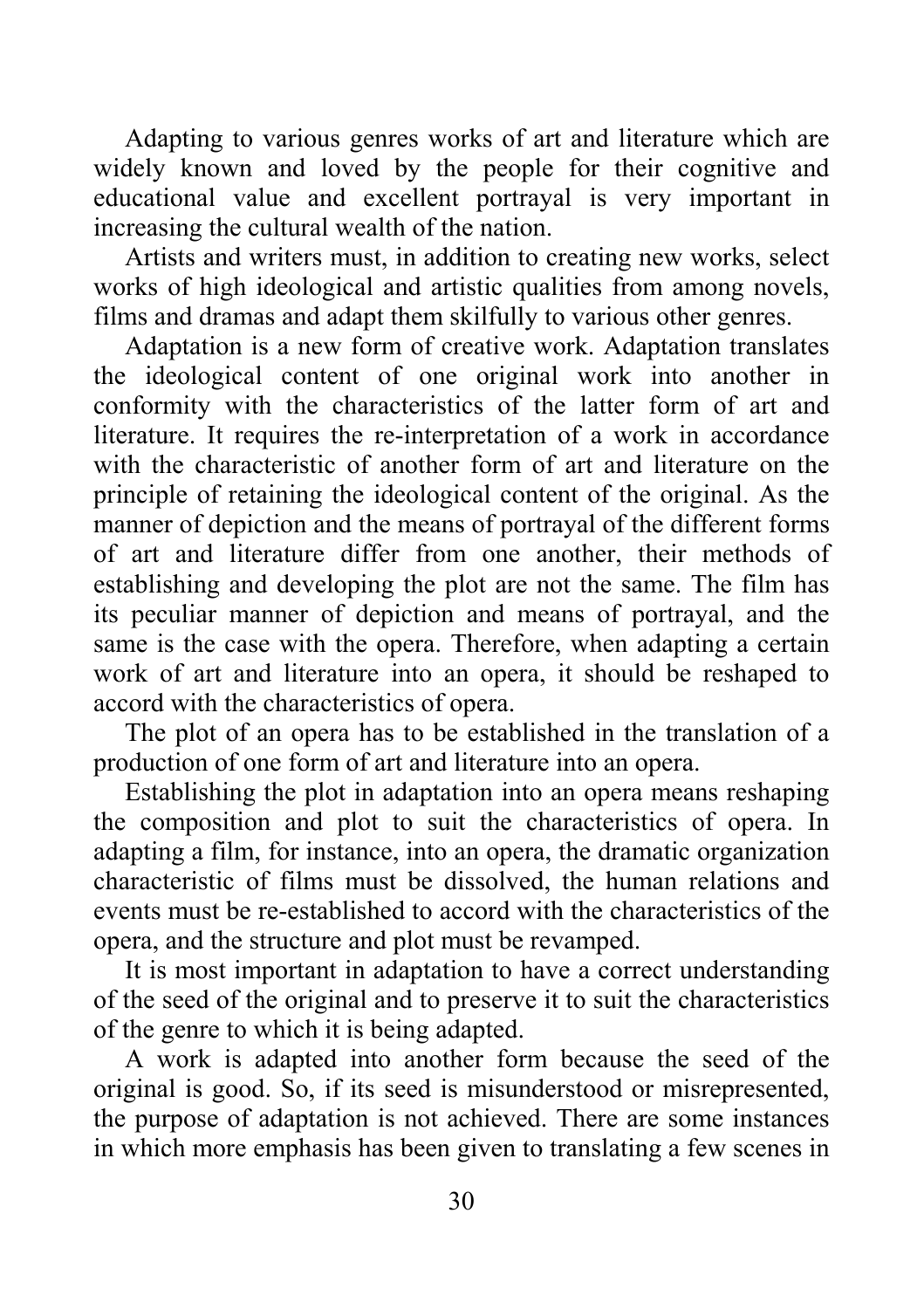which the portrayal is interesting than to understanding and preserving the seed of the original production, or in which the characters, events and life in the original have been copied without modification. This is not the way to establish the plot in adaptation, nor will such adaptations acquire any significance.

In order to establish the plot in adaptation, primary attention must be paid to the work of analysing and understanding the seed of the original production. Only when the seed of the original work is understood correctly can the structure of an opera be composed on the basis of it to conform with the characteristic of opera, and can the events and details of life be enlarged or omitted in a creative fashion. It was possible to depict the scene in the street at night where the heroine is accused of theft and the moonlit scene where she returns home with medicine in a fresher manner in the revolutionary opera The Flower Girl than in the film of the same name because the film was adapted excellently to accord with operatic characteristics on the principle of preserving the seed of the original on the basis of a correct understanding of it.

In order to establish the plot in adaptation properly the structure must be composed with skill.

In adaptation not only must the individual characters, events and scenes of the original be dealt with properly but also the main content must be depicted well in a new structural form. The composition of an opera is different from that of a novel or of a film. Because of the limitations of the stage, an opera requires a concise and intensive dramatic representation of the characters, events and life. Sea of Blood-style operas, unlike the operas of the past, can show life in three dimensions through the continuous flow of many scenes, but they cannot describe man and life as a film or a novel can. In making a novel or a film into an opera, the characters, events and scenes of the original must be rearranged more succinctly to suit the conditions of the stage so as, on the basis of this, to form a new structure.

If you are to compose the structure of an adapted opera properly, you must establish a new plot to accord with the characteristics of opera. If you remain within the framework of the storyline of the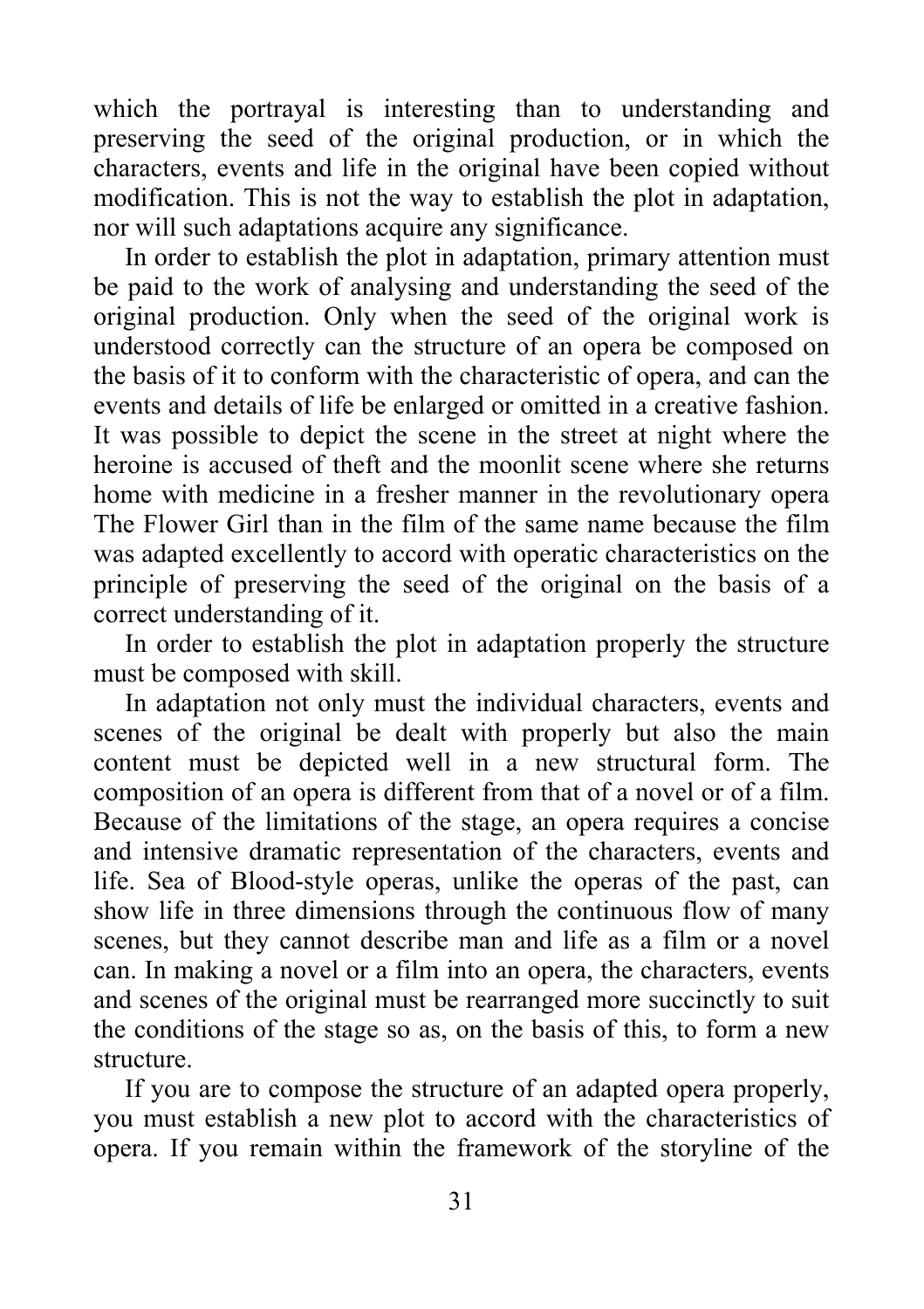original, you cannot establish a proper plot in your adaptation. Nor must you reverse the human relations of the original and the organization of events or leave out important scenes and essential details of life on the pretext of giving life to the characteristics of opera.

The structure must be composed by adapting to the characteristics of the new work the events and characters that exert a direct influence on depicting the seed of the original rather than changing them or discarding them indiscriminately.

In order to establish the plot of the adaptation to the opera, the method and means of portrayal must suit the characteristics of opera.

An opera also differs from a novel, a drama or a film in the method and means of portrayal. The events which have been portrayed in a film through the characters' speeches, actions and other cinematic means are described in an opera by songs, orchestra and theatrical means. This does not mean that the characters' speeches and actions in a film can be put into the characters' songs and actions in the opera as they are. The events which have been described by the characters' speeches in a film can be depicted by a song or by actions, or be omitted, in an opera. Portraying events which have been described by cinematic methods by new operatic methods is a characteristic of adaptation to the opera. As you see occasionally in the course of creation, some emotional scenes in the original work leave no impression in the adaptation, whereas some commonplace scenes in the original are impressive and meaningful in the adaptation. All this depends upon whether or not the plot of the adapted work is established so as to create an original image.

In order to create new images in the adapted work, important scenes from the original must be reorganized to conform with the features of opera. Those scenes from the original which do not promise a good effect must be boldly discarded if discarding them does not hinder the development of the seed, and new aspects of life must be discovered on the basis of the original so that the scenes can be restructured. Even those scenes which have not been given serious attention in the original can be reconsidered and given prominence when necessary to suit the features of opera. In adaptation, among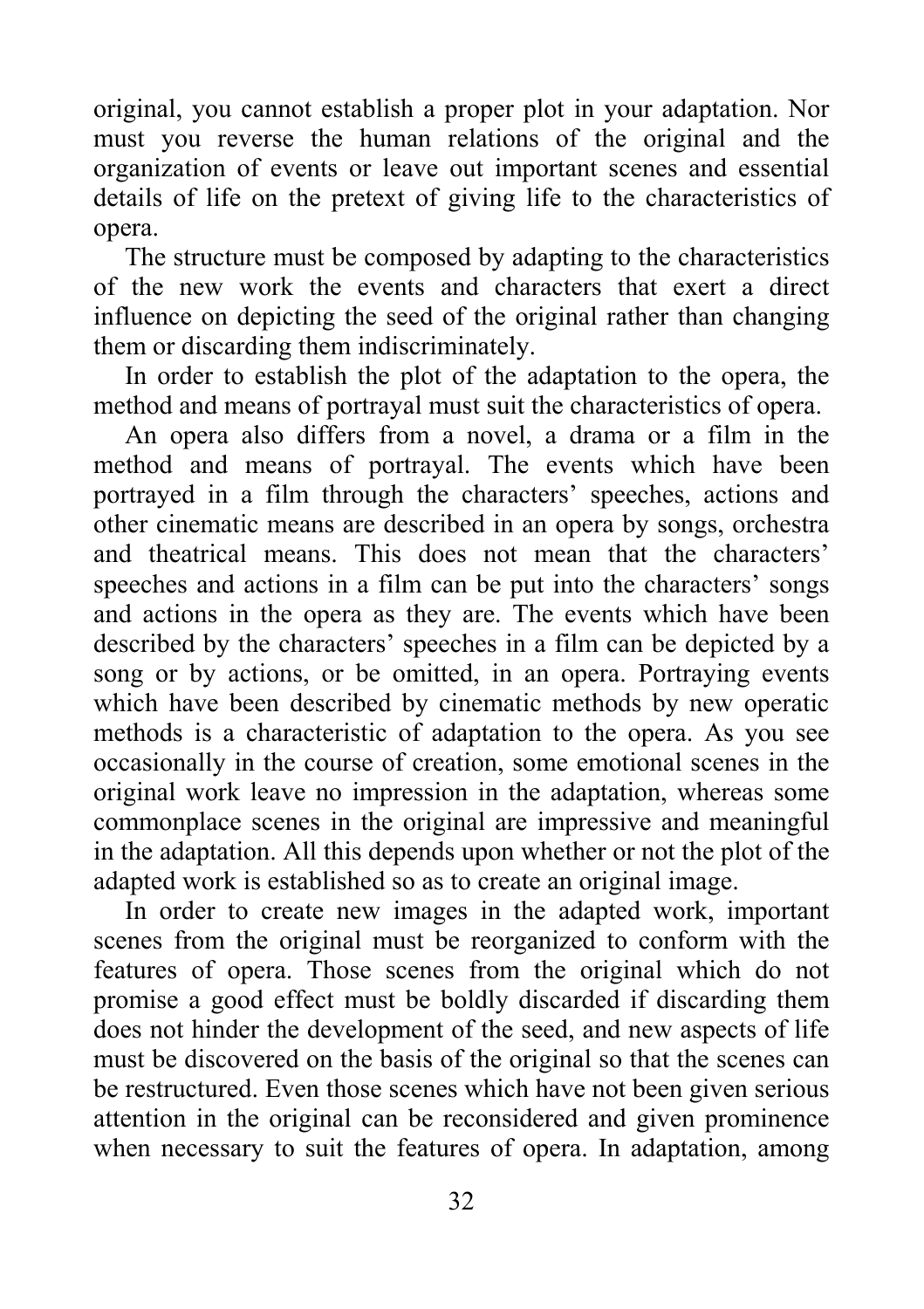scenes from the original work those which can be omitted or shortened must be boldly omitted or shortened and those which can be developed broadly must be developed in that way so that the scenes which are impressive in the original are portrayed in such a way that they have the same effect in the opera. You must neither omit impressive scenes from the original without fully exploring various ways of preserving them simply because they do not seem to meet the requirement of the stage and substitute them with good songs, nor bring the impressive scenes of the original into your opera intact on the ground that they have to be retained. Even impressive scenes from the original must be reproduced to suit the logic of opera and the depictive features of the stage.

In adaptation, two tendencies must always be guarded against. One is to stage everything of the original work mechanically on the pretext of respecting the original and the other is to depart from the seed of the original on the pretext of recreating it. Copying the original work without reestablishing the plot to accord with the characteristics of the opera is not creation; portraying images at will by departing from the seed of the original conflicts with the nature of adaptation.

Fresh representation through adaptation requires artistic fiction. Even when fiction can be used, the principle of preserving the seed of the original must be observed. Artistic fiction has nothing in common with arbitrary change or the fabrication of life, a departure from the principle of creating typical images. Fiction which is not based on the original and which does not help the preservation of the seed of the original has no significance, although it may seem excellent in itself. Artistic fiction is only significant when it depicts an important aspect of life that can contribute to the development of the original.

The creator's originality must be sustained in adaptation. Adaptation is not technical and practical work simply to translate a work into another form but a creative endeavour that requires originality. Originality in this work can ensure a more life-like and impressive portrayal of the seed of the original. When creating the operatic version of a novel or a film, the form of the structure, the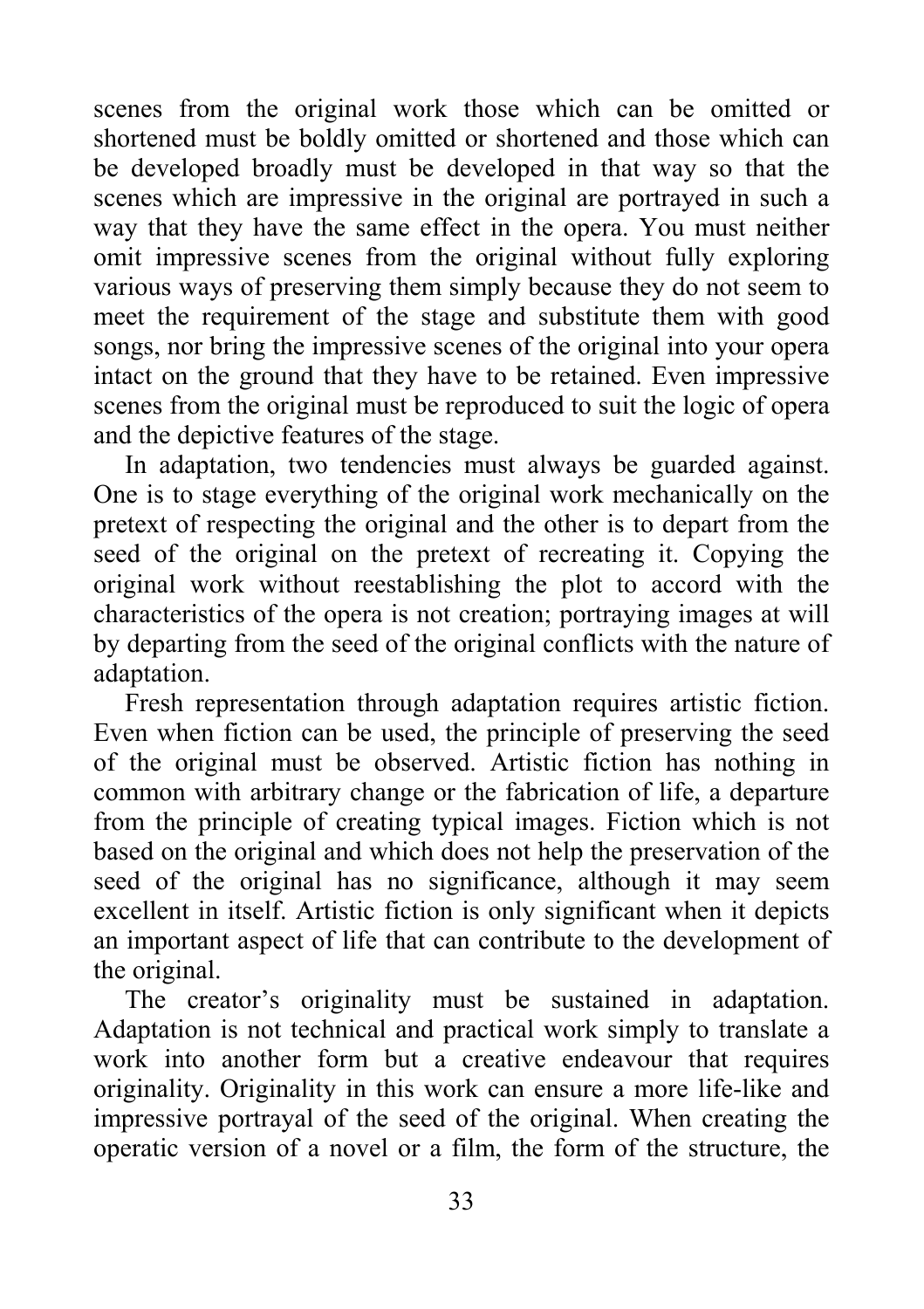way of developing the storyline and the style of the portrayal of the original must not be mechanically copied; the ideological content of the original must be translated properly to accord with the characteristics of opera by displaying originality.

With a correct viewpoint and attitude towards adaptation, creative workers must always blaze a path of adaptation.

# **3. OPERA MUSIC**

# **1) THE STANZAIC SONG IS THE MAIN MEANS OF OPERATIC PORTRAYAL**

Songs form the major component of opera. Opera is an art describing people's thoughts and feelings and their lives and weaving drama with song. An opera song should be composed in such a way as to describe the characters' personalities and their lives realistically and represent their thoughts in depth.

# **(1) Opera Songs Must Be Stanzaic**

It is very important to make good use of songs because they are the main means of operatic portrayal. For opera to become a true art for the people, its songs must be composed in a stanzaic form which is liked by them.

A stanzaic song is a song with a text in rhymed verse which is divided into stanzas set to the same melody.

The stanzaic song is the major form of folk music created and refined by the people. It is the major means of operatic portrayal.

Stanzaic songs are easy for the people to understand and sing, and they are familiar to them. Although falling under the category of folk music, the narrative folk song is not much liked by the people because its text has quite a few prosaic elements and its melody sounds like a tuned speech, whereas the stanzaic folk song is enjoyed by everyone because its text is in the form of rhymed verse and its melody is beautiful and gentle. The stanzaic folk song has been sung by the people widely for many years.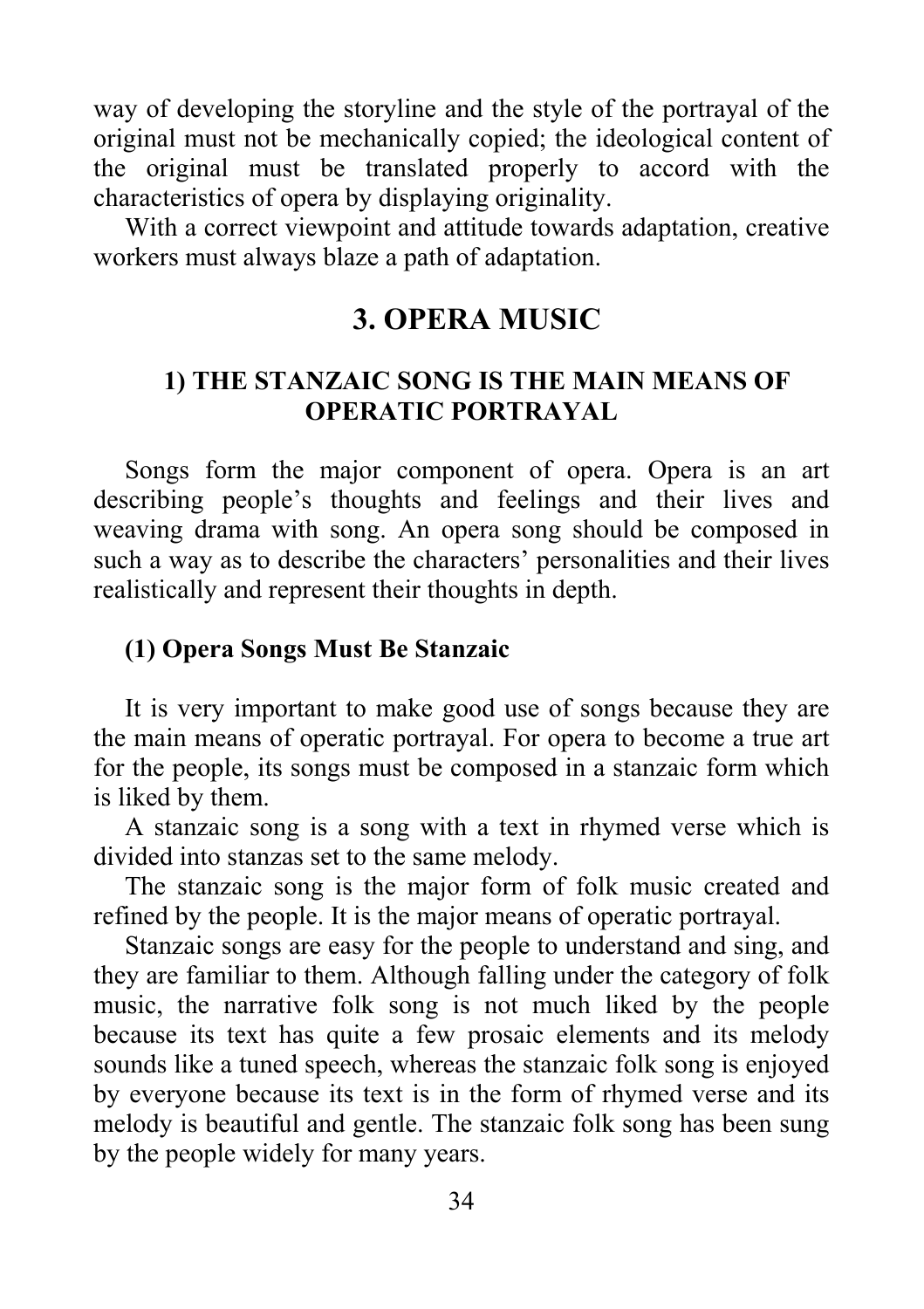In spite of its concise form, the stanzaic song is very expressive and diverse in its descriptive function. The stanzaic song, with its concise text and melody, can express people's inmost worlds emotionally, depict life in a descriptive way and weave human relations dramatically. It can reveal the people's various thoughts and emotions and their complicated psychological worlds lyrically and delicately and describe nature and the various emotional colours of human life vividly. It can also depict the flow of the times, momentous historical events and the people's magnificent advance in great depth and breadth.

The stanzaic song is a powerful means of describing life dramatically. An opera must have drama expressed in song as well as songs expressed in drama. If the drama does not contain songs or if the songs do not flow with the drama, the drama and song cannot be in harmony. The drama must go with the songs and the songs must be sung in the drama. Only then can the drama and music be in unity. In conventional operas the aria has played the major role in expressing the principal character's emotions, and the recitative has played the role of connecting the events and weaving the drama. Such being the case, when an aria was being sung by the hero the flow of the drama slowed down or was interrupted, and when a recitative was being sung the musical character weakened; thus it was difficult to achieve the organic unity of music and drama.

The stanzaic song provides an easy solution to the problem of coordinating the music and drama in an opera. The stanzaic song facilitates the unity of music and drama because the intercourse and interchange of thoughts and feelings between characters is done by means of songs lines of which are sung by turns by different singers, as is done with work songs. The stanzaic song can also express the characters' inmost depths without obstructing or interrupting the flow of the drama because it can accommodate rich content in a succinct form. When realizing the intercourse and interchange of thoughts and feelings between characters, the stanzaic song, unlike the recitative, makes the intended idea poetic and sets it to a beautiful and gentle melody; so it can always contribute to the development of the drama without weakening the musical character. The stanzaic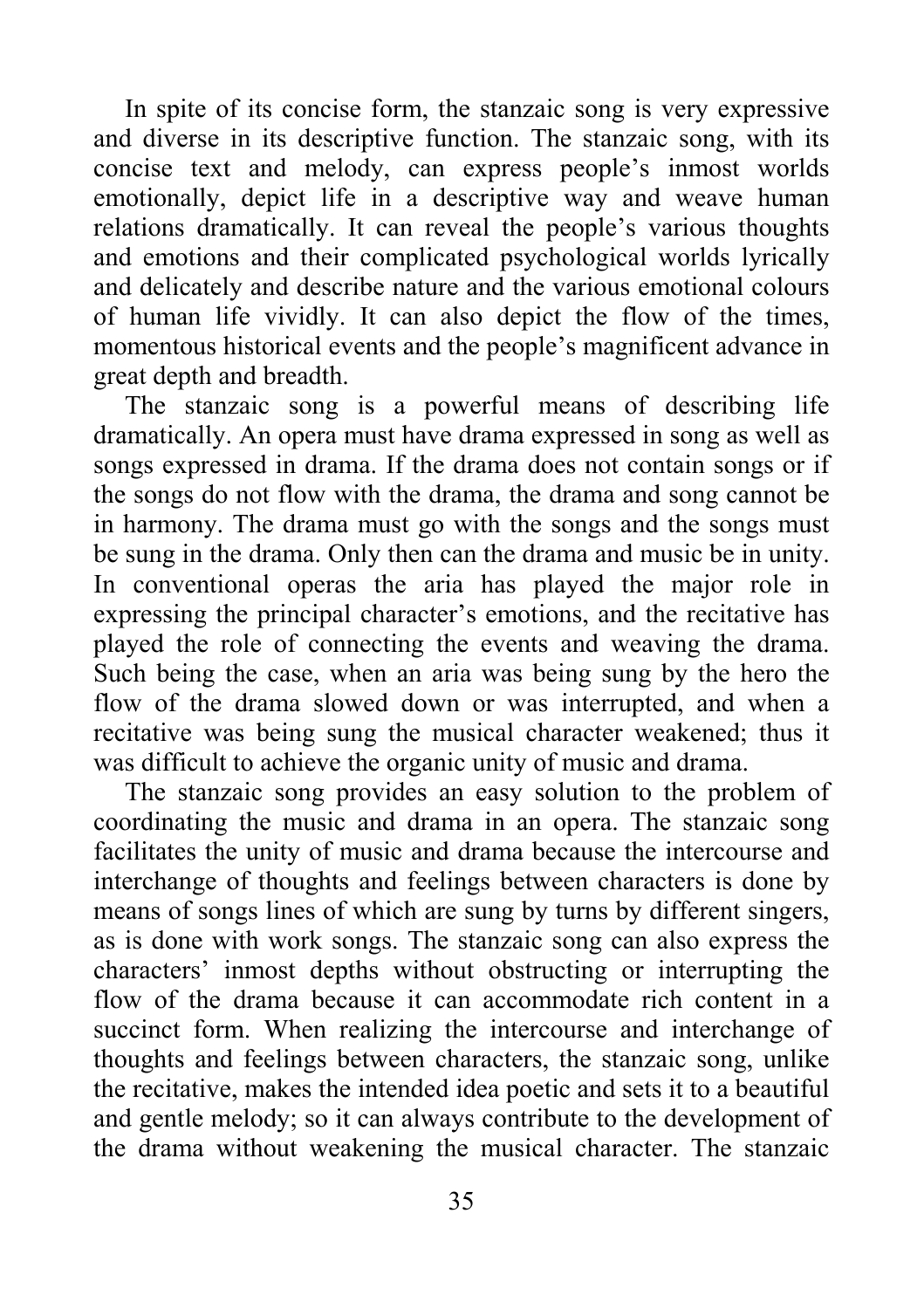song is characterized by its potential to realize the intercourse and interchange of thoughts and feelings between characters and to promote the drama powerfully by means of perfect and refined music.

In order to describe the opera's seed and theme in depth as well as the inmost depths of the characters delicately, and to develop the drama powerfully, the stanzaic song must be made the basis of opera music and the principal means of portrayal, and all songs must be in a stanzaic form.

Making all songs stanzaic is a fundamental principle in the creation of opera.

The art of opera has a history of hundreds of years. However, there has never been an opera in which all its songs were stanzaic. At one time stanzaic songs were used in Western opera, but they were only a small part of the whole of the musical composition, in which the aria was predominant. It could not be said that opera songs had been made stanzaic when the musical form of the aria was preserved while a few arias had been replaced with stanzaic songs. In Western operas the aria has been considered the "flower of opera" that is capable of describing the hero's spiritual world better than any other musical form and which enables the composer and singer to display their musical talents to the full. In this context, more and more complicated and intricate arias have been produced whether the people understand them or not. In some operas free singing parts were included at the close of arias, which gave the singer the "freedom" to perform whatever feats he could. The songs of such operas were so difficult to understand, so unnatural to the ear and so difficult to sing that the people did not like them. The popular masses accept only music that is pleasant to hear and easy to sing; if music is difficult to understand and to sing, they do not accept it, no matter how excellent it is. Many operas have been produced, but most of the songs in them have only been sung on the stage and by a few music fans. They have not become popular because such music as arias and recitatives are not readily accepted by the people.

When Sea of Blood-style operas were being created in our country for the first time, some creative workers doubted whether they could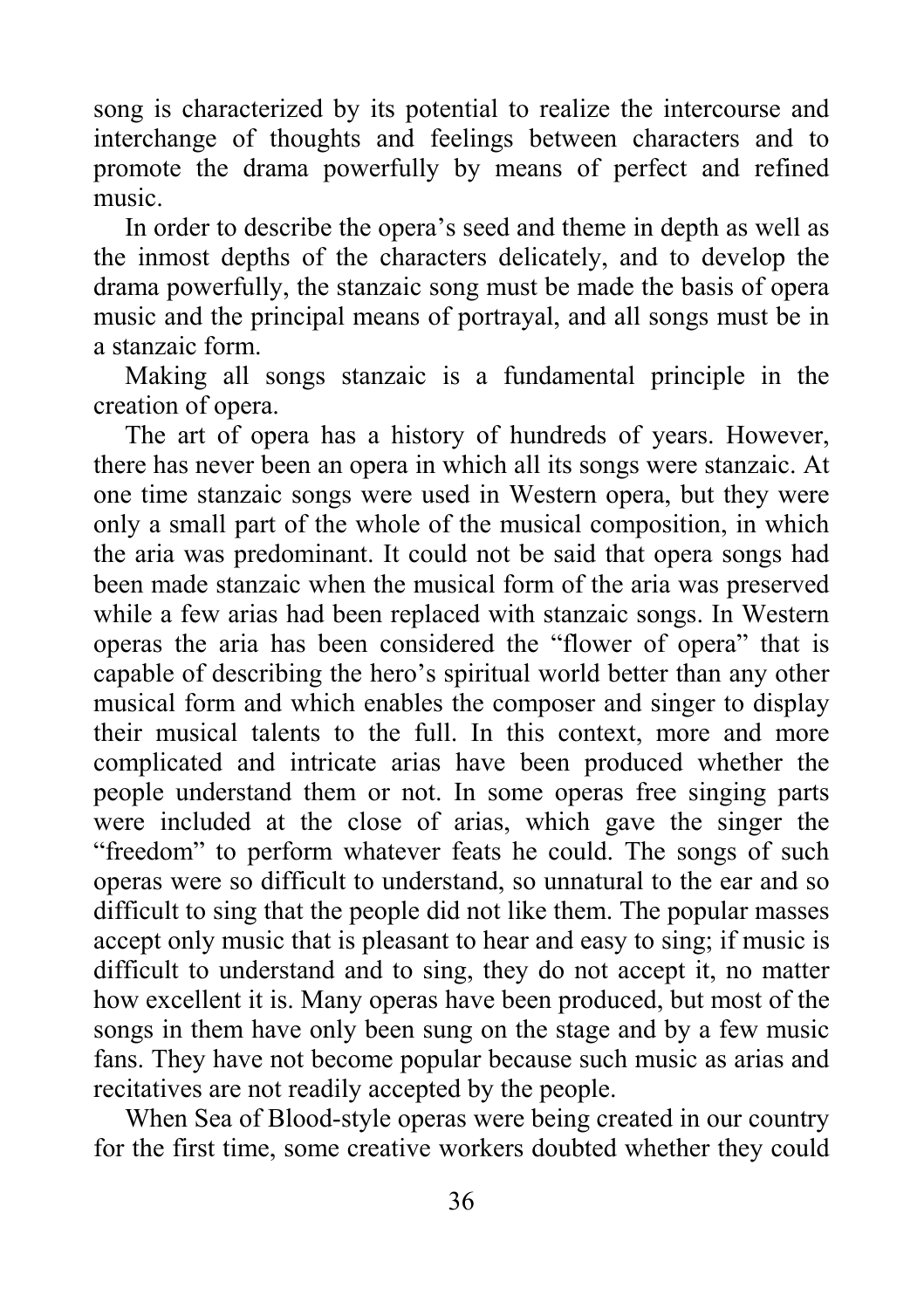in deed create an opera in the musical form of stanzaic songs to touch the heartstrings of the people. That was because they did not regard the stanzaic song as a noble form of music and were reluctant to adopt it. Holding the stanzaic song in contempt is an expression of a bourgeois aesthetic view. The introduction of stanzaic songs into opera music is a revolution in this field.

In order to make opera music stanzaic, the aria and recitative, which have been the main elements of conventional opera, must all be replaced with stanzaic songs, both the songs of the characters and the pangchang. In addition, orchestral music must be arranged and played in a variety of forms and by a variety of methods to suit the characteristics of stanzaic songs. For the transformation of opera music into stanzaic songs it is also necessary to sustain the characteristics of stanzaic songs in the musical communication between characters. In the early days of creating Sea of Blood-style operas some creative workers, because they had an incorrect understanding of the introduction of stanzaic songs, made each character sing a new song whenever he appeared on the stage. Even when characters with common thoughts, feelings and aspirations interacted and intercommunicated on the stage they were made to sing separate songs. If stanzaic songs are introduced into opera in this manner, all the songs in an opera will be similar, drab and tedious. Doing this is an outdated technique of musical dramaturgy. Characters in the same position and with the same aspirations should be made to sing one song which accords with the thoughts and aspirations of each character, to sing lines with different words in the same song, by turns, rather than sing different songs. One stanzaic song with lines with different words which express intercommunication between characters will be clear in its content, easy to understand and familiar to the audience.

It is important to compose musical masterpieces for stanzaic songs in operas.

The aim of introducing the stanzaic songs into opera is to produce musical masterpieces that are intelligible and enjoyable to everyone. Even an opera with stanzaic songs cannot impress the people unless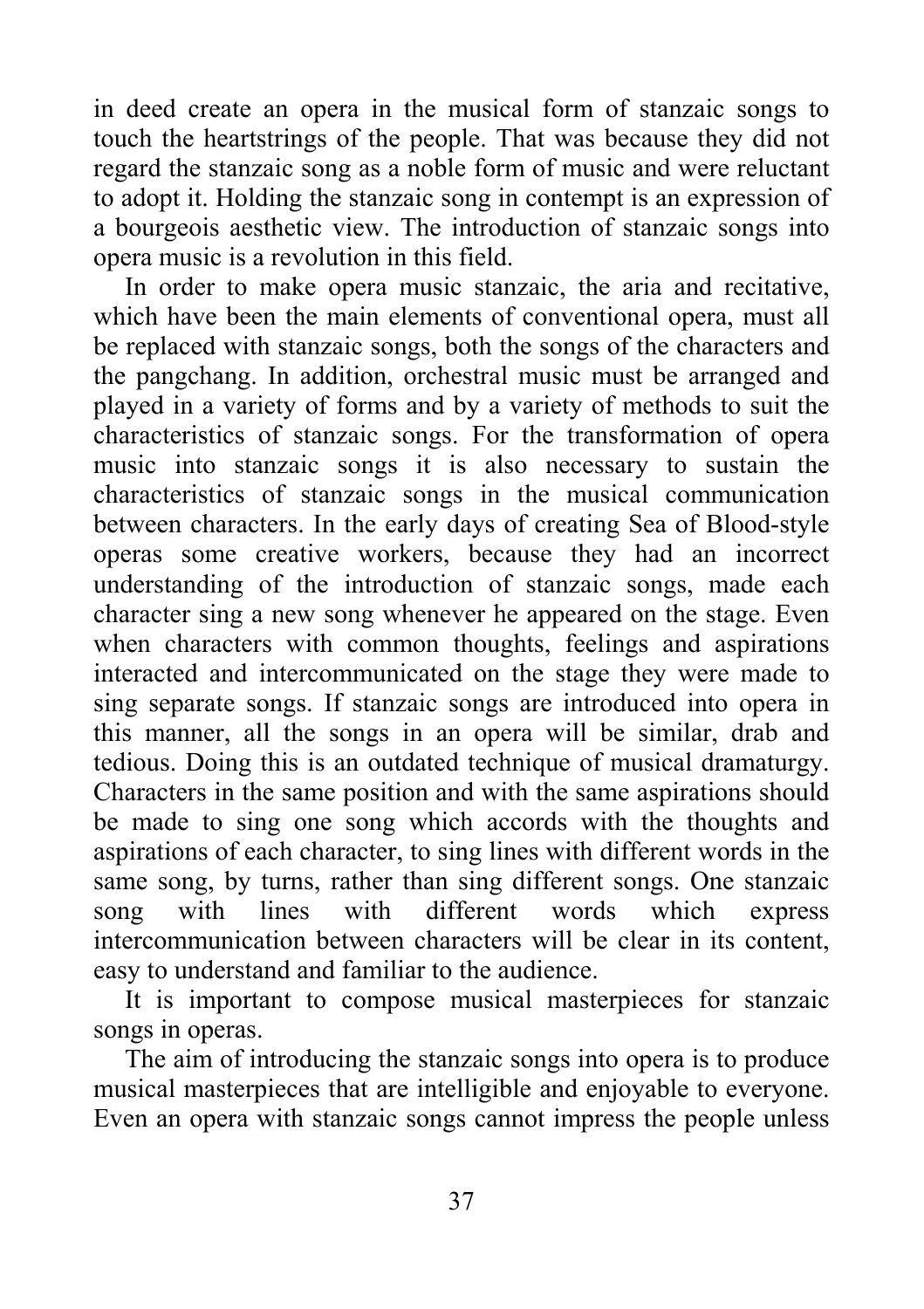its songs are excellent. Only when an opera overflows with excellent music can its stanzaic songs prove their worth.

A musical masterpiece is a song which the more one listens to it, the better it sounds, which the more one thinks over it, the more profound its meaning becomes and which the more one sings it, the more one wants to sing it. In other words, it is a song which contains life and profound thoughts and is rich in emotion; it is a song with a gentle and beautiful melody, a song which the more we hear it, the better it sounds and which the more we sing it, the more we want to sing it.

A good song always inspires the people with confidence and courage and encourages them to a new struggle. The revolutionary songs of the period of the anti-Japanese revolutionary struggle, the songs of the days immediately after liberation, the songs of the years of the Fatherland Liberation War and many songs of the period of postwar reconstruction and of socialist construction served as a powerful weapon for encouraging the popular masses to perform great feats of heroism. Composers must compose every single song to inspire the people dynamically to the revolution, masterpieces that can be sung not only today and tomorrow but also in the distant future.

It is not easy to compose such a song. A song which seems to sound good when it is heard at first but is not appealing after being heard several times is not an excellent song.

In order to compose excellent songs the composer must explore people's lives and experience their noble moral world in depth. Art represents life. A truthful portrayal of life is a genuine work of art and literature. A noble and beautiful melody is found in life. The composer must discover melodic images and bring his musical conception to maturity in the course of experiencing people's lives deeply.

The composer must penetrate not only people's lives but also the world of his own work. The heroes of our operas are prototypes of the times who embody a noble moral world and sublime moral traits. The composer who creates an opera must penetrate the world of his work so as to understand the hero's thoughts and feelings correctly,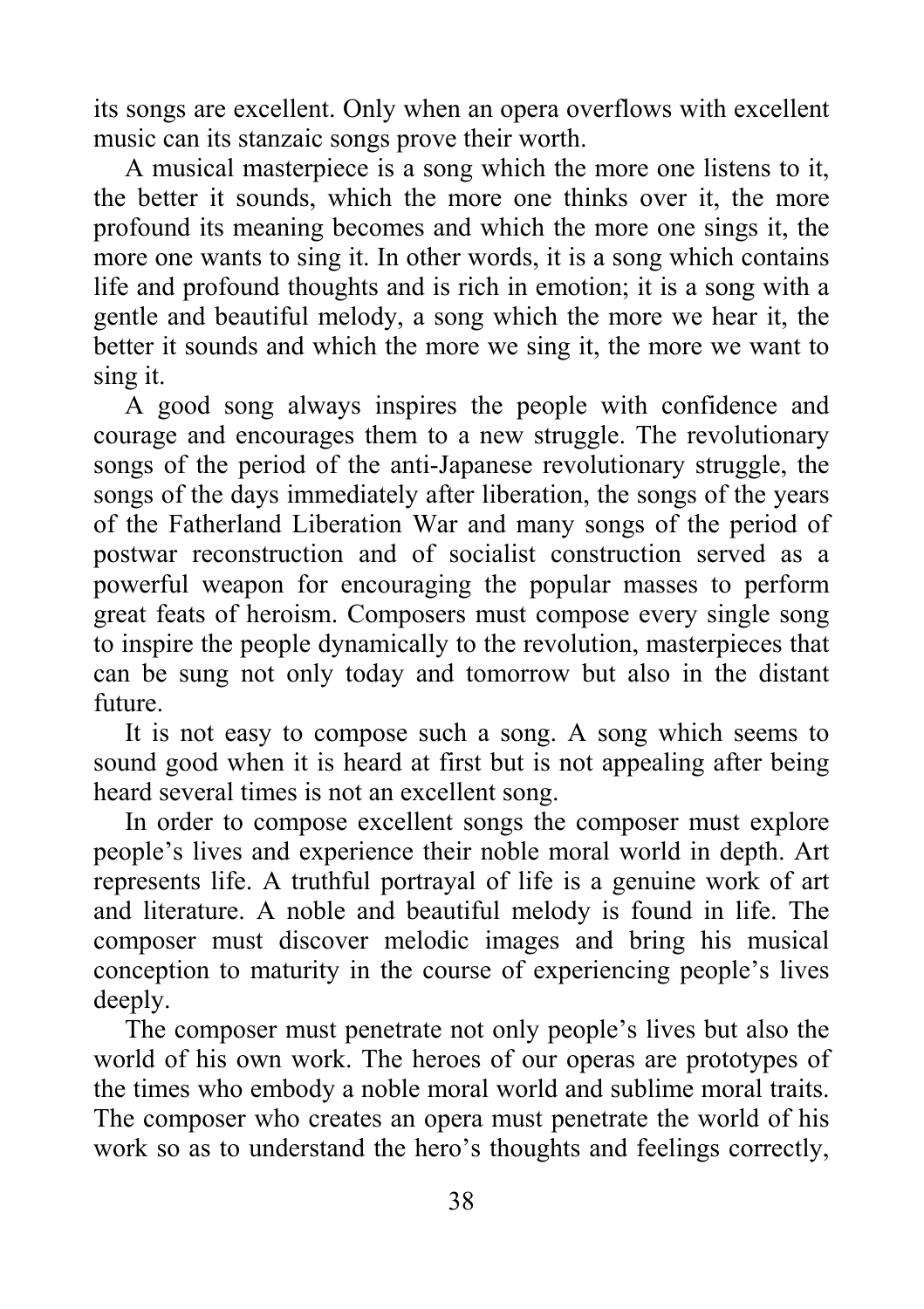and he must discover a melody that can portray the hero's ideological and moral qualities accurately and in depth.

# **(2) Melodies Peculiar to a Nation Are the Basis of Opera Music**

In order to make opera songs stanzaic and fill the opera to overflowing with excellent songs, good music must be composed. An excellent song plays a major role in giving the people a correct understanding of life and in encouraging them forcefully to the struggle to create a happier and more worthwhile life. Every single song that is composed must be polished artistically so as to be an excellent song in which high ideological content is expressed naturally through noble artistic qualities, a song which touches the heartstrings of everyone.

Music must be composed on the basis of our nation's own melodies.

Composing music on the basis of these melodies is a policy our Party has been maintaining consistently in the development of socialist national music. The ideological and artistic qualities, the popular character and the national character of music are determined by the melodies on which they are based.

Our music must become art that reflects our people's lives, their thoughts and feelings and serves the Korean revolution—Juche art. If it is to reflect our people's lives and emotions accurately, opera music must be composed on the basis of national melodies that have been created by our people and refined over a long period of time.

Creating opera music based on our national melodies is a principle in creating our national opera. By national melodies I mean those which represent the sentiments that are peculiar to a particular nation. A nation has its peculiar sentiments that have been formed historically and artistic forms that are suitable for expressing them. The Korean people like songs and dances which are elegant and gentle and drawing which is light and clear. Our opera music must be created to accord with these national sentiments of ours.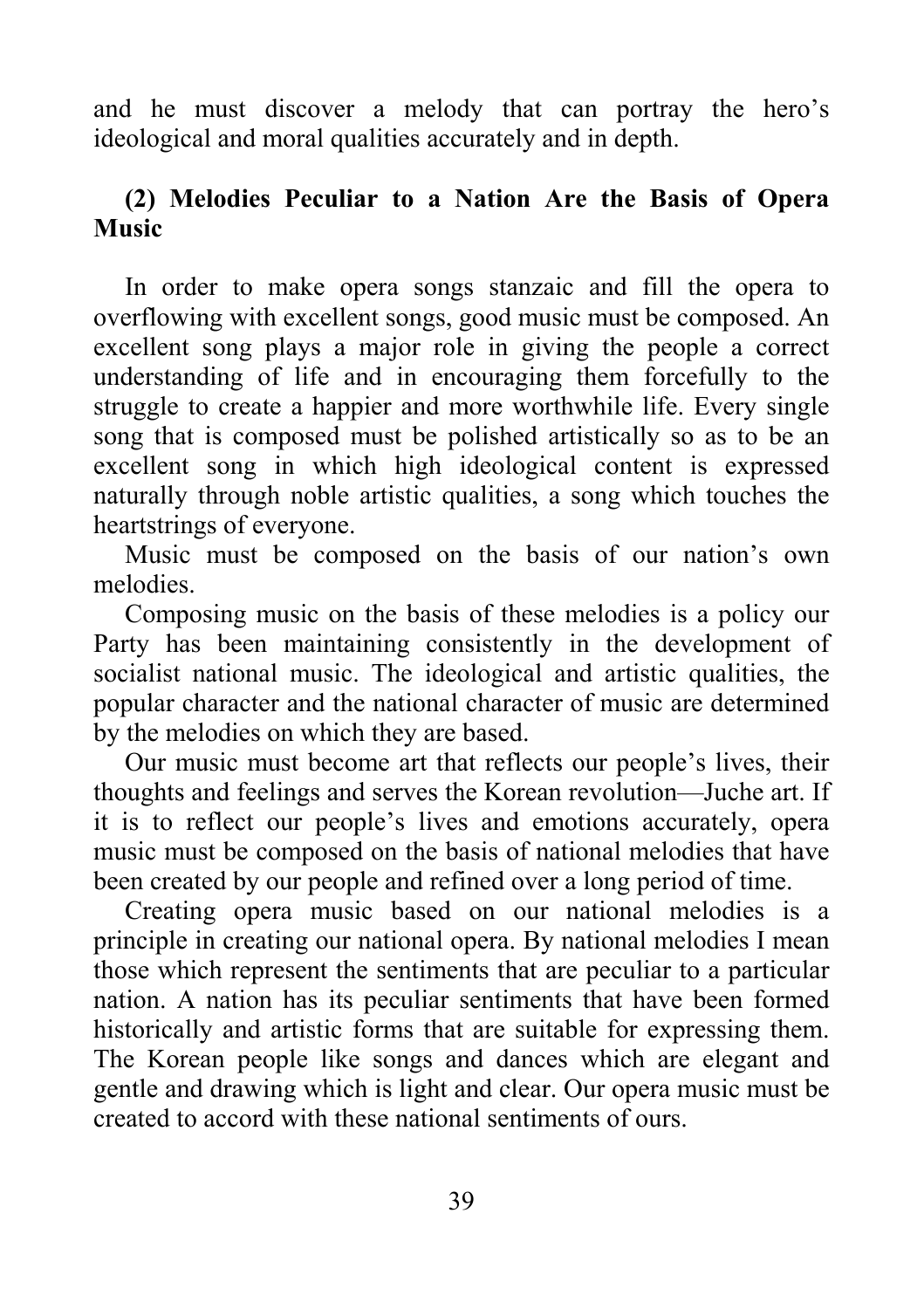Folk songs are representative of music with national melodies. Folk songs have been composed to reflect the people's thoughts and feelings formed in the course of labour and life and, as such, are rich in national characteristics. During their struggle to harness nature, transform society and defend the land, our people have created many gentle and beautiful folk songs and enjoyed singing them, while refining them continually. Folk songs reflect people's feelings and sentiments in detail.

The melodies of Korean folk songs are clear and soft without steep changes in their pitches, and they are gentle and beautiful. Folk songs based on such melodies are succinct, clear and easy to understand and sing. These songs have been liked and sung by our people for many years not only because they reflect their own feelings and desires but also because their forms are easy to understand and sing.

Although folk songs are representative music that is based upon national melodies, some of them do not cater to the modern tastes of our people. Folk songs were produced and developed in the class society, so they have socio-historical and class limitations. From the point of view of the working class and modernity, we must preserve those folk song melodies which accord with the aesthetic tastes of our people today and discard those which do not.

Retaining folk song melodies that are not liked by the people of our times is a tendency to return to the past. Such a tendency in the creation of art and literature would beautify the exploitative society and the life of the exploiting class, glorify outmoded and antiquated things and, consequently, distort or debase the noble national character of our people. At present, the reactionary bourgeois theoreticians of art and literature and the artists of south Korea are, on the pretext of sticking to the national character of art, reviving the court music, court dance and the like that served the feudal rulers. They are presenting the phansori that the feudal noblemen enjoyed singing, as if it were representative of the musical heritage of our nation. Some of them even allege that dancing, and singing in a hoarse voice, with a topknot and horsehair hat on the head and with a traditional robe flying is national art. This, in essence, is ignominious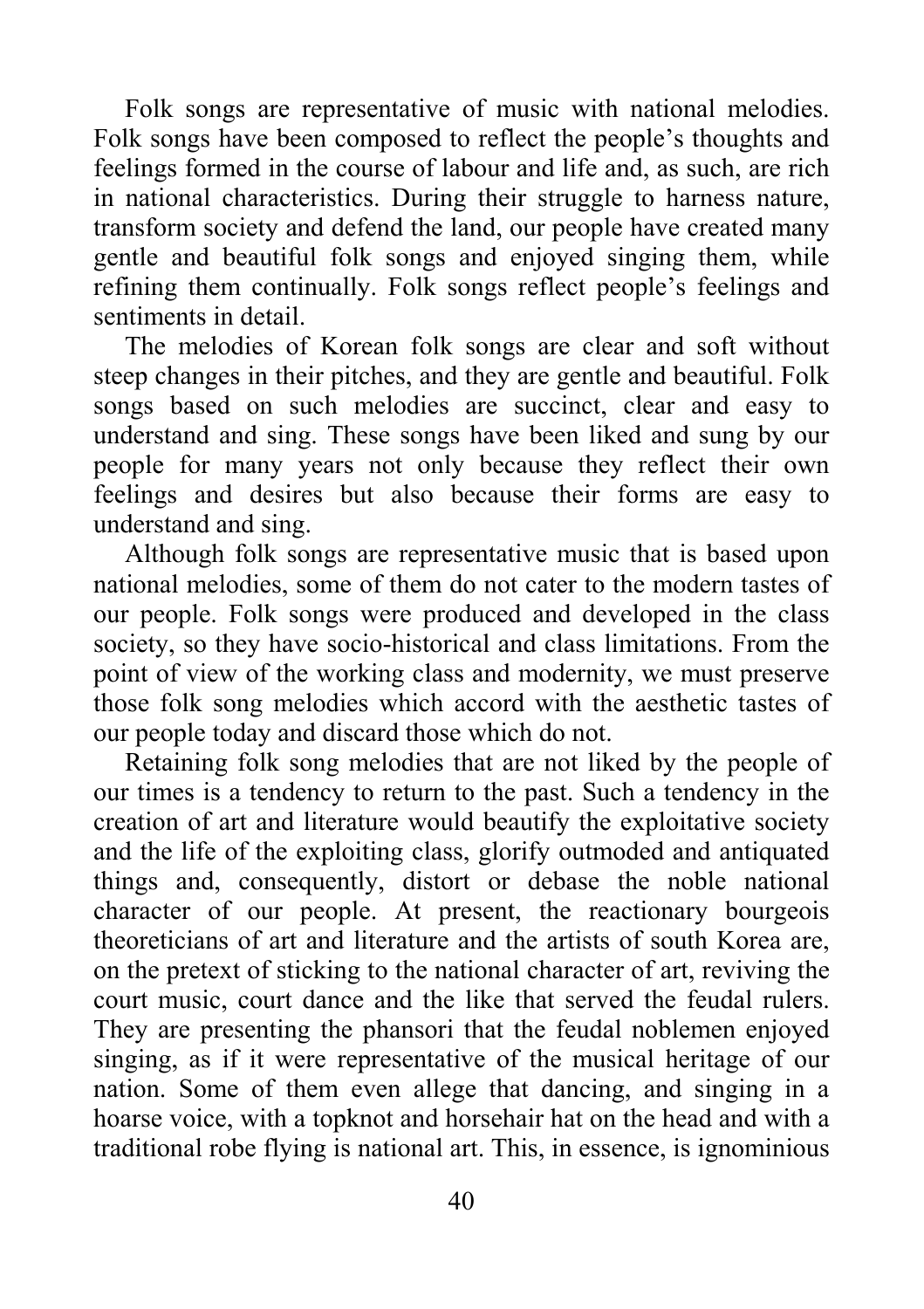behaviour that distorts our sublime national art and debases our nation as an uncivilized nation. On no account must we tolerate even the slightest tendency that debases our nation, distorts our national art and tries to return our modern art to the past. National melodies are not immutable. The outdated and stale elements among the national melodies are eliminated with the development of the times, and the beautiful and progressive elements are refined, and thus the treasure-house of national music is enriched. National melodies are enriched not only by new folk songs of the new age but also by excellent songs composed by professionals. Excellent songs composed by professionals become folk songs over the course of many years, and their melodies and tones are added to the stock of national melodies. In our country there are not only folk songs that have been sung from time immemorial but also the progressive folk songs that were composed in the 1920s, the revolutionary songs which were composed and spread widely during the anti-Japanese revolutionary struggle and the popular songs composed after liberation. These songs have their own distinct national melodies as well as traces of having overcome the limitations of the national melodies of the past. Our folk songs of the past are soft and lyrical; some of them, however, lack vivacity. Many of the new popular songs created on the basis of folk music are soft, lyrical and lively.The fine melodies of popular songs have taken their place firmly in the music of our country by being gradually established as melodies peculiar to our nation. Over many years the melodic elements that are outdated and do not conform with the people's aspirations have been discarded, and new melodic elements, the product of the new age and new life, have been added. Thus our national melodies have been developed and enriched constantly. This, precisely, is the law-governed process of the development of national melodies. Therefore, national melodies must not be identified with those of folk songs but be understood in a broader sense.

The characteristics of national melodies are clearly expressed in their tones. The tone is the basis and the smallest unit of a melody, but even so it embodies national feelings and timbre. People can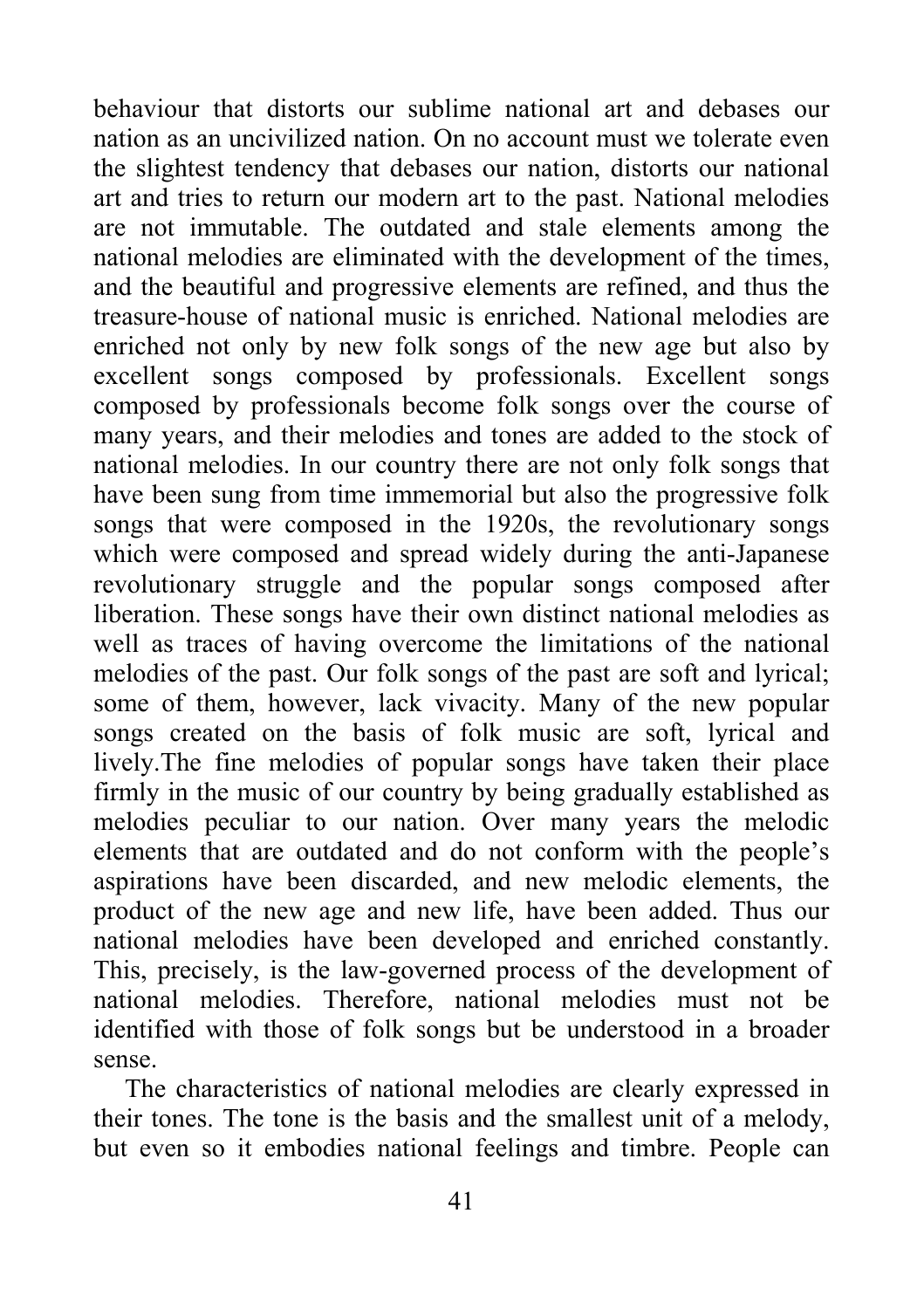guess whether a melody is Korean or not simply by listening to its tone, because it embodies national characteristics.

Composers must, as a matter of course, study our revolutionary songs, folk songs and popular songs closely and discover among them Korean tones and melodies which suit our people's national feelings and tastes and use them widely in musical creation.

Sea of Blood-style operas overflow with national feelings because the folk and other songs which were created and widespread in the past have been incorporated in them in conformity with the characteristics of opera music, and the tones of these songs were preserved in every way. Drawing on the valuable experience gained in creating Sea of Blood-style operas, composers must produce all opera music on the basis of our national melodies and in accordance with our people's tastes and sentiments. Our people do not like a mixture that is neither Korean nor Western music. Only songs with rich national melodies are accepted, loved and sung joyfully by our people.

Making the melodies of songs gentle and beautiful is one of the principles of creating music for Sea of Blood-style operas. Doing so is an essential requirement in composing stanzaic songs.

A gentle melody means a natural melodic flow emanating from the impact of the lyrics of a song.

It is only when the melody of a song is gentle that the meaning of the words can by understood and the people can listen to it at ease and appreciate the deep meaning of the song with composure.

In musical composition, creating gentle melodies and setting them in due order must not be confused. By a gentle melody I do not mean only orderly melodic development. The orderly development of a melody is an aspect of making it gentle, but all the notes cannot be arranged in order. If a melody ascends and descends in a gentle curve all the time, the song will be too monotonous to the ear. It is not our way to make the melody ascend and descend excessively, overwhelmed with emotions provoked by the lyrics of the song. In order to make the melody gentle and beautiful, the notes must be arranged in a natural manner in accordance with the situation of the drama and the inmost world of the principal character, as well as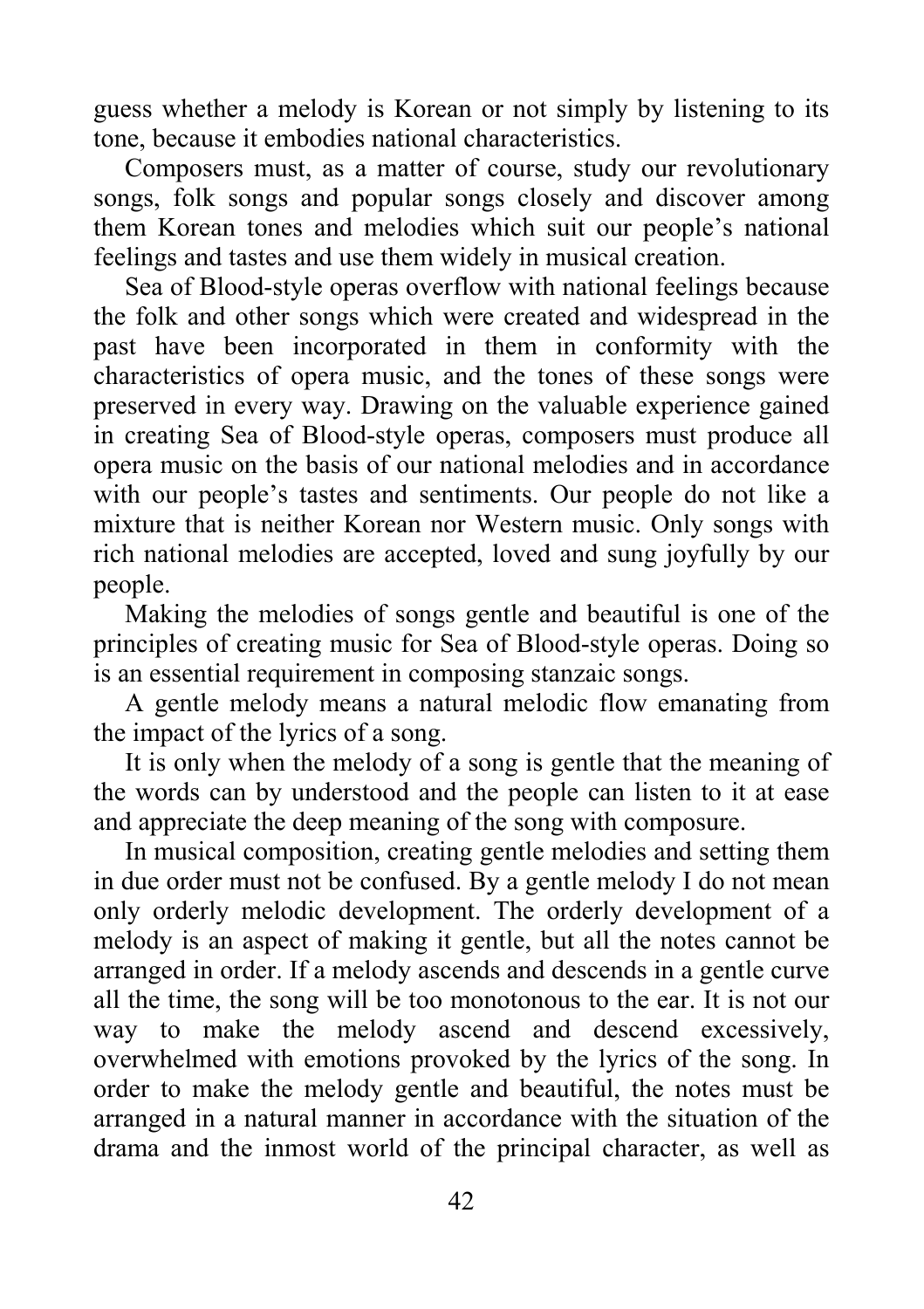with the meaning contained in the lyrics of the song and its emotional colour.

If gentle and beautiful melodies are to be composed, the dramatism of the song must also be understood correctly.

An opera song is the song of a character who is in a dramatic relationship, so it must be dramatic. Songs without dramatism cannot be opera songs. The melody itself must not be made artificially dramatic simply because opera songs have to be dramatic. Since dramatism can underlie gentle songs, you will be perfectly able to sustain the dramatism if you organize the drama skilfully. The songs I Shall Remain Singleheartedly Loyal and Do Not Cry, My Dear Ul Nam from the revolutionary opera The Sea of Blood have gentle and beautiful melodies, but they are strongly dramatic because the meanings of their words harmonize with the situation in the scenes in which they are sung. In particular, the song Avenge the "Punitive Expedition" leads the people into the world of the drama with strong dramatism because not only is the melody of the song good but also its words are deep in meaning. That is why, when producing the revolutionary opera The Flower Girl, gentle and beautiful melodies were composed first to accord with the idea and emotion of the lyrics, and then they were made dramatic at subsequent stages of portrayal.

Temperate and beautiful melodic composition must not result in feeble and slow melodies. Composing temperate and beautiful melodies is one thing and producing feeble and slow ones is another. A song's melody must be vigorous and carry weight while being moderate; it must be lively and fresh while being elegant. A lifeless and spiritless song cannot inspire strength and courage in people. Although its melody is temperate, the song The Snow Falls is vigorous and carries weight; the song My Happy Country is moderate and simple, although its melody is lively. A song whose melody is gentle and yet vigorous, graceful and yet full of vigour, is precisely a song of our style.

It is important to make good use of Korean tunes in creating opera music on the basis of national melodies.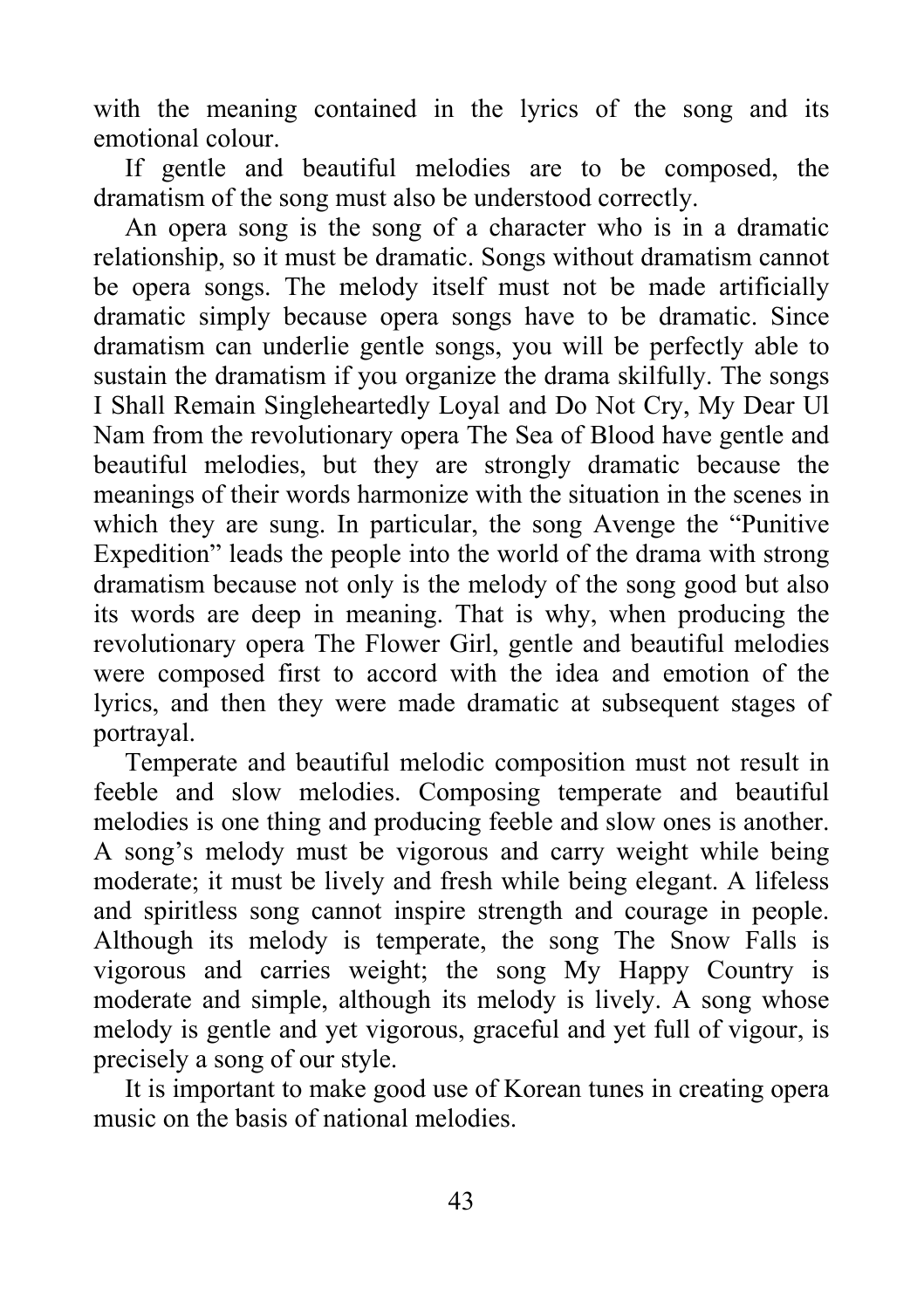The tune expresses feelings peculiar to a nation. The music of a nation has its own tunes.

Our national music has a rich variety of tunes. Our forefathers have given wonderful musical expression to their noble feelings by means of tunes that suit our national music.

In order to preserve distinct national characteristics in musical composition, the composer must make effective use of the unique timbre of our folk melodies and the rich variety of Korean tunes.

If he is well-versed in Korean tunes, he can compose a song which is better suited to our people's tastes and emotions, although the melody may be in the same tempo and key. A song which is composed with a distinctive tune that is properly suited to the content of its lyrics can express national feelings well.

In the composition of opera music the lyrics of a song and its melody must be set precisely to each other.

Matching the words and music well is a principle that must be observed in the creation of songs.

A close alliance between them means artistic harmony. In a song the tone of the melody is based on the tone of speech. The tone of speech finds tangible expression in the attitude of the speaker, the pitch of his voice, its tune, stress and timbre. Likewise, the tone of the melody varies according to changes in the people's thoughts and emotions. Therefore, to discover a temperate and beautiful melody, a close study must be conducted into the characteristics of the tone of our language.

Needless to say, tones of speech and melody are not identical. Although it is based on the tone of speech, the tone of a melody is still more distinctive, more regular and more measured than that of speech in its pitch, tune and stress. Therefore, the tone of a melody requires polished, poetic words. The melodies of folk songs are always allied with rhymed verse. This explains why the words of songs must be stanzaic and poetic in order to produce national melodies.

In order to obtain a good alliance between the words and melody of a song, it is necessary to make the best use of the good points of the Korean language in setting music to the words so that the melody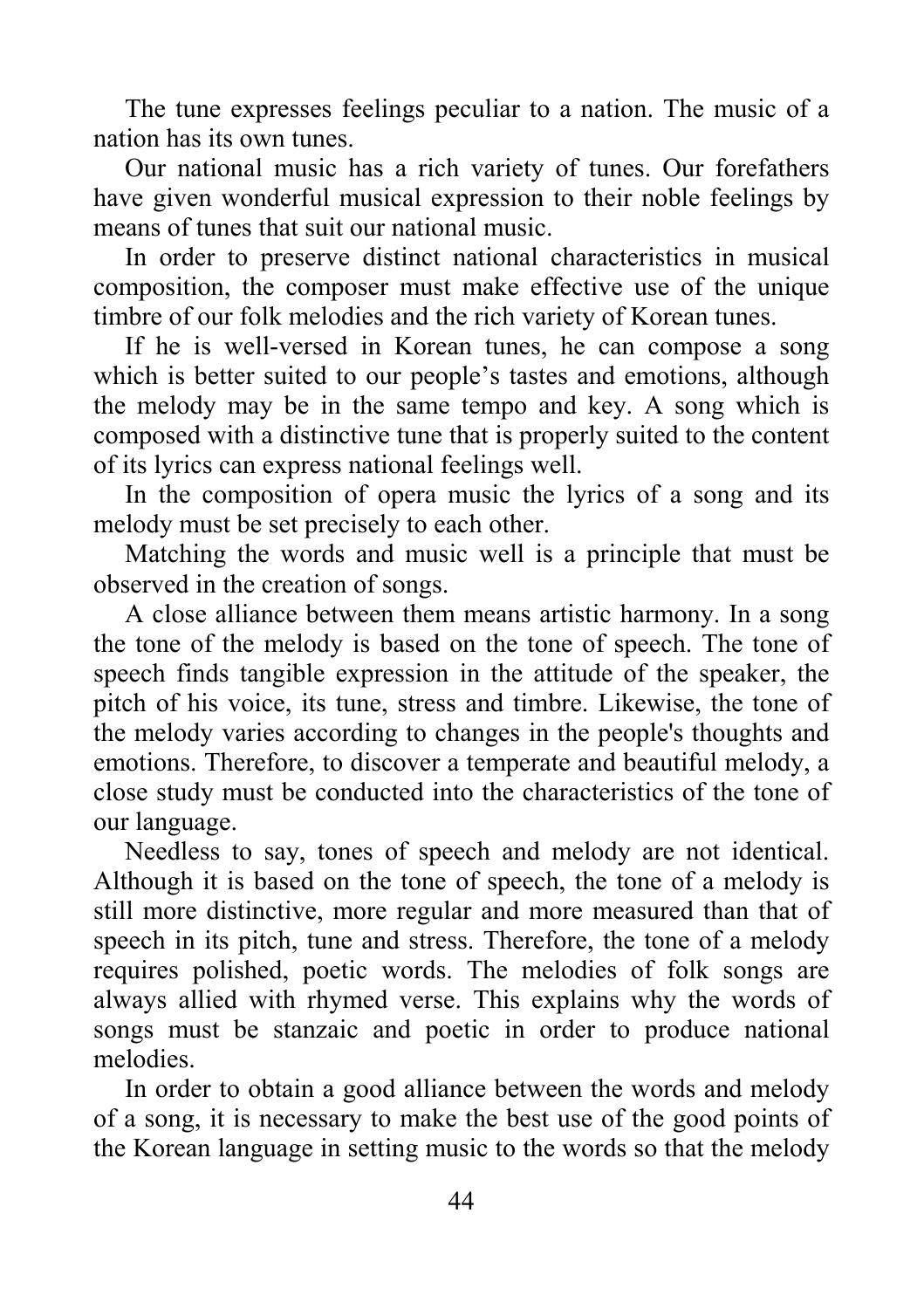follows the poetic rhythm in a natural way. Only when the poetic rhythm and the tone of the melody weld into a harmonious alliance will an excellent piece of music be produced.

For a good alliance between the words and music, the tones of the melody must be arranged to suit the syllables of the words. If not, the meaning of the lyrics will be distorted, or the flow of the melody will be unnatural.

# **(3) Opera Songs Must Be Idiomatic**

Even if all the opera songs are stanzaic, the stanzaic composition will be meaningless unless the songs are idiomatic.

The aim of introducing stanzaic songs into opera is to weave the drama with novel and idiomatic songs which the people can understand easily and enjoy singing.

It is only when opera songs have their own characteristics that they can mirror the individual features of the characters and those of life realistically and attract the interest of the audience. People see operas in order to enjoy good songs. If all the songs in an opera are composed in the same manner people will not go to see the opera. The songs of an opera must be idiomatic and fresh from the beginning; then the audience will wait for the songs in the following scene with interest and expectation and will be drawn into the drama in spite of themselves. Composing idiomatic songs is, in the long run, a factor in raising the ideological and artistic qualities of the opera and strengthening its cognitive and educational functions.

In order to compose idiomatic songs for an opera, set patterns and imitation must be avoided.

Some operas contain similar songs. Some songs are alike not only in their melodies but also in the lines of their texts. The tendency to imitation is revealed notably in copying pieces recognized as good. Needless to say, a close study must be made of the good aspects of a song for emulation if its lyrics or melody are recognized as good. However, emulating such a work after a close study and copying it mechanically have nothing in common. In creation, stereotype and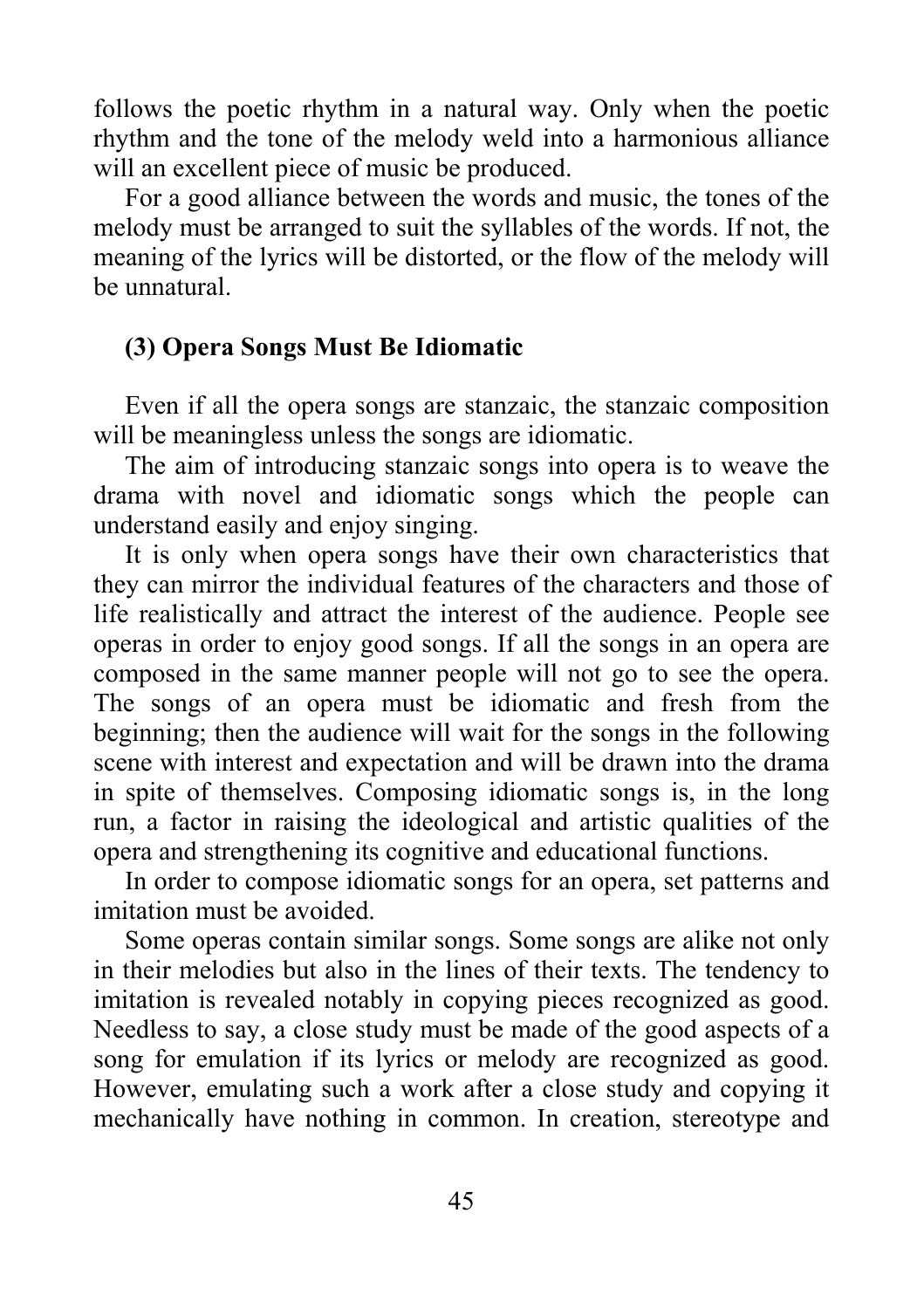imitation hinder the development of freshness and variety in art and literature.

Stereotype and imitation in creative work result from the lack of an original spirit of inquiry and creative enthusiasm. Imitation emanates from a spiritual void and absence of experience of life and artistic talent. Imitation and plagiarism bring disgrace on creative workers. An artist who, with a highly creative spirit, loves people and life and is well-versed in art, never imitates others. Bearing in mind that stereotype and imitation in creative work result in disaster, creative workers must combat them. Composers must understand the essence of life from the creative standpoint and with an original attitude so as to compose fresh and idiomatic songs.

In order to compose idiomatic songs for an opera, their timbre must be distinct.

The timbre of opera songs must accord with the personality of the characters.

The characters appearing in the opera all have their own tasks of portrayal. Even a secondary character plays a role that no one else can do in expounding the seed and theme of the opera; so the songs of each character have their own tasks of portrayal. The timbre peculiar to these songs does not come of its own accord simply because every song has its own task of portrayal.

When creating the revolutionary opera The Sea of Blood, it was considered that the original song in the scene in which the guerrilla operative meets the mother, the heroine, and persuades her to work for the revolution posed no problem in carrying out its portrayal task because its text was good and the melody was smooth. But it had no artistic appeal for the listeners because of the absence of emotional timbre peculiar to the song. That was because the composer paid attention only to the technical aspects of the task of depiction without exploring the political operative's thoughts and emotions on meeting for the first time the mother who, bereaved of her husband, was gradually being awakened to revolutionary consciousness while undergoing every manner of hardship. Even a song whose portrayal task is clear cannot have emotional appeal unless the composer produces timbre appropriate to the song.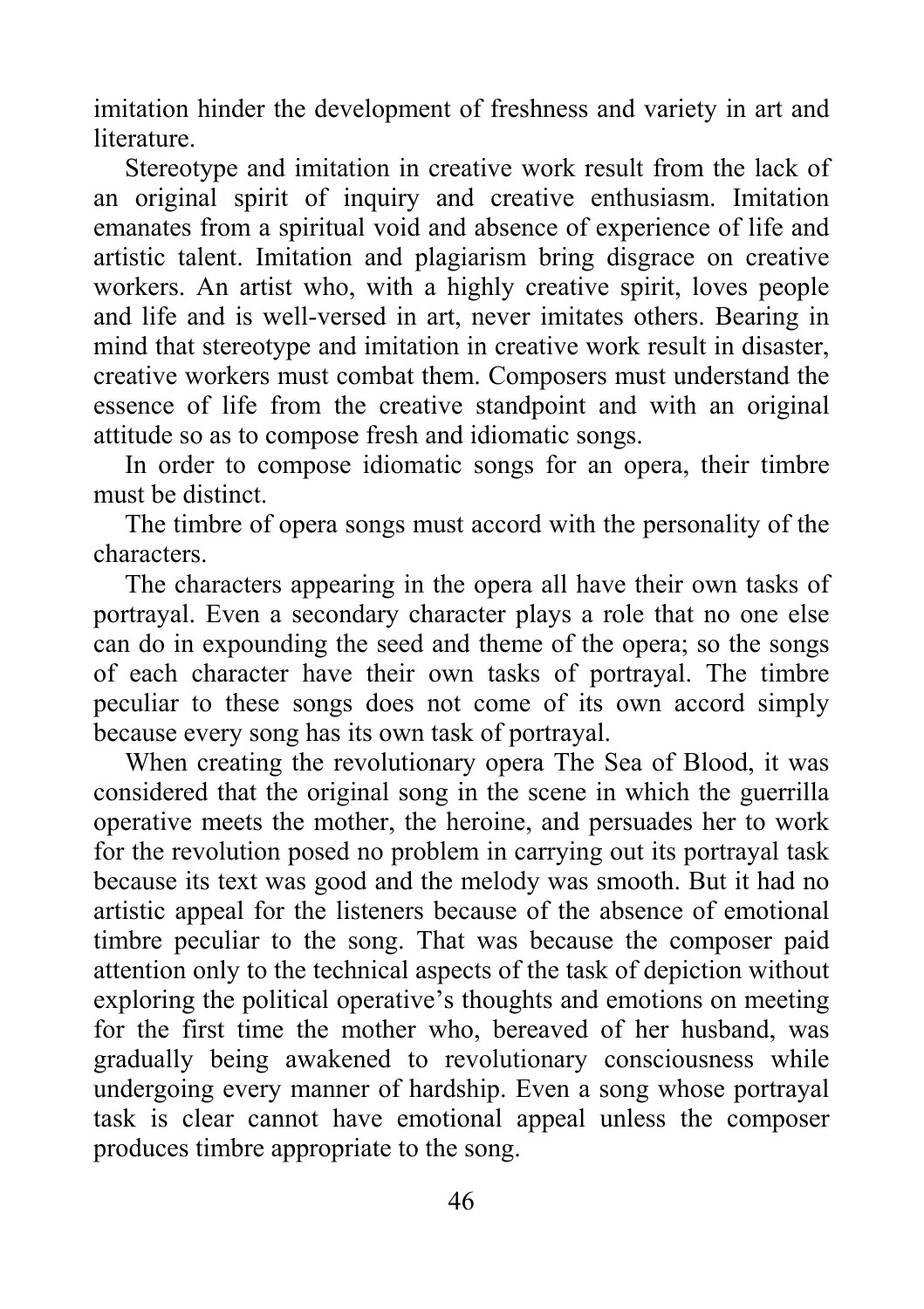The timbre of an opera song gives musical expression to the emotions emanating from the characters' personalities and the dramatic situation. If the composer is concerned only with superficial phenomena, instead of penetrating the inmost thoughts and feelings of the character, he will have difficulty in catching the emotional timbre emanating from the character. A song, however skilfully composed, cannot be good if it lacks emotional timbre derived from the personality of the character.

The emotions involved in the dramatic situation must be represented in a lifelike manner if idiomatic songs are to be composed. Since opera songs are sung by the characters in a specific situation, the songs must express the emotional atmosphere of the situation as well as the emotional state of the characters. Only a song which corresponds with the characters' experience and the atmosphere of the situation can be a lifelike, idiomatic song for an opera.

In creating an opera some songs, which have been included in scenes as a result of their apparent profound meaning and emotions, have to be omitted because the emotional content of the songs does not suit the dramatic situation. In an opera a song which does not correspond with the situation must be dropped without hesitation and a new song composed to replace it.

Opera songs must have their own characteristics, and yet maintain internal connections according to the characters' personalities and the logic of the dramatic development. They must form a harmonious unity as integrated opera music.

Opera songs must be composed in such a way that they harmonize with one another. Only then can the characteristics of musical portrayal be preserved and its unity be realized. Harmony without characteristics is meaningless, and musical timbre which lacks harmony cannot produce the desired effect. Even if the songs are idiomatic and correspond with the personality and situation, the general musical image will be lacking consistency, and the dramatic sequence will seem broken unless the songs are in harmony. On the other hand, if the timbre of the theme song is copied in other songs for the sake of the harmony of the overall musical image, all the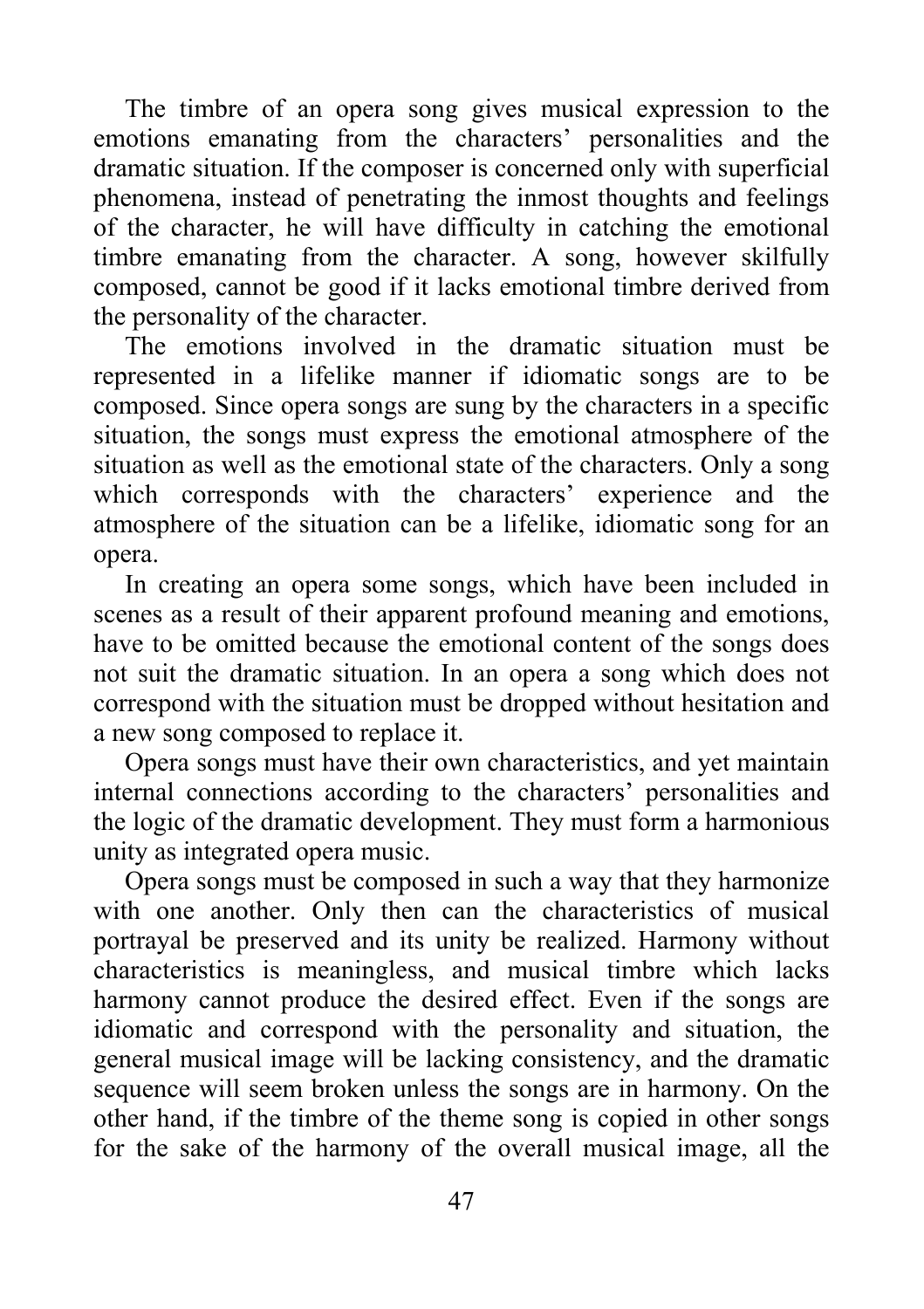songs will resemble one another and will sound dull to the ear. Composers must never seek harmony for harmony's sake. Harmony for its own sake cannot give life to the timbre of songs; it will even end in destroying the harmony. Harmony is always achieved through the contrast and combination of characteristic elements, so the timbre of the songs must not be sacrificed for the sake of harmony. Instead, the musical timbre must be clear for the sake of harmony. Distinct musical timbre and its harmonious unity are essential for the creation of excellent opera music.

An idiomatic melody is the product of original thinking, inquiry and passion. The creator's standpoint and attitude, as well as his passion, are reflected directly in his creation. His creation shows his ideological level and the scope of his heart. Just as a factory worker says "If you want to know my thoughts, look at my products," so a creative worker must say "If you want to know my thoughts, look at my creations." With such an attitude you will be able to compose excellent songs. You can never create novel and colourful songs with illusions and skilful fingertips on a keyboard. Composers must always penetrate man and life and experience them in real earnest; they must sing from the bottom of their hearts with warm passion. Profound thought and the spirit of inquiry with which to choose one piece from a hundred pieces they have composed, as well as tireless creative passion and originality and audacity to blaze the musical trail that nobody has trodden will enable them to compose fresh, idiomatic masterpieces that will be sung down through the generations. The more such songs there are, the more deeply the opera will find its way into the people's lives.

## **2) THE PANGCHANG IS SOMETHING OF OUR OWN STYLE**

One of the essential characteristics of Sea of Blood-style operas is the introduction of the pangchang. The pangchang in opera is something completely of our own style, and it is new and original.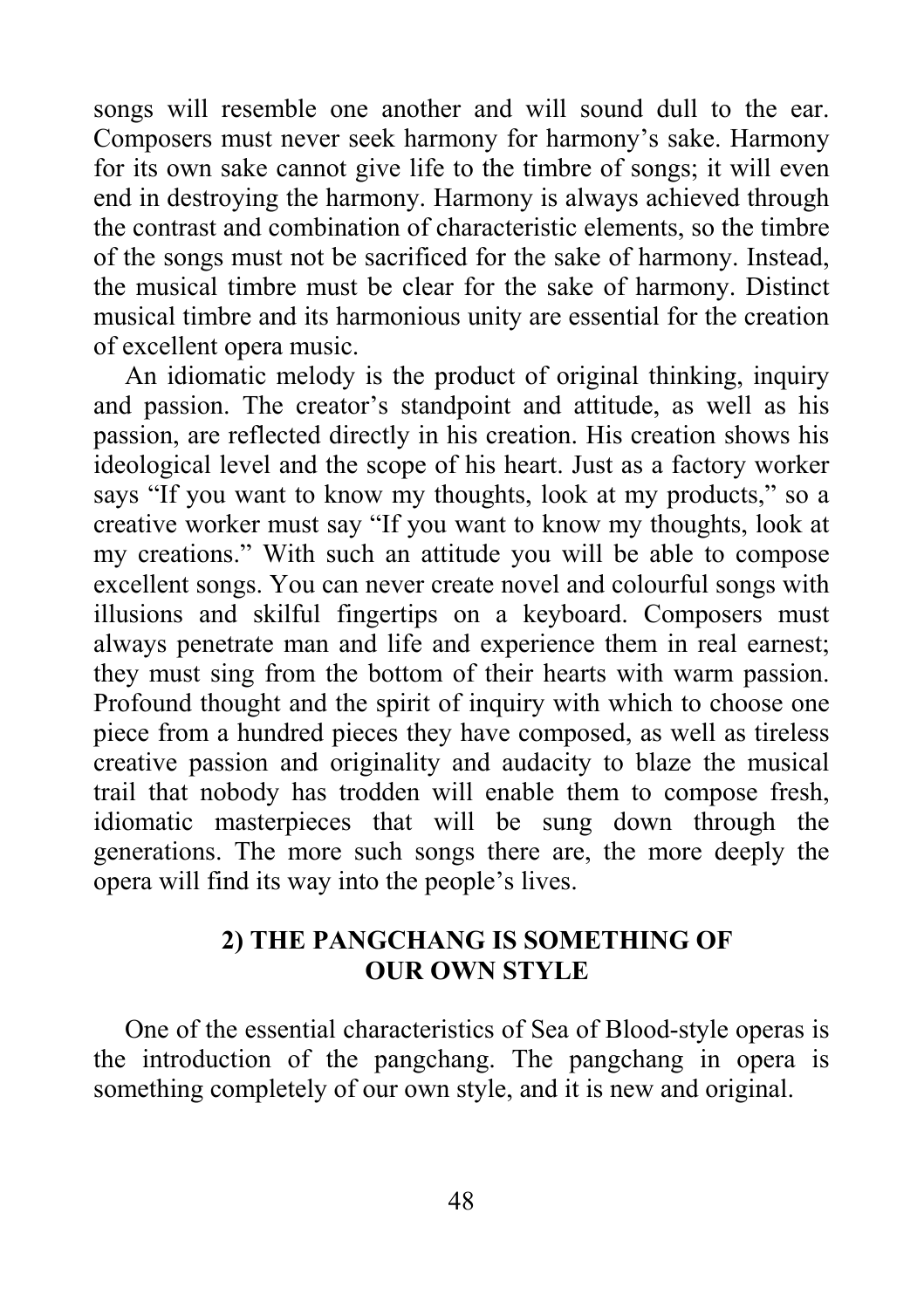## **(1) No Aspect of Life Is beyond the Descriptive Power of the Pangchang**

The pangchang is a song that, off the stage, describes the world of the drama. It is a new musical means of portrayal that is capable not only of descriptive delineation beyond the reach of stage songs but also of dramatic or lyrical portrayal.

In former days only the characters' songs and orchestral music were considered to be musical means of portrayal in opera. This was because the operas of the past were based on the long-established theory of the opera. This theory only recognized lyrical portrayal directly expressing the characters' thoughts and emotions and dramatic representation expressing the characters' relations by means of song and action, on the ground that the opera was also a form of dramatic art; it never recognized lyrical portrayal dealing with life from the point of view of a third person. Therefore, in the operas of the past all the songs were sung only on the stage and the characters' personalities and life, and the dramatic relations among them were portrayed only through their songs and orchestral music.

The operas produced in our country in the 1950s and the early 1960s were not free of this framework. The opera Tell O Forest created in those days is the moving story of a guerrilla political operative who, working as a village headman in the enemy area during the anti-Japanese revolutionary struggle, rouses the people to the struggle for national liberation. This opera had great significance in that it was the first to deal with our revolutionary traditions, but it failed to solve quite a few descriptive problems. Choe Pyong Hun, the hero, is a revolutionary who fights, overcoming all his mental suffering, being held in every manner of contempt and disdain by the villagers because he has to work in the guise of the village headman. He keeps the secret of his identity even from his daughter and, at the crucial moment, lures the enemy to destruction at Hongsan Valley, where he dies. The creative workers intended to stir strong emotions in the people through the death of the hero Choe Byong Hun, but, contrary to their subjective intention, the audience felt empty. Rather than thinking that the hero died a worthwhile death the audience felt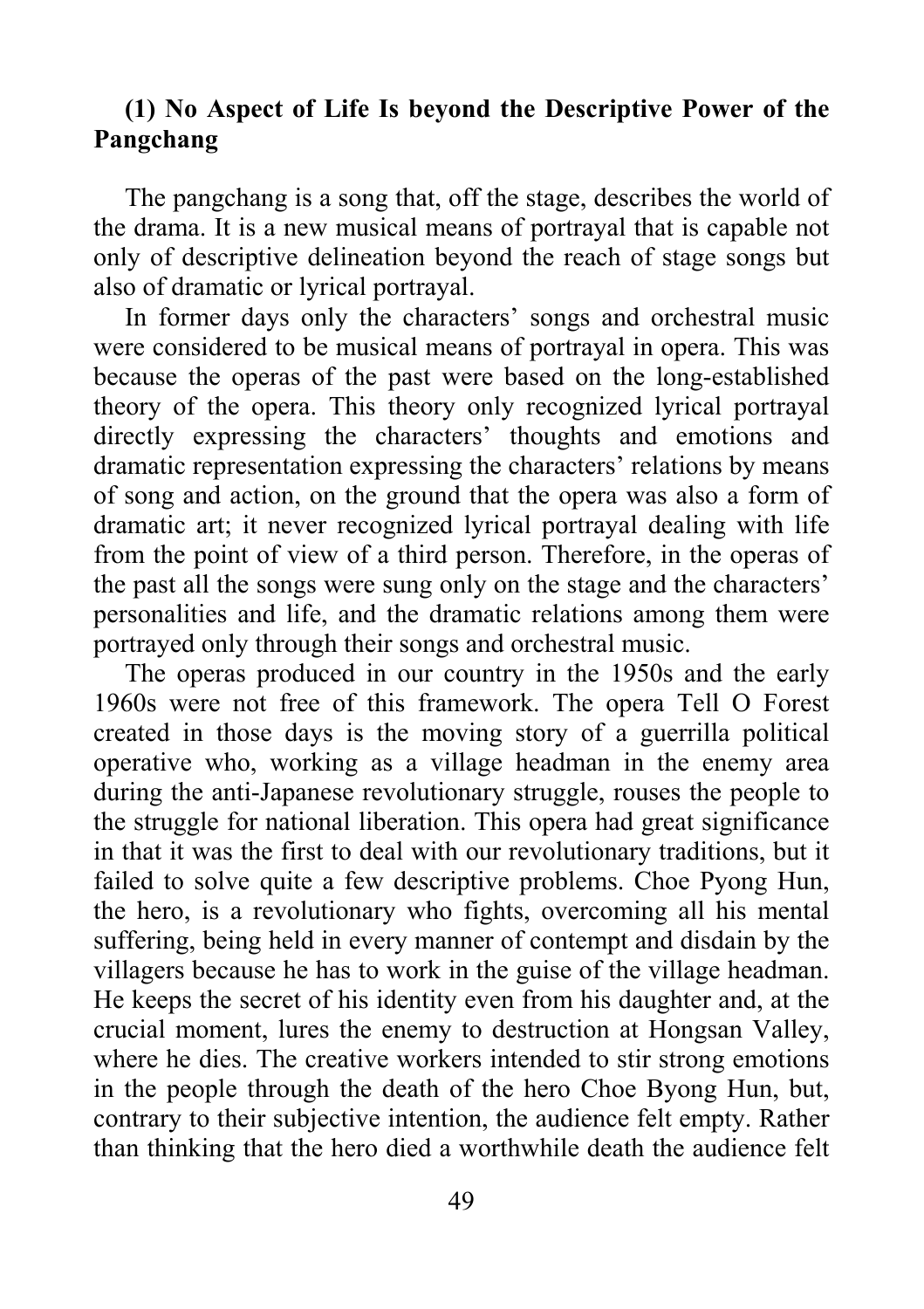forlorn at his death because he died without seeing the bright world for which he had worked so arduously underground. The death of a fighter who devoted all his life to the revolution must not give people a forlorn feeling. The hero should have survived to see the reward of his struggle and victory.

The opera Tell O Forest also had problems with its musical interpretation. In that opera even the vocatives, to say nothing of such words of action as "come", "sit down" and "go", were set to music in the form of the recitative, so they were awkward to the ear. Worse still the hero, at the moment of his death, was made to sing an aria expressing his thoughts. For a dying man to sing in an opera does not accord with either the logic of life or the logic of portrayal.

Opera is an art which represents life mainly through music, but there should be no rule that all aspects of life must be described in stage songs. In the opera speech can be employed when the actions of a character can be more appropriately portrayed in speech than in song. When it is awkward for the character himself to express his own feelings, a third person can express his thoughts in song off the stage. It is an outmoded way of thinking to insist that in an opera life must, without exception, be knitted by music and that the character himself must sing his own thoughts, whatever the circumstances. As life is rich, so the manner of its portrayal must be varied.

Realism is the lifeblood of art. The conventional methods of portrayal which hamper the realistic depiction of life must be altered to meet the requirements of the period and the aspirations of the popular masses, as well as to accord with the nature of art. This is precisely the Juche creative attitude. There is no need to portray life exclusively by means of stage songs, sticking to the outmoded pattern.

Having studied the operas of Korea and various other countries, we realized that it was impossible to portray the moral traits and life of our contemporaries perfectly through the conventional form of opera consisting of stage songs and orchestral music. We reaffirmed our decision to conduct a revolution in opera. We introduced the pangchang, a completely new means of musical interpretation, into Sea of Blood-style operas.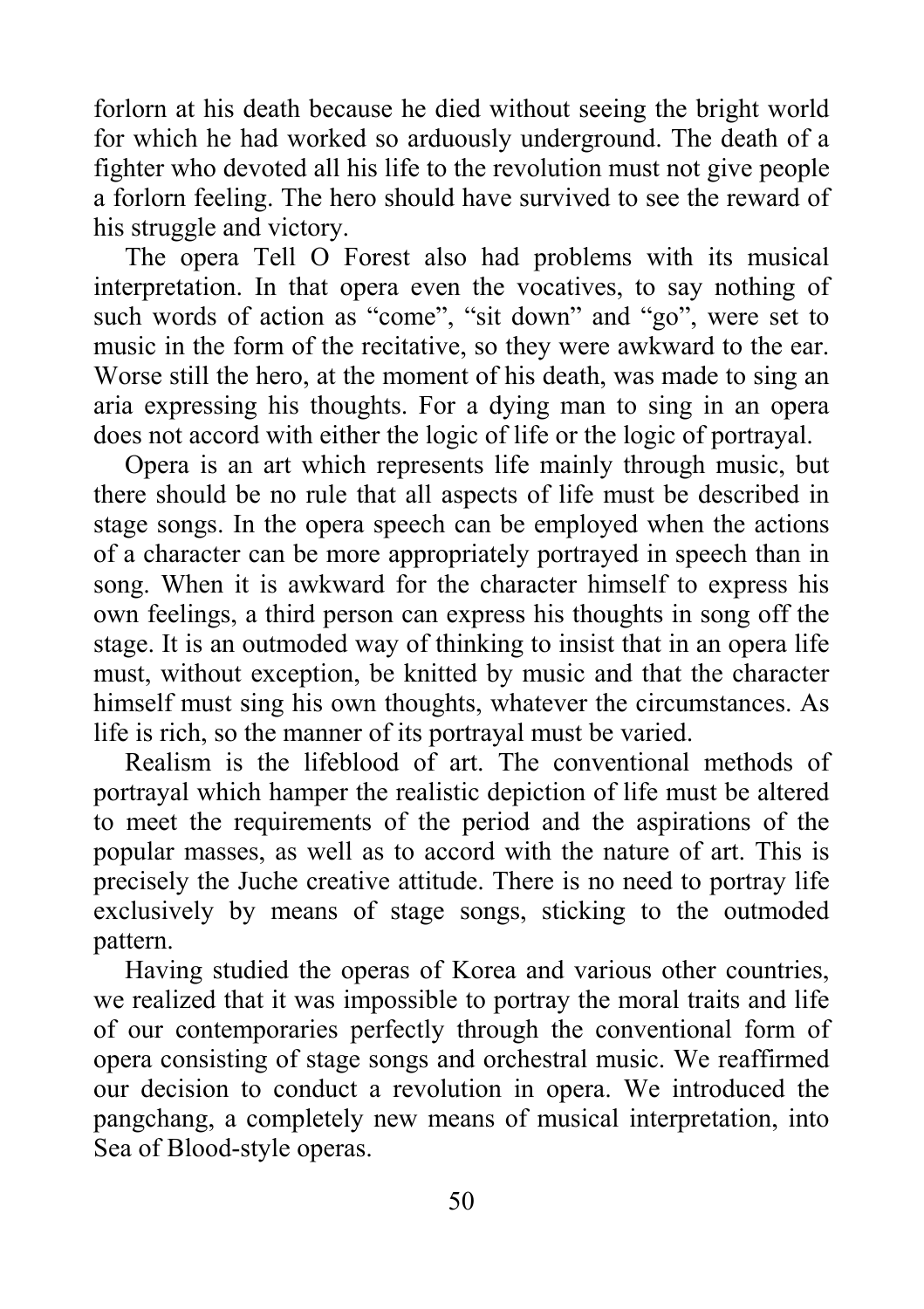The introduction of the pangchang in opera, along with that of stanzaic songs, is a particularly important success in the opera revolution.

The introduction of the pangchang is significant in that it has enabled the new style of opera to depict man and his life in a natural and realistic way.

The pangchang not only describes the situation but also shows the inmost thoughts and feelings of the characters from different angles, represents the period and life in great breadth, adds great momentum to the drama and links the stage and the audience. The pangchang is a powerful means of portrayal that can represent every dynamic aspect of life and any subtle shade of psychology. The introduction of the pangchang has furnished the potential to show from various angles and in greater depth and breadth the hidden aspects of the life of characters and their inmost selves, which are beyond the descriptive power of stage songs, and to give a lifelike musical interpretation to the seed and theme of a work.

The significance of the introduction of the pangchang lies in the creation of a new style of opera capable of describing different aspects of life in depth by means of songs being sung in turn on and off the stage to suit the dramatic situation and development.

By the introduction of the pangchang, a third form of music, into opera, which previously consisted of stage songs and orchestral music, a new opera music consisting of stage songs, orchestral music and pangchang has been evolved. This makes it possible to enhance the descriptive function of stanzaic songs and to enrich the musical portrayal beyond measure through a proper combination of stage songs and pangchang, pangchang and orchestral music, and pangchang and pangchang, and through their contrast and harmony. The employment of the pangchang has brought about a radical change in opera. It is a revolution that has opened up a new realm in the style of opera and musical dramaturgy.

The pangchang holds a very important place in opera and plays a major role in it.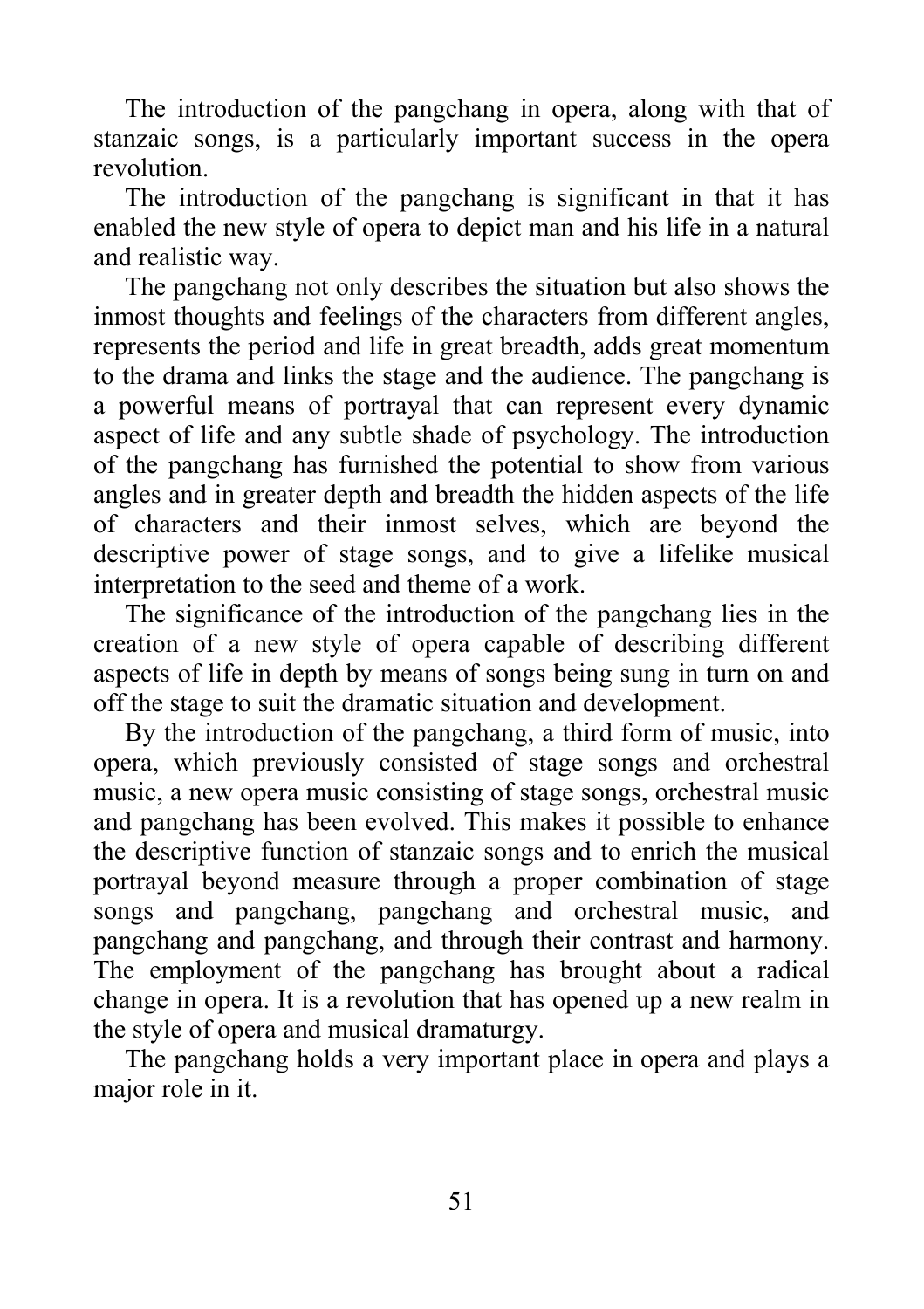The pangchang is a powerful means to portray the inmost thoughts and feelings of a character in an opera in great depth and breadth from various angles.

In opera stage songs directly express the inmost thoughts and feelings of the characters; but these songs cannot describe the characters objectively, so the characters experience certain limitations in revealing their inmost selves. The pangchang can describe the characters freely from both the objective and the subjective angles, describing their inmost world in breadth and depth.

The pangchang furnishes the potential to portray the characters' inmost depths particularly from the objective point of view.

The pangchang, from the objective viewpoint, mainly supports the characters' actions and describes their thoughts and emotions from the point of view of the creative artist. In the revolutionary opera The Sea of Blood the scene in which the mother learns to read and write shows how deeply the pangchang can portray the heroine from the objective viewpoint. The pangchang, The Mother Learns How to Read and Write, describes the mother sitting on the earthen floor at the front of the room, burning the midnight oil to learn to read and write from her youngest son and warmly sings of the heroine's noble mind reflected in her action. If that scene had been portrayed by means of songs sung alternately by the mother and son in the manner that was used before, it would not have created such a strong impression on people. In this scene the mother and the son do not sing but hold a dialogue of a few words and perform some actions, and the pangchang, together with the orchestra, unfolds the depths of their lives and the mother's pure mind, so that everyone who sees it cannot but be moved.

The pangchang can also describe the depths of the characters' minds objectively in scenes of illusions or dreams. Of course, orchestral music can also do this. But it is difficult for an orchestra to express so clearly the characters' aspirations and wishes reflected in illusions or dreams as distinct linguistic images do. In such scenes the pangchang, employed along with orchestral music, can produce a clear image of a characters' imagination and dream and add variety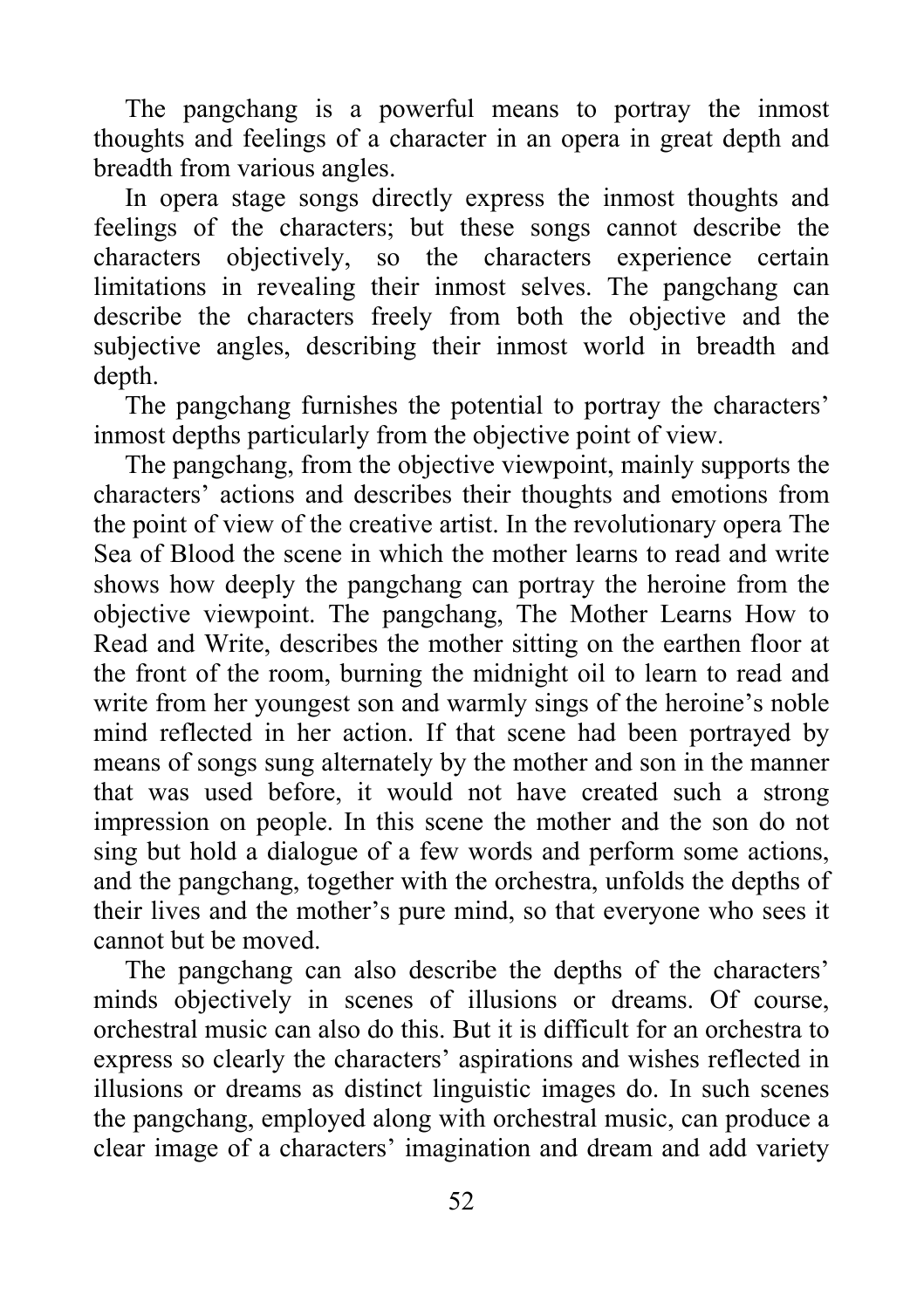to the portrayal in a scene. The pangchang can also revive impressive events in characters' past lives and unfold their hopes for a beautiful future.

The pangchang can also depict in strong relief the inmost thoughts and feelings of a character. In other words, it can play the role of a mouthpiece which expresses something that the character himself is not in a position to express or a state of mind that cannot be described by anything other than monologue. In dramatic art it is very important to depict an event which cannot be represented by the character himself, as well as the hidden aspects of his life. In life there are circumstances in which one cannot express one's own feelings or finds it more natural to have someone else speak for one. In the operas of the past the principal character himself was made to sing even in such cases. As a result the character often found it difficult to express his anxiety properly or he described his life in an awkward manner. In a drama such situations can frequently be dealt with through a monologue or narrative, but these methods are not appropriate for an opera. A situation that can be expressed through a narrative in a drama must be portrayed through a pangchang in an opera. It is only when the pangchang speaks for the character and shows even the hidden aspects of his life, which are difficult for him to speak about, that the personality of the character can be more realistic and the scope of the opera music widened. Musical interpretation by the pangchang reveals a character's inmost thoughts and feelings alternately with the character's songs. The better the pangchang performs this function, the more naturally the audience is drawn into the world of the drama, accepting the experience of the principal character as their own.

Although it is an off-stage song, the pangchang has great power to emphasize the characters' personalities and to depict their inmost thoughts and feelings delicately. In opera, therefore, the pangchang is no less important than the principal character's song. In all cases it can show the characters' ideological and spiritual worlds if they are difficult for them to depict or cannot be shown by means of stage songs or the orchestra.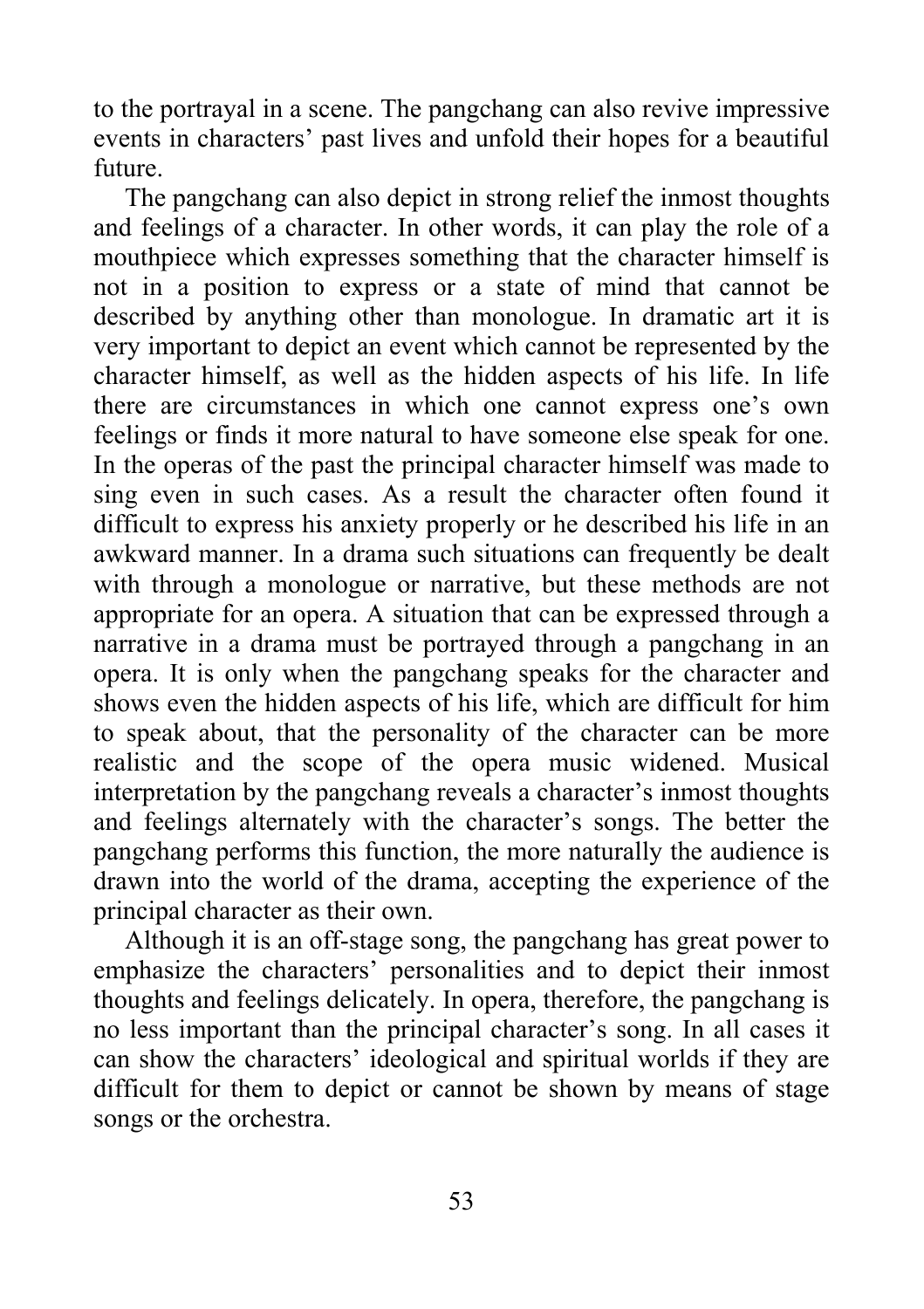The pangchang is also a powerful means of deriding or denouncing negative characters from an objective standpoint. In the operas of the past their villainous nature was described either through their own songs or recitatives or through their actions, or they were exposed and denounced through the form of a chorus by the positive characters. These methods cannot easily reveal their villainous nature clearly. In some operas many scenes were clumsy because, while a positive character denounced the negative character face to face by means of a song, the latter waited silently until the singing was over and then acted as if to say "what?". In such scenes the pangchang must satirize or condemn a villainous character's action from an objective standpoint, or the heroic character's standpoint. Thus it can expose the villainous nature more clearly and describe the characters' actions on the stage realistically.

The pangchang is a powerful means of broadly outlining the period and society as they relate to the hero's destiny; thus it makes an active contribution to describing their essential nature in full. It is also an instrument with which the creative worker can make an aesthetic appraisal of the event taking place on the stage. Art can accurately describe the law of historical development only when it provides people with a realistic portrayal of the essence of the period and society. To do this, life must be depicted in depth from various angles and the experience gained by people in the course of their lives explored delicately. The more broadly and deeply a character's life and his inmost thoughts and feelings are described, the more the essential nature of the period and society will be clarified.

In exposing the essential nature of the period and society the class character of the society of the period, if it is not yet understood by the principal character, can be described from the point of view of the author, as is done through the pangchang When Did the Toilers Appear in the World in the scene in the revolutionary opera The Flower Girl in which Kkotpun goes to the landlord's as his servant. The true nature of the exploitative society, which is full of contradictions, can also be exposed from the standpoint of the audience and of Kkotpun and her sister, as is done by means of the pangchang Faith Moves Mountains in the scene of her mother's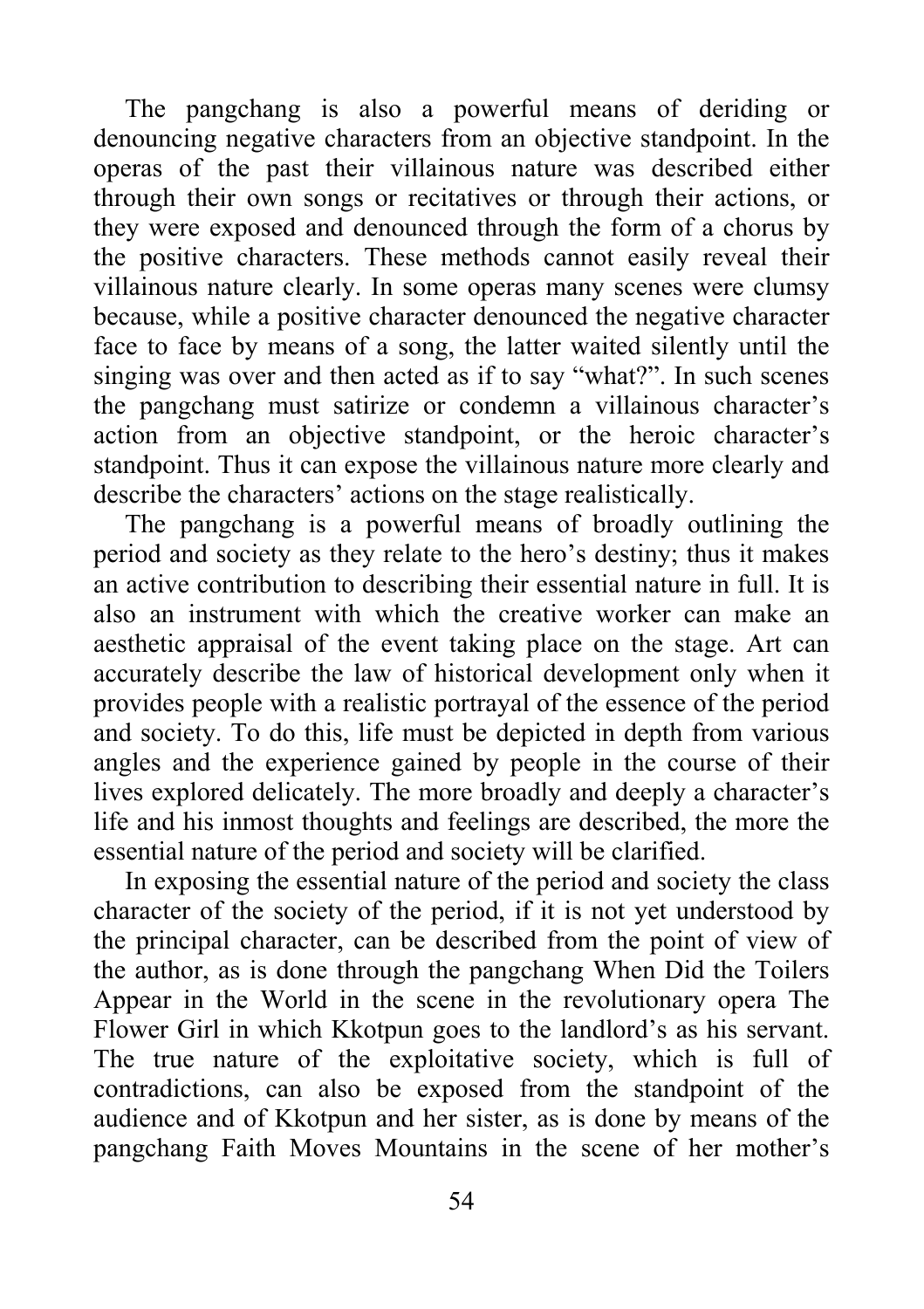death, through the outpouring of hatred for and curses on the cruel, exploitative society which tramples mercilessly upon the pure hearts that are devoted to their mother and orphans them. The pangchang exposing the true nature of the period and society in the context of the life described on the stage is similar to the narrative description of a novel which outlines the period and society broadly and provides an in-depth philosophical interpretation of their true nature.

The pangchang provides the opera singer with conditions for realistic acting. In an opera, the singers must sing while acting realistically and act realistically while singing. Only then can they create true-to-life characters. In the operas of the past it was an iron rule that the characters' personalities should be represented only by means of stage songs and orchestral music. The singer had to sing all the time and was scarcely able to act. Such being the case, many songs were songs for song's sake in the operas of the past, and the singer found himself tied to the songs, hardly able to create images through acting. In conventional operas the personalities of the characters were abstract, their acting was clumsy and the flow of the drama was tedious because the singers were forced to sing unnaturally and their acting was neglected. The pangchang provides the characters with satisfactory conditions for free action while describing their inmost thoughts and feelings and explaining the situation and environment of the drama from the standpoint of a third person and while singing their thoughts from their standpoint. As a result, the characters have become able to act realistically and animate the opera stage with the help of the pangchang.

The pangchang is a powerful means of developing the drama.

The main means of expressing dramatic development in former operas was the recitative and orchestra. Although arias and the characters' acting influenced the dramatic development, they did not play a significant role. The pangchang, free from such limitations, works actively on the development of the drama. In an opera the pangchang promotes the development of the drama alternately with the songs sung on stage by the characters. If the pangchang is given excessive emphasis in disregard of the dramatic situation, or if it alternates with the stage songs at any moment simply because it is a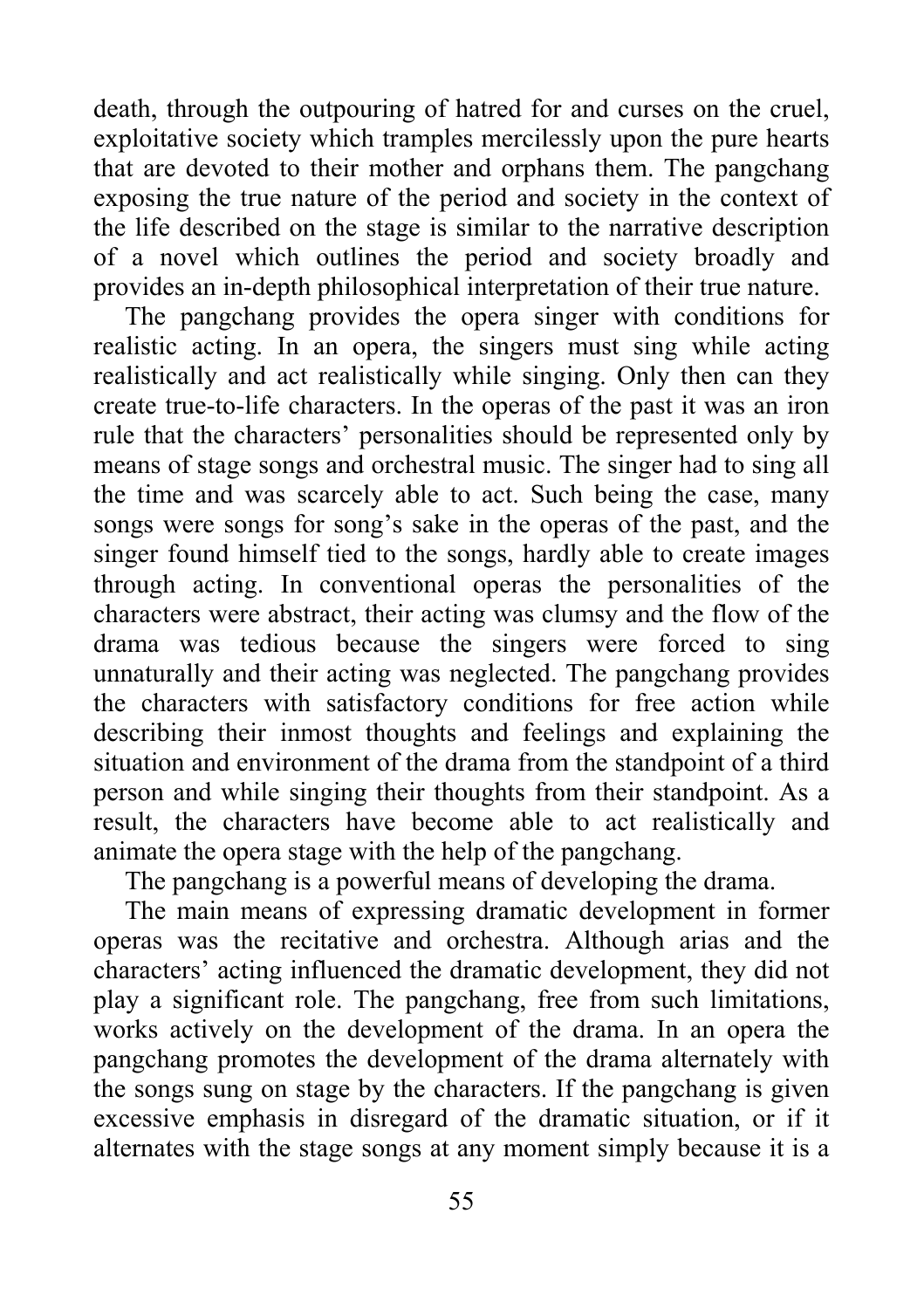musical form that has a strong influence on the dramatic progress, then it may have an adverse effect on it. Therefore, the stage songs and pangchang must be introduced when appropriate after the dramatic situation has been carefully examined.

The pangchang also promotes the development of the drama independently, according to the dramatic situation. The pangchang in the scene of the mother's death in the revolutionary opera The Flower Girl and in the scene in which convalescing Myong Ho practises walking in the revolutionary opera A True Daughter of the Party, give great momentum to the drama in harmony with the characters' acting, but without any emotional echo of their songs. The appeal of these pangchang comes not from the objective description of the characters' actions but from the psychological depiction of their inmost thoughts and feelings. The stage only shows the main characters' actions, but the pangchang express their emotions in depth in support of their actions so as to give a strong impetus to the drama and impress the audience.

In an opera the drama can be connected and developed by employing pangchangs between scenes and acts. If the pangchang is introduced along with orchestral music as the stage slowly darkens, an emotional connection with the following scene can be achieved naturally and the drama be developed smoothly while particular emotions are evoked as the stage moves. If the pangchang is used when connecting the scenes in a work that covers a long historical period, the passage of time and the changes in life can be described naturally without any particular explanation or change of stage. It would be a good idea to provide a lingering effect by means of the pangchang along with orchestral music if necessary when the curtain is lowered.

The pangchang is a powerful means of effecting emotional communication between characters and the audience and of linking the stage and the audience.

Making the audience believe the events depicted on the stage to be true and accept the characters' ideas and emotions as their own while laughing and crying with them—this is the power of realistic stage art. In former operas the characters responded to one another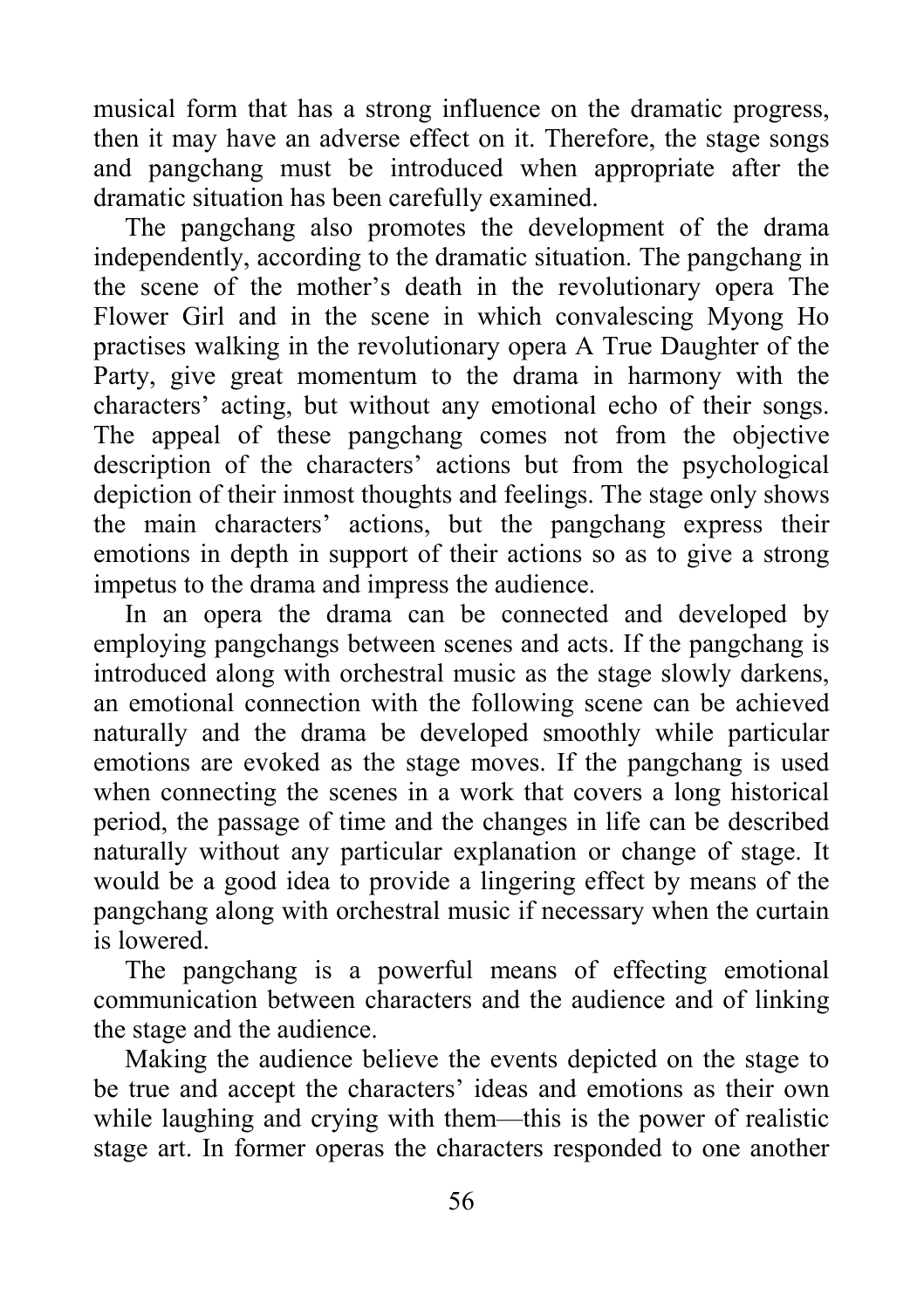mainly by reciprocating songs, so there were some limitations to realizing a rapport between the characters and the audience. In Sea of Blood-style operas the pangchang links the stage and the audience to provide emotional communication between them, sometimes depicting the mind of the character and sometimes expressing the minds of the audience, thus helping the stage and the audience to breathe the same air.

By conveying the feelings of the characters to the audience, the pangchang plays the role of a bridge between the stage and audience. Listening to the pangchang, the audience actively responds to the appeal of the character and sympathizes with him and follows his actions.

Moreover, the pangchang conveys to the character what the audience wants to tell him, so it draws the audience into the drama. The pangchang Let Our Girl Soldier Slumber Gently and Deep in the revolutionary opera A True Daughter of the Party is sung after the heroine falls asleep with a spoon in her hand as she watches the wounded soldiers delightedly eating the meal she has prepared with the rice she has obtained from an occupied village at the risk of her life. Representing not only the minds of the wounded soldiers who, with warm camaraderie, want to see the girl soldier sleep just for a moment but also the minds of the audience who is observing her beautiful deeds, the song says: "Birds of the forest, do not chirp now! Let our girl soldier slumber gently and deep." In the earnest pangchang, the audience's warm feelings towards the heroine are conveyed to the stage and the audience is impressed by her beautiful spirit so that the audience and the stage experience the same feeling.

As you can see, the pangchang holds a very important place and plays a significant role in improving the ideological and artistic value of an opera and freshening its quality.

#### **(2) The Greater the Variety of the Pangchang Is the Better**

The pangchang is a good means of portrayal, but it can only be effective when it is used where it is needed; it can only prove its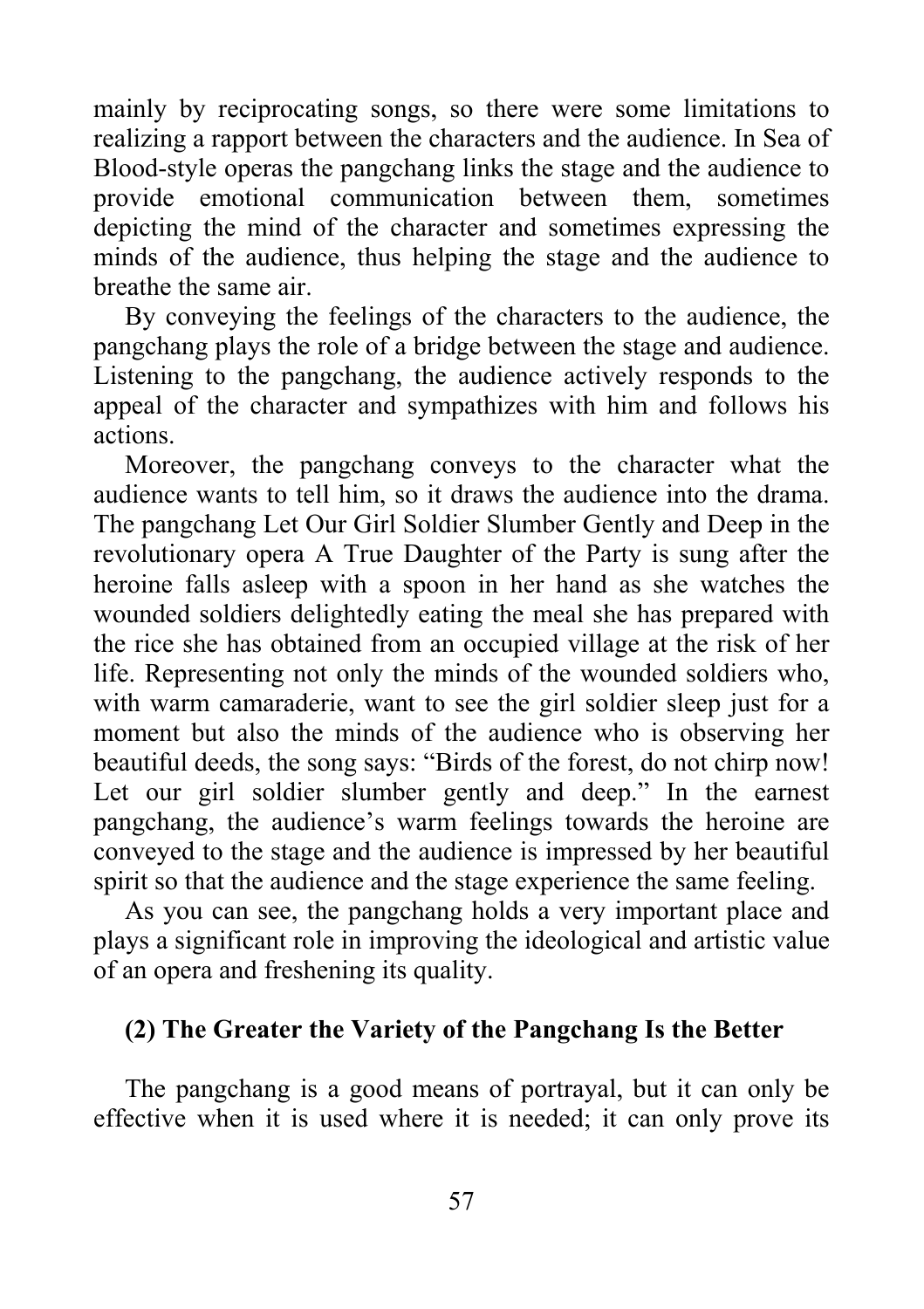worth when it is used properly. Creative workers must make the best use of the pangchang and improve our style of opera.

The pangchang must be used in accordance with its characteristics. It can be sung independently or in unison with or alternately with the stage songs, or it can depict the psychology of the principal character. In all cases, however, it is sung from an objective point of view. It is characterized by its effectiveness in describing the depths of life beyond the reach of the stage songs, always from an objective point of view. When producing an opera, the creative workers must seriously consider which scene is appropriate for an objective representation of man and life and must employ the pangchang in such a scene. It must also be used in scenes in which it is difficult or impossible to express the characters' inmost thoughts and feelings by means of stage songs alone. Only when the pangchang is used where it is needed can its descriptive function be enhanced and its peculiar timbre be maintained.

The pangchang must be used in a variety of ways to suit the scenes. The stage always reveals new aspects of life. In the course of constant change and development in life with new events taking place in succession from the first scene to the last, the characters' personalities develop and the theme of the work is clarified. Life that changes and develops without interruption requires a variety of new songs. No piece of music can take the place of the pangchang in describing various aspects of life. Since it can describe various aspects of life in great depth and breadth from an objective point of view, from a third person's standpoint, there can be no end of variety in the operatic portrayal of life if the pangchang is used in appropriate scenes.

The pangchang must be used in conformity with the personalities of the characters and the situations in the drama.

What is important in this regard is to employ it on the principle of sustaining the stage songs. This is because it has the descriptive task of emphasizing and giving life to the stage songs. In an opera the personalities of the characters and the dramatic situations are portrayed in detail by means of stage songs. No matter how effective it is, the pangchang cannot produce good results apart from its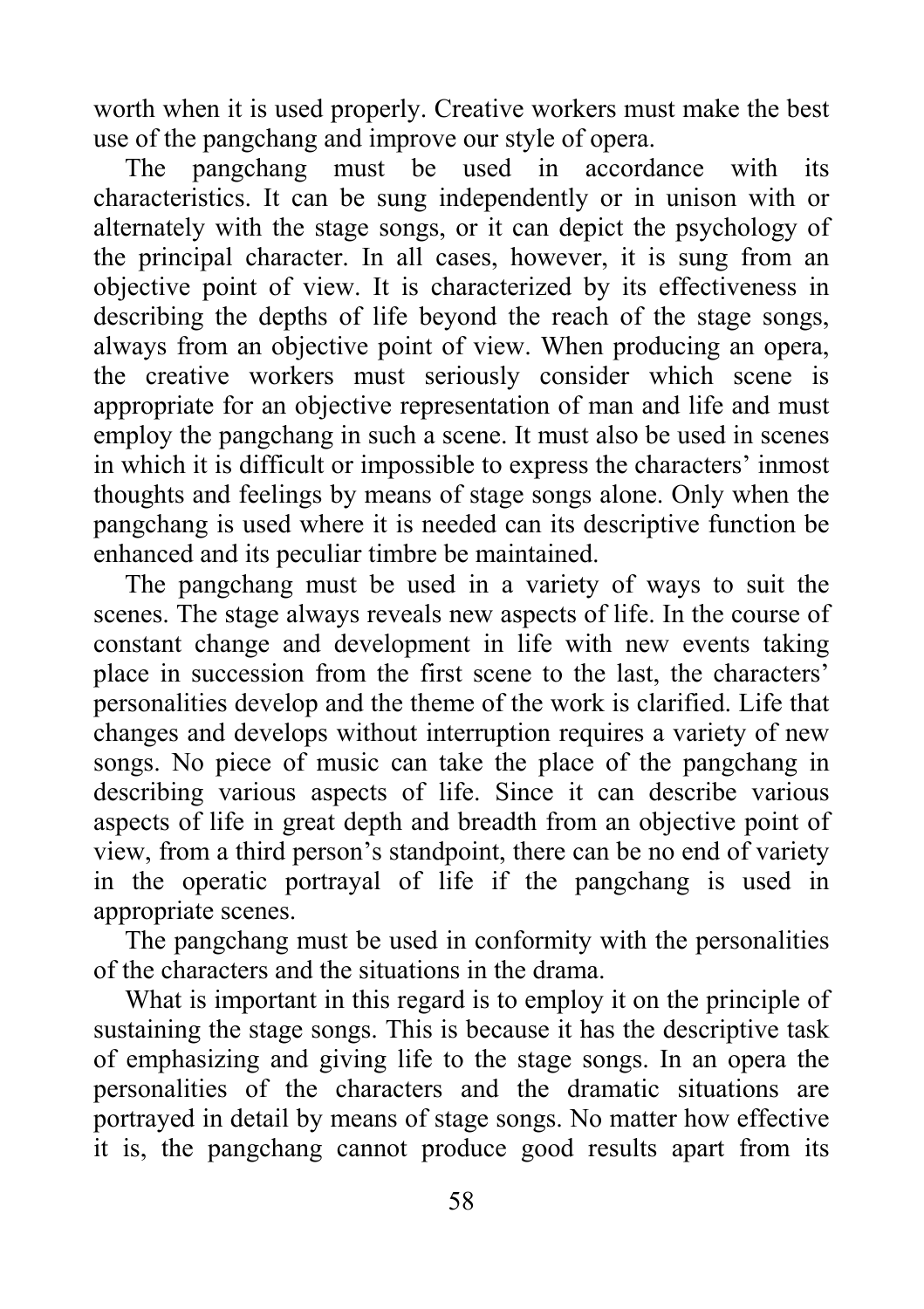emotional communication with the stage songs. Even its independent employment can be significant only in the context of the stage songs in the previous and following scenes.

In an opera a song sung by the principal character is the most important of the stage songs. Only when a song by the hero is sustained is it possible to describe his personality accurately and clarify the seed of the opera properly. The pangchang plays a major role in sustaining songs sung by the hero. Needless to say, other characters' songs, too, support the songs of the hero and emphasize his personality, but they are not so effective as the pangchang.

There are several methods of using the pangchang to support the songs of the hero and emphasize his personality. In harmony with the hero's song, the pangchang strengthens the emotion. The principal character in an opera usually sings the theme song or major songs. These songs are the best and most refined of opera songs. More often than not, however, even a good song, if sung on its own, sounds rather simple. It would be a good idea for an opera singer to sing a melodious song alone and also in harmony with a pangchang when necessary. If the pangchang backs up a vocal solo in various ways, it can produce peculiar emotional colours that cannot be produced by a solo alone and arouse people's emotions more delicately in a harmonious way. But, for all that, the pangchang must not be stressed at the expense of the solo. The solo on its own has great depictive significance. When the hero's song is joined by a pangchang, the solo must be protected well and backed up in such a way that it penetrates the pangchang; it must not be repressed or hindered.

The pangchang must be used in a well-harmonized way not only with a song by the hero but also with other characters' songs, which must not be neglected on the ground that they are songs by secondary characters. Even though they are songs by secondary characters, if the pangchang represents the characters' ideas and emotions or stresses their personalities, enriching their songs in an objective way, their characterization can be so much more vivid.

Another important factor in using the pangchang to suit the personalities of the characters and the dramatic situation is that it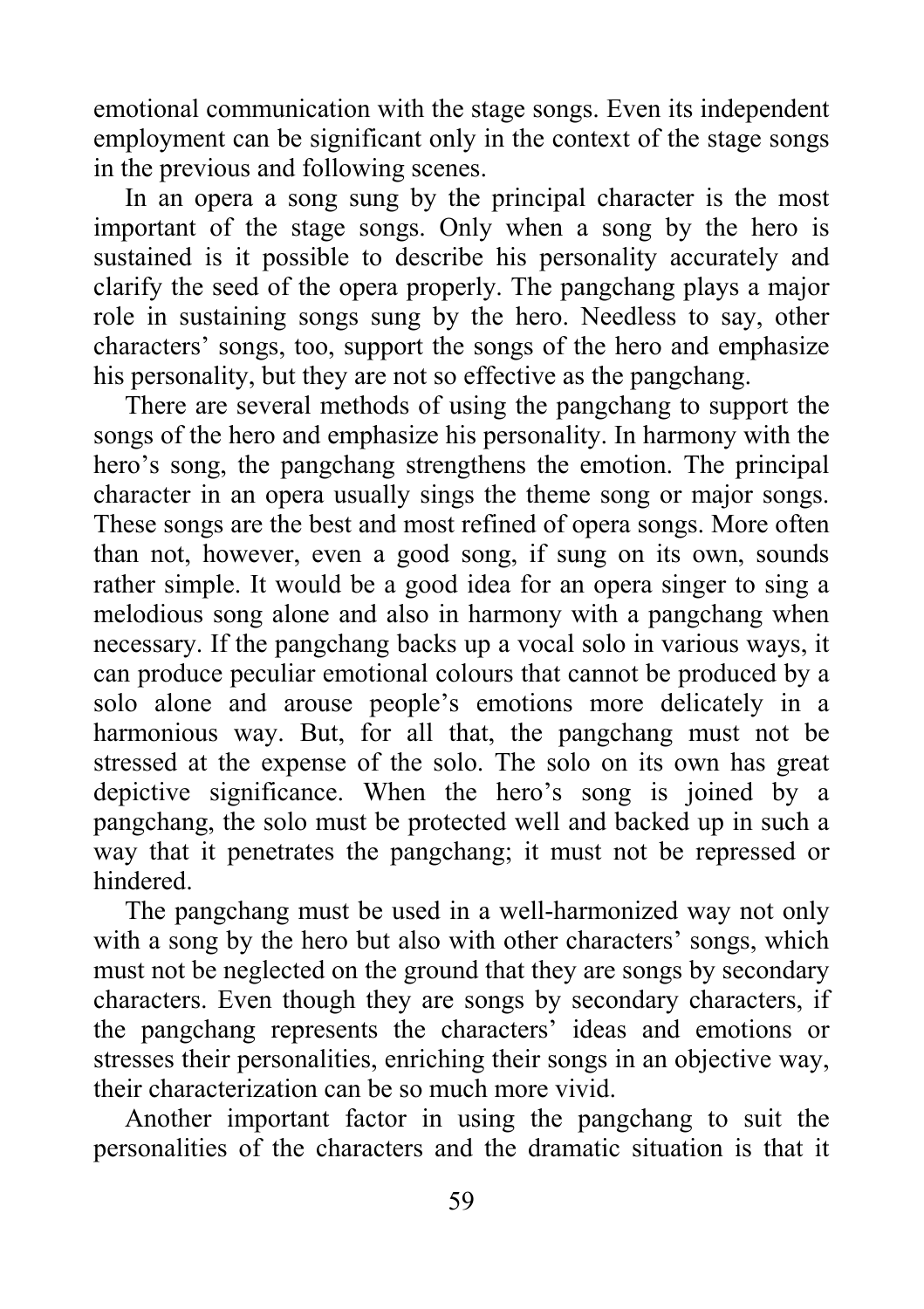must be used in various forms according to the growth of the characters' personalities and the development of the events. In the course of creating Sea of Blood-style operas various types of pangchang, such as a solo pangchang, duet pangchang, small pangchang, medium-sized pangchang and grand pangchang have been evolved and various methods of using them to conform with the characteristics of the opera have been developed.

Creative workers must skilfully use the various types of pangchang and the methods of portrayal which have been created in Sea of Blood-style operas to conform with the personalities of the characters and the dramatic situation. In an opera, even the same song requires different musical interpretations depending on the forms, for instance, a small pangchang or grand pangchang; the pangchang also produces a variety of emotional climates in a scene depending on the timbre, for instance, a women's pangchang and men's pangchang. The musical interpretation also differs depending on the sequence of the characters' songs and the pangchang. In short, ten types of pangchang and ten methods of interpretation are required for ten different situations. Choosing the type of pangchang is not simply a technical and practical matter but creative work to sustain the characteristics of the pangchang, to realize the general harmony of the musical interpretation of the opera and to raise the level of its ideological and artistic qualities. Creative workers must employ every single item of the pangchang with care.

What is important in dealing with the pangchang so that it conforms with the characters' personalities and the dramatic situation is to use it in a proper combination with the grand ensemble. The grand ensemble, as a new form of opera vocal music evolved in Sea of Blood-style operas, is the biggest form of chorus involving all the positive characters on the stage and all the members of the pangchang group. It is mostly used when the dramatic relations reach a climax or when they are settled. The pangchang must powerfully develop the drama in harmony with the stage songs and then, in a scene in which the dramatic emotions reach a climax or in which they come to a head, it must join the grand ensemble.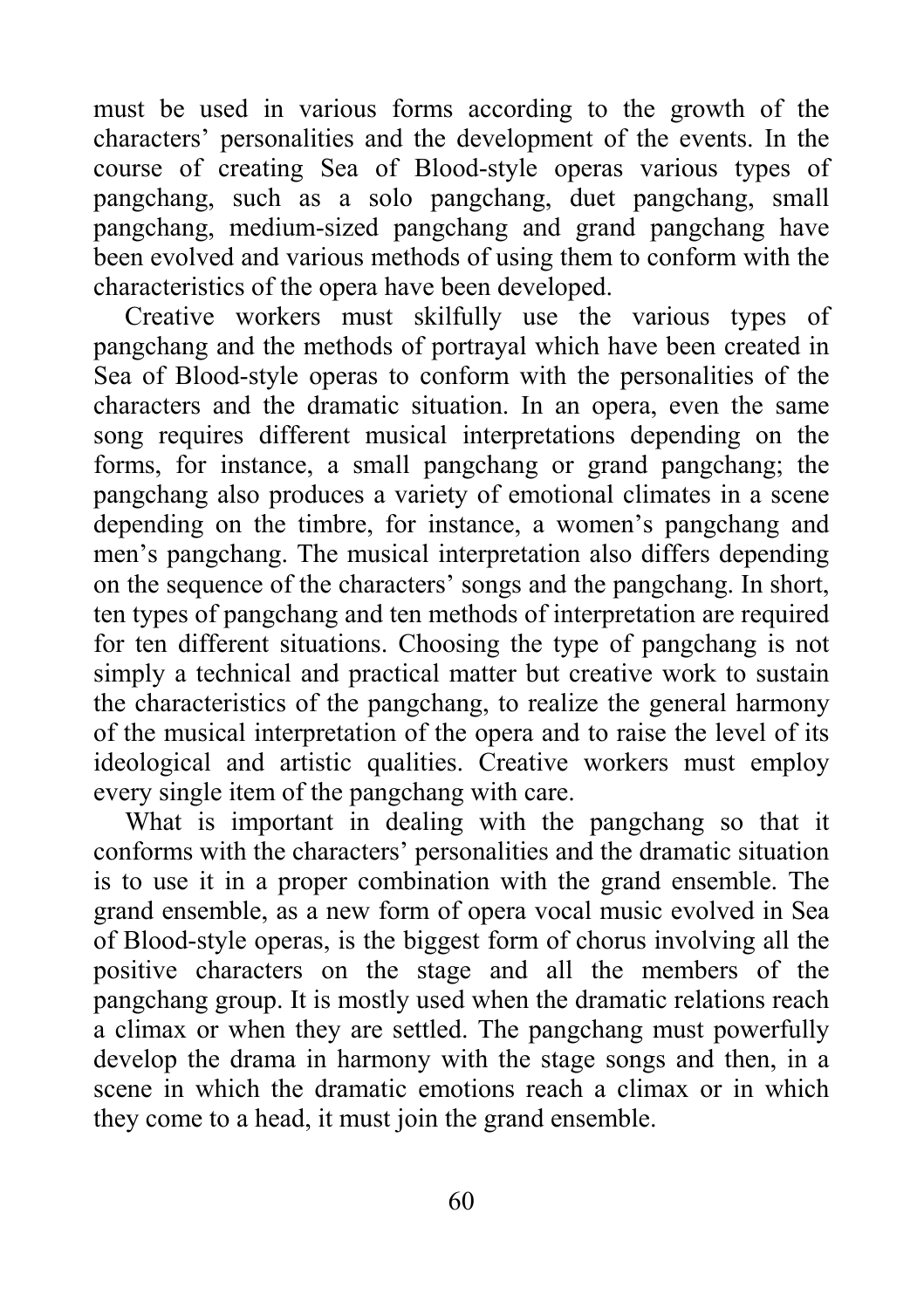The pangchang must be used well, in harmony with the dances and orchestral music.

Stressing the ideological and emotional content of dances is essential in combining the pangchang with them. As in the scene of the Mt. Paektu dance in the revolutionary opera The Sea of Blood, a wordless pangchang can be included initially, culminating gradually in a grand pangchang singing of the indomitable spirit of our people who are fighting staunchly, looking up at the noble image of Mt. Paektu. As in the scene of a dance in a dream in the revolutionary opera The Flower Girl, the pangchang in different forms can sing either of the heroine's past life or of her beautiful hopes for the future, following the line of her destiny and emotions. On particular occasions, such as in the scene in which a dance is performed by a symbolic method, a wordless pangchang can breathe life into the dance and give it peculiar appeal.

It is also important to intensify the emotional colour of the dances and sustain the dance movements. In order to create an emotional impression on the audience, the dance must be performed to beautiful and temperate music. When the pangchang matches the dances, it plays the role of not only emphasizing the content but also accompaniment, sustaining the dance rhythms.

The pangchang must also harmonize with the orchestral music. In harmony with the orchestral music, it can, by describing the inmost thoughts and feelings of the characters realistically, explain aspects of the plot that cannot be described by orchestral music and thus play the role of linking the orchestra with the stage songs and fulfil the function of connecting different scenes. The pangchang which accompanies orchestral music must be used in various ways to accord with the resonance and timbre of the orchestra. When it is accompanied by an orchestra which connects different scenes the music of the orchestra must be gradually replaced by that of the pangchang so as to produce a long, lingering effect.

A variety of methods of connecting one pangchang with another must also be explored.

While maintaining harmony with the stage songs, dances and orchestral music, the pangchang must always preserve its peculiar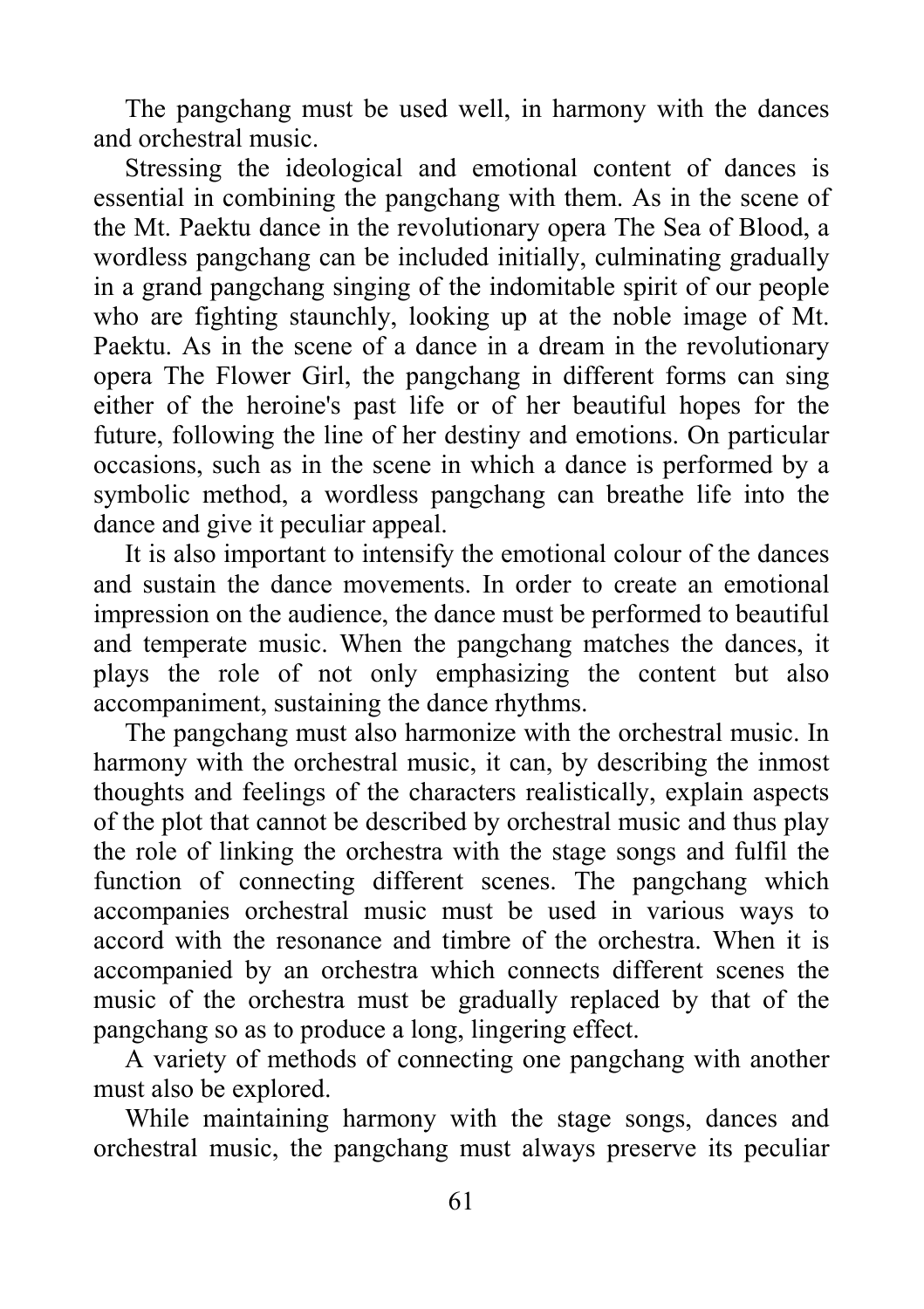timbre. Variety in the employment of the pangchang with its own timbre to suit the dramatic situation and context is the key to enriching the characterization and musical interpretation of opera.

# **3) WHEN THE ORCHESTRAL MUSIC IS ALIVE, THE STAGE IS ALIVE**

In opera, orchestral music plays the important role of increasing the effect of the songs, of welding the drama into one musical flow and of integrating the stage representation into a harmonious whole. Songs are the major elements of opera, but whether they are effective or not depends largely on the role of orchestral music. It is only when orchestral music supports the songs well, sustaining their main melodies, that the musical interpretation will be profound. No matter how good a song is, it cannot prove its worth if it is not wellsupported by orchestral music.

In opera orchestral music fuses the characters' songs, the pangchang and all the other songs into one musical sequence. Opera songs, no matter how many and how excellent they are, may sound like a mere collection of songs unless they form one stream. In an opera the orchestra is the only means of drawing songs into one stream and ensuring the consistency of the music. Playing continuously throughout the development of the drama, the orchestra connects one song to the next, supports the characters' speeches and actions, strengthens the rhythms of the dances in harmony with them and allows the stage movement to flow; it links the stage movement into one musical flow and realizes the unity of the image.

Playing independently in an opera, it also emphasizes the characters' personalities, develops the drama and broadens the opera's musical interpretation. The effect, dramatic progress and animation and ardour of opera songs on the stage depend on how the orchestra is used. Bearing in mind the role of orchestral music in an opera, the creative workers must work hard to create and develop an opera orchestra of our own style from our own standpoint.

# **(1) Orchestral Music Must Be Based on Stanzaic Songs**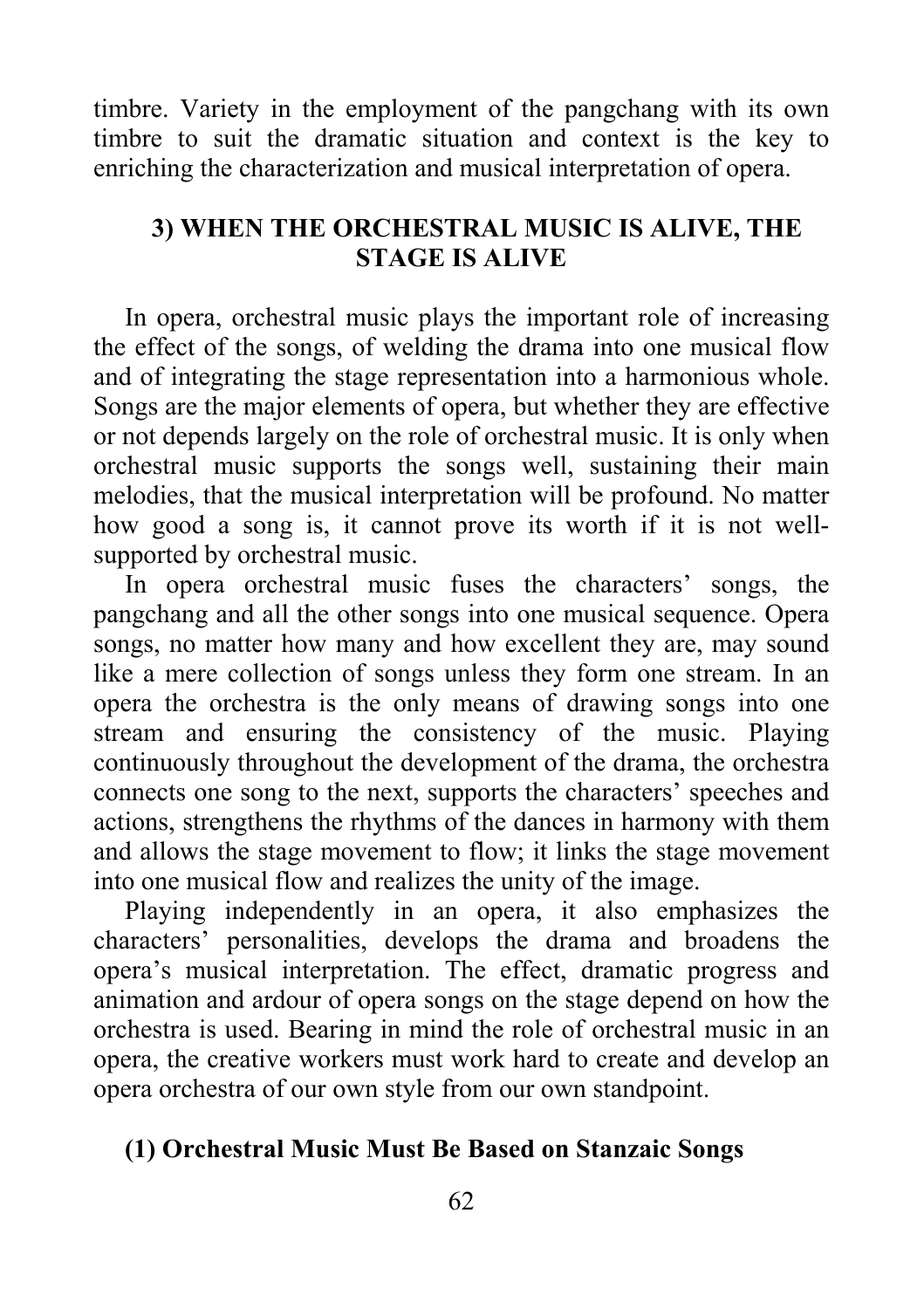Orchestral music in our opera must be popular, national and modern.

If opera is to be an art to serve the people, the orchestral music of the conventional opera, which is difficult and complicated, must be discarded and a new one which appeals to the feelings and aesthetic tastes of the people created. The correct way of creating new orchestral music for opera is to develop it on the basis of stanzaic songs.

From the point of view of musical development this is the age of stanzaic song. Our people today require stanzaic songs that have been created and refined by the popular masses. Regarding this trend as "simplicity" is the way of thinking of the exploiting class who despise the people. It is the aesthetic view of the bourgeoisie. It is the popular masses who create and enjoy true art. The art loved by the masses is the noblest and truest of arts. At the same time as introducing stanzaic songs into opera, we must develop new orchestral music for opera of our own style which is based on these songs.

This means that, as an accompaniment to opera songs, orchestral music should sustain these songs on the basis of their stanzaic melodies and that, in independent performance, it should not only follow the stanzaic melodies but also modify and amplify them by various methods so as to effect symphonic portrayal.

This principle must not mislead you into trying to reproduce the stanzaic melodies. Basing orchestral music on stanzaic melodies does not in the least mean reproducing these melodies. Such a reproduction is mere accompaniment, not orchestral music.

The new orchestral music for opera is incomparably superior to the conventional one not only in describing the theme of the opera and the personalities and lives of its characters but also in achieving unity of portrayal with the vocal music and developing the drama.

As a direct accompaniment to stage songs and the pangchang the new opera orchestra enhances the songs' power of expression by emphasizing the meaning of the songs and the melodic emotions through the orchestral tone, and adds to the emotional depth of the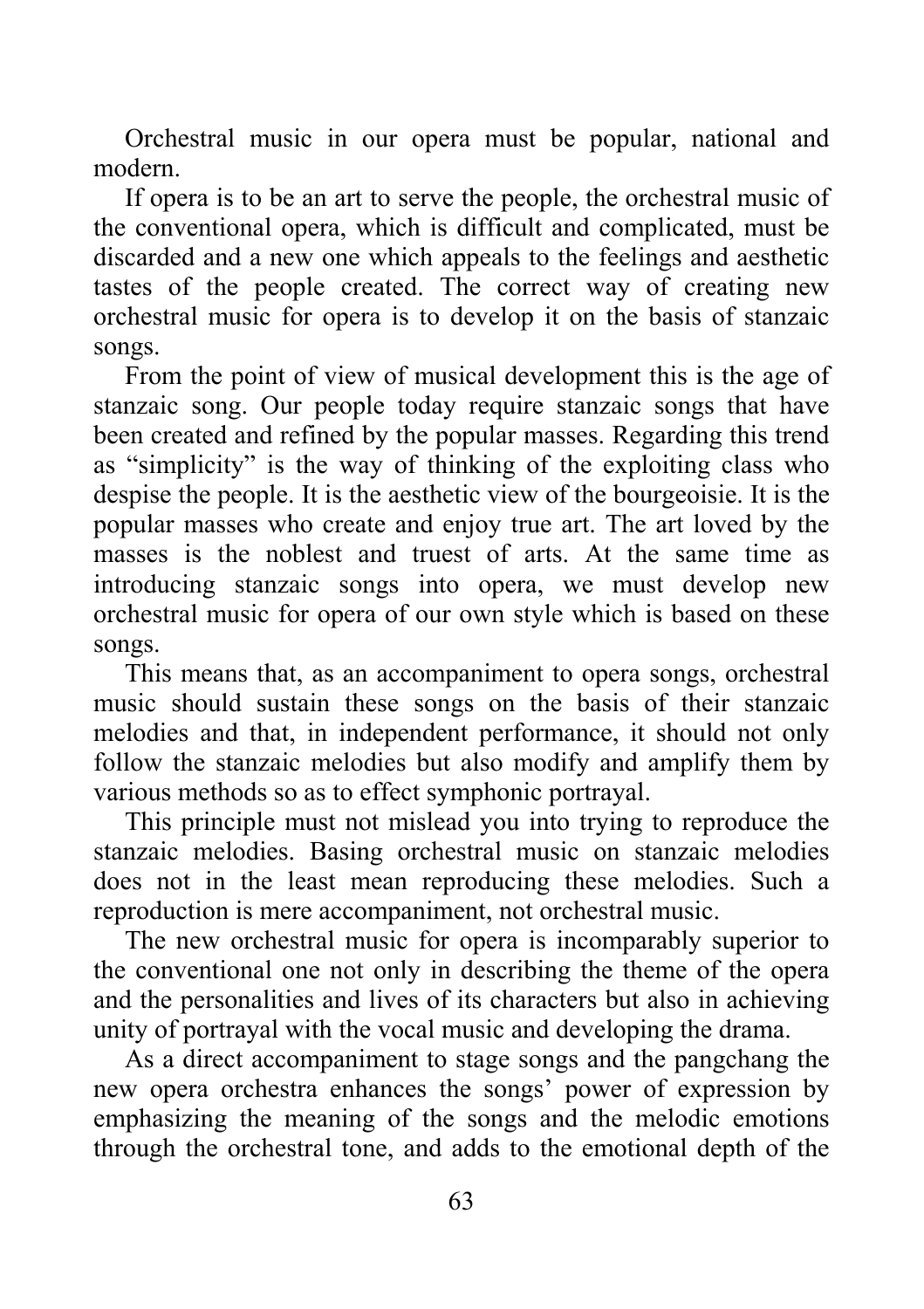characters' personalities and lives. Even when being performed independently, the new orchestral music modifies and amplifies the melodies and the tones of the stanzaic songs by various techniques, effecting symphonic depiction, so that it sounds more familiar to the audience, attracting them to the world of the drama with ease, than the conventional one which developed the music by means of the socalled leitmotiv and flexible melody lines.

The new opera orchestra is also superior to the conventional orchestra in ensuring the consistency of the music. In opera, orchestral music and songs must not be fragmentary, nor should the orchestral timbre depart from the general mood of the music. An opera must begin with music and end with music; life should unfold with music, and the drama should develop with music. All songs and orchestral music must contrast with one another and yet harmonize with one another so as to become welded into one mood. In new operas, musical integration can be achieved easily because the orchestral music is based on the theme melody and on the principal melodies derived from the theme melody not only when accompanying the songs but also when supporting the characters' words and actions and interpreting dramatic situations and dances.

The new orchestral music of opera, which is based on stanzaic songs, is the best one in that it promotes the songs' artistic qualities and their dramatic functions and enriches the musical interpretation beyond measure. It is popular orchestral music because it sounds familiar to the audience.

Creative workers must firmly maintain our own standpoint and produce and develop orchestral music of our own style which is capable of an impressive portrayal of characters' personalities and lives, and of making the stage resound.

# **(2) Orchestral Music Must Be Alive**

When the orchestral music is alive, the stage is alive. By lively orchestral music I mean a variety of orchestral resonance that, in harmony with the situation, gives life to the inmost feelings of the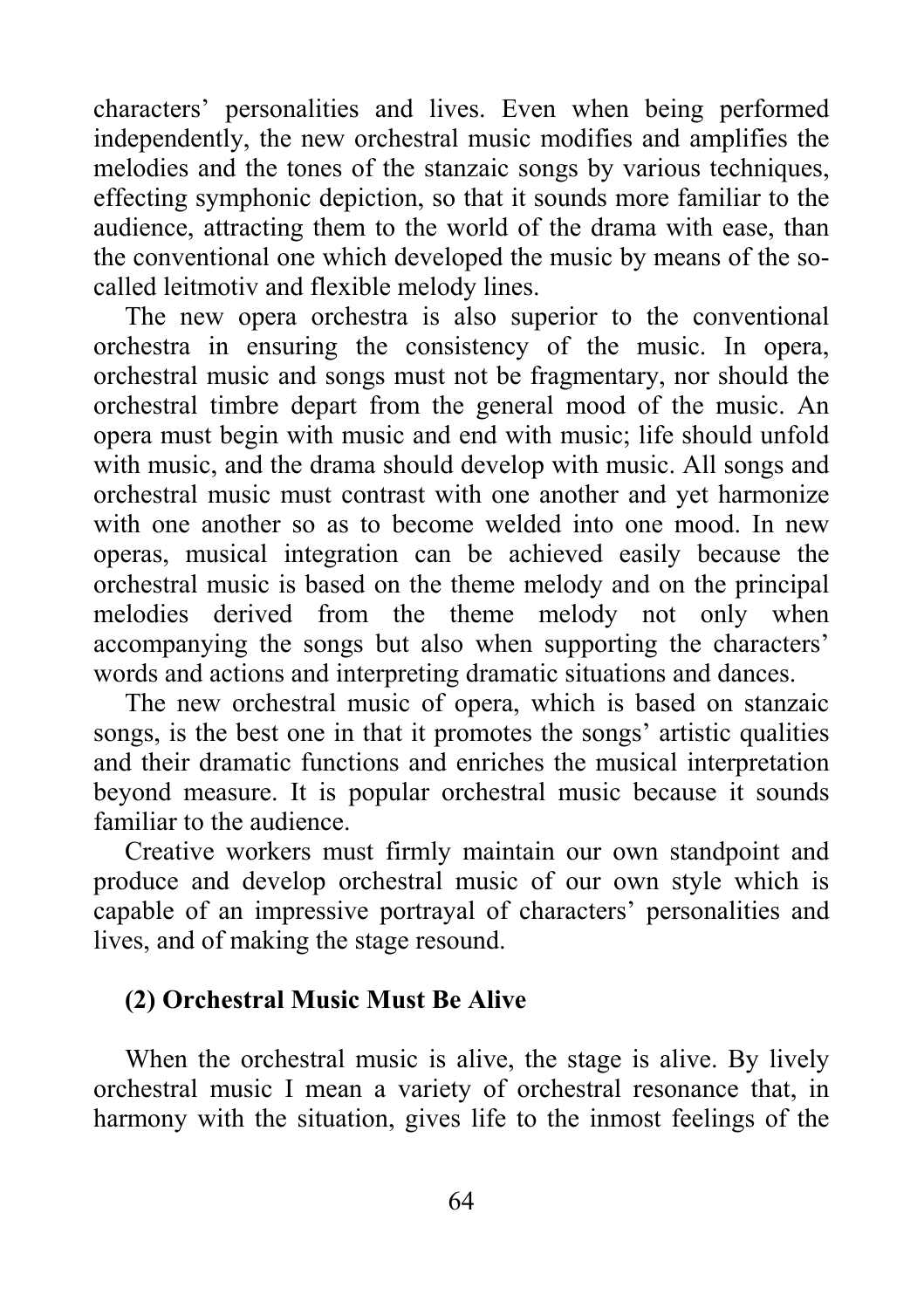characters, animates the atmosphere in the scenes and develops the drama powerfully, breathing the same air with the stage.

In order to make the stage alive, the orchestra must skilfully perform the functions of both accompaniment and musical drama. When it accompanies a song, it must keep the song alive; when it is played independently, it must give a strong impetus to the dramatic development while fusing the song and the dramatic flow.

The orchestra must accompany songs skilfully.

Accompaniment is a form of performance to support the musical interpretation of songs by means of orchestral resonance. Skilful accompaniment is very important in enhancing the ideological and artistic qualities of opera and in raising the level of musical interpretation of songs. The standard of a song's musical interpretation depends upon the level of the orchestral accompaniment. The accompaniment must be subordinated to giving life to songs. It must lead the songs so that they start naturally; when the singing has begun, it must support it well and cover it softly; and when the singing has come to an end, it must wind it up properly so as to leave a lingering effect.

The accompaniment must always be played on the principle of preserving the principal melody of the song. An accompaniment that does not keep the principal melody alive not only blurs the ideological and emotional content of the song but also lowers the level of its interpretation. It must sustain the timbre of the principal melody and lead the singer to sing with ease; it must help the listeners to be drawn spontaneously into the world of the music.

In opera the orchestral accompaniment sustains the dramatic character of the songs. All opera songs are sung at certain moments of the dramatic development, so they assume dramatism. In order to bring the personalities of the characters to life and describe dramatic situations by means of accompaniments to songs, the dramatism of songs must be sustained by orchestral techniques. The songs sung in the scene of the amusement quarters in the revolutionary opera The Flower Girl, where Kkotpun is branded as a "thief", and in the scene of crossing the River Namchon in the revolutionary opera A True Daughter of the Party, are strongly dramatic. When accompanying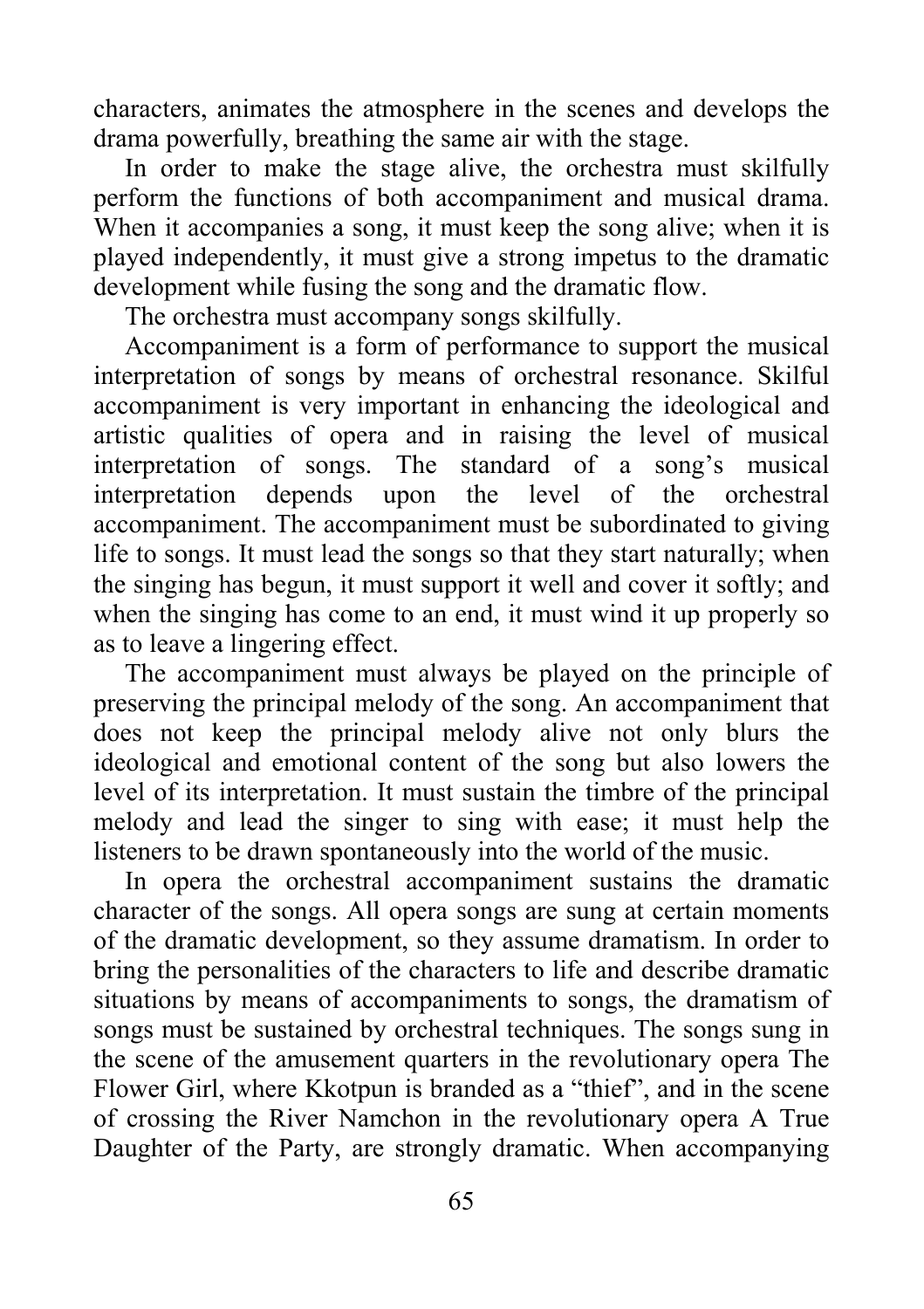such songs, the orchestral music cannot emphasize the meanings of the songs and the dramatic emotions merely by covering and supporting them. When dealing with such songs, the accompaniment must go beyond the range of the general concept of accompaniment and strengthen the dramatic character of these songs. In other words, variety and alterations must be provided according to their character and mood. Only then can the accompaniment emphasize the ideological content of the songs, penetrate the inmost thoughts and feelings of the characters, bring the emotional atmosphere of the situation to life and give life to the stage.

The orchestra must fulfil the function of providing dramatic music. Orchestral music for opera differs from ordinary accompaniment in that it interprets life by emphasizing characters' personalities independently as required by the dramatic development, and adds momentum to the dramatic development. A piece of music that does not fulfil this function satisfactorily cannot be called orchestral music for opera.

If orchestral music is to fulfil the function of dramatic music, you must penetrate the world of music, the world of orchestral music. This means that you should conduct intensive creative research into ensuring a skilful orchestral interpretation of the psychology of the characters and their dramatic emotions that are difficult to express in songs and dances. By nature, orchestral art is art that shows a person's inmost nature through the harmonious resonance of various instruments. Its fascination is that by this means it can portray man's inmost depths that cannot be expressed through spoken or written words, as well as the noble, beautiful, romantic and heroic elements of human life, in a peculiar way. In opera these expressive capabilities of orchestral music must be employed to the full so as to portray the inmost thoughts and feelings of the characters in a deep and subtle way; then both the orchestra and the stage will be alive.

In order to make the orchestral music fulfil the function of dramatic music properly, music that connects songs must be used skilfully. The skilful employment of it allows for a consistent musical sequence and the unity of musical interpretations, as well as the natural singing of singers.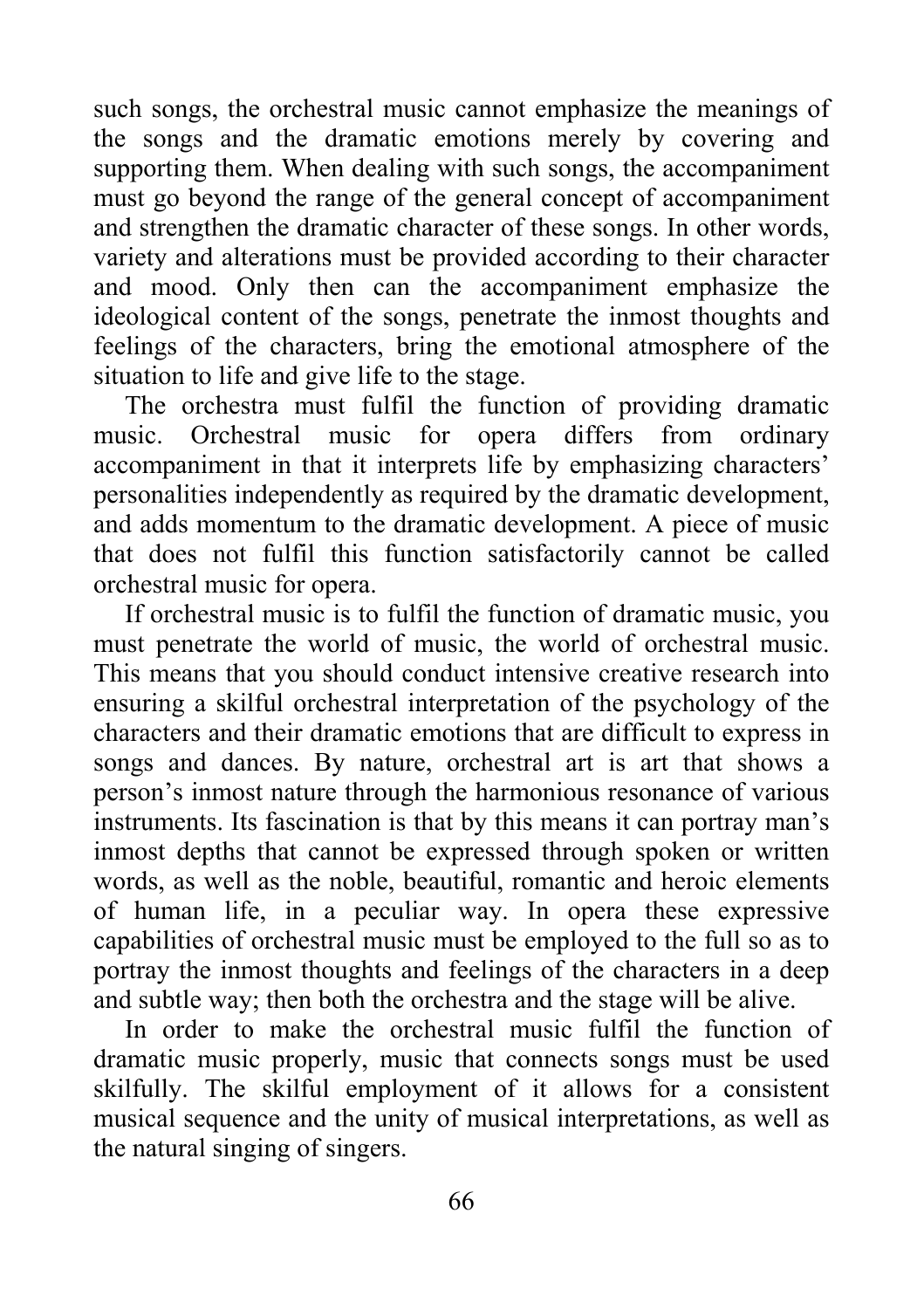Music that connects songs and develops them must integrate the songs that are sung in different situations. Because they are sung at different stages of the dramatic development, opera songs must be joined into one flow by the orchestral music and assisted and led to act strongly on the dramatic development. To perform this function, orchestral music should be arranged in a way different from the manner of arranging ordinary songs. What is important here is to eliminate the tendency to use stereotyped preludes, interludes and postludes in every song. If this tendency is tolerated, opera music will sound like a mere collection of songs. Worse still, it will be impossible to provide the natural connection of characters' emotions and impart tension to the dramatic sequence. Music that connects different songs and develops them must always be dealt with by a variety of techniques to suit the characteristics of the songs and the situation in the scene, as well as the logic of life and the dramatic development.

While covering gaps during the characters' speeches and actions on the stage, interludes must penetrate the depth of the opera music and link the dramatic action and music organically. In an opera the characters must speak, act and dance always in the context of the music. Their speeches and actions can only be impressive and meaningful in the context of the music. An uninterrupted flow of orchestral music enables the characters to act naturally in tune with the musical flow. If music is not provided, the speed of acting of the characters may vary; but if music is provided, they can act steadily and realistically because they act to the accompaniment. In a scene where the characters merely act and speak, without singing, orchestral music must concentrate on portraying the characters' inmost thoughts and feelings and maintaining the emotional atmosphere of the situation rather than on describing the actions and events superficially. Only orchestral music that follows the emotional flow can portray the world of music vividly and in great breadth.

In order to employ connecting music to suit the characters' inmost thoughts and feelings and the emotional atmosphere of the situation, orchestral music must skilfully provoke the characters' feelings to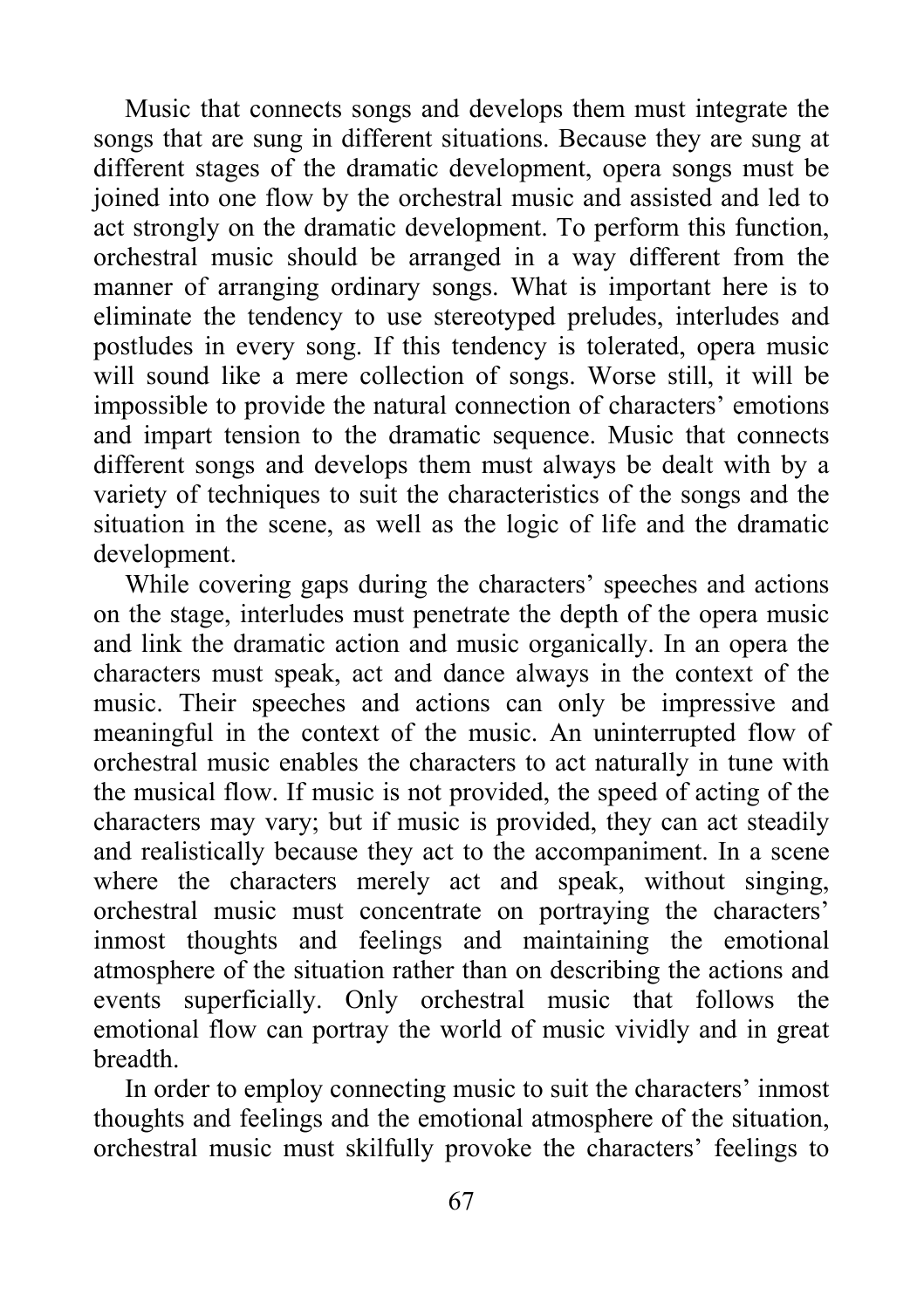continue towards and reach the climax in a natural manner and leave a long, lingering effect. While giving a hint of the new songs and new scenes to come, it must also create an atmosphere for fresh interpretation. Only then can the drama enlarge the world of the music indefinitely and develop along the emotional line exuberantly.

For the orchestra to fulfil its function of performing dramatic music, it must provide a high standard of musical interpretation of the scenes. The scenes hold a very important place in an opera. Each scene in an opera involves stage songs, the pangchang, the characters' speeches and actions, and dances. It is the main task of orchestral music to fuse all these artistic elements into a single emotion and effect a consistent musical flow. A scene which includes orchestral music is precisely where the orchestra should resound by displaying its artistic skill to the fullest. In a scene which includes orchestral music, the orchestra must emphasize an in-depth interpretation of the characters' ideas, emotions and psychology. Here the orchestra must, by various methods of portrayal, make the best use of not only the theme song and other major songs but also their derivative melodies, so as to create an integral, symphonic resonance. To this end, the stanzaic songs' melodies must be prolonged and broadened freely and boldly as the situation and atmosphere demand so that the orchestra resounds endlessly. By a resounding orchestra, however, I do not mean a superficial representation of events and actions producing roaring sounds. A piece of orchestral music that cannot express the characters' inmost thoughts and feelings will merely sound loud and noisy. It will be meaningless, and appealing to nobody. Even when supporting an event or an action, it must represent in an emotional way the characters' inmost depths that cannot be expressed by actions or words. When it is stirring, dynamically representing the characters' psychology in step with the dramatic development and the situation, the orchestra can have a strong effect on the dramatic representation and great appealing force.

If it is to bring the stage to life, the orchestra must perform its accompaniment to dances skilfully. Just as a good musical piece enlivens a dance, so stirring orchestral music can bring the stage to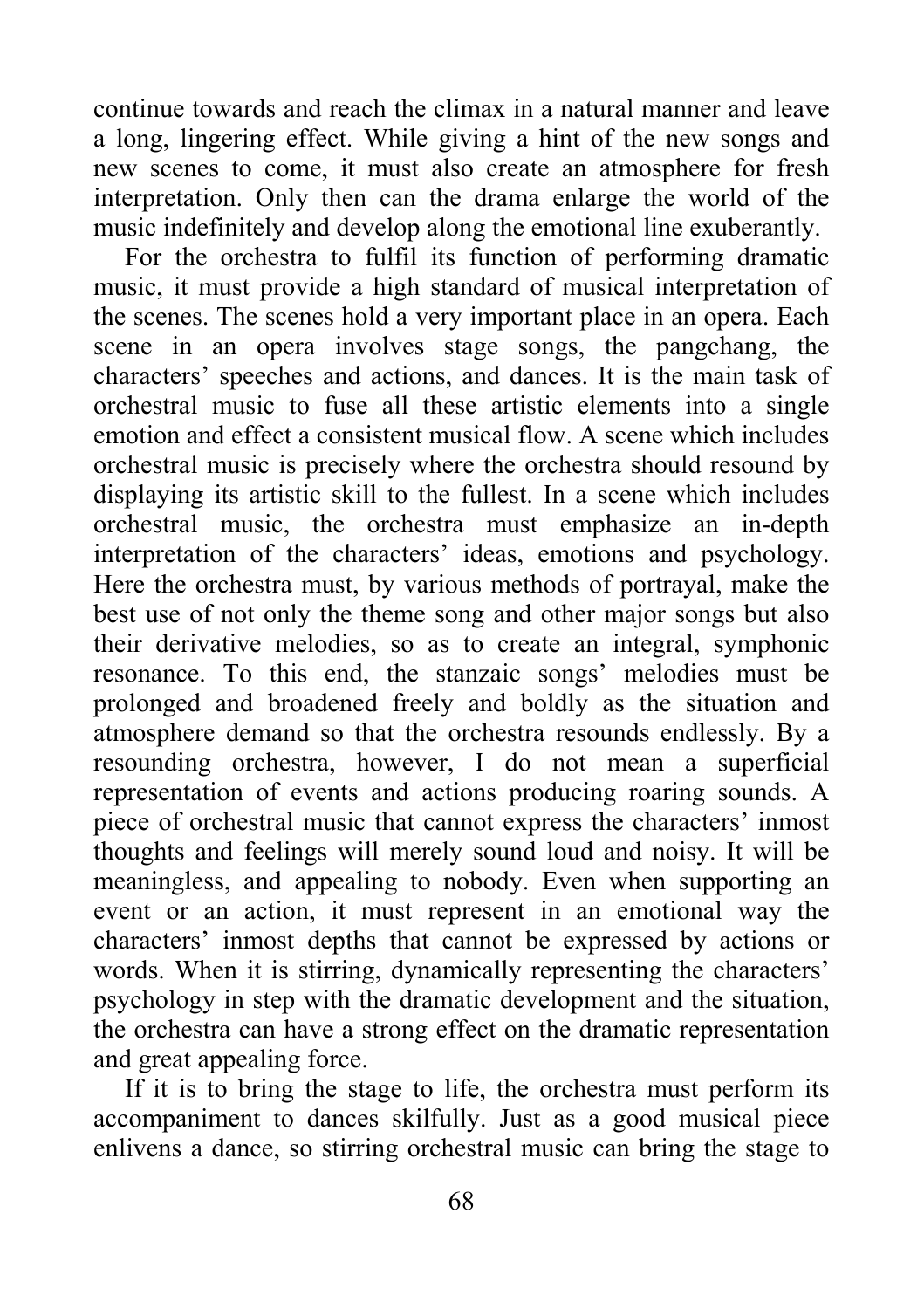life. The essence of dance music lies in sustaining the patterns of dance movements. Movement patterns are the lifeblood of dance. Harmonious dance patterns and measures are a must in creating a beautiful dance. What is important in dance music is skilfully to handle that part of the music which starts the dance as well as that which marks the divisions in the dance movements. Nothing is more awkward in dancing than a discrepancy between the moment when the rhythmic movements are started and when the music is started. Only when the music matches the rhythmic movements can the dance be harmonious; and only when the moment is defined clearly by the music can the dancer dance with confidence. Besides, the divisions in the dance movements must be defined distinctly by the dance music. In a dance the movements in the rhythmic flow must be distinct, so the orchestra must support the dance in such a way as to mark the divisions in the movements by means of distinct divisions in the musical flow.

### **(3) National Instruments Must Be Combined with Western Instruments**

Instrumentation is of great significance in enhancing the role of an opera orchestra.

Conventional orchestration is concerned mainly with the combination of Western instruments. Needless to say, the number of instrumental groups is important in that it affects the role of the orchestra. However, from the point of view of developing opera in our own way, it would be a biased attitude to deal with orchestration simply as a matter of deciding the number of instrumental groups. In our country, where both traditional, national instruments and Western instruments are available, the question of the composition of the orchestra must not be confined to a numerical concept. Arguing about the number of Western instrumental groups alone, while ignoring our national instruments, is an expression of a departure from our own standpoint.

In order to develop opera orchestras of our own style we must combine national and Western instruments properly. Each country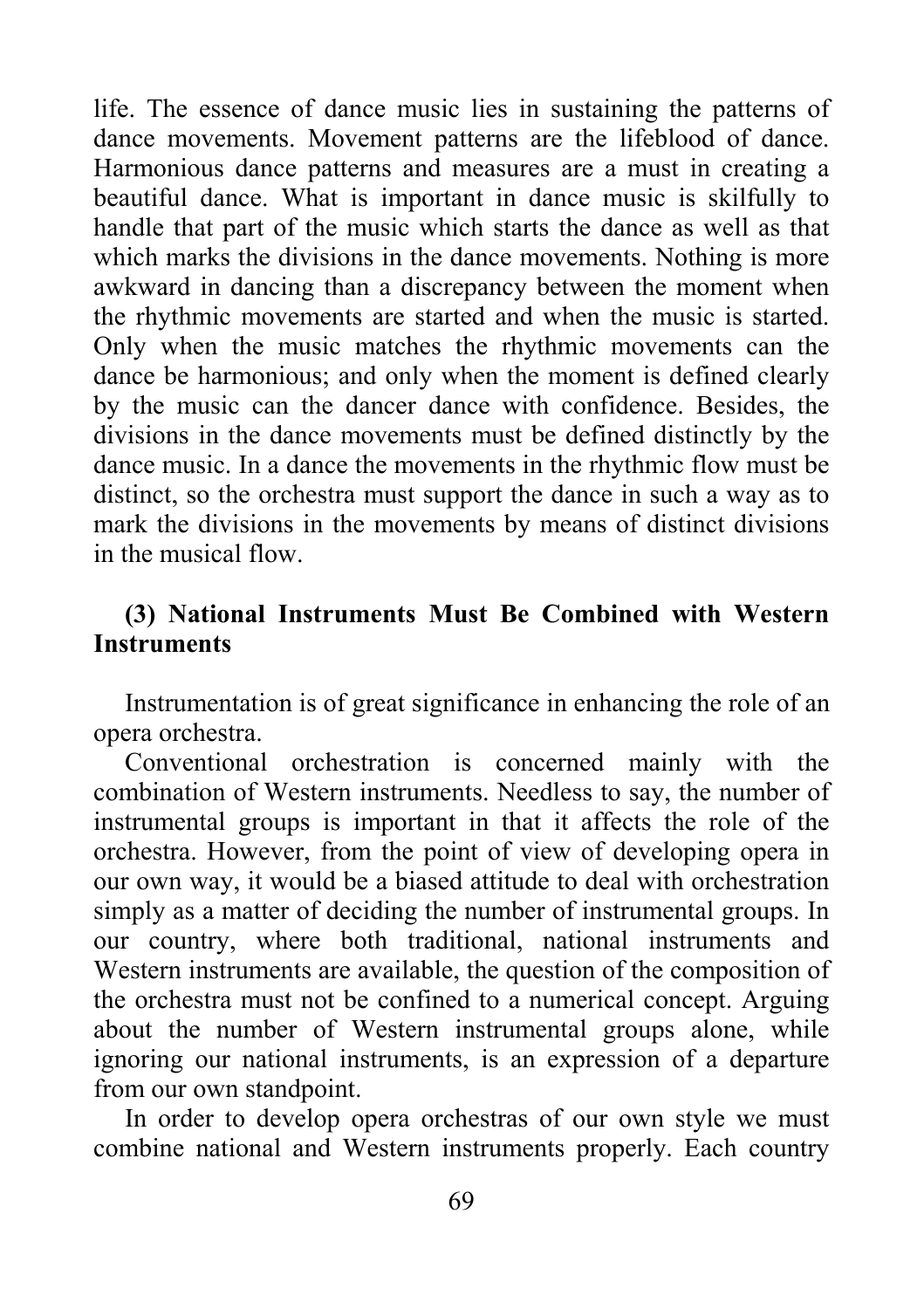and each nation has its own characteristic music and instruments as well as those adopted through exchange with other countries. We have fine national music and national instruments that have been evolved over thousands of years, down through history. In our country, where national culture began to flourish a long time ago, musical art was developing and a variety of music using many of our national instruments was being performed magnificently as early as the Middle Ages. Our advanced music has had a great influence on the development of music in other countries. Since the end of the last century, when exchange between East and West became active, Western music and Western instruments were introduced into our country and began to have an effect on the musical life of our people. That was the beginning of the existence of two styles of music in our country. That was an inevitable result of the worldwide exchange in national culture and arts. This historical phenomenon must not be ignored when we develop new socialist, national culture and arts. The point at issue is from which standpoint and with what attitude you consider the mixture of different national cultures, and in which direction and on which principles you develop your national culture. When approaching our national music and Western music, national instruments and Western instruments, we must always maintain our own standpoint and the attitude of considering them with our people at the centre and of making them serve our people. We must neither take to national nihilism by making a fetish of Western music and Western instruments and ignoring our own national music and instruments, nor must we practise national chauvinism in developing our national music by rejecting Western music and instruments indiscriminately.

In order to develop musical art of our own style, we must adhere to the principle of developing it with the main stress on our national music and instruments and subordinating Western music and Western instruments to them. If we depart from this principle we will be unable to develop our musical art properly.

In order to subordinate Western music to our national music and ensure the priority of our national instruments over Western ones, we must hold our national music dear and improve and perfect our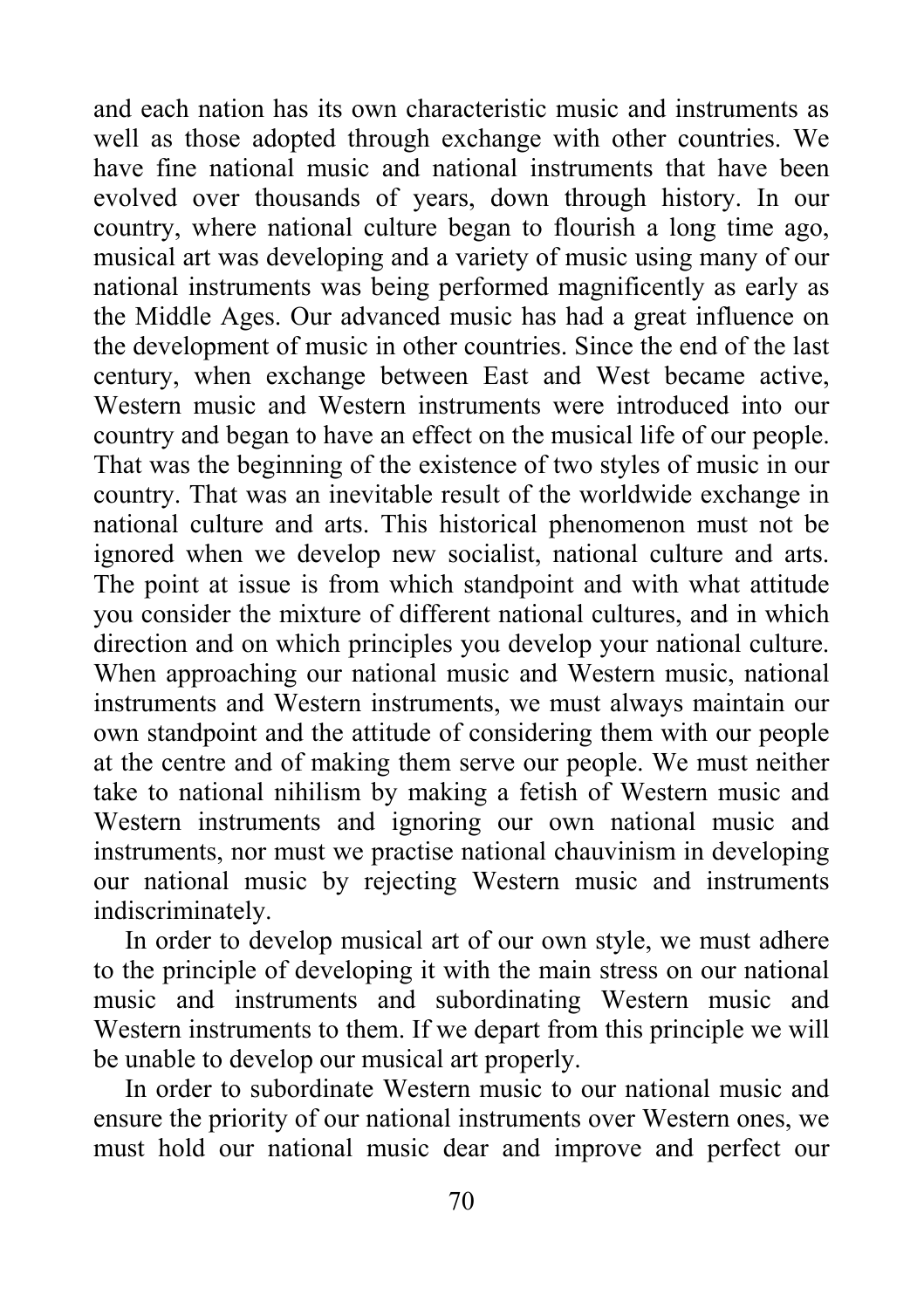national instruments so as to cater to the modern tastes of our people. We cannot develop our national music and instruments if we look down on them, regarding them as backward and Western music and instruments as modern and superior. In general our national instruments have clear and beautiful timbre and are rich in expressive power, but the sounds of some of them are weak and dull. In the field of music the characteristics and strong points of our national instruments must be used as well as possible and their weak points improved. Unless the weak points of our national instruments are improved, our national music cannot be developed in conformity with modern tastes. If they are to perform the music of any modality successfully, our national instruments must be improved. Forming a modern orchestra with better national instruments is one of the basic methods of subordinating Western music to Korean music and giving priority to our national instruments over Western instruments.

A modern orchestra of our own style has now been formed and it can depict the multifarious aspects of our people's lives and their rich psychology superbly and play opera music on any theme expertly. This orchestra has acquired characteristics that no other orchestra can beat in its scale, its timbre and its methods of performance. It has been developed into a Juche, modern orchestra that can digest any Western instruments. Experience shows that, when national instruments are improved and their characteristics are used as well as possible, the problem of subordinating Western instruments to our national music can be solved.

In order to subordinate Western instruments to Korean music, we must use them properly. Only then can they express our people's emotions and contribute to the singing of our people's life. Subordinating Western instruments to Korean music is a principle in developing our national music, and it meets the aspirations of our people.

There will be no problem even if Korean music is played on Western instruments. Of course, our musicians may perform worldfamous pieces of Western music on Western instruments, and that is natural. Musicians will be able to improve their artistic skill and develop Korean music more rapidly only when they have a good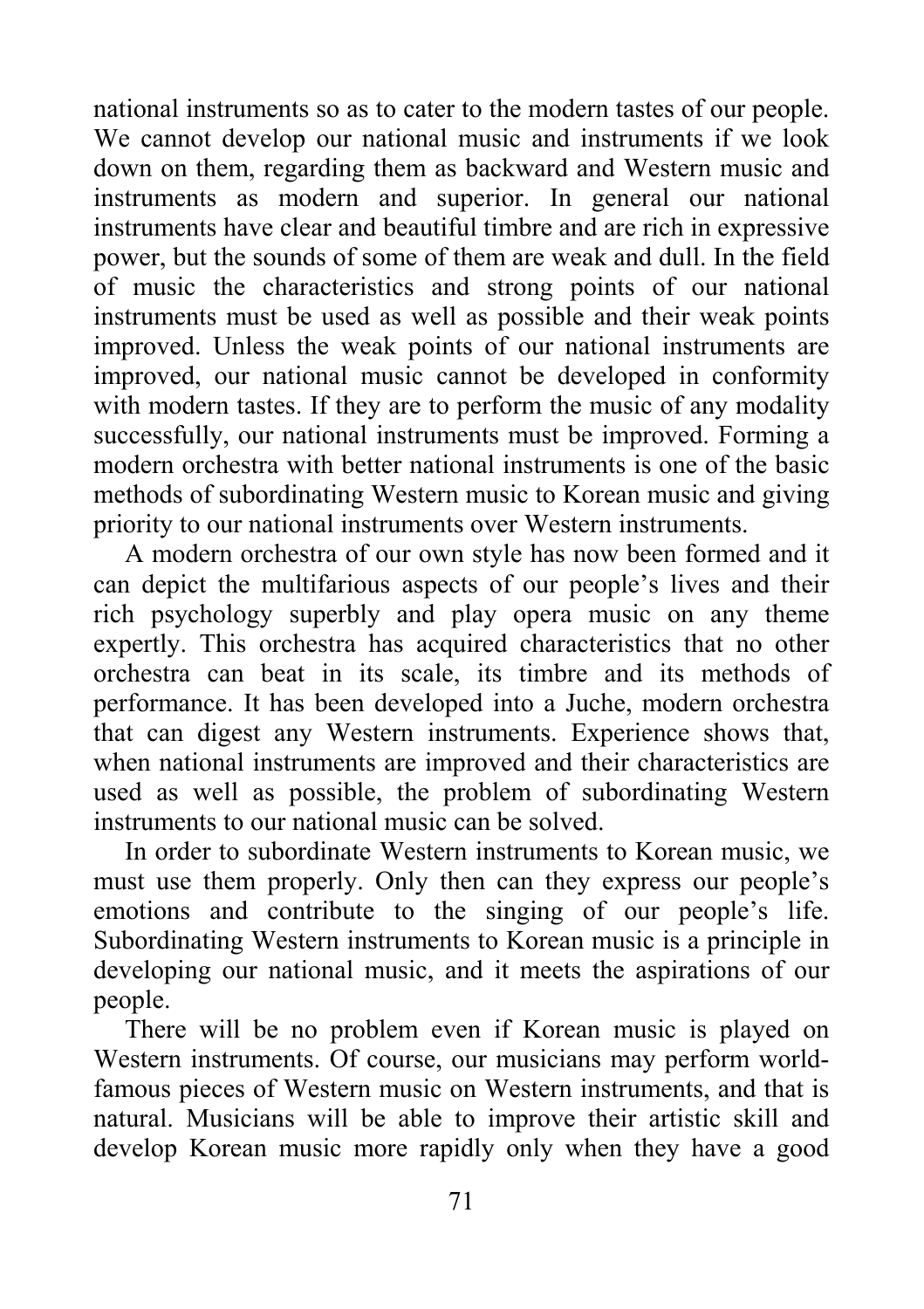command of Western instruments and are versed in Western music. At one time the symphony orchestra was unpopular with our people because it did not perform much of our national music on Western instruments but a lot of Western music. Therefore, we saw to it that a good symphony orchestra was formed and that it performed Korean folk songs and famous songs that were widely known among our people in a manner congenial to their feelings and tastes. Since then, our symphony orchestra has been loved by our people. This shows that when our musicians perform musical pieces which our people like, even on Western instruments, they can enjoy the people's love and contribute to the development of Korean music. Creative workers must not, in trying to assert our national character, reject Western instruments, but make the best use of the excellent aspects they have.

In order to subordinate Western instruments to Korean music and so contribute to the development of our music, we must combine national and Western instruments properly. A new orchestra must be formed, combining our national and Western instruments on the principle of making the best use of those qualities of the latter which appeal to our people's feelings and of rejecting those which do not. Creating a new composite orchestra of our own style is a pressing requirement for applying the popular character and national characteristics to the art of music and raising the level of its ideological and artistic qualities. Our present situation requires that a variety of new elements of portrayal and forms of expression be created constantly in all fields of art. The elements of artistic portrayal and forms of expression change and develop continually with the passage of time and the development of life. Music, too, can sing of life more broadly and deeply and contribute actively to enriching the treasure-house of human culture only when Korean and Western instruments are combined well.

A Western orchestra combined with our national bamboo-wind instruments with clear and soft timbre was once formed. As such national instruments as bamboo-winds that produce a plaintive but elegant sound and the jangsaenap that heightens the zest were included in the orchestra, its national characteristics were intensified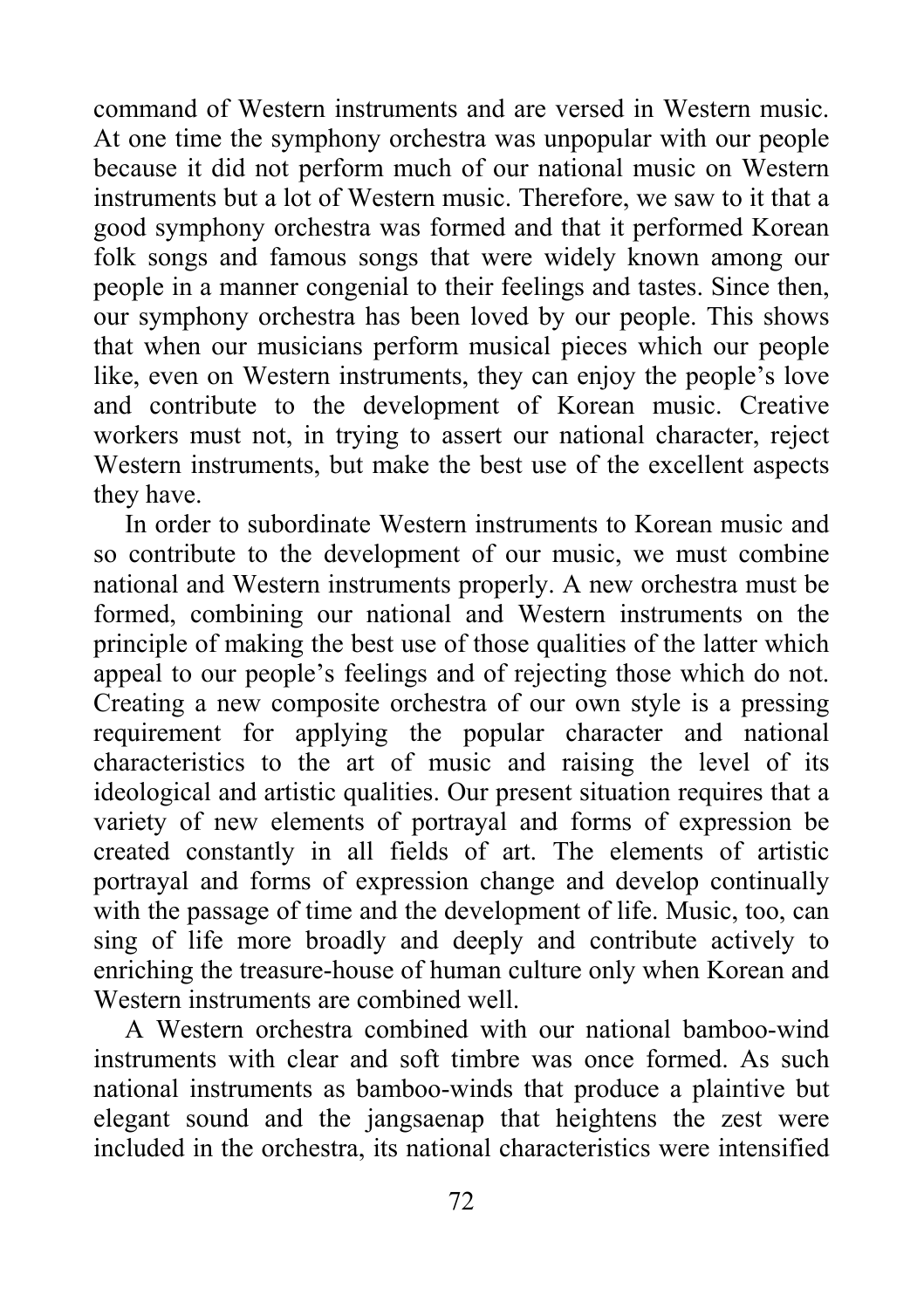and the music sounded much better to the ear. A national orchestra which included some special Western instruments was also formed. This resulted in a national orchestra with distinct national characteristics and modern appeal. Needless to say, these were partially combined orchestras. With only a partially combined orchestra the Party's policy on creating a composite orchestra of our own style could not be carried out. Therefore, when effecting an opera revolution, we made sure that an orchestra was formed by a full-scale combination of national instruments and Western instruments. The composite orchestra which has been created in the course of producing Sea of Blood-style operas is our own original orchestra which gives firm priority to our national instruments while combining our national instrumental groups with those of Western instruments. By creating the orchestra in which the national and Western instruments are fused on a full scale, we have provided a brilliant solution to the long-standing problem of the co-relation between our national and Western instruments, and our orchestra has become a national, popular and modern orchestra with a peculiar timbre and a great, rich sound that no other orchestra of the past could ever produce. The creation of such an orchestra of our own style is a major success in the opera revolution.

For the proper combination of Korean and Western instruments, we must evolve orchestration in our own style.

To this end, we must implement the principle of properly combining haegum (a four-stringed Korean fiddle—Tr.) and bamboo-winds that produce clear and elegant sounds with those Western instruments that suit our national melodies and the characteristics of our beautiful and temperate songs. Particular attention must be given to sustaining the characteristics of our bamboo-winds. The main principle of operatic orchestration is to give prominence to the national timbre of the music and to combine Korean and Western instruments accordingly. Either Korean instruments or Western instruments can, of course, make up the larger proportion as the circumstances require.

For our national instruments to be prominent in the orchestra they must play the leading role. If not, they will be of no significance,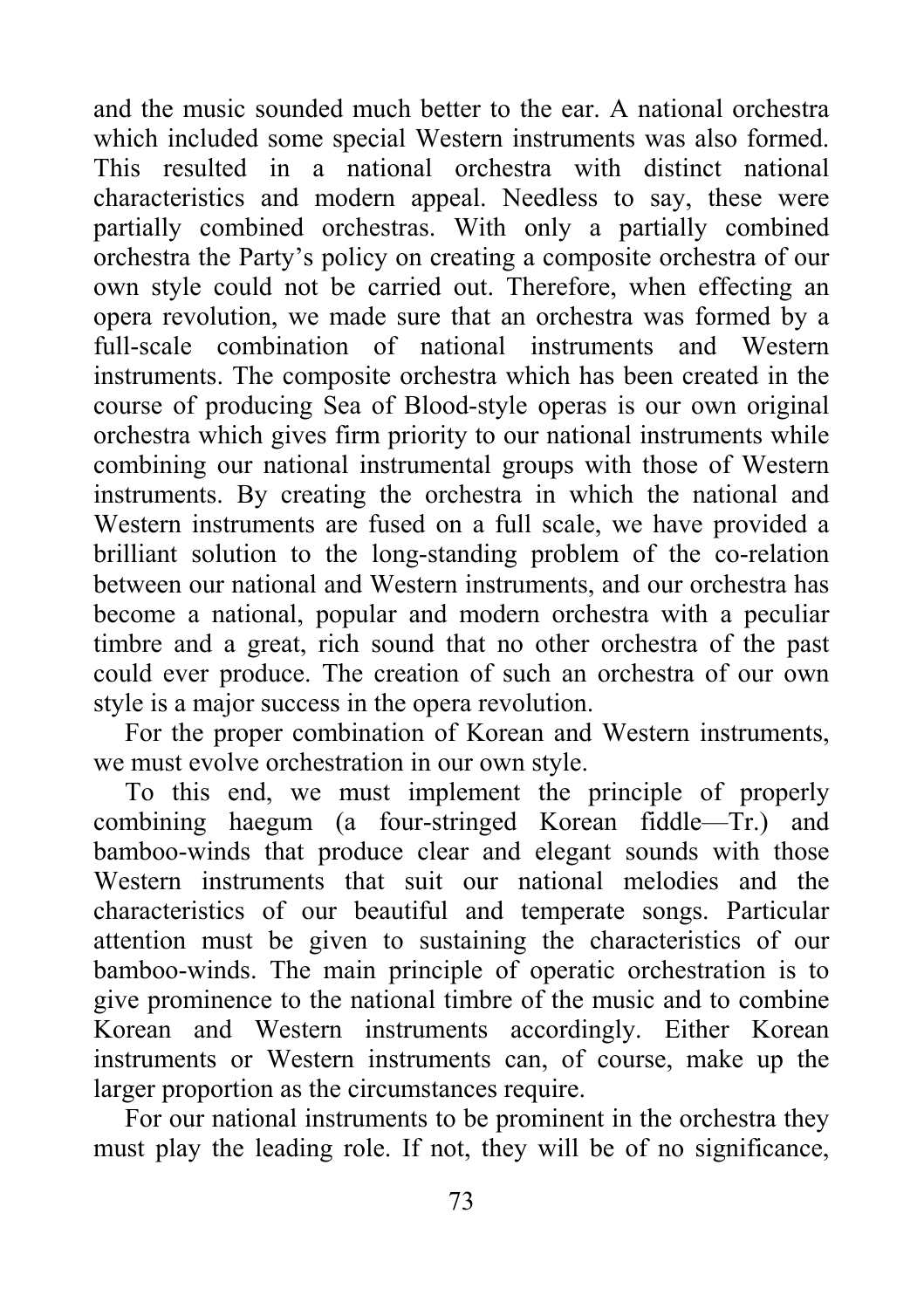however many of them are included in the orchestra. For them to play a leading role, our national instruments must play the leading melody in the principal part. However, it would be impossible for our national instruments to play the leading melody in all cases. Under certain circumstances, Western instruments can play it. In these circumstances, too, national characteristics must be kept alive in the resonance of the orchestra in general, and the combined performance of national and Western instruments must produce a peculiar timbre. If the timbre of Western instruments alone or that of national instruments alone is produced, the composition of a composite orchestra will be pointless. The aim of the full-scale combination of national and Western instruments is, in essence, to evolve a new orchestra congenial to our contemporaries by making the best use of the strong points of the national and Western instruments. Therefore, the national and Western instruments must be arranged correctly and employed according to the content of the work.

In order to sustain national characteristics in the new orchestra, it is necessary to improve and make effective use of the playing techniques peculiar to our national instruments. If they are played in an outdated fashion, the new orchestra, no matter how well combined, will not produce great results. Outmoded techniques should be eliminated from national orchestra and new ones perfected and, at the same time, the techniques of playing Western instruments must be developed in our own manner. In this way the new, popular composite orchestra of our own style will develop and flower to the full.

## **(4) Musical Arrangement Is Essential**

Good musical arrangement is essential to enlivening songs and orchestral music in an opera.

Musical arrangement means making the sound of the original music polyphonic, expanding and transforming it and changing the original instrumentation. It is the creative work of amplifying and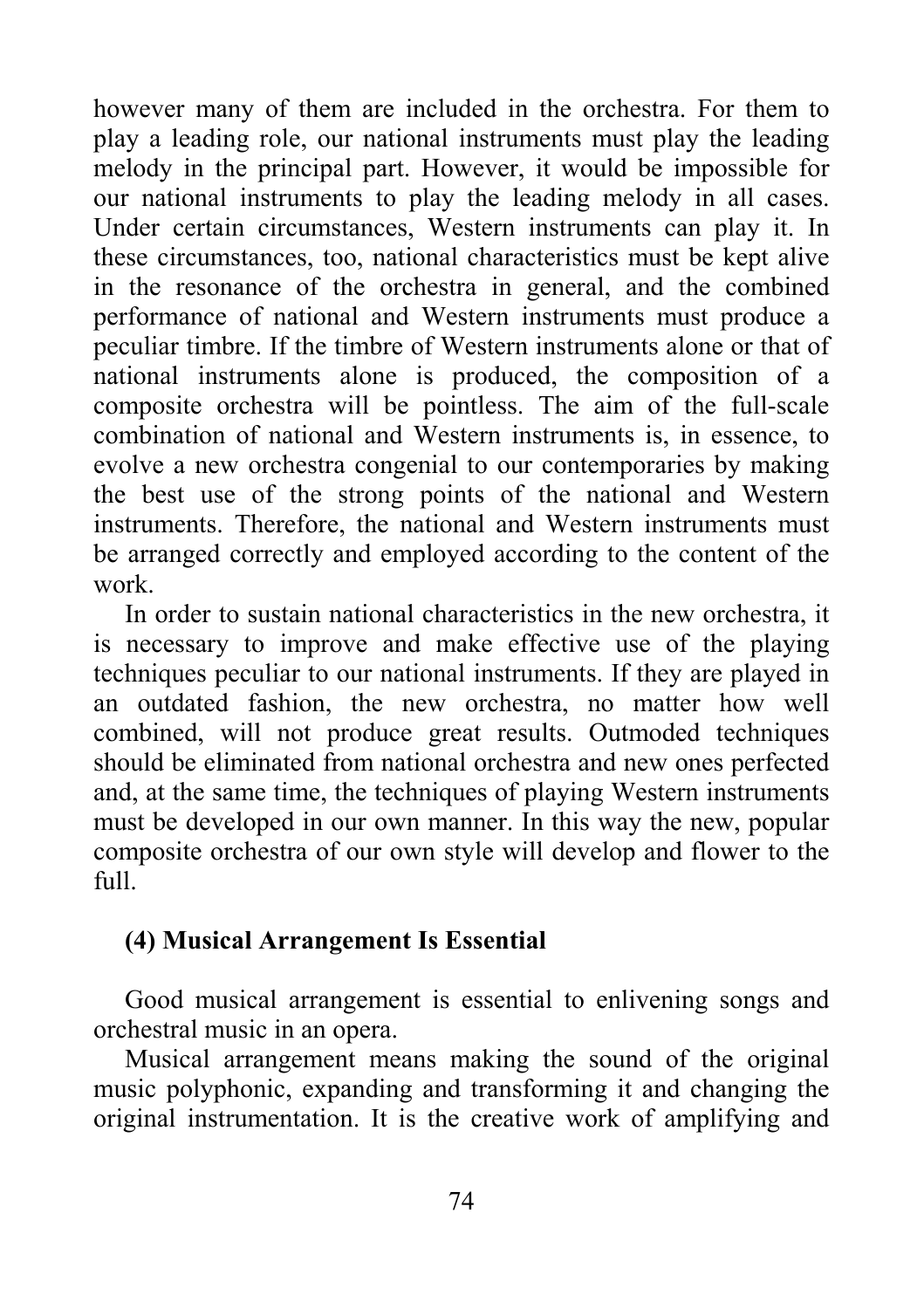deepening the ideological content and emotional tone of the original piece.

It is only when a piece of music is arranged well that the melodic idioms of the orchestra and its emotional tone can be amplified and deepened and a harmonious interpretation realized, and the stage brought to life by rich musical resonance through a skilful performance.

Excellent arrangement in the art of music is no less important than discovering new, melodic idioms. Composers must concentrate their energies on arrangement, regarding it as an important aspect of their creative work.

When arranging a piece of opera music, first of all, the structure must be worked out well.

Arranging opera music is the work of interpreting the theme and thought of the production with stronger emotions by building up contrast and harmony and unifying the whole of the opera music in a single mood while sustaining the idioms of the different songs and the orchestral music. Unlike the arrangement of an ordinary song, the arrangement of opera music can be completed only through complicated processes. It requires solutions to a host of problems how to arrange all the songs and the orchestral music from the overture to the finale, how to integrate different songs and orchestral music into a single mood, how to organize and play the instruments, and so on. The composer can find satisfactory solutions to these problems only through careful work in structuring all the musical pieces involved, on the basis of his profound understanding of the production. The structural plan of arrangement is what a design is to architecture. As an architect must draw up a good design in order to build a magnificent building, so a composer must frame a musical arrangement to the last detail in order to arrange his opera music excellently. If he becomes absorbed in portraying separate songs or an individual piece of music for a scene without his own original plan for the structure which fits the distinctive features of the work and the character of the music, he cannot produce a good arrangement of opera music. Bearing in mind the significance of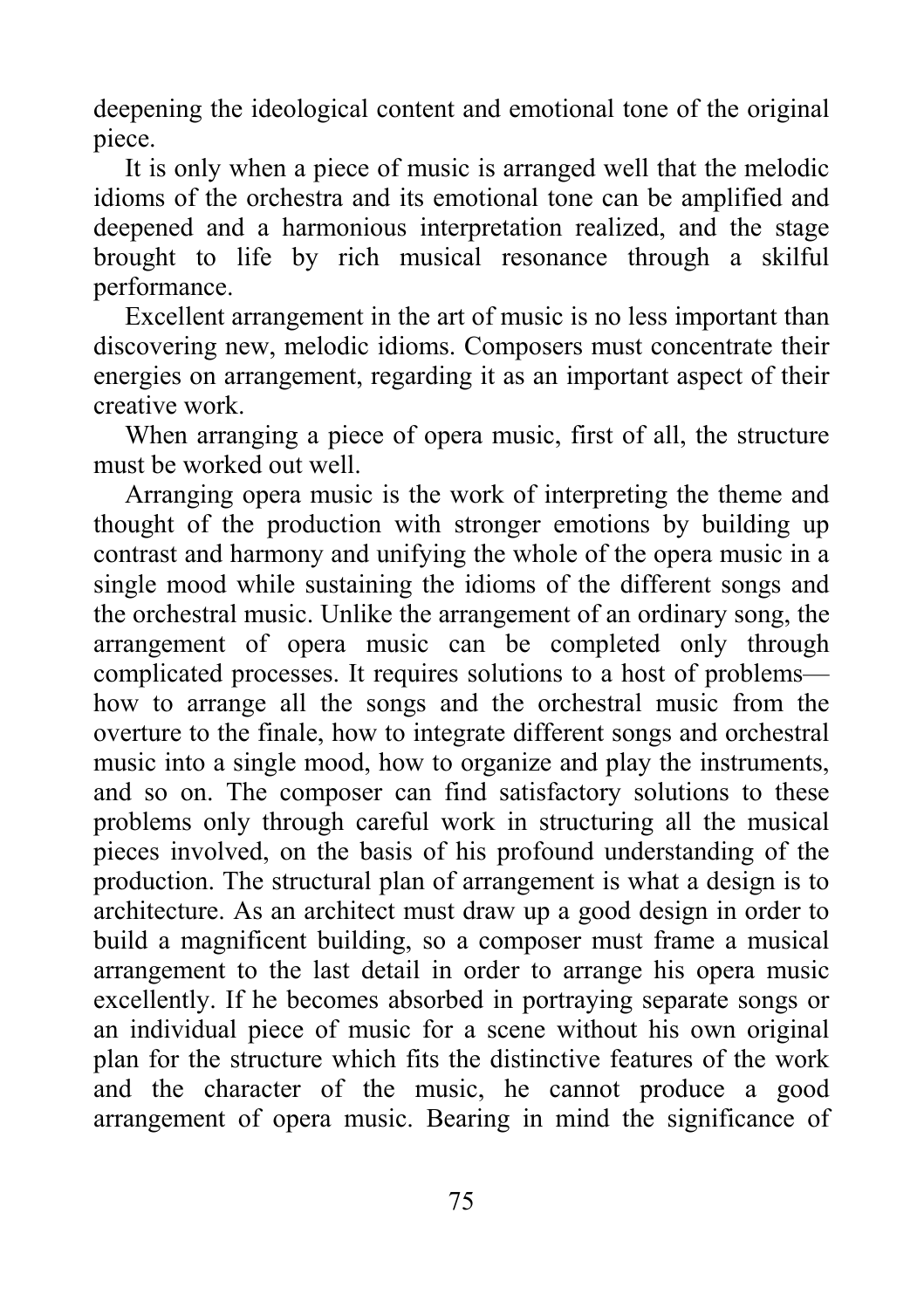framing the structure of the arrangement of opera music, composers must give it definite precedence.

Opera music must be arranged in such a way that it is easy to understand, pleasant to hear and has a national flavour. It is an important principle of musical arrangement to embody popular character and national features.

In order to implement this principle, the ensemble must be dealt with skilfully. An excellent song gives people a strong impression because it contains profound meaning and noble emotions; but these qualities cannot be represented fully by a melody alone. The breadth and depth, the delicate emotional tone and the profound meaning of the melody can find expression only through musical arrangement. It is only when the arrangement matches the sounds of the several parts harmonically that the meaning will be deepened further and the emotional colour heightened.

Harmony in musical arrangement must be handled in such a way that, while using as many harmonized chords as possible, they are not monotonous but interesting. However, this does not mean that compound chords, dissonance and the like must never be used. In order to make a melody powerful and create a deep impression, compound chords or dissonance must be used where necessary. The point in question is how to use compound chords or dissonance effectively to retain the deep meaning of a stanzaic song's melody and intensify its national flavour.

In musical arrangement contrapuntal melodies and changes of key must be used well. These are necessary to sustain the principal melody through various musical sounds; so they must be used accordingly. If, in disregard of this requirement, contrapuntal melodies are used and keys are changed frequently in the musical arrangement, the smooth flow of the principal melody will be hindered and the national flavour will be lost. In particular, it is not our way to use an unnecessary contrapuntal melody on the pretext of using countermelody or to force a singer to produce a loud or long sound in the last part of a song on the pretext of making the song dramatic. Our art must cater to the tastes and emotions of our people. To meet this requirement art must be fully popular. Artistic quality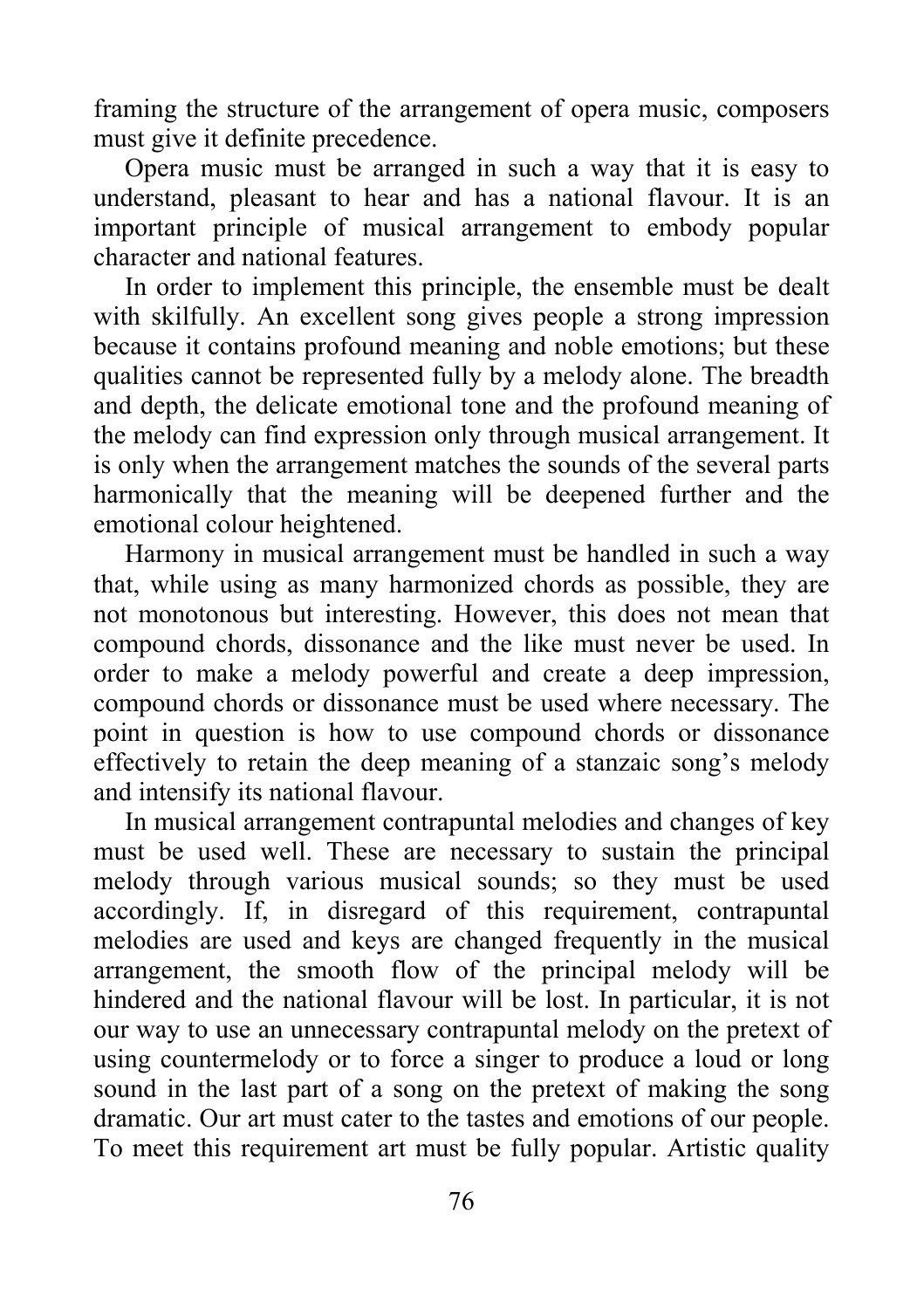separated from popular character is of no use. When a composer uses a chord or a contrapuntal melody or changes a key, he must do so in such a way that it is understood and accepted easily by anybody, and this he can do by at all times basing himself on the standpoint of serving the people.

Musical arrangement must be original and unique. In an opera each song must be arranged in a unique way; only then can the timbre of the song be sustained and the musical interpretation be idiomatic.

In order to create a new, idiomatic musical interpretation in the arrangement, the composer must think in a creative manner with a correct point of view on musical arrangement and with great enthusiasm. Without thought and passion, he cannot produce an excellent musical arrangement. The composer must always set and pursue high objectives. He can produce a new, original musical arrangement only when he thinks hard, devotes himself totally to his pursuit and burns with creative passion.

In order to produce an original musical arrangement the composer must have his own definite creative opinions and audacity. The composer cannot succeed in arranging a musical piece if he cannot interpret the original work in his own way and conceive an audacious creative plan for portraying it in an idiomatic way. He might fail in the pursuit of a new musical arrangement. Yet the composer who, afraid of failure, deals with a musical arrangement timidly can never produce a brilliant work. The composer must not be afraid of failure but create new portrayals continually.

In musical arrangement the content of the original and the mood of the opera music must not be sacrificed for the sake of originality. In opera musical arrangement is necessary to emphasize the ideological content and emotional colour of the original and unify the modalities of the songs and orchestra. He must, therefore, pay close attention to ensuring the unity of the modalities of the overall opera music while sustaining the characteristics of individual songs. Only the composer who always adopts a fresh approach towards the original and creates new musical interpretations without interruption by means of arrangement can master the art of arrangement.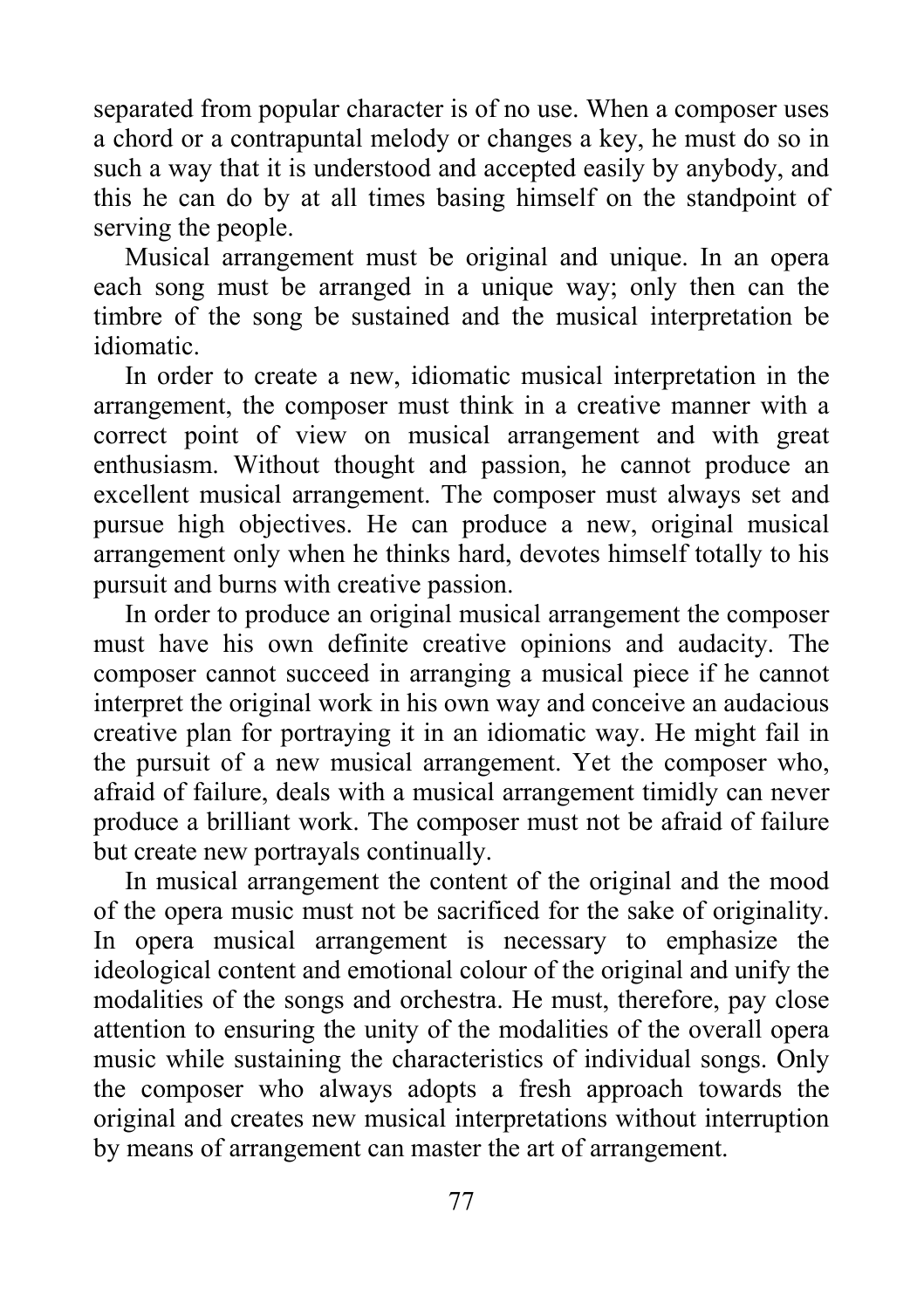For the composer to arrange music well, he must be highly skilful. Musical arrangement is a re-creative effort to enrich the meaning of the melody of the original and its timbre, so the composer must know how to use his skill. If a musical piece is arranged in a simple manner, on the pretext of making it easy to understand, the music will become too monotonous to the ear; and if it is arranged in a complicated manner, on the pretext of using skill, it will be impossible to create musical interpretations that suit the tastes and emotions of our people. Composers must know how to arrange music in a fresh manner to suit the tastes and emotions of the people of our times, while making wide use of all the progressive and excellent techniques of interpretation that have been evolved.

# **4) MAN AND LIFE MUST BE DEPICTED IN SONG**

In opera the skilful organization of the musical drama is essential to representing man and his life realistically.

The organization of the musical drama means the method of portraying man and his life dramatically in various musical forms and by various musical means. In other words, it means the method of organizing drama by means of songs and the orchestra.

Opera is the largest form of the musical art comprising various forms of songs and orchestral music. A single opera includes dozens of songs sung by the characters, pangchang songs and a variety of orchestral music. But these songs and music, no matter how many and no matter how varied, will be meaningless unless they are fused to clarify the theme of the opera and to describe the characters' personalities and lives. They become powerful means of portrayal only when they are arranged properly to meet dramatic requirements and to accord with the logic of portrayal, and when they form a natural flow of feelings and emotions. Whether an excellent drama is portrayed or not by harmonizing the songs and orchestral music depends entirely on the organization of the musical drama.

#### **(1) There Should Be a Theme Song in an Opera**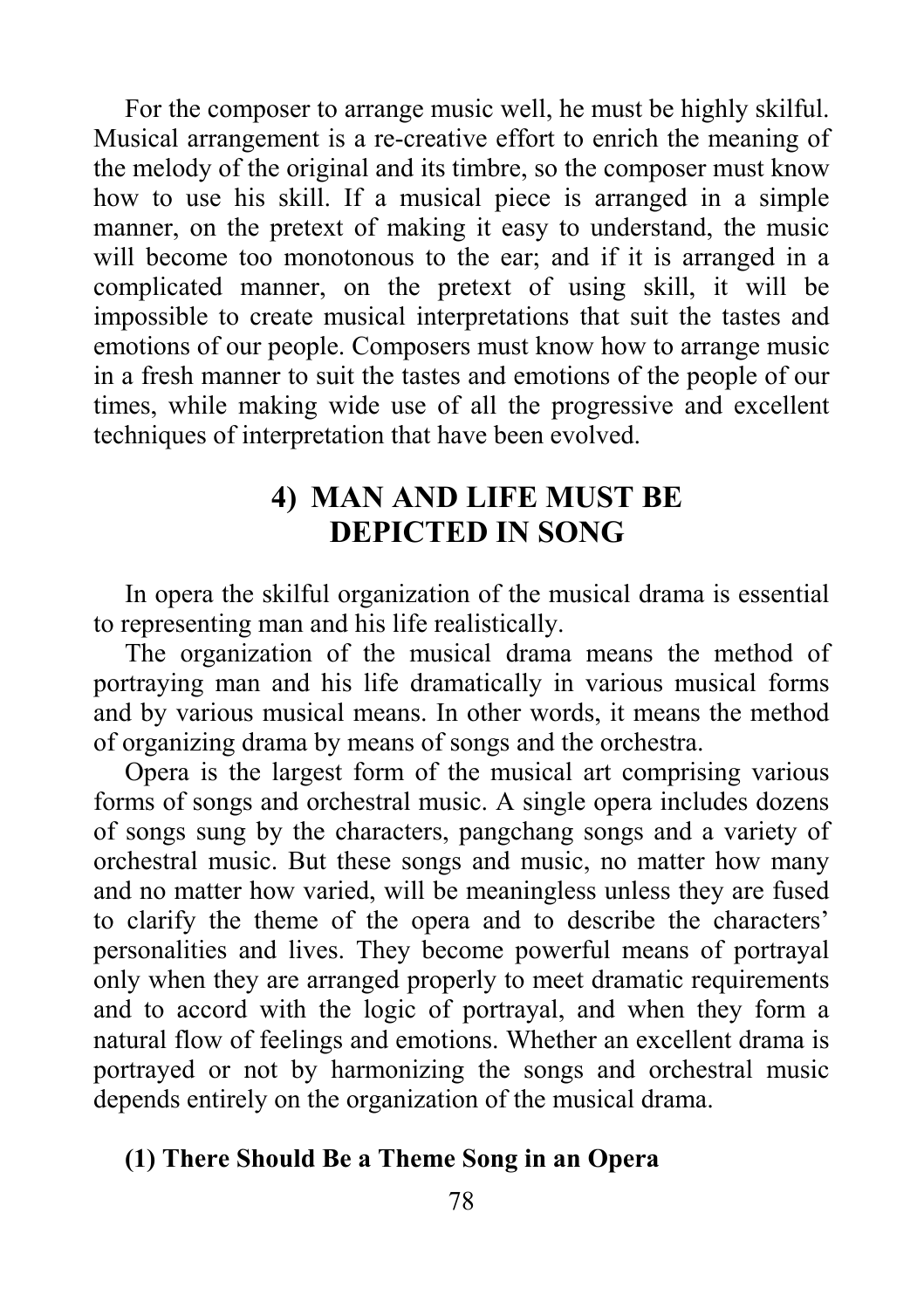What is important in the organization of a musical drama is to produce characterization by means of songs and orchestral music. Characterization is only possible when the ideological and emotional depths of the characters are depicted. An opera can depict a man's ideological and emotional depths to the full by means of music, dance, fine arts and acting. The point in question is how to describe the characters' personalities vividly by using the descriptive possibilities of the opera.

The portrayal of the hero is essential in musical characterization. The principal character represents the quintessence of the seed and theme of the work and leads the drama, standing at the centre of events. In works of art and literature the life-like portrayal of the heroes can have a profound artistic effect and enhance the ideological and artistic level of the works.

In the organization of a musical drama the principle of concentrating the songs and orchestral music on giving life to the hero must be maintained. All the songs in an opera have their own parts to play, so their content and emotional tones vary. But they must be subordinated to clarifying the seed of the work and must contribute to the characterization of the hero.

In opera the theme song holds an important place in the characterization of the hero. The theme song plays the pivotal role in bringing out the theme of the opera, giving life to the personality of the hero, developing the drama and unifying the modalities. In other words, it represents the opera music. There are many songs in an opera, but not all of them play a direct part in clarifying the seed. Some of them emphasize the characteristics of the period, some of them describe the situation in scenes and some of them describe the beauty of nature and the change of the seasons. Of all these the theme song embodies the seed of the opera and the characteristic features of the hero most vividly, and plays the pivotal role in developing the drama.

The theme song must be a masterpiece in terms of both words and music. The words of the theme song must portray the theme of the work and the hero's thoughts and emotions deeply in succinct, poetic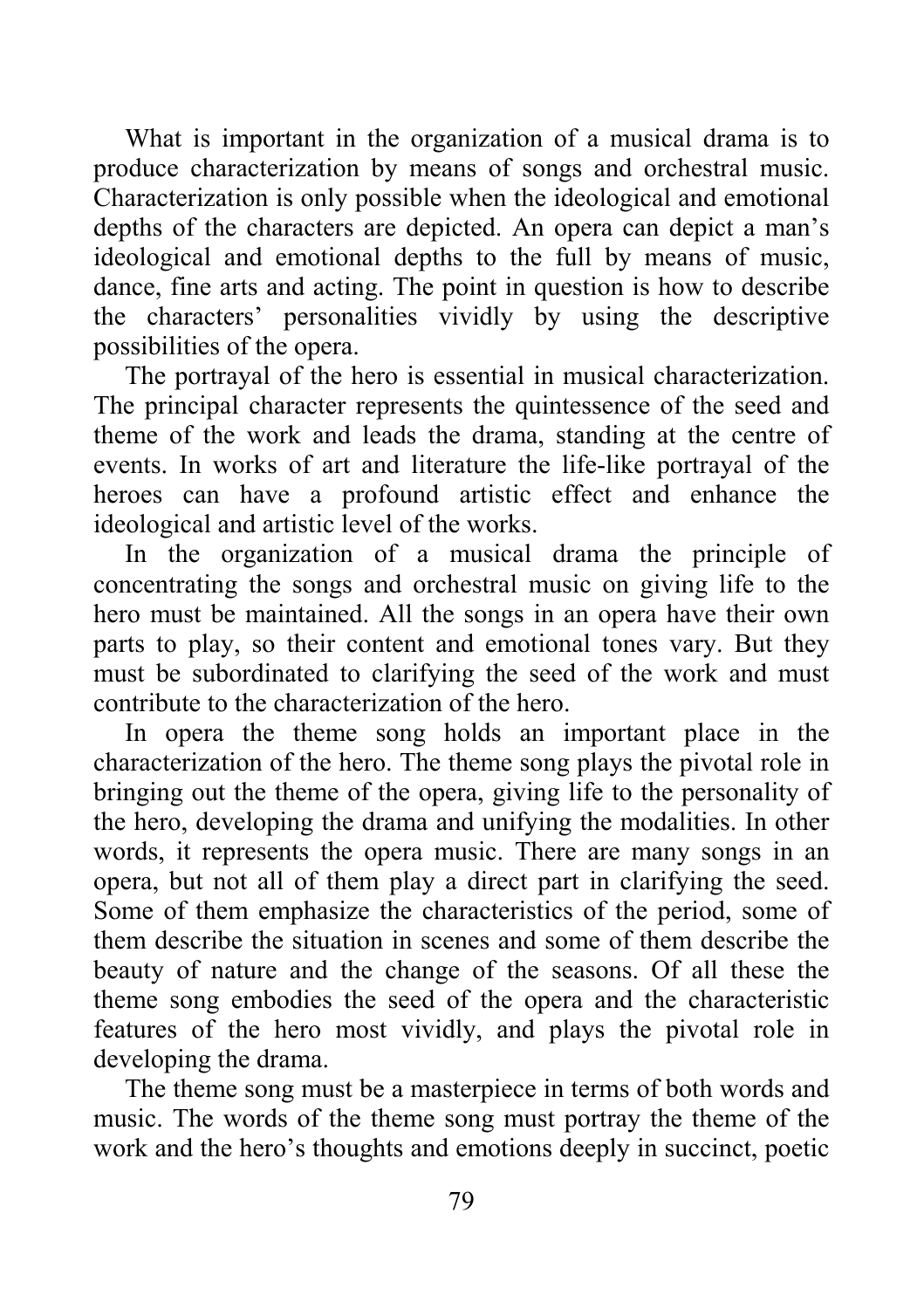words; its melody must be fresh and refined and convey the deep meaning of the words of the song. The words and music of the theme song must be deeper in philosophical meaning and more beautiful than those of other songs. They must be perfect. The theme song must have strength to connect the drama and heighten it at every important moment of the opera. Only such a song can provide a realistic description of the hero's mental and moral traits and personality and play a satisfactory pivotal role in the organization of the musical drama.

In opera other major songs must also be well-composed. In opera the personality of the hero cannot be described fully and deeply by the theme song alone. An opera needs, along with the theme song, other major songs that support the theme song. A supporting song is a song which contributes to the portrayal of the personalities of the hero and other major characters and the theme thought, while playing no less an important role than the theme song in developing the lines of the characters and events. An opera contains an entanglement of various characters and events, lines, with the hero at the centre; in the course of the development of these events, the spiritual world of the hero and other characters is clarified, the drama deepened and the theme brought out. The supporting songs, dealing with each of the lines of the characters and events and drawing them into one flow, contribute to revealing the personalities of the hero and other characters and clarifying the theme. The song Do Not Cry, Ul Nam in the revolutionary opera The Sea of Blood is sung at the moment when the curtain rises and is repeated several times until the scene where Ul Nam falls, hit by an enemy bullet; it also develops the line of warm tenderness between the mother and her son consistently and provides a profound clarification of the process of the formation of the heroine's revolutionary outlook on the world. The song When Women Are All United, sung in the scene in which the mother goes to the town on the first mission given her by the revolutionary organization, is repeated in the scene of sending supplies in support of the guerrillas and in the scene of the meeting of the members of the Women's Association at a mining village, showing the growth of the personality of the mother after she has understood the meaning of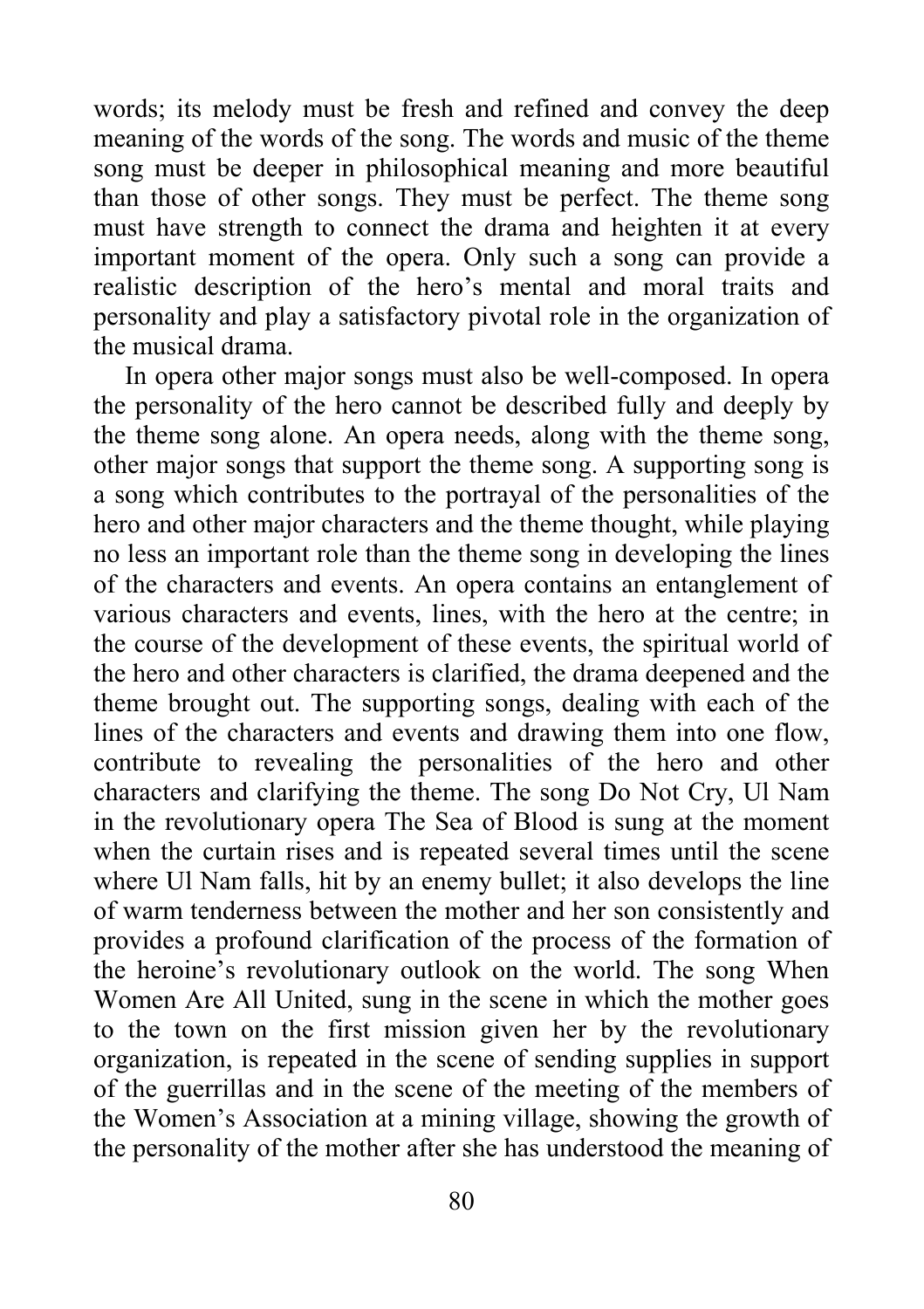the revolution and stressing the idea of unity. As you can see, while being sung along the action line of the principal and other major characters and the line of major dramatic events, the supporting songs deepen the theme of the opera, emphasize the personalities of the principal and other major characters from various angles and give strong impetus to the dramatic development. If the theme song is referred to as the pivot of opera music, a supporting song can be called a second or third theme song which plays the role of a beam supporting the pivot. Therefore, in order to portray the personalities of the hero and other characters in song, the supporting songs must be composed well and used effectively.

Impressive use of the hero's initial song is important in characterizing the hero. The hero's initial song describes the features of the period and the circumstances and aspirations of the hero and lays the foundation of the characteristics of his personality. Therefore, the hero's initial song must be impressive and easy to understand.

In order to ensure the prominence of the hero in the opera, the personalities of other characters must be portrayed skilfully in music. A man always lives in social relations. Even the hero who appears in a work of art or literature can display his personality only in the course of mixing with other characters. In a work of art or literature the secondary characters must not be treated lightly on the ground of emphasizing the hero. If the hero alone is made to sing the excellent songs and the other characters only the ordinary songs, the line of the hero cannot be sustained. In opera, satisfactory characterization can be produced only when the inmost depths of both the hero and the other characters are portrayed in full by means of songs and orchestral music.

#### **(2) Music and Drama Must Be Closely Allied**

In opera an important task in the organization of the musical drama is to ensure a close alliance between the music and drama.

The ideological content of an opera is developed through the storyline and brought out by the characters' actions. The ideological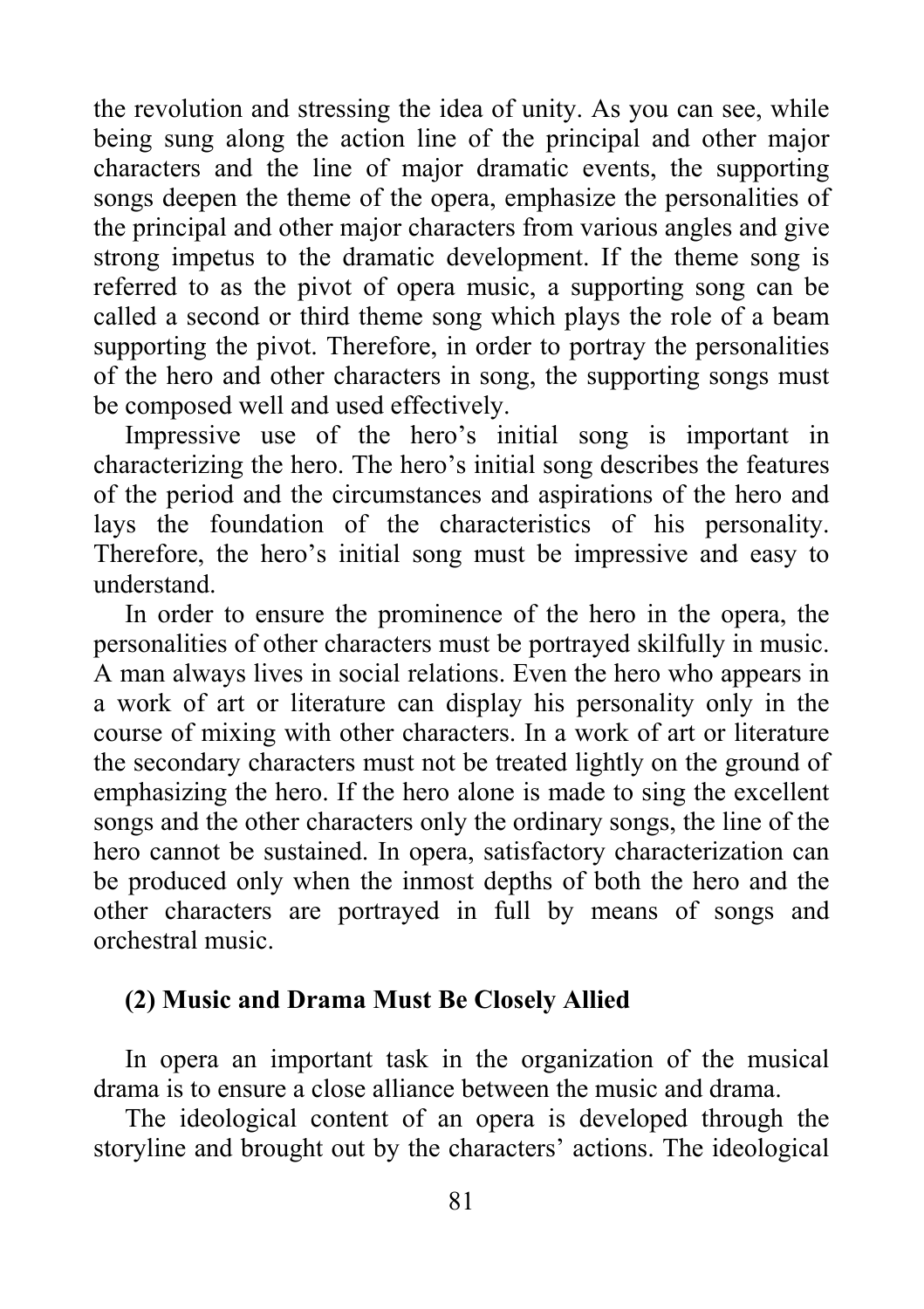content of an opera would be inconceivable without them. The storyline of an opera is developed by the songs, not by the characters' speeches, and the characters' actions take place in the midst of songs. Hence, the importance of allying music closely with drama in the creation of opera.

It is not easy in practical creation to synchronize music and drama. In an opera musical pieces cannot last too long in disregard of the dramatic situation for the sake of sustaining the music, nor can a lot of characters' actions and speeches be performed in order to give prominence to the drama. A piece of music, however excellent, cannot be sustained, nor can it give life to the drama, unless it is synchronized with the drama. In conventional operas a close alliance between music and drama was impossible. A satisfactory solution to this problem has been found through the introduction into Sea of Blood-style operas of stanzaic song and the pangchang.

In order to provide a close unity of opera music and drama it is necessary to find a solution to the problem of combining lyrical and dramatic elements. In Sea of Blood-style operas the music can be allied easily with the drama because the characters' personalities and the dramatic situation are described not only in a lyrical manner but also in an epic and dramatic manner on the basis of the stanzaic songs which perform various functions. In addition, their alliance is facilitated by the pangchang, which describes the characters' actions and the situation objectively, developing the drama by fulfilling a number of functions which cannot easily be performed by stage songs.

In order to synchronize the music and drama, you must use songs and orchestral music to suit the scenes. The scene is the basic unit of dramatic composition. It is a dramatic phase in which human relations are established, events are developed and the elements of the dramatic development are concentrated. Through the natural sequence from one scene to the next the human relations are deepened and the drama makes steady headway, thus bringing out the characters' personalities and the theme of the work. Only when the scenes are highly dramatic and artistic can the drama develop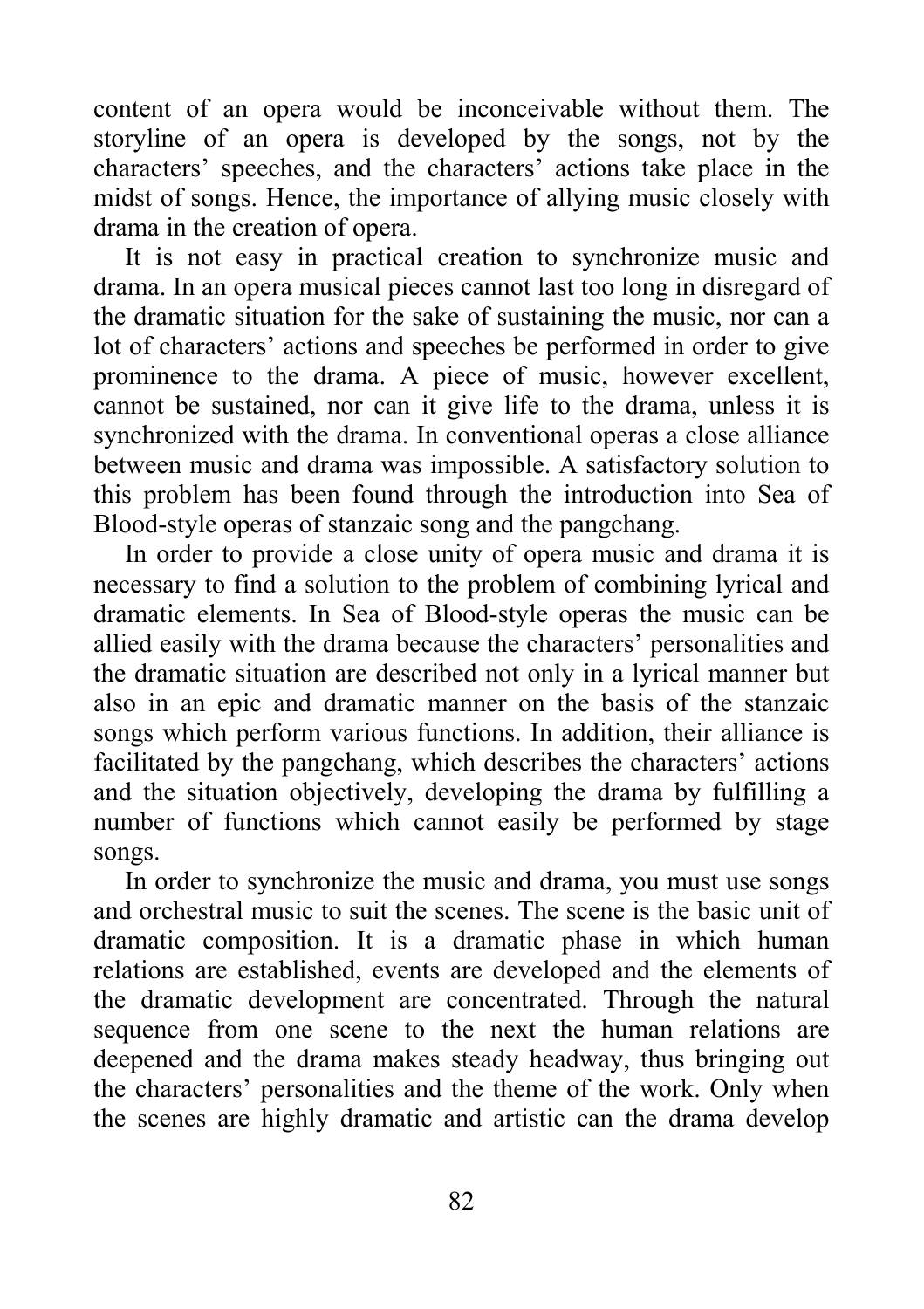steadily. Therefore, composers must channel their efforts into portraying each scene in the opera as a musicodramatic scene.

In order to use songs and orchestral music in accordance with the content of the scene and the dramatic situation, songs which match the characters' personalities and music which matches the emotional colours of the events must be used. There is no song which accords with all times and all places. An opera requires music which suits the characters' personalities and the dramatic situation. Although there are many songs in an opera, it must be considered that there is only one song which suits a particular characters' personality and a particular event and situation.

In order to provide close unity between the music and drama it is also essential to use songs and orchestral music in a variety of ways by means of various techniques to suit the dramatic moment and situation and the changes in the characters' feelings. The musical interpretation of scenes must be varied and logical. In order to present the music in a scene in a varied way, you must decide the moments in scenes which are appropriate for a song, orchestral music or pangchang. Even the same song gives a different musical interpretation to a scene according to whether it is sung as a solo or chorus. The same is the case with orchestral music; it varies with instrumentation. It is only when these problems are solved in accordance with the dramatic moments and situations and the characters' psychological states that variety can be provided in the musical interpretation of scenes.

In order to ensure a close alliance between drama and music, the orchestra must link the scenes skilfully. The music in scenes alone cannot provide a full solution to the problem of an alliance between music and drama. A scene in an opera is the continuation of the previous scene and a precursor for the next scene. In the course of the steady heightening of the drama from one scene to the next, the characters' personalities develop and the theme of the work is further revealed. In opera the music must deal skilfully with the connection of scenes and the continued heightening and development of the drama.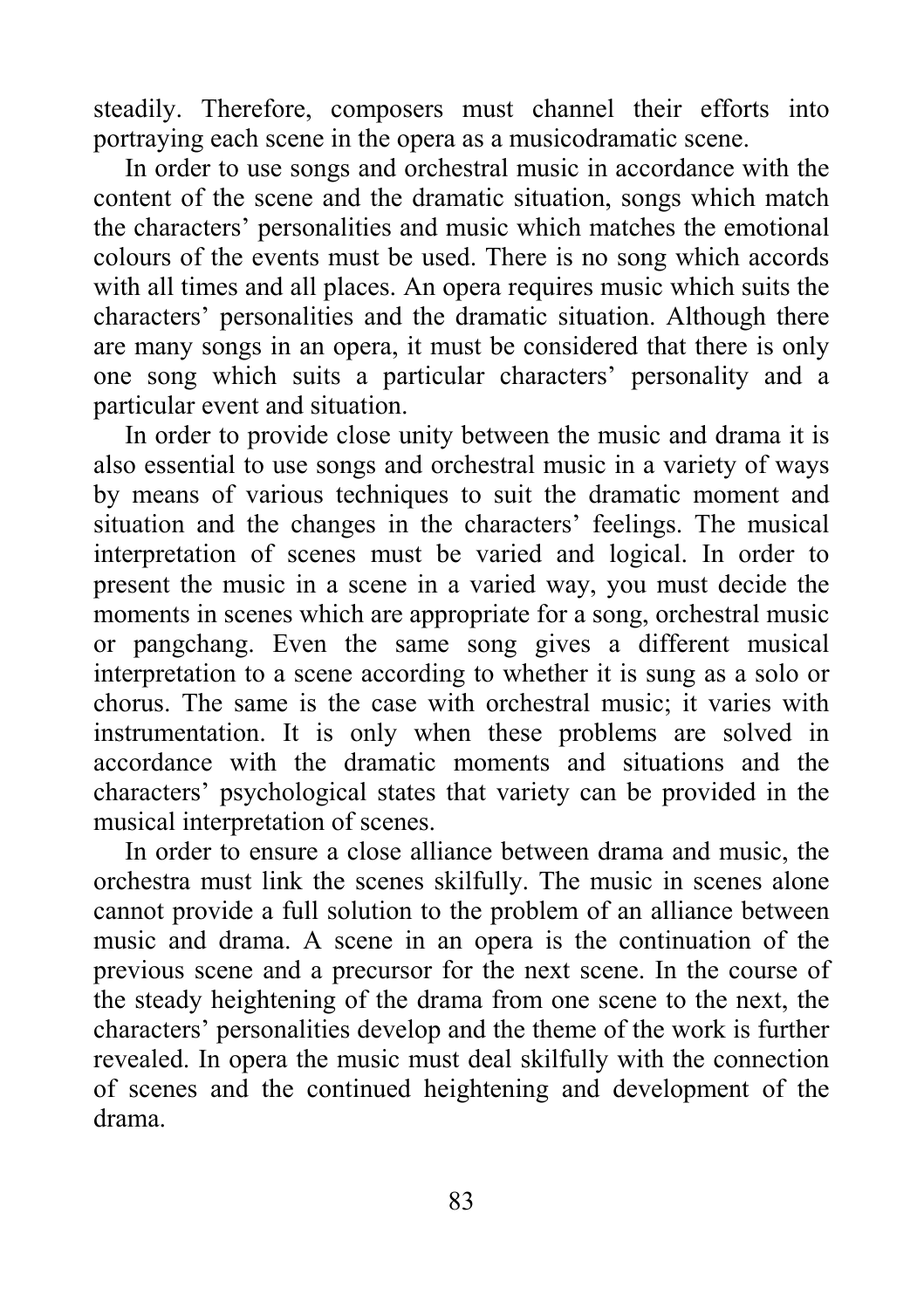#### **(3) Emotional Delineation Is the Main Aspect of the Organization of Musical Drama**

Emotional delineation is a method of representation which reveals the essence of a character's personality emotionally while showing his emotional world in a natural way in accordance with the logic of life. A man's feelings are based on life and change continually as life changes and develops. In the course of shaping one's life, one experiences various feelings, and their combination forms one's emotional world.

It is a basic requirement arising from the nature of art to explore man's world of feelings, his emotional world.

Opera provides a musical interpretation of a living man's concrete thoughts and feelings and the emotions arising from life. That is why music is called an art of emotions. In opera the characters' personalities and lives can be portrayed more impressively only when the method of showing their inmost selves is employed and their thoughts are brought out through strong emotions. In opera, unless the characters' inmost depths are revealed in full, they cannot be depicted as living men; and unless their thoughts are brought to light through their emotions, the portrayal cannot avoid being abstract. All the artistic requirements of opera can only be met in full through the skilful delineation of emotions. In operatic creation, therefore, emotional delineation must be regarded as essential in the organization of the musical drama, and all the songs and orchestral music must follow the line of the emotions.

Ensuring that the songs and orchestral music follow the line of the emotions means that various emotional changes in the course of the characters' actions are linked into one musical sequence in accordance with the logic of life.

To ensure that the songs and orchestral music follow the emotional line it is essential skilfully to weave the sequence of emotions that underlie the characters' lines of action. When there are ups and downs in life, emotions are bound to change; and when life develops continuously, emotions are bound to change continuously, going through the process of strain and relaxation, build-up and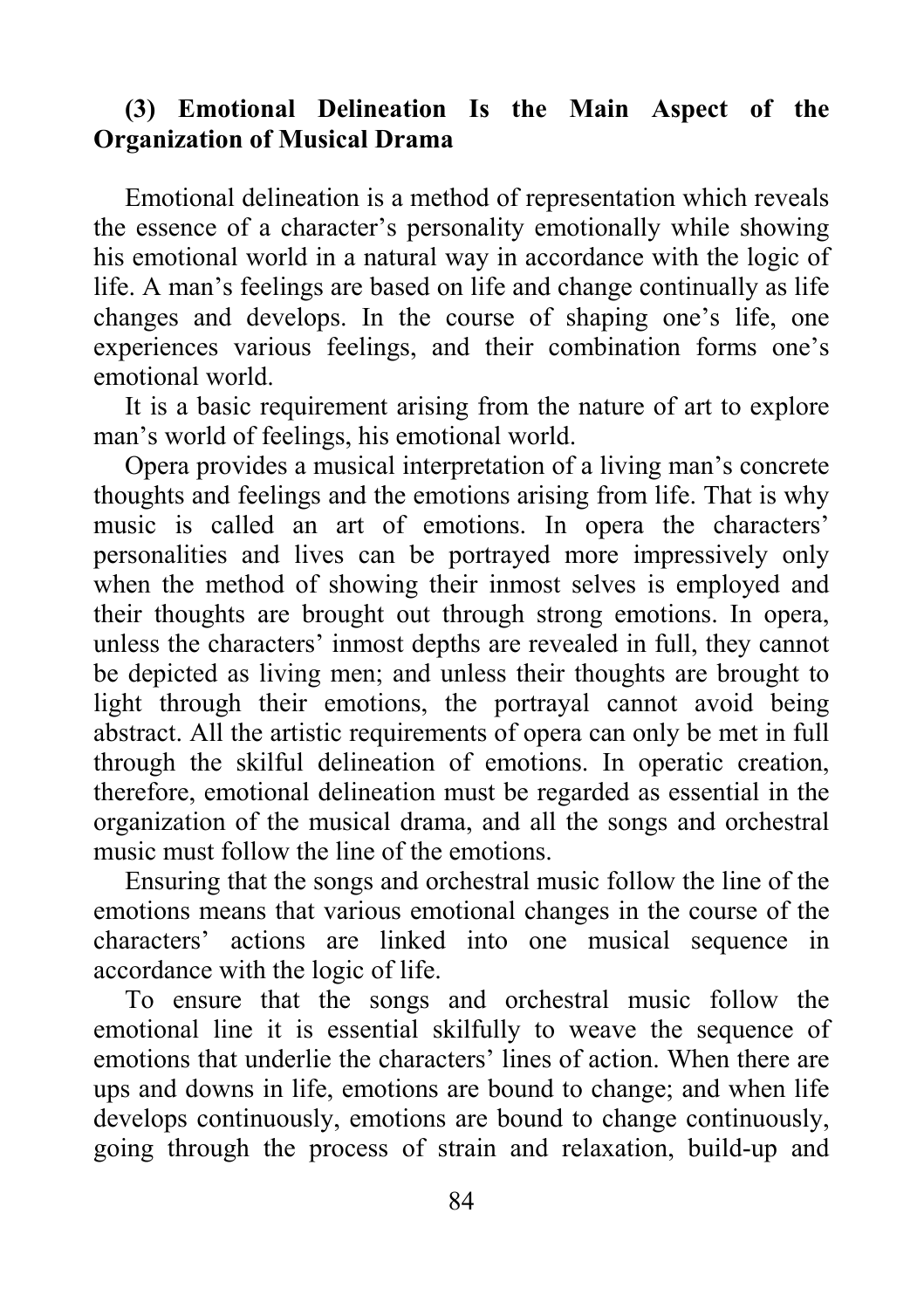qualitative leap. This means that when there is a line of events in the drama, there is also the line of emotions which follows it. When the sequence of the characters' emotions of different colours arising from the events is linked into one musical sequence, the opera songs and orchestral music can be said to have been put on the emotional line. The characters' inmost depths must be penetrated in order to grasp the line of their emotions that arise from the events. You cannot grasp the emotional line if you are preoccupied with major events alone in the interests of dramatism, instead of exploring the characters' inmost depths. Even when dealing with a small or ordinary event, the composer must know how to penetrate and experience the inmost self of the character who is living through it.

When the composer has grasped the emotional line emanating from the line of the events, he must tune all the songs and orchestral music in keeping with the sequence of emotions. Opera songs and orchestral music must always be in tune with the most leading and essential emotion the character experiences when he encounters an event. Only then will the opera delineate the emotions in music, penetrating the characters' inmost depths and clarifying the theme.

An important factor in keeping the music on the line of the emotions is to provide preconditions and moments in life that occasion the characters' actions, and to build up and develop their feelings by means of songs and orchestral music. In order to build up and develop the characters' emotions by means of music, their psychology and the emotional atmosphere must be shown deeply from various angles at the moment when the line of their destiny alters. That moment is a dramatic phase in which their accumulated emotions are brought to a head. In opera such moments must be penetrated by songs and orchestral music, and a proper musical timbre chosen to accord with the psychology of the characters and the emotional atmosphere. When I say that a proper timbre of music should be chosen to be in tune with the moment when the line of the characters' destinies alters, I do not imply that it must be changed at each moment without a unified plan for the whole course of the development of their personalities. It is natural that the characters experience vicissitudes in their lives, but they always experience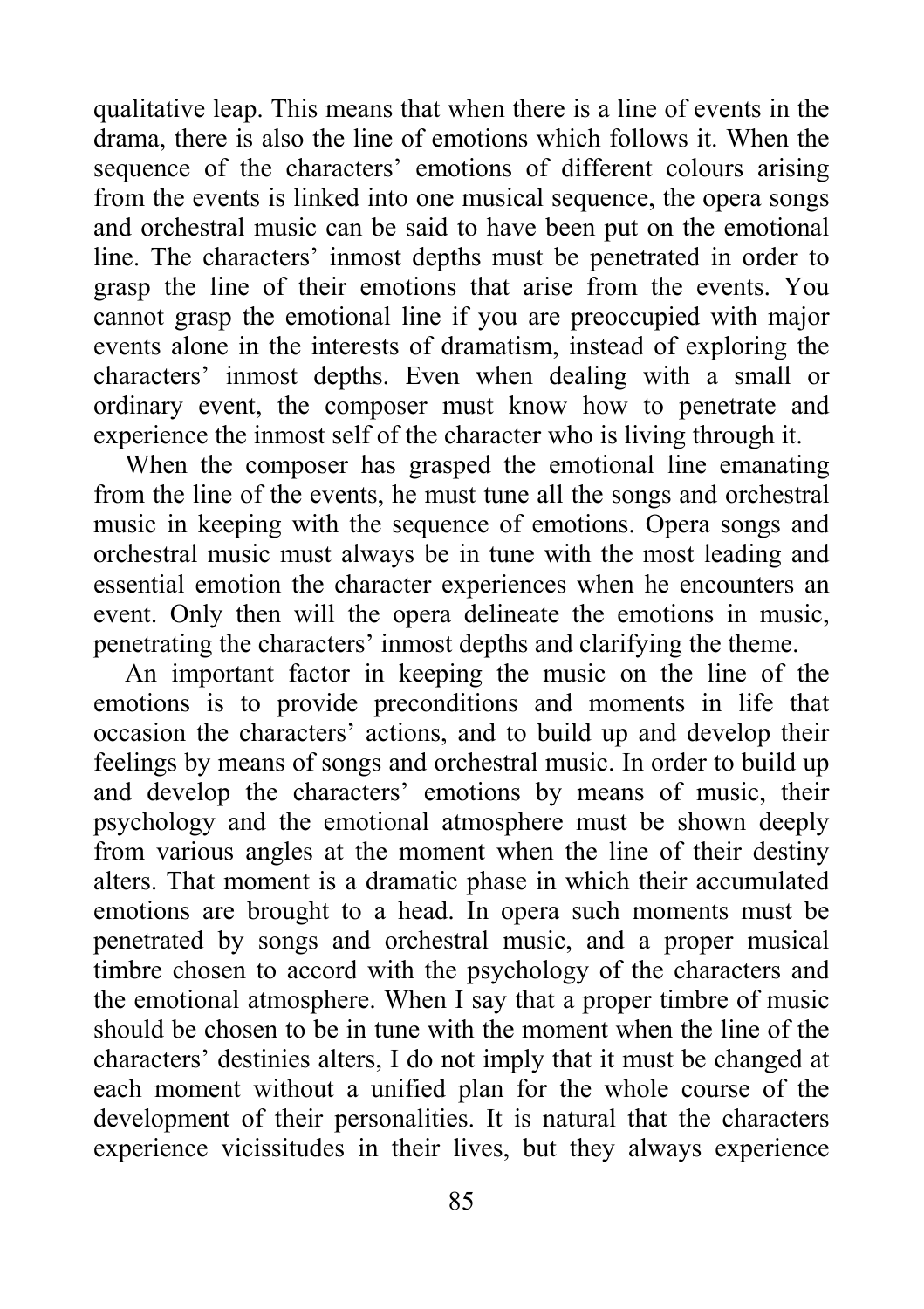them in particular situations. Therefore, at the moment when the line of a character's destiny alters, the music, while being used in a varied way, must become a part of the unified structure of the characterization. The variety of musical timbre which is used at the moments when the line of a character's destiny changes is inconceivable apart from the manner in which the elements of musical interpretation are used. Composers must explore the situation in the scenes and the inmost depths of the characters at such moments and choose appropriate means and methods of portrayal.

## **(4) The Musical Line Must Be Established**

Since opera is a dramatic art that employs music as the principal means of portrayal, the musical line must be established. A distinct musical line in opera can make the structure clear, reveal the depths of the ideological content of the work emotionally and harmonize the interpretations of all the songs and orchestral music.

In order to establish the musical line in opera, it is necessary to provide a theme melody and make it run through the whole representation.

A distinct theme melody running through the operatic representation can make it possible to establish the musical line, unify the musical interpretations and keep the audience's interest and expectations alive at all times. For the establishment of the musical line and for making the theme melody permeate the whole of the operatic portrayal, the theme song and other excellent songs must be repeated at important moments of the dramatic development.

Repeating the theme song and other excellent songs at important moments is a fundamental method of organizing the musical drama so as to establish the musical line and make the theme melody penetrate the representation. This technique is important in intensifying the impression made by the songs, portraying the personalities of the major characters, describing the process of their development and unifying the modalities of music. In conventional operas using excellent songs repeatedly was inconceivable because stanzaic songs had not been introduced. The introduction of stanzaic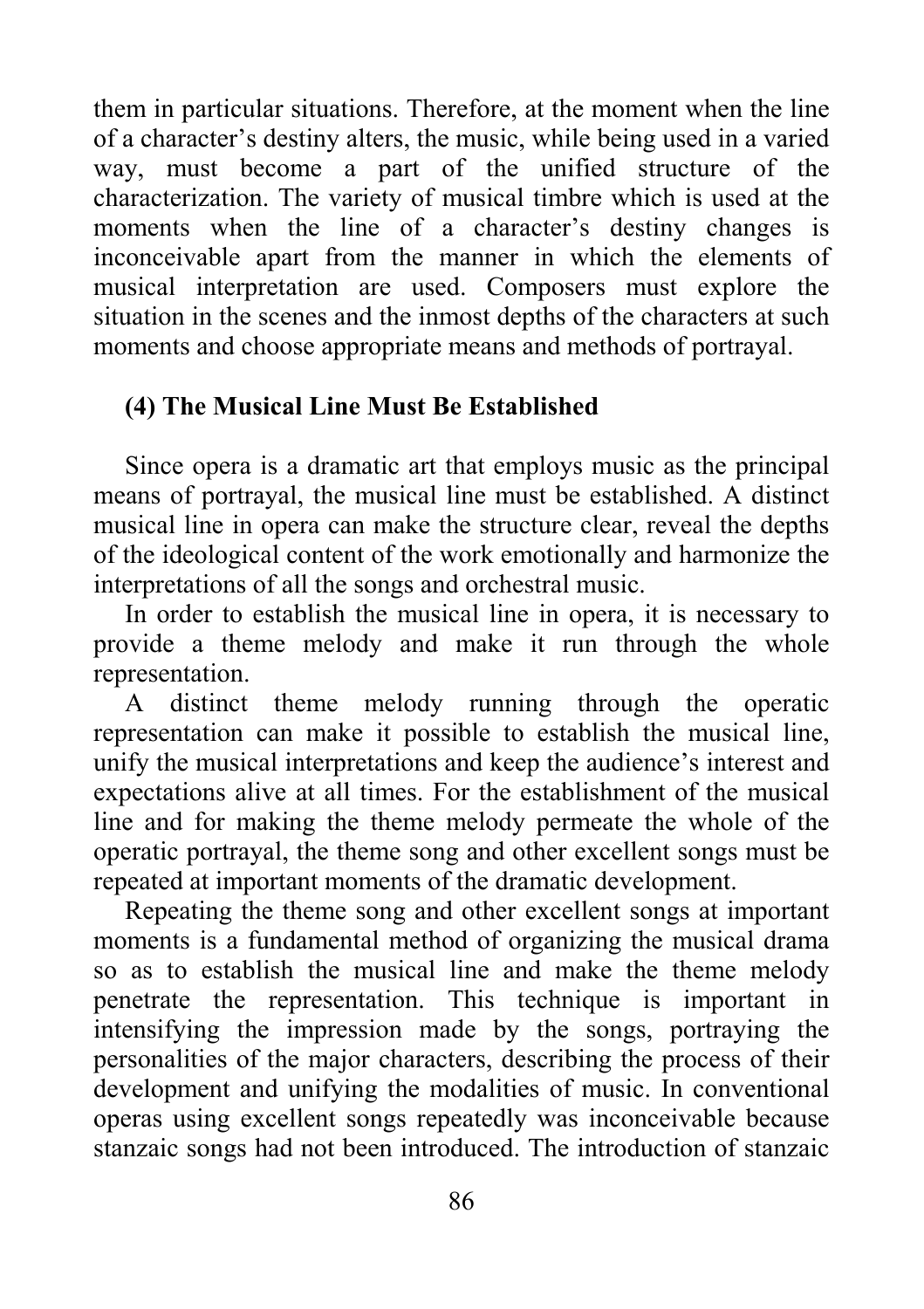songs in the new operas and the repetition of excellent songs when needed have blazed trail of musical dramaturgy and enhanced the popular character of the opera.

When repeating the theme song and major supporting songs the requirements of dramatic structure must be taken fully into account so that these songs are used in the scenes where the main thought of the opera is given intensive expression. Song of the Sea of Blood, the theme song of the revolutionary opera The Sea of Blood, is repeated three times: first, it is played as a prelude, giving a hint to the seed and leading the audience into the world of drama; second, it denounces the bestial atrocities of the Japanese imperialists by being played by the orchestra and sung as a pangchang in the scene of the massacre by the Japanese imperialists and in the scene in which Yun Sop is burnt alive; and third, it describes the fighting spirit of the people who resist the Japanese imperialists by being sung as a solo by Kap Sun and as a grand pangchang in the scene in which Ul Nam is killed. This method of representation, unlike the techniques of conventional operatic musical dramaturgy, fully accords with the logic of life and of representation. The death of Ul Nam is inconceivable separately from the death of his father, Yun Sop. It is the Japanese imperialists who brutally killed the father, and it is also the Japanese imperialists who killed Ul Nam. The sacrifice of their lives was for the sake of the country and the nation, for the sake of the revolution. The scene of Ul Nam's death, the epitome of the situation in Korea in those days when the whole land was a bloodbath, is a serious dramatic scene which sheds light on the truth of the revolution that where there is exploitation and oppression, there is resistance and the struggle of the people. If another song relating to the death of Ul Nam, not the Song of the Sea of Blood, is sung in those scenes, the tragedy of the family cannot be shown in one unified musical sequence, nor can it clarify the profound thought that Ul Nam's death is not the death of an individual but the misfortune and suffering of the whole nation. Because the song which was sung so bitterly in the scene of the massacre, in the scene where Yun Sop was burnt alive, is repeated by Kap Sun as a solo and as a grand pangchang in the scene of Ul Nam's death, the audience,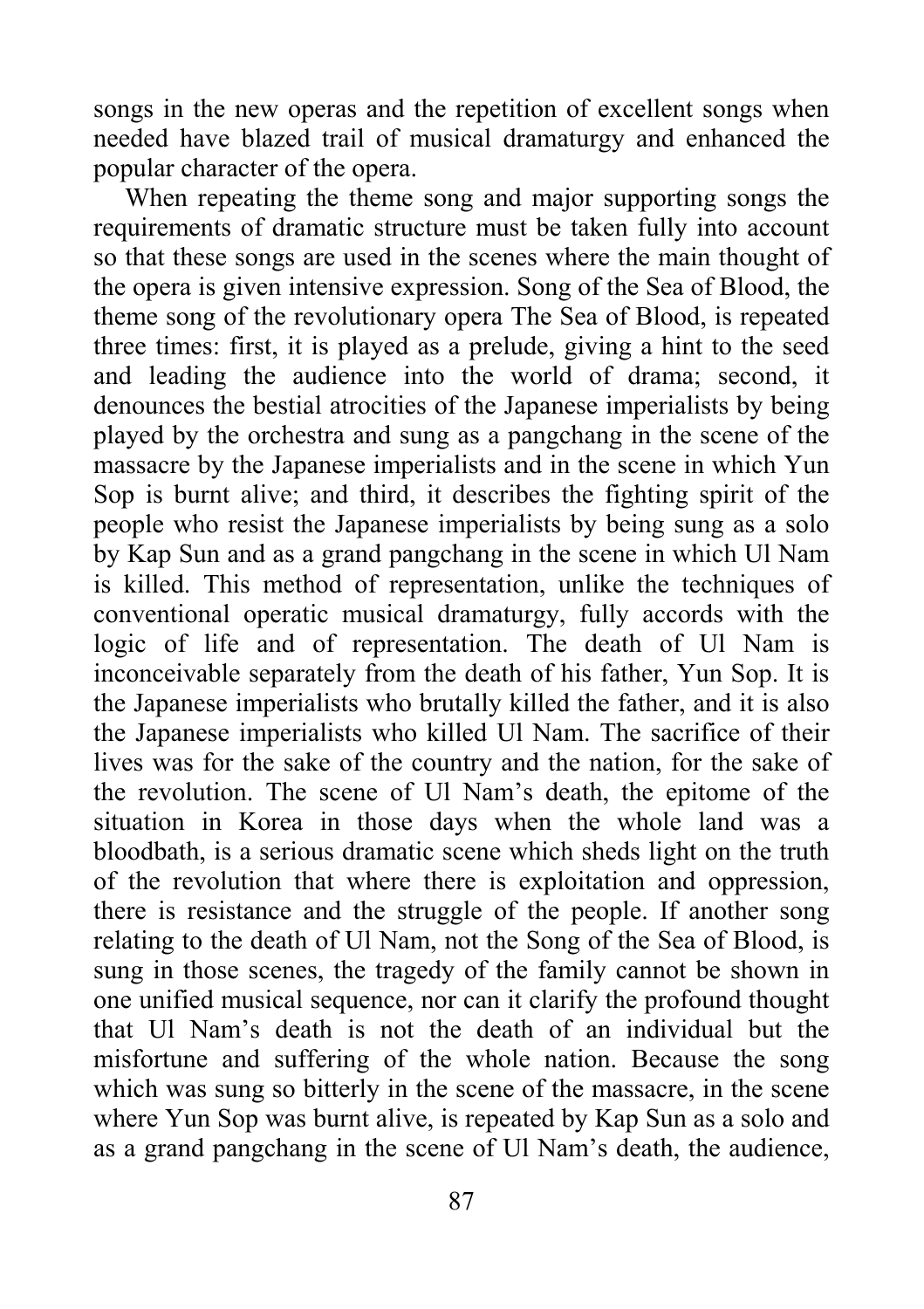thinking not only about the death of Ul Nam but also about Yun Sop's sacrifice, boils with resentment at the Japanese imperialists who have killed both the father and his son and plunged the whole village and the whole country into a sea of blood.

Furthermore, the audience is moved to think a great deal by the song You Have Brought Medicine for Your Mother in the revolutionary opera The Sea of Blood, which Kap Sun sings while embracing Ul Nam, who has bought medicine for his mother by selling the fish he caught, just before he is killed by the enemy. The melody of that song is that of the song Don't Cry, My Dear Ul Nam which his mother, with him, an innocent, suckling baby, on her back, used to sing quietly as a lullaby with Kap Sun, and a meaningful melody which is played by the orchestra for the future of young Ul Nam at the time when his mother, bereaved of her husband, was wandering from place to place. By repeating the heartrending song for the last time just before his death, Kap Sun makes his death seem more tragic. Thus, it is only when the theme song and the major supporting songs are repeated to tell of the eventful story of the principal character's life at important stages of the drama that they add to the philosophical depth of the interpretation and emphasize the ideological content of the work.

The theme song and the major songs that support it must be repeated at important moments which show the development of the characters' personalities. These songs have deeper meanings, cover a wider scope of portrayal and rouse richer emotions than any other songs; so when they are repeated at those moments, they can describe more vividly the process of the development of their personalities and the shaping of their revolutionary outlook on the world. If they are needed to show the characters' inmost thoughts and feelings and develop the drama they can be repeated even within a single scene in various forms. The melody of the song It is an Honour to Be Alive or Dead on the Road of Revolution is repeated in different forms within the one scene of departure in the revolutionary opera Tell O Forest so as to describe the character's inmost depths and to add momentum to dramatic progress.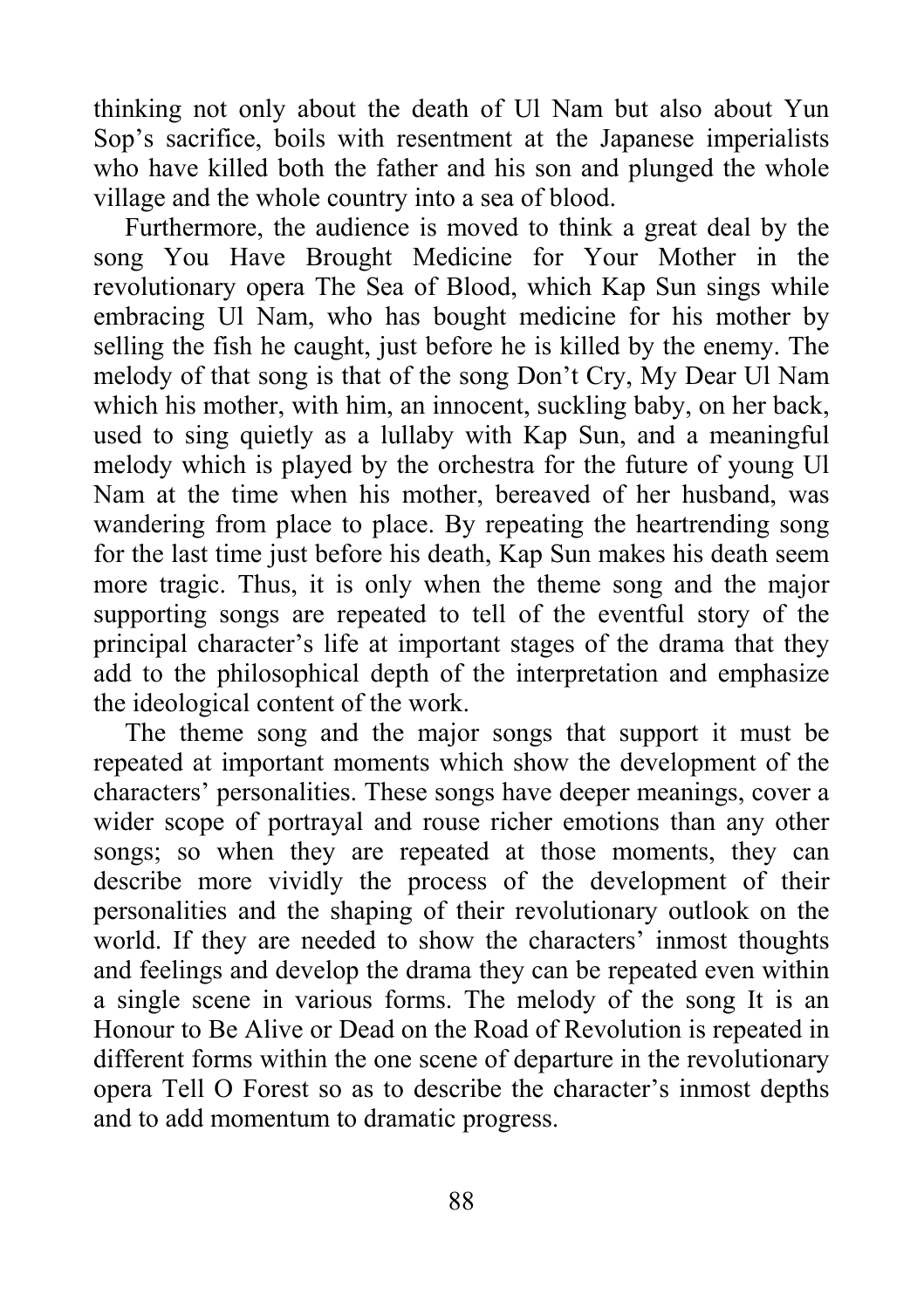An operatic representation can be improved or impaired and the general sequence of the music can sound interesting or dull depending on how the songs are repeated. Therefore, songs must be repeated in a proper manner. Dealing properly with the repetition of songs is a creative process that requires thinking, inquiry and skill. If it is necessary to repeat songs, the logic of dramatic progress must first be considered carefully, and then the scenes where they should be repeated must be determined and the songs and the situation in the scenes must be allied closely with each other. If repeated songs do not suit the situations, they will sound superfluous; such a repetition will not be as good as providing new songs. Opera songs that are repeated must be seasoned with new flavour. Since the events and situations involved in the dramatic development do not repeat themselves, the songs that justify repetition must be developed and used in different forms and by different methods so as to produce a new flavour, as the logic of life requires. When the theme song is to be repeated, the theme melody can be re-arranged for the purpose or a song derived from that melody can be sung. When altering the melody, the original timbre must be preserved. The theme song and other excellent songs must be used in such a way as to retain and stress their original timbres despite being repeated in a varied fashion.

In addition to stage songs, the pangchang and orchestral music should be used widely for the purpose of repetition. The employment of the pangchang along with stage songs in various ways can increase the variety of the music, and the use of orchestral music produce a variety of emotional tones beyond the reach of vocal songs. No matter how a song is repeated, it must agree with the characters' personalities and the situation in the scene. This is the way to create a realistic musical interpretation.

In order to establish the line of opera music, it is essential to position songs and orchestral music properly and weave them closely.

It is an important principle in the organization of the musical drama of Sea of Blood-style operas to position songs and orchestral music properly and organize them carefully to accord with the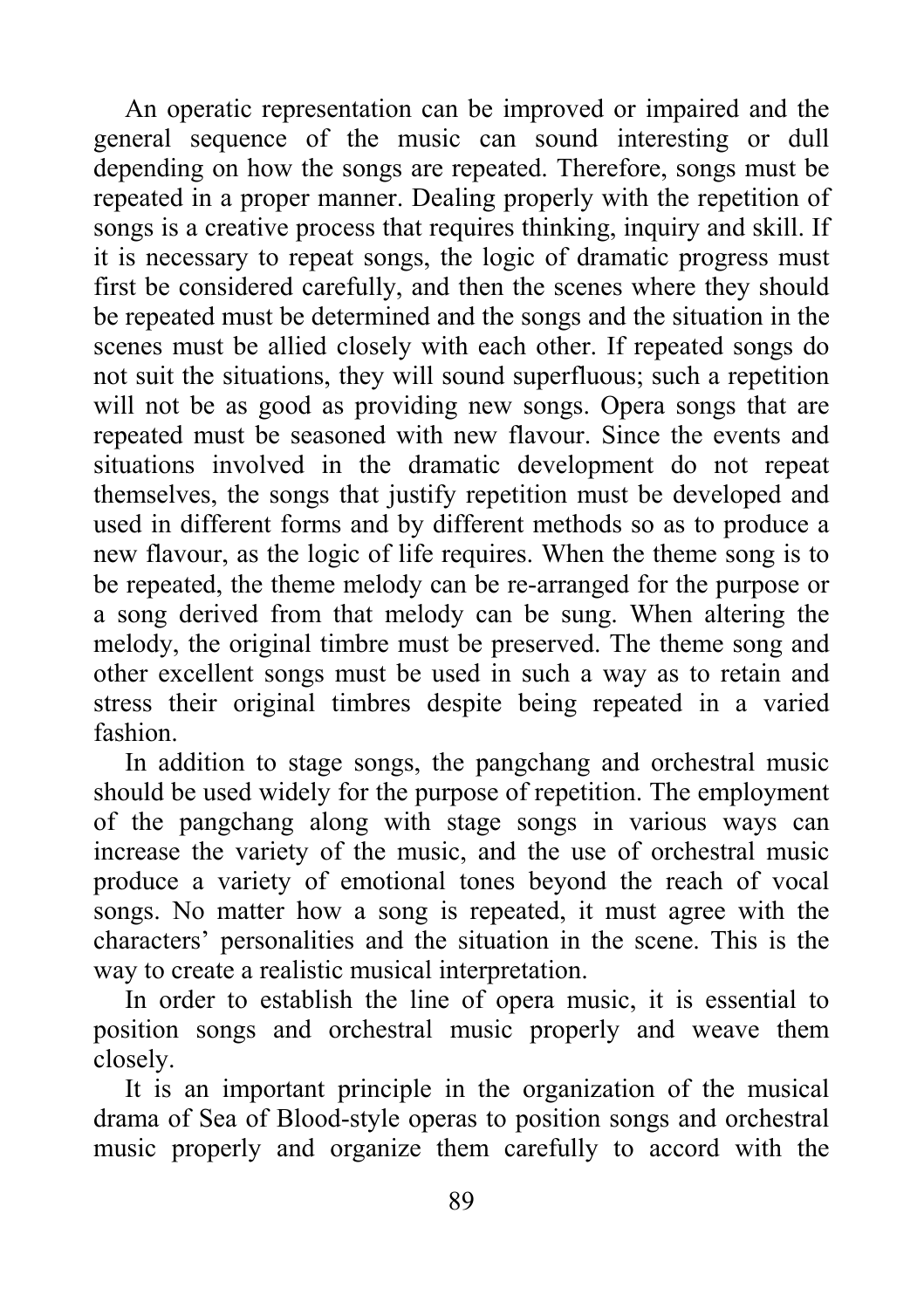characters' personalities, the logic of life, the content of the scene and the requirements of the situation. The observance of this principle can sustain the music itself, establish a correct musical line, form a consistent flow of emotions by means of songs and orchestral music and forcefully promote the drama. It can also show the depth of the development of the characters' personalities and create a clear musical interpretation of the theme of the opera.

In organizing the musical drama, creative workers occasionally deviate from this principle and emphasize their subjective points of view or the so-called logic of music itself. This shows that they are not yet completely free from the old concept of musical dramaturgy. In conventional operas it was a set pattern to include a few recitatives before the aria sung by the hero, and to include an arioso after the aria. A departure from this pattern was considered a violation of the rules of musicodramatic organization. Such a pattern can result in a separation of the content from the form in art. In opera the logic of music must always be based on the characters' personalities and the logic of life. There can be no logic of pure music separated from the characters' personalities and life.

Opera songs and orchestral music must always be positioned and woven closely together to accord with the characters' personalities and the logic of life. Like the storyline of other forms of dramatic production, the plot of an opera consists of presentation, development, climax and resolution, involving the processes of strain and relaxation, build-up and qualitative leap. In opera these processes of representation must be realized through the music. Therefore, music must strain or relax the dramatic situation and build up the emotions and lead them to a climax. In this it is important to place the stage songs, the pangchang and the orchestral music in their proper positions, overlapping and linking them so as to form a single musical sequence. Only then can the opera songs and orchestral music agree with the logic of the development of the drama, and promote the drama forcefully.

In order to establish the line of opera music you must use songs and orchestral music scrupulously. If you use them inappropriately, they will sound similar to one another, obscure the characters'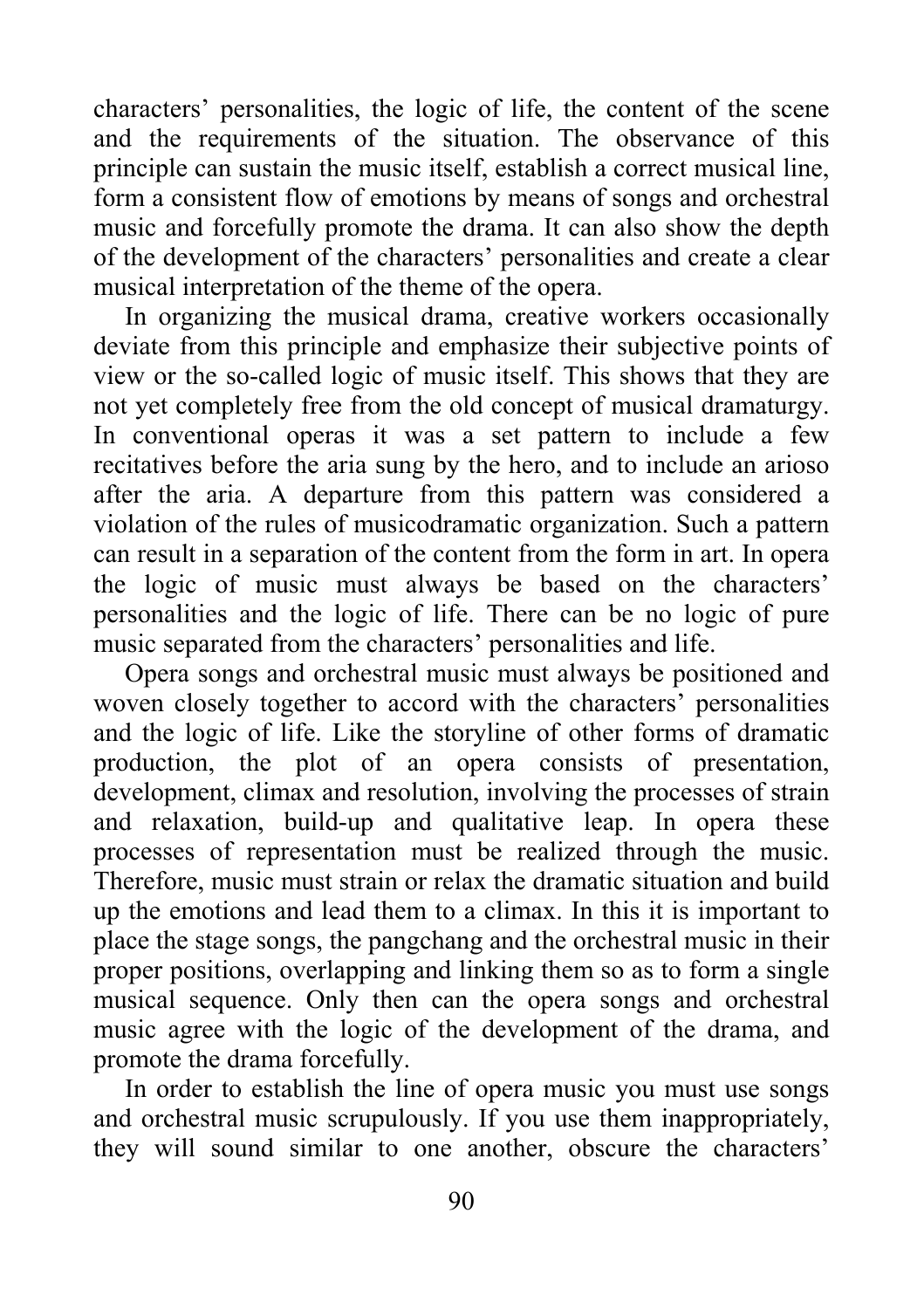personalities, weaken the musical impression made on the audience, cause the musical flow to become monotonous and relax the dramatic tension.

The use of many songs does not necessarily result in an excellent opera. You must not try to use a new song in every scene, simply because you have stanzaic opera songs at your disposal. Even in an opera of stanzaic composition, songs must be used sparingly. Experience shows that even in an opera of stanzaic composition, man and life can be described magnificently by means of only a few dozen songs. The musical line can be established in an opera only when the songs are not used at random but put in their proper positions, and the overall representation is run through with the theme melody.

An opera requires a good prelude, good music for the climax and a good finale.

The first impression of an opera depends on how the prelude is used, and the magnitude of the excitement an opera generates depends on the finale. An opera, no matter how good its content, cannot draw the audience into its drama unless the first impression made by the prelude is good; and the good impression it gives the audience will fall flat unless the finale is impressive.

The prelude must present or suggest the opera's theme and the events in it on the basis of the theme melody and major supporting songs. The use of these songs in the prelude is very important in leading the audience into the world of the drama before the curtain rises. Only when the prelude characterizes the personality of the hero by presenting or suggesting the theme of and events in the opera can the audience receive an idea of the topic of the opera, identify the hero and become interested in his destiny while being drawn into the world of the drama. A prelude which is based on the stanzaic theme song and stanzaic supporting songs can draw the audience into the drama more quickly than the prelude of conventional opera because it has a succinct and plain musical structure and communicates its message clearly.

The prelude must be varied and idiomatic, according to the content and mood of the opera. Depending on the opera, the prelude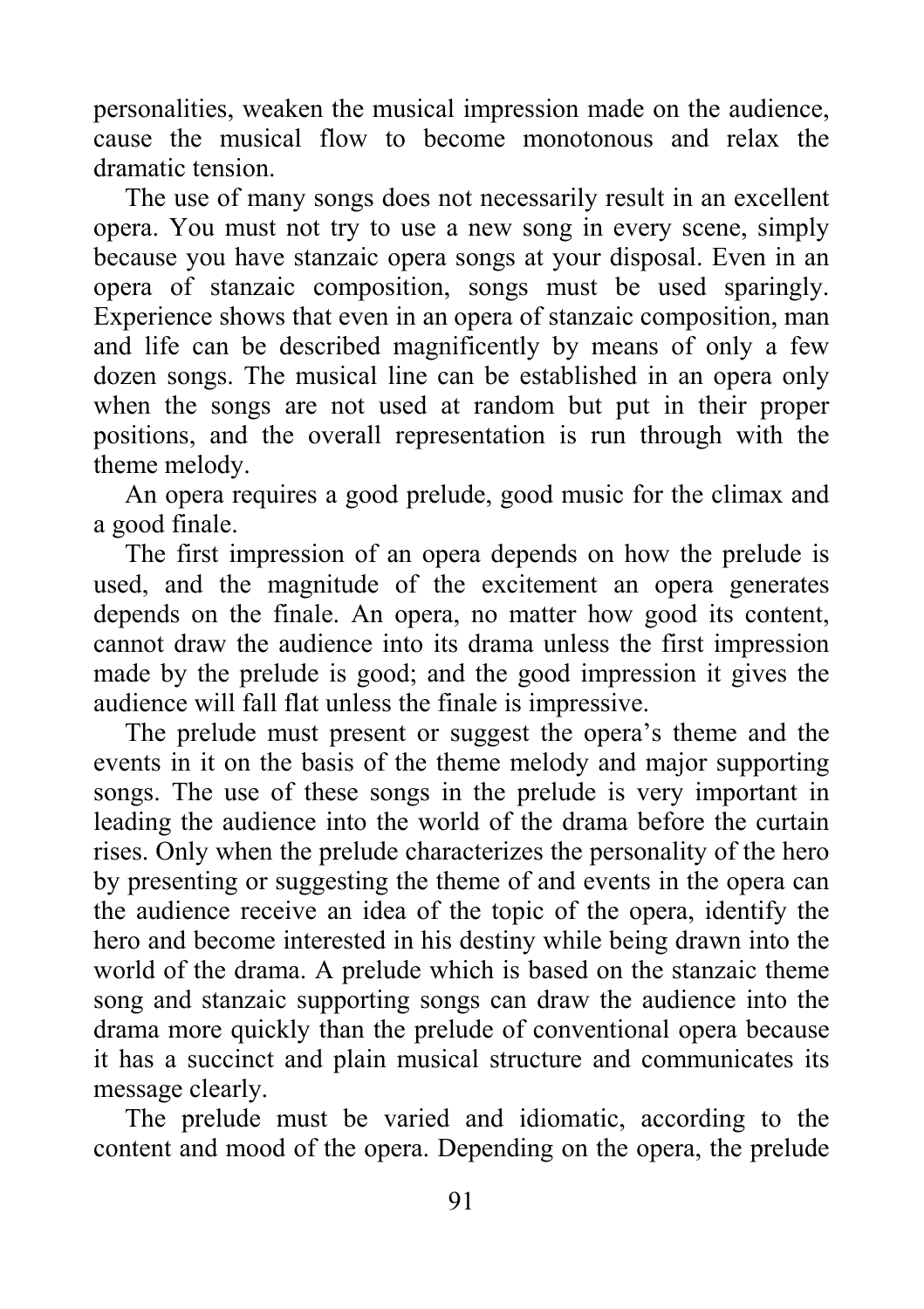can be performed by the orchestra alone or by a combination of the various forms of songs and orchestra. In such revolutionary operas as the Sea of Blood, The Fate of a Self-defence Corps Man and The Song of Mt. Kumgang the prelude is played by the orchestra alone. Even when the prelude is played only by the orchestra in our new operas, it is not only succinct and clear in its form but also familiar to the audience because it is derived mainly from the melody of the theme song of the stanzaic composition.

The prelude to an opera should also comprise songs of various forms and orchestral music in combination. Since the prelude to an opera is aimed at presenting the theme and giving a hint to the coming events before the curtain rises, methods of interpretation appropriate to the purpose must be adopted.

The preludes to Sea of Blood-style operas have taken on a new form which combines orchestral music with the pangchang and several other forms of vocal music. In the revolutionary opera The Flower Girl, orchestral music in the prelude is combined with a song by the heroine and the pangchang. In the revolutionary opera A True Daughter of the Party, orchestral music in the prelude is combined with the pangchang. The prelude to A True Daughter of the Party, which comprises orchestral music and the pangchang, brings out the theme clearly from the outset and draws the audience into the world of the drama, while heralding a heroic act by the principal character. Whether the prelude should be performed only by the orchestra or with a combination of orchestral and vocal music should be decided according to the content and mood of the opera. If the prelude to a lyrical opera resounds with roaring and confusing sounds or if the prelude to an epic opera is performed only in gentle tones, it will conflict with the content and mood of the opera.

The music for the climax to the opera must be used properly. In the past the question of the standard for and principle of using music at the climax of the opera was interpreted in several ways. When Sea of Blood-style operas were being created for the first time in our country, some people insisted that the style of an aria or recitative should be used for the climax, claiming that this type of music was strongly dramatic, while some people were reluctant to use the theme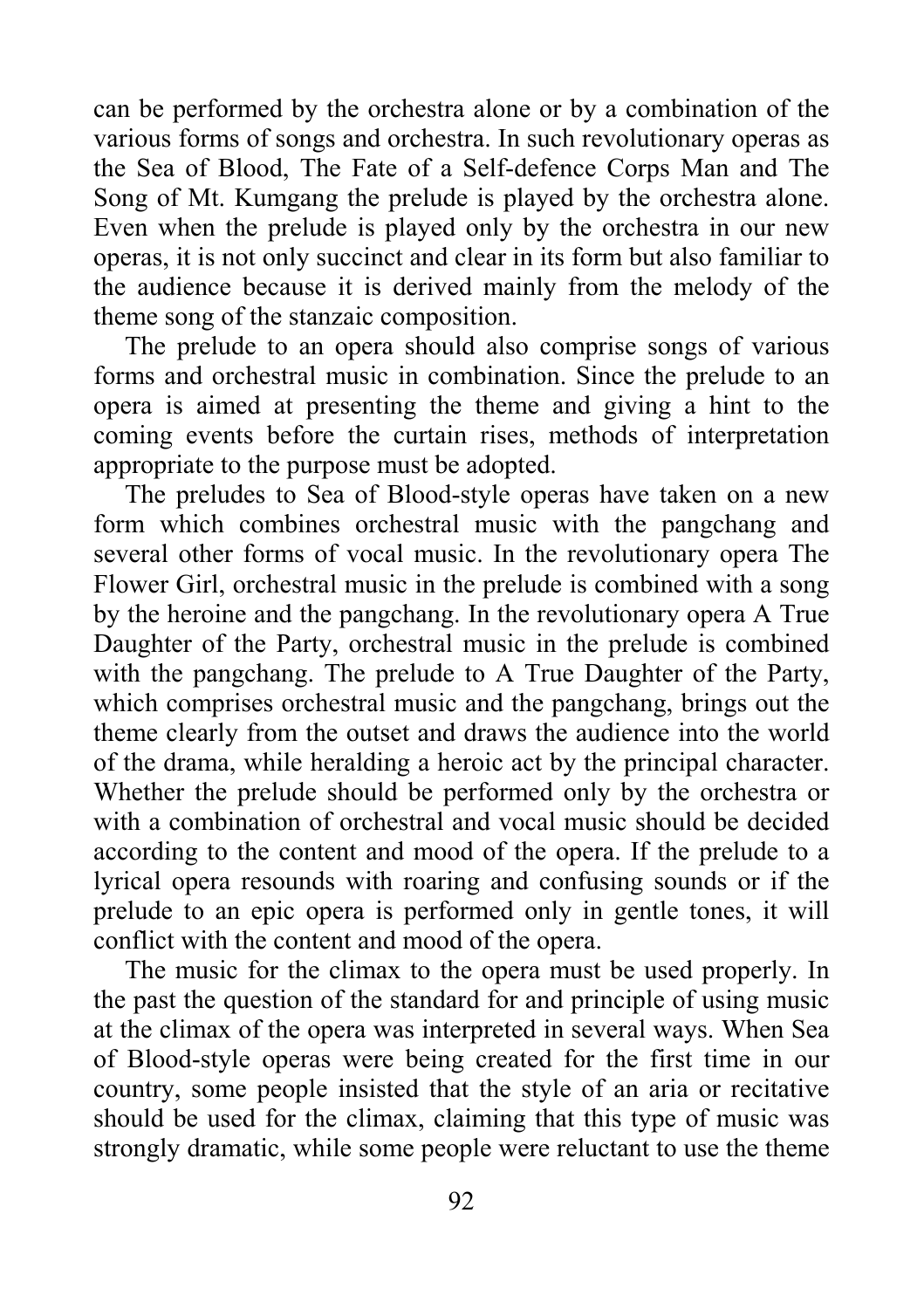song or supporting songs on the ground that a new song that conforms with the situation must always be used at the climax.

Now that stanzaic music has been introduced into the opera, the music for the climax must make effective use of the characteristics of the stanzaic songs. The melody of the song Faith Moves Mountains in the revolutionary opera The Flower Girl and the melody of the Song of the Sea of Blood in the revolutionary opera The Sea of Blood have a strong impact on the audience because the dramatism of these theme and supporting songs welds with the dramatism of the scene of the climax.

A new song can be used at the climax of an opera, but it is still better to repeat the theme song or a supporting song to suit the situation. In repeating these songs at the climax, the dramatic effect must be sustained by combining various means of musical interpretation according to the dramatic requirements of the climax. At the climax, intercommunication between the characters should be realized by using the theme song or a supporting song in accordance with the requirements of the situation and with the flow of the characters' emotions, and the freedom of characters should be ensured by means of the pangchang in the scenes where it is needed. A pangchang should be sung at the moment when a character's action is more important than his song. At the climax various forms of music can be used, but they should be fused by orchestral music. Only when the stage is brought to life in this way will the climax be sustained.

The finale of an opera must be used skilfully. It draws the theme of the opera to a conclusion and also concludes the events. It is the final music, and it depicts the characters' future destiny. Success in drawing an opera to a conclusion depends upon the finale.

The form of the finale and the methods of its interpretation may vary in different operas; however, it should always emphasize the theme of the work and have a strong lingering emotional effect on the audience. It should have greater depth, breadth and impact than any other music in any other scene. The finale of an opera must not be like the finale of a music-and-dance epic or the finale of a songand-dance ensemble. Music-and-dance epics often end with a chorus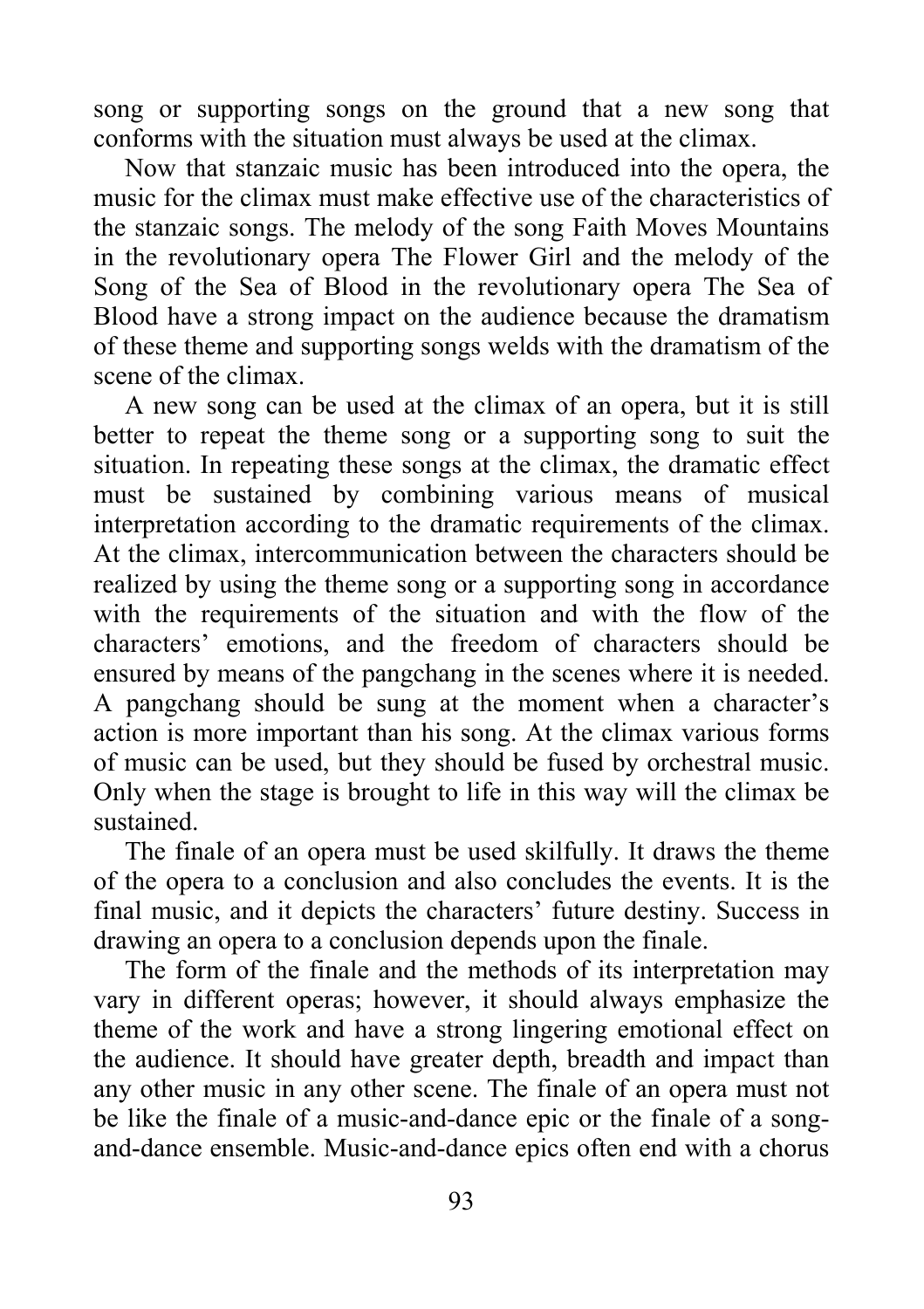which is combined with a magnificent dance. But the finale of an opera must not do so. The dramatic flow from climax to resolution in an opera is different from that in a music-and-dance epic and so is the resolution of the hero's destiny. The finale must, therefore, be suited to the content of the drama.

The finale of an opera should make effective use of the grand chorus and grand pangchang. The grand chorus plays a major role in sustaining the finale. In the finale the moment when the dramatic events are resolved, the process by which the characters' fates are settled and the emotional colours of the last part should be carefully analysed, the forms of the vocal should be determined accordingly and the orchestral music be properly ordered so that they produce a harmonious combination. Only then can all the musical means display their characteristics in completing the portrayal of the finale.

In opera the prelude and finale, the introductory scene and the last scene, must be linked artistically with each other. The prelude must present the theme of the work and the finale must bring it to a clear conclusion. The prelude to the revolutionary opera The Flower Girl and its finale set an example in dealing with them. In its prelude the introductory melody of the theme song When Spring Comes Every Year, which is played by the orchestra, gives a symbolic hint to the sorrow of our people who were deprived of their national sovereignty and their aspirations to a happy future; and then, the heroine's song and the grand pangchang say that beautiful flowers blossom every spring on the hills and in the fields, inviting the audience to hear the grievous story of why Kkotpun has to sell these flowers. In the finale the melody of this song is repeated but the song sings with jubilation of the dignified and happy life of the heroine who has won freedom in the warm sunshine and is sowing the seeds of revolution. The song is sung only twice in the opera, as the prelude and finale, but it renders an active contribution to presenting and clarifying the profound seed that the flower basket of sorrow and filial duty becomes a flower basket of struggle and revolution. As you can see, the prelude, finale and the music at the climax should be used in a consistent manner in keeping with the logic of life and portrayal;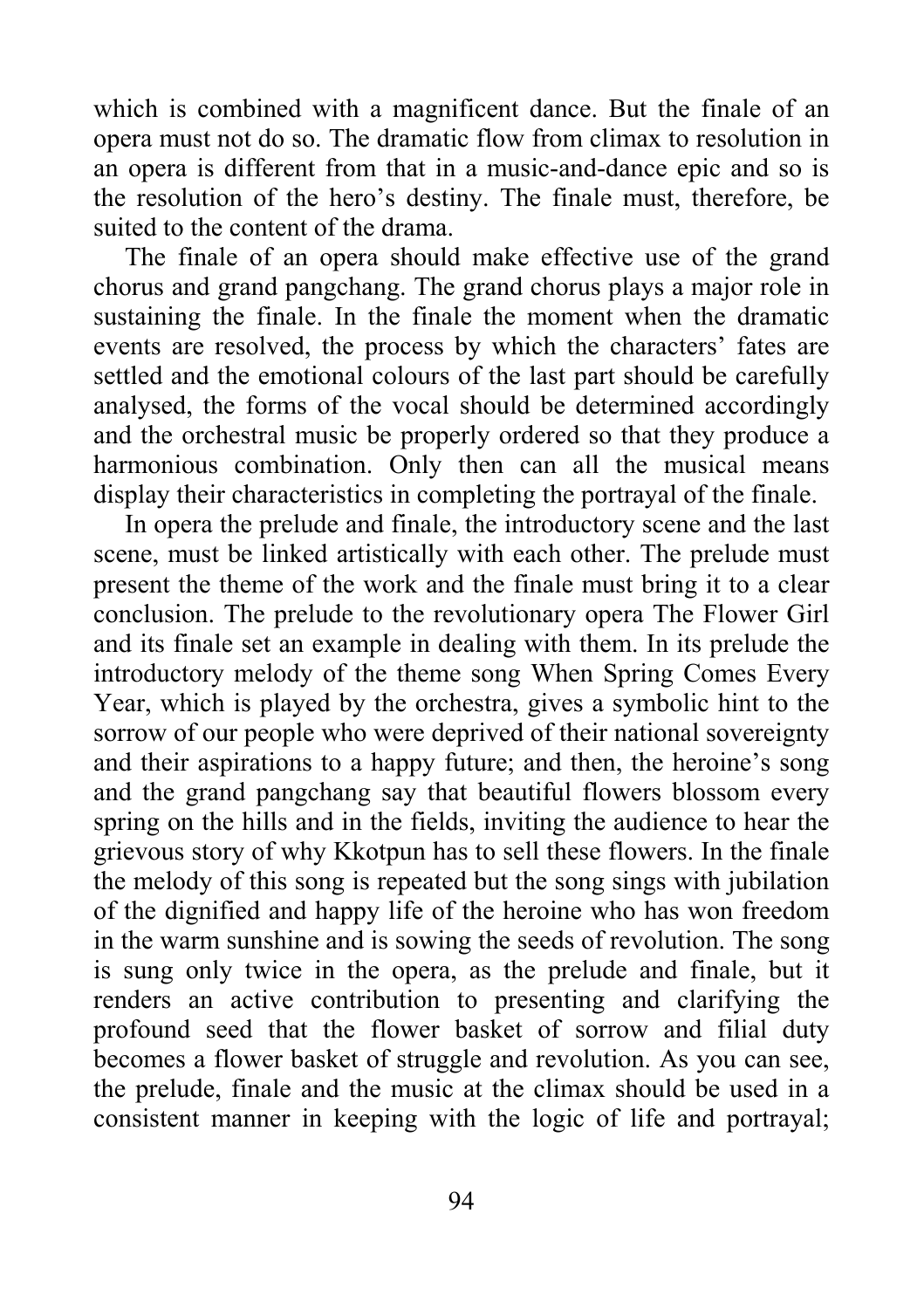only then can they sustain the musical line, depict the characters' personalities, develop the drama and bring out the theme to the full.

#### **(5) The Mood of the Music Must Be Coordinated**

Coordinating the mood of the music is very important in providing unity of operatic portrayal. A work with distinct mood can sustain the emotional tones of life vividly. The mood of opera music is defined in the libretto. Nevertheless, an opera becomes unidiomatic unless the timbre of each piece of music is sustained. If you are to produce an idiomatic opera you must make effective use of musical timbre. Coordinating the mood of opera music does not mean coordinating the timbre of all the musical pieces included in an opera. It would be impossible to weave a legitimate drama with serious and solemn music alone, or a comedy with light and satirical music alone, or a tragedy with doleful music alone. There are joy and sorrow, laughter and tears in human life. Works of art represent various aspects of life. That is why a work of opera with distinct style includes different musical timbres. Only when each song and each piece of orchestral music are idiomatic enough to match the real tone of life can the emotional colour of portrayal be sustained. However, even though different songs have different characteristics and produce different emotional colours, they will not prove idiomatic unless they are welded into the general mood of the work. The complicated creative work of coordinating into one mood the emotional tones of the songs and orchestral music which are performed at different stages of the dramatic development can only be successful when the musical drama is organized skilfully.

In order to sustain the mood of the opera music, it is essential to make the mood idiomatic by means of the theme song and to harmonize other songs and orchestral music with the theme song and theme melody. The idiomatic timbre of an individual interpretation can remain alive only within the harmony. The unity of mood can be ensured only when all the songs and orchestral music harmonize with the theme song and theme melody while retaining their peculiar timbres.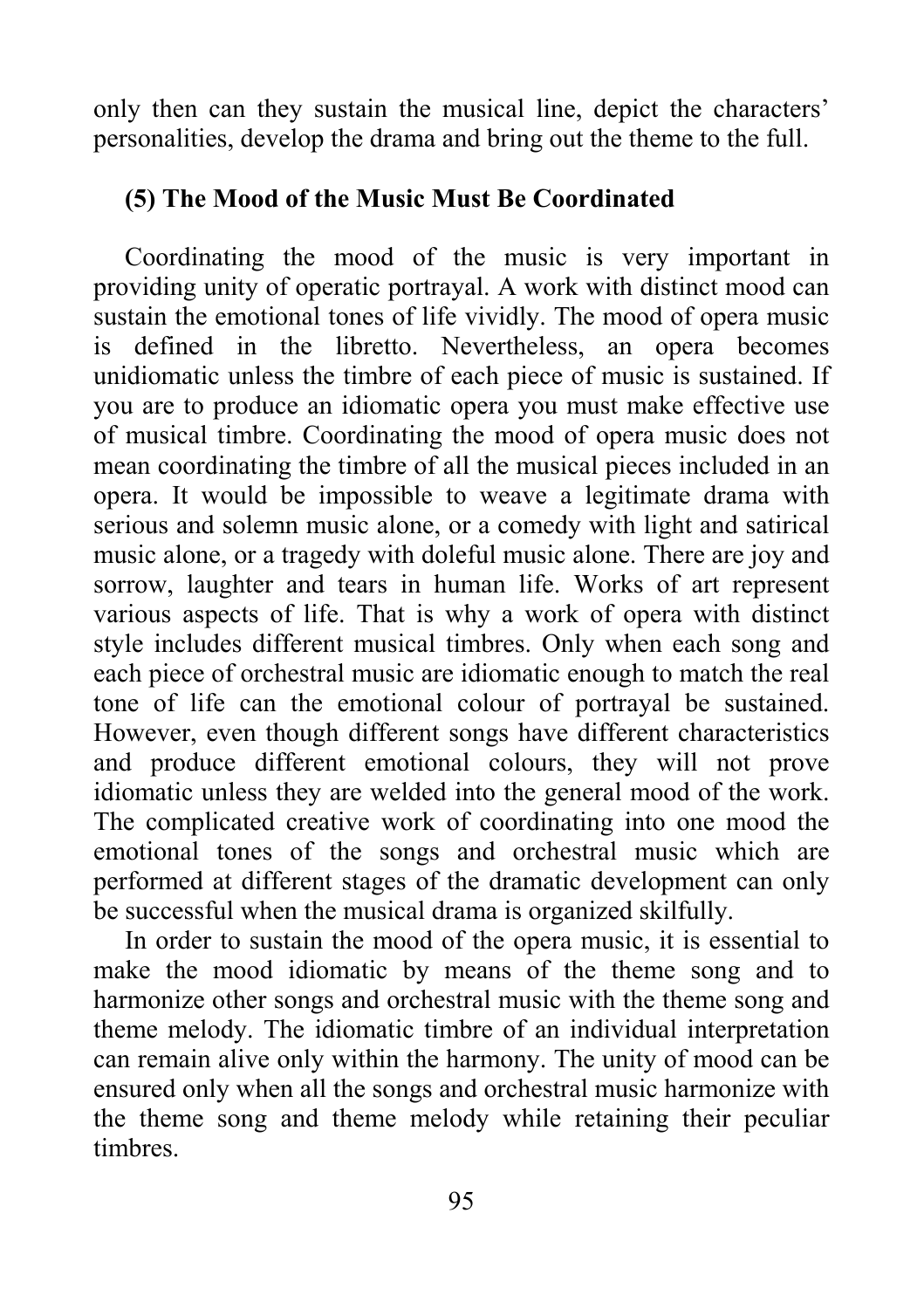If the consistency and unity of the mood of the opera music is to be ensured, the theme melody should be sustained not only by being used at important dramatic moments but also by generating derivative melodies. Deriving other melodies from the theme melody is an important method of portrayal for realizing the contrast and unity of music in an opera of stanzaic songs. In an opera, the contrast and harmony of the overall musical interpretation and the unity of their mood can only be achieved when the various melodies are derived mainly from the theme melody. Composers must be skilful in this technique and still compose masterpieces. An opera can touch the heartstrings of the people only when its various songs and its orchestral music, with their peculiar emotional colours, are coordinated harmoniously into one mood.

# **4. OPERA DANCE**

## **1) THERE SHOULD BE DANCES IN AN OPERA**

Dance is an important means of operatic portrayal. The ideological and artistic qualities of an opera can be enhanced by meaningful and beautiful dances. Dance was not regarded as an indispensable component of operas of the past. The means of portrayal employed in works of art may vary with the characteristics of the genre and the intention of the interpretation. But in employing the means of portrayal full consideration must always be given to the particular aspect of life to be interpreted by art and literature and to the people's aesthetic tastes.

Life provides subject matter for art and literature; it also defines their forms and methods. Art and literature which depict life realistically should employ the forms and methods required by life.

The contemporary requirement of art is that, in step with the development of our life in its variety and richness, the role of the group form of art should be enhanced and that individual genres be combined to create a new group form of art.

Theatrical art in our country is creating a new form of art combining music and dance. This form is now used widely in song